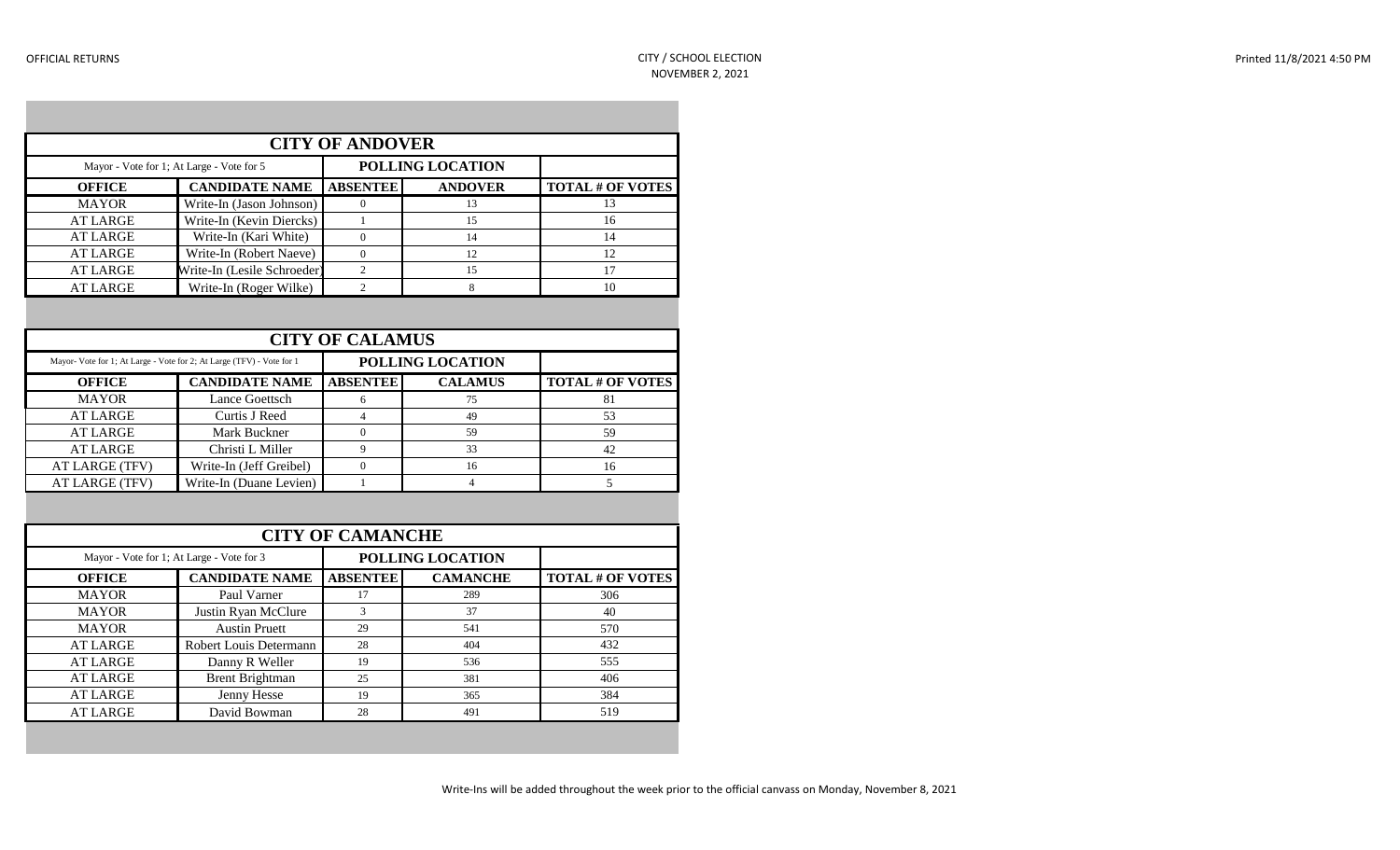| <b>CITY OF CHARLOTTE</b>                                               |                         |                 |                  |                         |  |  |
|------------------------------------------------------------------------|-------------------------|-----------------|------------------|-------------------------|--|--|
| Mayor - Vote for 1; At Large - Vote for 3; At Large (TFV) - Vote for 1 |                         |                 | POLLING LOCATION |                         |  |  |
| <b>OFFICE</b>                                                          | <b>CANDIDATE NAME</b>   | <b>ABSENTEE</b> | <b>CHARLOTTE</b> | <b>TOTAL # OF VOTES</b> |  |  |
| <b>MAYOR</b>                                                           | Kelly Snyder            |                 | 47               | 50                      |  |  |
| <b>AT LARGE</b>                                                        | Ray Snyder              |                 | 42               | 45                      |  |  |
| <b>AT LARGE</b>                                                        | David S Labarr Jr       | $\mathfrak{D}$  | 46               | 48                      |  |  |
| <b>AT LARGE</b>                                                        | Mike Jensen             |                 | 30               | 31                      |  |  |
| AT LARGE (TFV)                                                         | Kellene Hosette         | 4               | 58               | 62                      |  |  |
| AT LARGE (TFV)                                                         | Write-In (Megan Graves) | $\Omega$        | 4                | 4                       |  |  |
| AT LARGE (TFV)                                                         | Write-In (Dale Rathje)  |                 |                  |                         |  |  |

|                                                                                               | <b>CITY OF CLINTON</b>    |                 |                         |                   |                   |                         |  |  |
|-----------------------------------------------------------------------------------------------|---------------------------|-----------------|-------------------------|-------------------|-------------------|-------------------------|--|--|
| Ward 1 - Vote for 1; Ward 2 (TFV) - Vote for 1; Ward 3 - Vote for 1; At Large -<br>Vote for 2 |                           |                 |                         | POLLING LOCATION  |                   |                         |  |  |
| <b>OFFICE</b>                                                                                 | <b>CANDIDATE NAME</b>     | <b>ABSENTEE</b> | <b>CLINTON W1&amp;2</b> | <b>CLINTON W3</b> | <b>CLINTON W4</b> | <b>TOTAL # OF VOTES</b> |  |  |
| $1st$ WARD                                                                                    | Samual Allen Peters       | 10              | 45                      |                   |                   | 55                      |  |  |
| $1st$ WARD                                                                                    | <b>Bill Schemers</b>      | 44              | 143                     |                   |                   | 187                     |  |  |
| $2nd$ WARD (TFV)                                                                              | Cody Seeley               | 84              | 278                     |                   |                   | 362                     |  |  |
| $3rd$ WARD                                                                                    | Ronald L Mussmann         | 104             |                         | 265               |                   | 369                     |  |  |
| <b>AT LARGE</b>                                                                               | Eartha Davis              | 178             | 200                     | 142               | 155               | 675                     |  |  |
| AT LARGE                                                                                      | Nancy Witt                | 247             | 357                     | 256               | 267               | 1127                    |  |  |
| AT LARGE                                                                                      | Write-In (Lester Shields) | 95              | 139                     | 83                | 146               | 463                     |  |  |

| <b>CITY OF DELMAR</b>                     |                       |                 |                  |                         |  |  |
|-------------------------------------------|-----------------------|-----------------|------------------|-------------------------|--|--|
| Mayor - Vote for 1; At Large - Vote for 2 |                       |                 | POLLING LOCATION |                         |  |  |
| <b>OFFICE</b>                             | <b>CANDIDATE NAME</b> | <b>ABSENTEE</b> | <b>DELMAR</b>    | <b>TOTAL # OF VOTES</b> |  |  |
| <b>MAYOR</b>                              | Patty Hardin          |                 | 47               | 41                      |  |  |
| <b>AT LARGE</b>                           | Dan Simmons           |                 | 28               | 28                      |  |  |
| <b>AT LARGE</b>                           | David L Frett         |                 |                  | 37                      |  |  |
| <b>AT LARGE</b>                           | Curtis Mangler        |                 | 34               | 34                      |  |  |

|                                                                      |                                    | <b>CITY OF DEWITT</b>   |             |                                                                                                      |
|----------------------------------------------------------------------|------------------------------------|-------------------------|-------------|------------------------------------------------------------------------------------------------------|
| Mayor (TFV) - Vote for 1; Ward 2 - Vote for 1; At Large - Vote for 1 |                                    | <b>POLLING LOCATION</b> |             |                                                                                                      |
| <b>OFFICE</b>                                                        | <b>CANDIDATE NAME   ABSENTEE  </b> |                         | DEWITT W1&2 | <b>TOTAL # OF VOTES</b>                                                                              |
| <b>MAYOR</b> (TFV)                                                   | Steve Hassenmiller                 | 70                      | 915         | 985                                                                                                  |
| $2na$ WARD                                                           | Gerin M Goldensoph                 | 43                      |             | Write4hs will be added through 50 Cthe week pror to the official canvass on Monday, November 8, 2021 |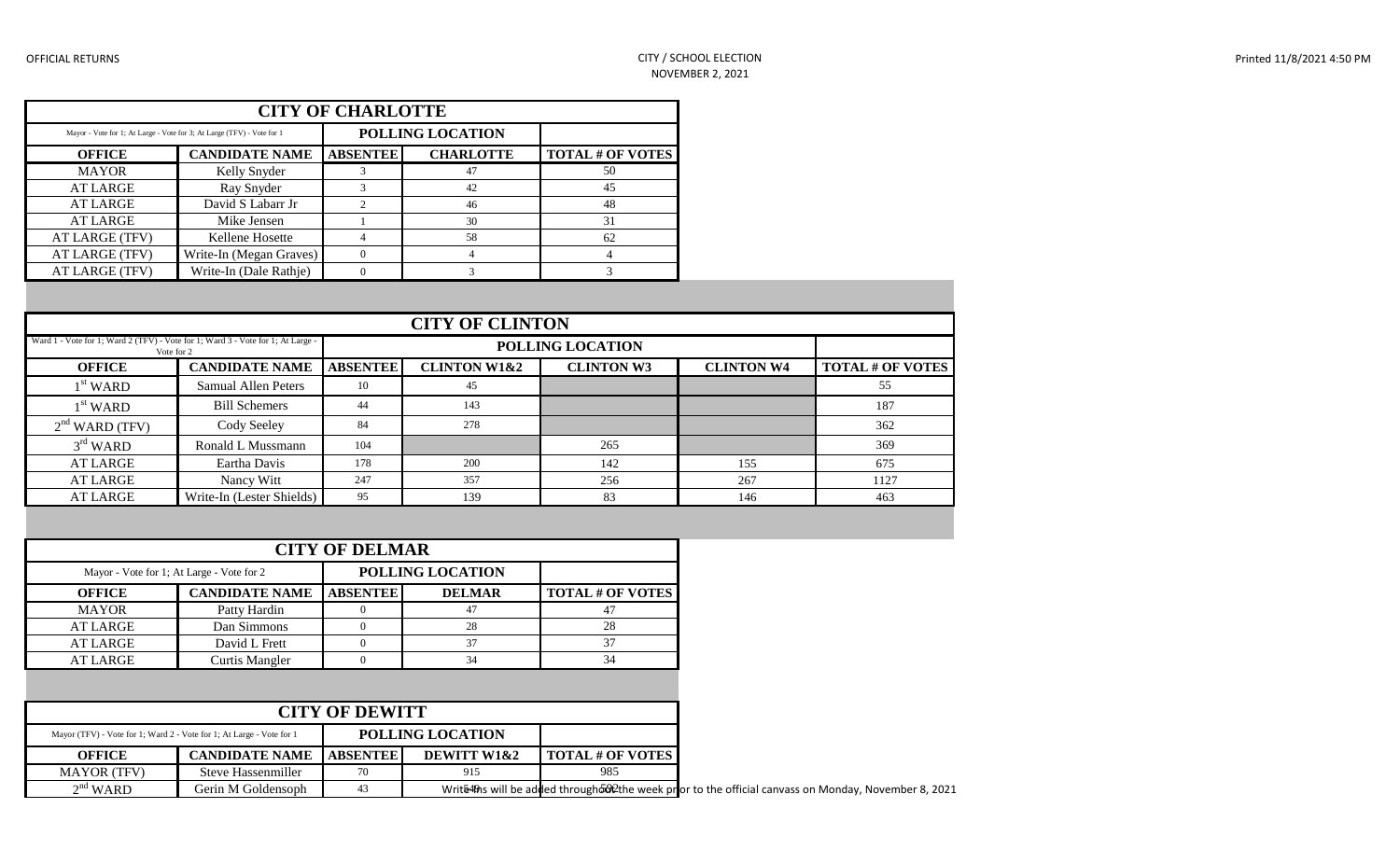| <b>AT LARGE</b> | Dawn Marcus                                                            | 68                        | 890               | 958                     |
|-----------------|------------------------------------------------------------------------|---------------------------|-------------------|-------------------------|
|                 |                                                                        |                           |                   |                         |
|                 |                                                                        | <b>CITY OF GOOSE LAKE</b> |                   |                         |
|                 | Mayor - Vote for 1; At Large - Vote for 3; At Large (TFV) - Vote for 1 |                           | POLLING LOCATION  |                         |
| <b>OFFICE</b>   | <b>CANDIDATE NAME</b>                                                  | <b>ABSENTEE</b>           | <b>GOOSE LAKE</b> | <b>TOTAL # OF VOTES</b> |
| <b>MAYOR</b>    | Ken Schoon                                                             |                           | 30                | 30                      |
| <b>AT LARGE</b> | Michael D Mattis                                                       | $\Omega$                  | 27                | 27                      |
| <b>AT LARGE</b> | Write-In (Matt Cain)                                                   | $\Omega$                  | 4                 | 4                       |
| <b>AT LARGE</b> | Write-In (Mike Schmidt)                                                | $\Omega$                  | 4                 | 4                       |
| AT LARGE (TFV)  | Darrin Farrell                                                         | $\Omega$                  | 26                | 26                      |
|                 |                                                                        |                           |                   |                         |
|                 |                                                                        |                           |                   |                         |

| <b>CITY OF GRAND MOUND</b>                |                          |                 |                    |                         |  |  |
|-------------------------------------------|--------------------------|-----------------|--------------------|-------------------------|--|--|
| Mayor - Vote for 1; At Large - Vote for 3 |                          |                 | POLLING LOCATION   |                         |  |  |
| <b>OFFICE</b>                             | <b>CANDIDATE NAME</b>    | <b>ABSENTEE</b> | <b>GRAND MOUND</b> | <b>TOTAL # OF VOTES</b> |  |  |
| <b>MAYOR</b>                              | Kurt Crosthwaite         |                 | 89                 |                         |  |  |
| <b>AT LARGE</b>                           | Dick Banowetz            |                 | 87                 | Q <sub>1</sub>          |  |  |
| <b>AT LARGE</b>                           | Joseph H Beitelspacher   |                 | 81                 | 85                      |  |  |
| <b>AT LARGE</b>                           | Write-In (Grace Marlowe) |                 | 41                 | 41                      |  |  |

| <b>CITY OF LOST NATION</b> |                                           |  |                    |                         |  |  |
|----------------------------|-------------------------------------------|--|--------------------|-------------------------|--|--|
|                            | Mayor - Vote for 1; At Large - Vote for 3 |  | POLLING LOCATION   |                         |  |  |
| <b>OFFICE</b>              | <b>CANDIDATE NAME   ABSENTEE  </b>        |  | <b>LOST NATION</b> | <b>TOTAL # OF VOTES</b> |  |  |
| <b>MAYOR</b>               | Ramon Gilroy                              |  | 36                 | 36                      |  |  |
| <b>AT LARGE</b>            | Alan Schroeder                            |  | 37                 |                         |  |  |
| <b>AT LARGE</b>            | Stephanie Dosland                         |  | 25                 |                         |  |  |
| <b>AT LARGE</b>            | DJ Fuller                                 |  | 34                 |                         |  |  |

|              |                                           | <b>CITY OF LOW MOOR</b> |                  |                                                                                                      |
|--------------|-------------------------------------------|-------------------------|------------------|------------------------------------------------------------------------------------------------------|
|              | Mayor - Vote for 1; At Large - Vote for 5 |                         | POLLING LOCATION |                                                                                                      |
| OFFICE       | <b>CANDIDATE NAME   ABSENTEE  </b>        |                         | <b>LOW MOOR</b>  | <b>TOTAL # OF VOTES</b>                                                                              |
| <b>MAYOR</b> | Thomas Goldensoph                         |                         | 25               |                                                                                                      |
| AT LARGE     | Brandi Prav                               |                         | 24               | 24                                                                                                   |
| AT LARGE     | Brenda Larkey                             |                         | 32               |                                                                                                      |
| AT LARGE     | Karna Rehr                                |                         | 32               | 32                                                                                                   |
| AT LARGE     | Lynn Petersen                             |                         |                  | Write ons will be added throughout the week pror to the official canvass on Monday, November 8, 2021 |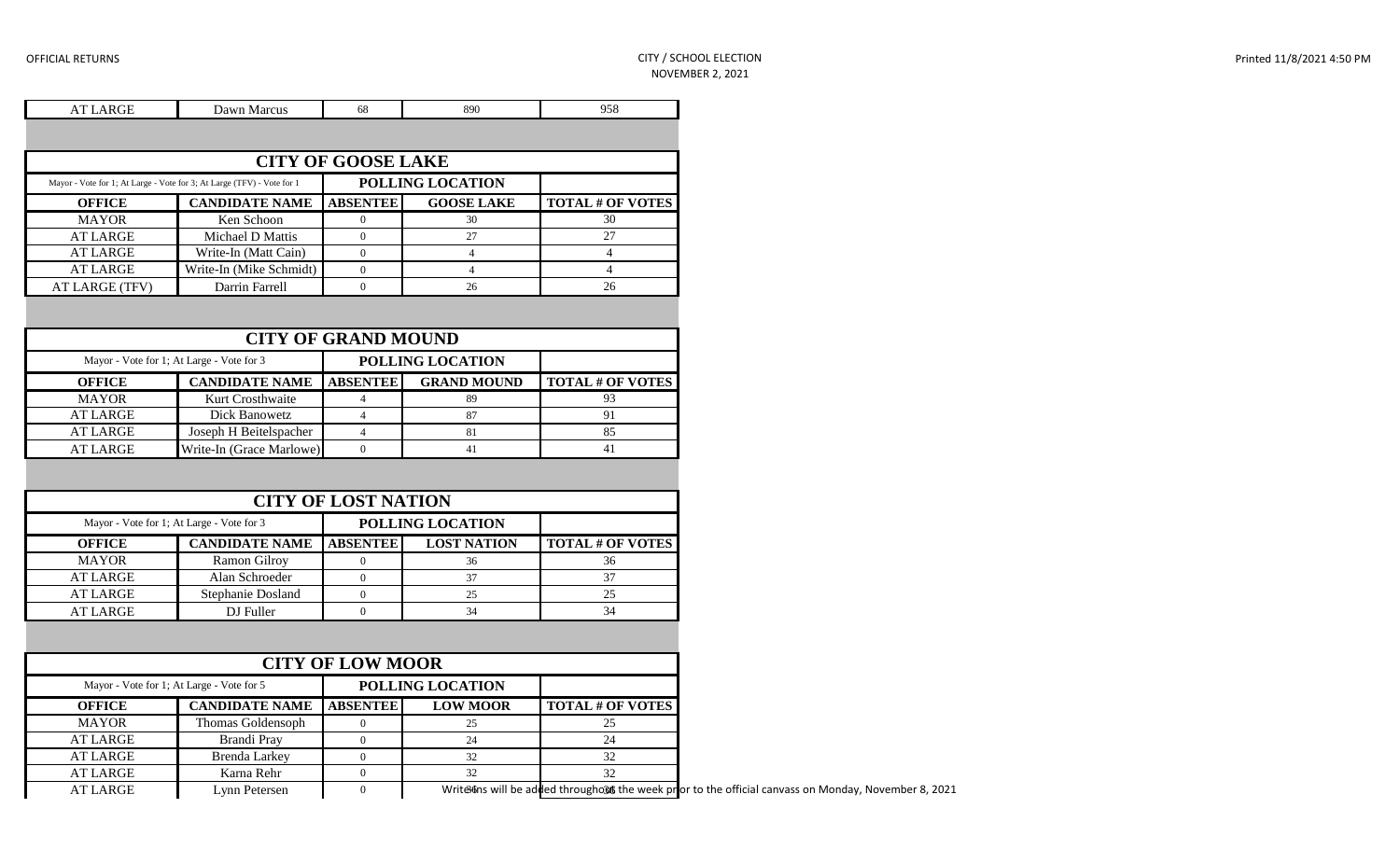| <b>AT LARGE</b>                                | Write-In (David Hogreve)                  | $\mathbf{0}$          | 5                       | 5                       |
|------------------------------------------------|-------------------------------------------|-----------------------|-------------------------|-------------------------|
|                                                |                                           |                       |                         |                         |
|                                                |                                           | <b>CITY OF WELTON</b> |                         |                         |
|                                                | Mayor - Vote for 1; At Large - Vote for 3 |                       | <b>POLLING LOCATION</b> |                         |
| <b>OFFICE</b>                                  | <b>CANDIDATE NAME</b>                     | <b>ABSENTEE</b>       | <b>WELTON</b>           | <b>TOTAL # OF VOTES</b> |
| <b>MAYOR</b>                                   | Write-In (Ashley Paulsen)                 | $\overline{0}$        | $\overline{7}$          | 7                       |
| <b>MAYOR</b>                                   | Write-In (John Marlowe)                   | $\mathbf{0}$          | $\overline{4}$          | 4                       |
| <b>AT LARGE</b>                                | <b>Ashley Paulsen</b>                     | $\mathbf{0}$          | 31                      | 31                      |
| <b>AT LARGE</b>                                | Write-In (KC Hootman)                     | $\mathbf{0}$          | $\overline{7}$          | $\overline{7}$          |
| <b>AT LARGE</b>                                | Write-In (James Mickey)                   | $\mathbf{0}$          | 5                       | 5                       |
|                                                | Mayor - Vote for 1; At Large - Vote for 2 |                       | POLLING LOCATION        |                         |
| <b>OFFICE</b>                                  | <b>CANDIDATE NAME</b>                     | <b>ABSENTEE</b>       | <b>WHEATLAND</b>        | <b>TOTAL # OF VOTES</b> |
| <b>MAYOR-WHE</b>                               | Jeremiah Wiese                            | 12                    | 73                      | 85                      |
| <b>AT LARGE-WHE</b>                            | Austin Houzenga                           | $\overline{4}$        | 55                      | 59                      |
| <b>AT LARGE-WHE</b>                            | <b>Bruce Gray</b>                         | 8                     | 13                      | 21                      |
| <b>AT LARGE-WHE</b>                            | <b>Christy Stankee</b>                    | 6                     | 30                      | 36                      |
| <b>AT LARGE-WHE</b>                            | Jessica Heileman                          | 8                     | 73                      | 81                      |
| <b>MAYOR-TOR</b>                               | Write-In (Brenda Kay)                     | $\mathbf{0}$          | 6                       | 6                       |
| <b>AT LARGE-TOR</b>                            | Write-In (Deb Bartels)                    | $\mathbf{1}$          | 6                       | $\overline{7}$          |
| <b>AT LARGE-TOR</b><br>Write-In (Bruce Ewoldt) |                                           | $\Omega$              | 5                       | 5                       |
| Write-In (Elba Scheper)<br><b>AT LARGE-TOR</b> |                                           | $\mathbf{0}$          | 6                       | 6                       |
| <b>AT LARGE-TOR</b>                            | Write-In (Dana Pelley)                    | $\boldsymbol{0}$      | 6                       | 6                       |
| AT-LARGE-TOR                                   | Write-In (LeAnn Sanders)                  | $\overline{4}$        | 1                       | 5                       |

| <b>CALWHEAT SCHOOLS</b>    |                                                                |                 |                |                    |               |                  |                         |  |
|----------------------------|----------------------------------------------------------------|-----------------|----------------|--------------------|---------------|------------------|-------------------------|--|
|                            | POLLING LOCATION<br>At Large - Vote for 2; Dist 2 - Vote for 1 |                 |                |                    |               |                  |                         |  |
| <b>OFFICE</b>              | <b>CANDIDATE NAME</b>                                          | <b>ABSENTEE</b> | <b>CALAMUS</b> | <b>GRAND MOUND</b> | <b>WELTON</b> | <b>WHEATLAND</b> | <b>TOTAL # OF VOTES</b> |  |
| <b>DIRECTOR AT LARGE</b>   | <b>Matthew Buchanan</b>                                        | 26              | 106            |                    |               | 101              | 235                     |  |
| DIRECTOR AT LARGE          | Blaine D Henning                                               | 23              | 115            |                    |               | -98              | 238                     |  |
| DIRECTOR DISTRICT 1        | Carena Weih                                                    |                 |                |                    |               |                  |                         |  |
| <b>DIRECTOR DISTRICT 2</b> | <b>Tyler Davisson</b>                                          |                 | 26             |                    |               |                  | 40                      |  |

Write-Ins will be added throughout the week prior to the official canvass on Monday, November 8, 2021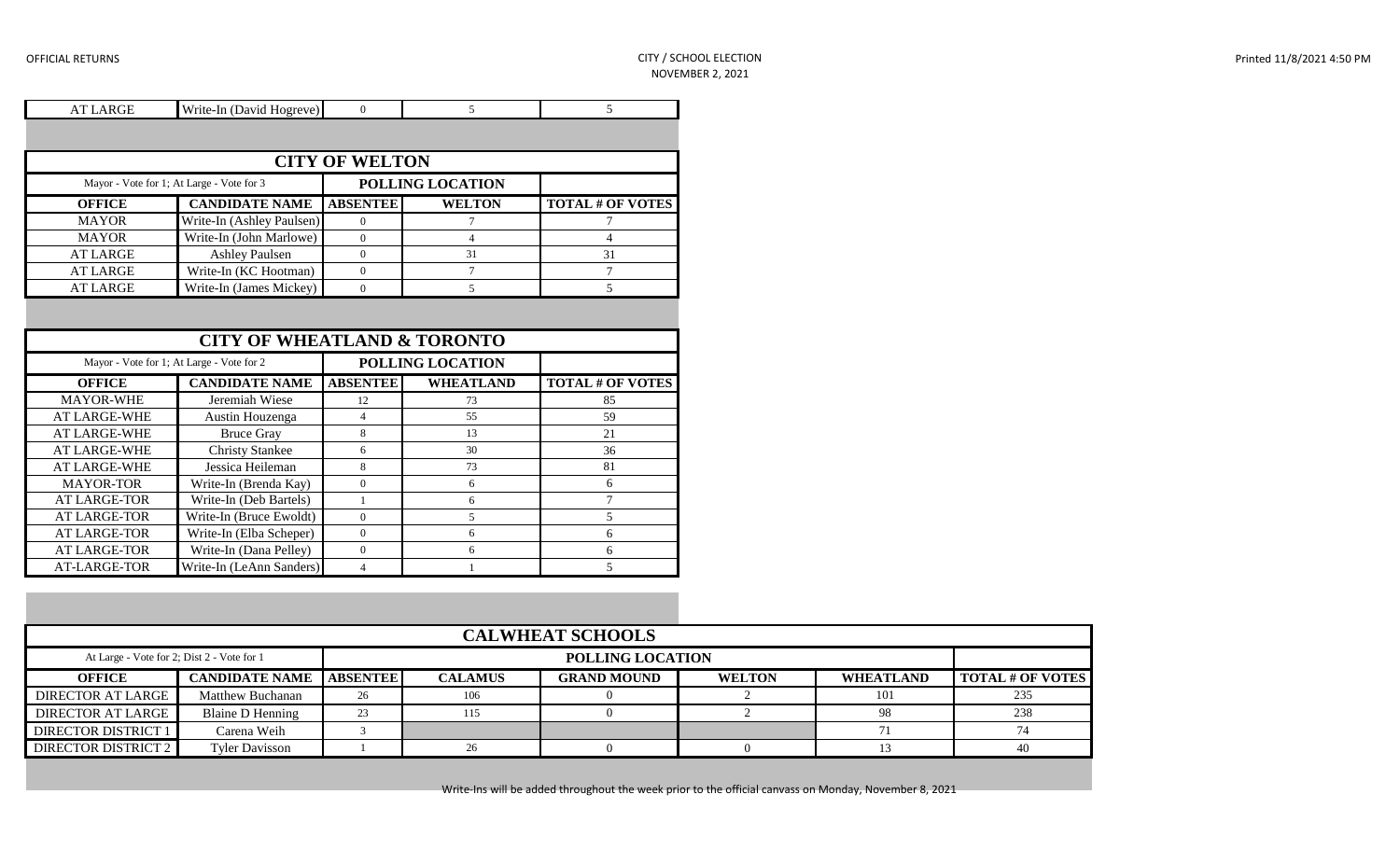#### OFFICIAL RETURNS CITY / SCHOOL ELECTION NOVEMBER 2, 2021

| <b>CAMANCHE SCHOOLS</b>                          |                       |                 |                                                                                                                                 |     |    |  |  |     |  |
|--------------------------------------------------|-----------------------|-----------------|---------------------------------------------------------------------------------------------------------------------------------|-----|----|--|--|-----|--|
| <b>POLLING LOCATION</b><br>At Large - Vote for 3 |                       |                 |                                                                                                                                 |     |    |  |  |     |  |
| <b>OFFICE</b>                                    | <b>CANDIDATE NAME</b> | <b>ABSENTEE</b> | <b>TOTAL # OF VOTES</b><br><b>CAMANCHE</b><br><b>CLINTON W1&amp;2</b><br><b>CLINTON W3</b><br><b>LOW MOOR</b><br><b>ANDOVER</b> |     |    |  |  |     |  |
| <b>DIRECTOR AT LARGE</b>                         | Janna Linville        |                 |                                                                                                                                 | 338 |    |  |  | 393 |  |
| <b>DIRECTOR AT LARGE</b>                         | <b>Stacey Kinkaid</b> | 45              |                                                                                                                                 | 588 |    |  |  | 675 |  |
| <b>DIRECTOR AT LARGE</b>                         | Kelli Sullivan        | 44              |                                                                                                                                 | 519 | 26 |  |  | 596 |  |
| <b>DIRECTOR AT LARGE</b>                         | Rich Klahn            |                 |                                                                                                                                 | 610 |    |  |  | 716 |  |

| <b>CENTRAL DEWITT SCHOOLS</b> |                                    |    |                         |               |               |                    |                 |               |                         |
|-------------------------------|------------------------------------|----|-------------------------|---------------|---------------|--------------------|-----------------|---------------|-------------------------|
| At Large - Vote for 2         |                                    |    | <b>POLLING LOCATION</b> |               |               |                    |                 |               |                         |
| <b>OFFICE</b>                 | <b>CANDIDATE NAME   ABSENTEE  </b> |    | <b>CALAMUS</b>          | <b>DELMAR</b> | <b>DEWITT</b> | <b>GRAND MOUND</b> | <b>LOW MOOR</b> | <b>WELTON</b> | <b>TOTAL # OF VOTES</b> |
| DIRECTOR AT LARGE             | Brandon S Pangman                  | 30 |                         |               | 493           | l 10-              |                 |               |                         |
| <b>DIRECTOR AT LARGE</b>      | Geoff Blandin                      | 93 |                         |               | 858           |                    |                 | 107           | 1179                    |
| <b>DIRECTOR AT LARGE</b>      | Angela Rheingans                   | 99 |                         |               | 894           |                    |                 | 102           | 1234                    |
| DIRECTOR AT LARGE             | James Calvin Coomer                | 25 |                         |               | 495           | 109                |                 |               | 750                     |

| <b>CLINTON SCHOOLS</b>   |                       |                 |                |                         |                   |                   |                         |  |  |
|--------------------------|-----------------------|-----------------|----------------|-------------------------|-------------------|-------------------|-------------------------|--|--|
| At Large - Vote for 4    |                       |                 |                |                         | POLLING LOCATION  |                   |                         |  |  |
| <b>OFFICE</b>            | <b>CANDIDATE NAME</b> | <b>ABSENTEE</b> | <b>ANDOVER</b> | <b>CLINTON W1&amp;2</b> | <b>CLINTON W3</b> | <b>CLINTON W4</b> | <b>TOTAL # OF VOTES</b> |  |  |
| <b>DIRECTOR AT LARGE</b> | Ann Reed              | 255             |                | 355                     | 260               | 301               | 1184                    |  |  |
| DIRECTOR AT LARGE        | Kenvon Clarke         |                 |                | 233                     | 160               | 169               | 681                     |  |  |
| DIRECTOR AT LARGE        | Marlee Nimmick        | 94              |                | 187                     | 126               | 145               | 555                     |  |  |
| <b>DIRECTOR AT LARGE</b> | Jennifer Austin       | 241             | 14             | 302                     | 239               | 244               | 1040                    |  |  |
| DIRECTOR AT LARGE        | Andy Fergursen        | 215             |                | 310                     | 236               | 269               | 1041                    |  |  |
| <b>DIRECTOR AT LARGE</b> | Tarron Borgeson       | 147             |                | 188                     | 159               | 188               | 686                     |  |  |

| <b>DELWOOD SCHOOLS</b>                  |                       |                 |                |               |                         |  |  |  |
|-----------------------------------------|-----------------------|-----------------|----------------|---------------|-------------------------|--|--|--|
| Dist 3 - Vote for 1; Dist 4- Vote for 1 |                       |                 |                |               |                         |  |  |  |
| <b>OFFICE</b>                           | <b>CANDIDATE NAME</b> | <b>ABSENTEE</b> | <b>CALAMUS</b> | <b>DELMAR</b> | <b>TOTAL # OF VOTES</b> |  |  |  |
| <b>DIRECTOR DISTRICT 3</b>              | Bree Suthers Kilburg  |                 |                |               | 65                      |  |  |  |
| DIRECTOR DISTRICT 4                     | Lyndsey Eberhart      |                 |                | 60            | 60                      |  |  |  |

Write-Ins will be added throughout the week prior to the official canvass on Monday, November 8, 2021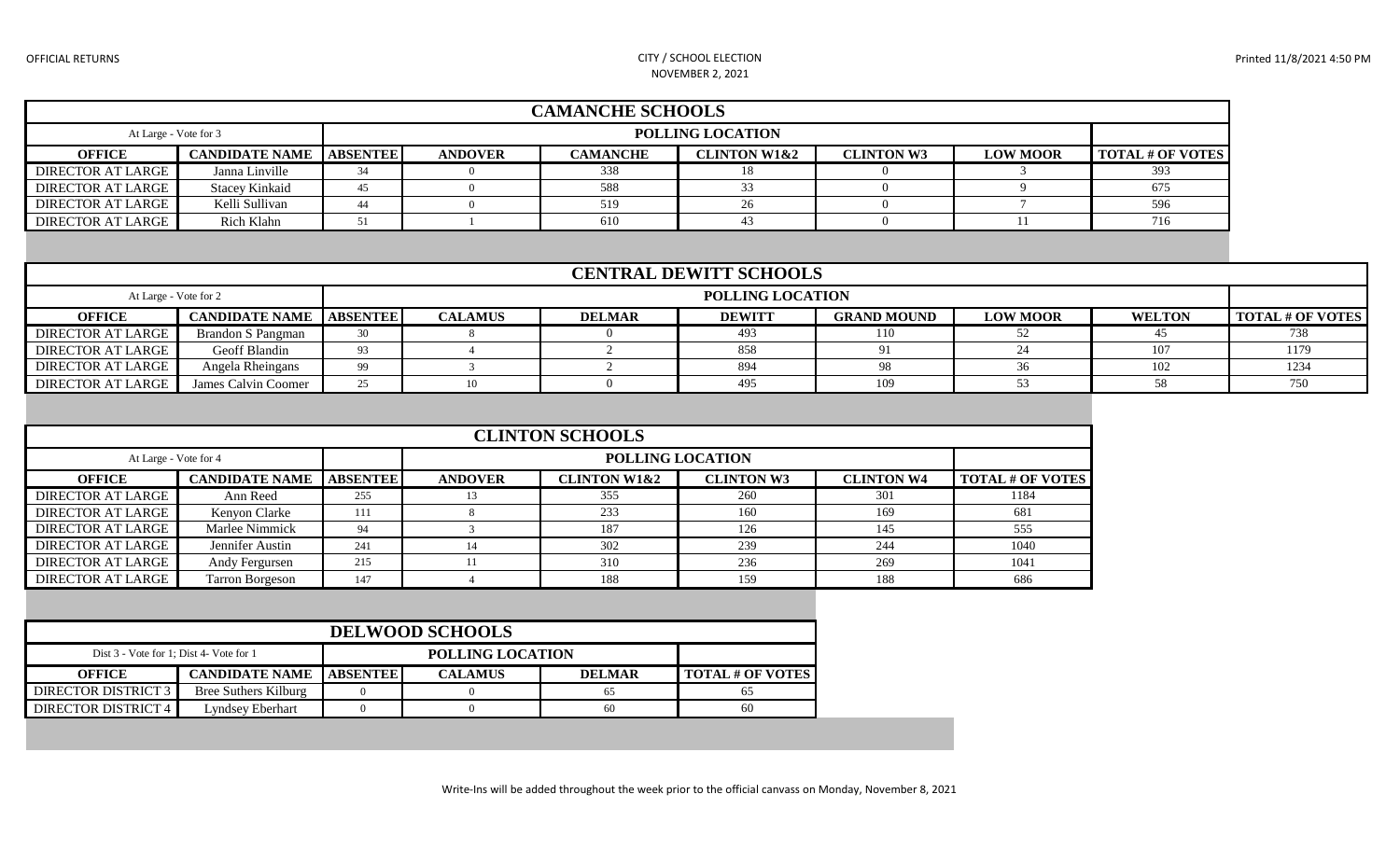#### OFFICIAL RETURNS CITY / SCHOOL ELECTION NOVEMBER 2, 2021

| <b>EASTON VALLEY SCHOOLS</b>                                    |                            |                 |                |                  |                   |                         |  |  |  |
|-----------------------------------------------------------------|----------------------------|-----------------|----------------|------------------|-------------------|-------------------------|--|--|--|
| At Large - Vote for 2; Dist 3 - Vote for 1; Dist 4 - Vote for 1 |                            |                 |                | POLLING LOCATION |                   |                         |  |  |  |
| <b>OFFICE</b>                                                   | <b>CANDIDATE NAME</b>      | <b>ABSENTEE</b> | <b>ANDOVER</b> | <b>CHARLOTTE</b> | <b>GOOSE LAKE</b> | <b>TOTAL # OF VOTES</b> |  |  |  |
| <b>DIRECTOR AT LARGE</b>                                        | Gary Cassaday              |                 | 14             |                  |                   | 16                      |  |  |  |
| DIRECTOR AT LARGE                                               | Dana Olson                 |                 |                |                  |                   |                         |  |  |  |
| <b>DIRECTOR AT LARGE</b>                                        | <b>Craig Robert Thines</b> |                 | 12             |                  |                   | 15                      |  |  |  |
| <b>DIRECTOR AT LARGE</b>                                        | Paul Figie                 |                 |                |                  |                   |                         |  |  |  |
| <b>DIRECTOR AT LARGE</b>                                        | Ron Kunde                  |                 |                |                  |                   |                         |  |  |  |
| <b>DIRECTOR DISTRICT 3</b>                                      | Jodi G Meyer               |                 | 15             |                  |                   | 19                      |  |  |  |
| <b>DIRECTOR DISTRICT 3</b>                                      | Joseph Kilburg             |                 |                |                  |                   |                         |  |  |  |
| <b>DIRECTOR DISTRICT 4</b>                                      | <b>Richard Keeney</b>      |                 | 20             |                  |                   | 25                      |  |  |  |

| <b>MAQUOKETA SCHOOLS</b> |                                    |  |                  |                         |  |  |  |  |
|--------------------------|------------------------------------|--|------------------|-------------------------|--|--|--|--|
| At Large - Vote for 2    |                                    |  | POLLING LOCATION |                         |  |  |  |  |
| <b>OFFICE</b>            | <b>CANDIDATE NAME   ABSENTEE  </b> |  | <b>DELMAR</b>    | <b>TOTAL # OF VOTES</b> |  |  |  |  |
| <b>DIRECTOR AT LARGE</b> | <b>Gregory Charles Bopes</b>       |  |                  |                         |  |  |  |  |
| DIRECTOR AT LARGE        | Mary Herring                       |  |                  |                         |  |  |  |  |
| DIRECTOR AT LARGE        | Ronald Horan Jr                    |  |                  |                         |  |  |  |  |

|                                           | <b>MIDLAND SCHOOLS</b> |                 |                |               |                    |                  |                         |  |  |  |
|-------------------------------------------|------------------------|-----------------|----------------|---------------|--------------------|------------------|-------------------------|--|--|--|
| POLLING LOCATION<br>At Large - Vote for 4 |                        |                 |                |               |                    |                  |                         |  |  |  |
| <b>OFFICE</b>                             | <b>CANDIDATE NAME</b>  | <b>ABSENTEE</b> | <b>CALAMUS</b> | <b>DELMAR</b> | <b>LOST NATION</b> | <b>WHEATLAND</b> | <b>TOTAL # OF VOTES</b> |  |  |  |
| <b>DIRECTOR AT LARGE</b>                  | Sarah Fishwild         |                 |                |               |                    |                  |                         |  |  |  |
| <b>DIRECTOR AT LARGE</b>                  | Teri Sterk             |                 |                |               | 29                 |                  |                         |  |  |  |
| <b>DIRECTOR AT LARGE</b>                  | Jeramie L Ellefson     |                 |                |               |                    |                  |                         |  |  |  |
| <b>DIRECTOR AT LARGE</b>                  | Derek Denniston        |                 |                |               |                    |                  |                         |  |  |  |
| DIRECTOR AT LARGE                         | Stephanie Dosland      |                 |                |               |                    |                  | 40                      |  |  |  |

|                                           | <b>NORTHEAST SCHOOLS</b> |                 |                |                  |                         |                   |                 |               |                         |
|-------------------------------------------|--------------------------|-----------------|----------------|------------------|-------------------------|-------------------|-----------------|---------------|-------------------------|
| POLLING LOCATION<br>At Large - Vote for 2 |                          |                 |                |                  |                         |                   |                 |               |                         |
| <b>OFFICE</b>                             | <b>CANDIDATE NAME</b>    | <b>ABSENTEE</b> | <b>ANDOVER</b> | <b>CHARLOTTE</b> | <b>CLINTON W1&amp;2</b> | <b>GOOSE LAKE</b> | <b>LOW MOOR</b> | <b>WELTON</b> | <b>TOTAL # OF VOTES</b> |
| <b>DIRECTOR AT LARGE</b>                  | Darlene Lamp             |                 |                |                  |                         |                   |                 |               |                         |
| <b>DIRECTOR AT LARGE</b>                  | <b>Anthony Cozzolino</b> |                 |                |                  |                         |                   |                 |               |                         |
| <b>DIRECTOR AT LARGE</b>                  | Mike Mulholland          |                 |                |                  |                         |                   |                 |               |                         |
| <b>DIRECTOR AT LARGE</b>                  | Heather Jensen           |                 |                |                  |                         |                   |                 |               |                         |

Write-Ins will be added throughout the week prior to the official canvass on Monday, November 8, 2021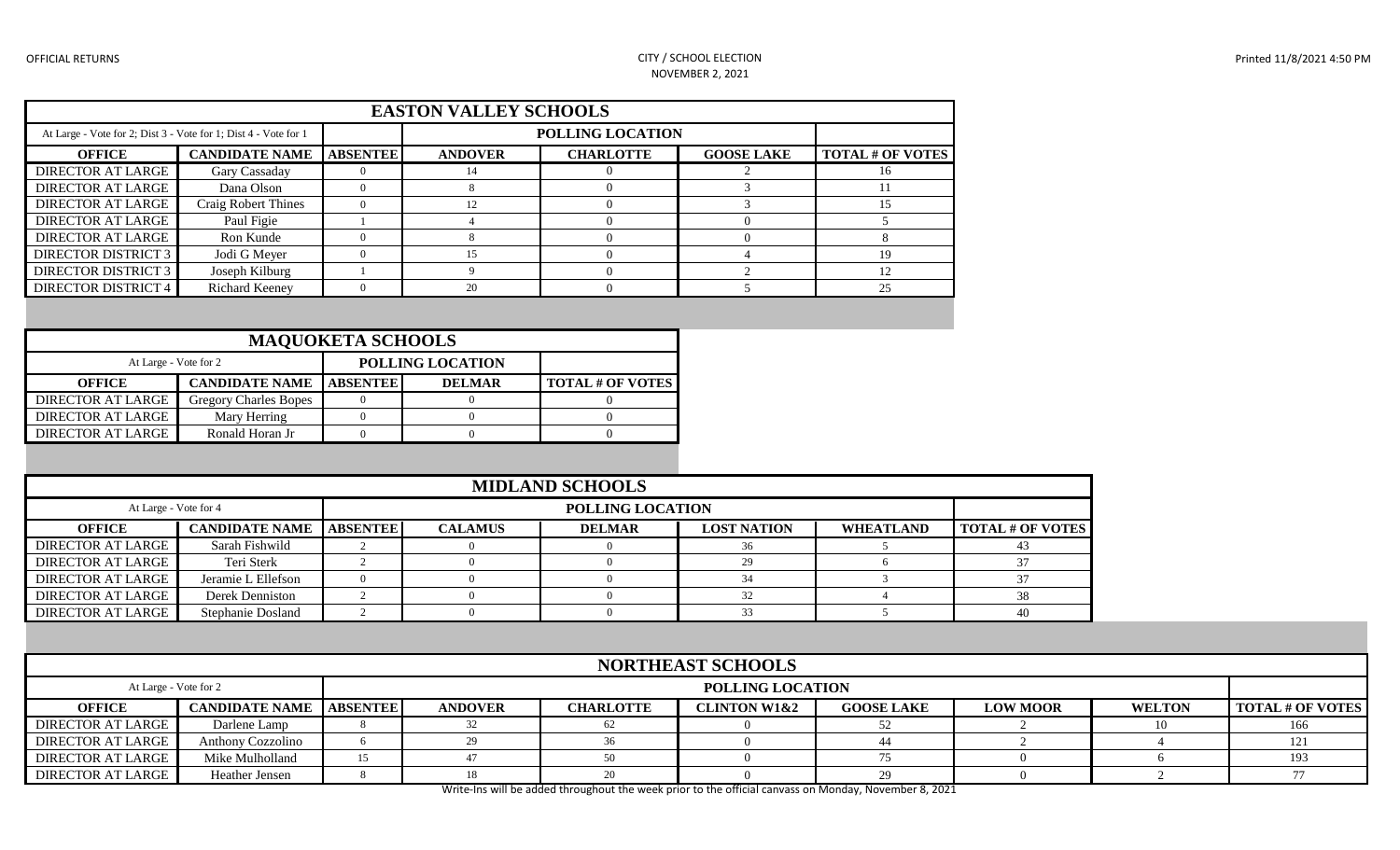| <b>EASTON VALLEY PUBLIC MEASURE LG</b> |                         |                |                  |                   |                         |  |  |  |  |
|----------------------------------------|-------------------------|----------------|------------------|-------------------|-------------------------|--|--|--|--|
|                                        | <b>POLLING LOCATION</b> |                |                  |                   |                         |  |  |  |  |
| <b>RESPONSE</b>                        | <b>ABSENTEE</b>         | <b>ANDOVER</b> | <b>CHARLOTTE</b> | <b>GOOSE LAKE</b> | <b>TOTAL # OF VOTES</b> |  |  |  |  |
| YES                                    |                         |                |                  |                   |                         |  |  |  |  |
| NС                                     |                         |                |                  |                   |                         |  |  |  |  |

| <b>CAL-WHEAT PUBLIC MEASURE FC</b> |                         |                                                                                                      |  |  |     |     |  |  |  |
|------------------------------------|-------------------------|------------------------------------------------------------------------------------------------------|--|--|-----|-----|--|--|--|
|                                    | <b>POLLING LOCATION</b> |                                                                                                      |  |  |     |     |  |  |  |
| <b>OFFICE</b>                      | <b>ABSENTEE</b>         | <b>CALAMUS</b><br><b>GRAND MOUND</b><br><b>WELTON</b><br><b>WHEATLAND</b><br><b>TOTAL # OF VOTES</b> |  |  |     |     |  |  |  |
| YES                                |                         | 107                                                                                                  |  |  | 109 | 239 |  |  |  |
| NO                                 |                         | 12                                                                                                   |  |  |     |     |  |  |  |
|                                    |                         |                                                                                                      |  |  |     |     |  |  |  |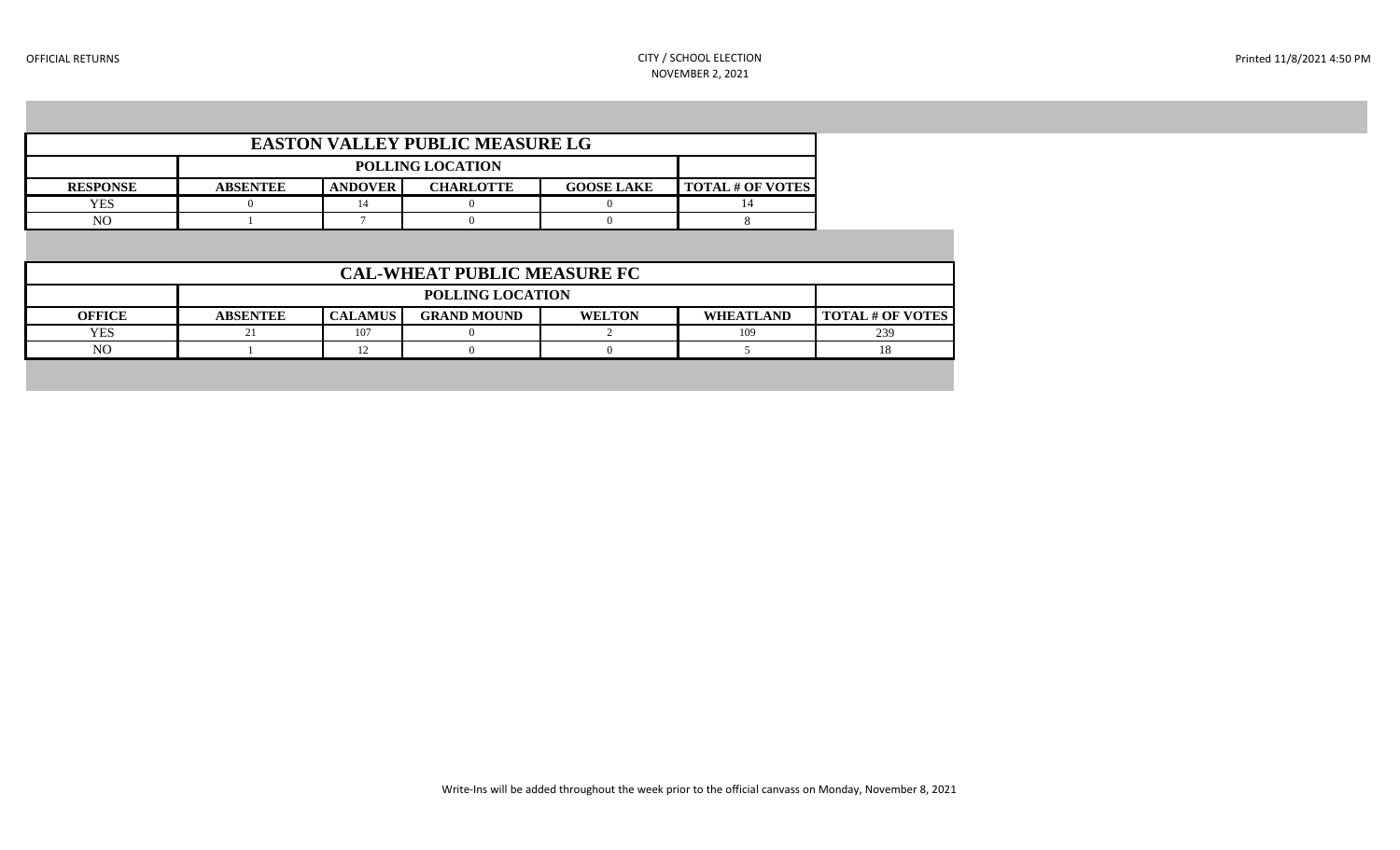#### SUMMARY REPORT RUN DATE:11/02/21 11:37 PM

 $\label{eq:2} \frac{1}{\sqrt{2}}\int_{0}^{\pi}\frac{1}{\sqrt{2\pi}}\left(\frac{1}{\sqrt{2\pi}}\right)^{2\pi}d\mu_{\rm{eff}}$ 

|                                                                                    | <b>VOTES PERCENT</b> | VOTES PERCENT                                                                                                                                                                                                                                                                                                                                                                        |
|------------------------------------------------------------------------------------|----------------------|--------------------------------------------------------------------------------------------------------------------------------------------------------------------------------------------------------------------------------------------------------------------------------------------------------------------------------------------------------------------------------------|
| $\mathbf{0}$<br>PRECINCTS COUNTED (OF 27)<br>$\theta$<br>REGISTERED VOTERS - TOTAL |                      | CHARLOTTE COUNCIL-AT-LARGE CHARLOTTE<br>(VOTE FOR) 3                                                                                                                                                                                                                                                                                                                                 |
| 5.373<br>BALLOTS CAST · TOTAL.                                                     |                      | 28.48<br>45<br>Ray Snyder                                                                                                                                                                                                                                                                                                                                                            |
| BALLOTS CAST - BLANK.<br>4                                                         | .07                  | David S. Labarr Jr.<br>30.38<br>48                                                                                                                                                                                                                                                                                                                                                   |
|                                                                                    |                      | 19.62<br>Mike Jensen,<br>31                                                                                                                                                                                                                                                                                                                                                          |
| ANDOVER MAYOR ANDOVER                                                              |                      | 21.52<br>WRITE-IN.<br>-34                                                                                                                                                                                                                                                                                                                                                            |
| (VOTE FOR) 1                                                                       |                      |                                                                                                                                                                                                                                                                                                                                                                                      |
| WRITE-IN. $\cdots$ $\cdots$                                                        | 22 100.00            |                                                                                                                                                                                                                                                                                                                                                                                      |
|                                                                                    |                      | CHARLOTTE COUNCIL-AT-LARGE (To Fill Vacancy) CHARLOTTE                                                                                                                                                                                                                                                                                                                               |
|                                                                                    |                      | (VOTE FOR) 2<br>75.61                                                                                                                                                                                                                                                                                                                                                                |
| ANDOVER COUNCIL-AT-LARGE ANDOVER                                                   |                      | Kellene Hosette<br>62.<br>24.39<br>20<br>WRITE-IN. $\qquad \qquad$ $\qquad$ $\qquad$ $\qquad$ $\qquad$ $\qquad$ $\qquad$ $\qquad$ $\qquad$ $\qquad$ $\qquad$ $\qquad$ $\qquad$ $\qquad$ $\qquad$ $\qquad$ $\qquad$ $\qquad$ $\qquad$ $\qquad$ $\qquad$ $\qquad$ $\qquad$ $\qquad$ $\qquad$ $\qquad$ $\qquad$ $\qquad$ $\qquad$ $\qquad$ $\qquad$ $\qquad$ $\qquad$ $\qquad$ $\qquad$ |
| (VOTE FOR) 5                                                                       | 99 100.00            |                                                                                                                                                                                                                                                                                                                                                                                      |
| WRITE-IN.                                                                          |                      |                                                                                                                                                                                                                                                                                                                                                                                      |
| CALAMUS MAYOR CALAMUS                                                              |                      | CLINTON COUNCIL-AT-LARGE CLINTON<br>(VOTE FOR) 2                                                                                                                                                                                                                                                                                                                                     |
| (V0TE FOR) 1                                                                       |                      | 29.23<br>Eartha Davis.<br>675                                                                                                                                                                                                                                                                                                                                                        |
| Lance Goettsch.<br>81                                                              | 95.29                | 48.81<br>1.127<br>Nancy Witt                                                                                                                                                                                                                                                                                                                                                         |
| 4                                                                                  | 4.71                 | 21.96<br>507<br>WRITE-IN.                                                                                                                                                                                                                                                                                                                                                            |
|                                                                                    |                      |                                                                                                                                                                                                                                                                                                                                                                                      |
| CALAMUS COUNCIL-AT-LARGE CALAMUS<br>$(VOTE FOR)$ 2                                 |                      | CLINTON FIRST WARD COUNCIL CLINTON FIRST WARD<br>(VOTE FOR) I                                                                                                                                                                                                                                                                                                                        |
| Curtis J. Reed.<br>53.                                                             | 31.93                | 22.63<br>Samuel Allen Peters,<br>55.                                                                                                                                                                                                                                                                                                                                                 |
| 59.<br>Mark Buckner                                                                | 35.54                | 76.95<br>187<br>Bill Schemers                                                                                                                                                                                                                                                                                                                                                        |
| 42<br>Christi L. Miller.                                                           | 25.30                | $\mathbf{1}$<br>.41<br>$WRITE \cdot IN.$ $\therefore$ $\therefore$ $\therefore$ $\therefore$ $\therefore$ $\therefore$ $\therefore$                                                                                                                                                                                                                                                  |
| 12<br>$WRITE - IN$ , , , , , , , , , , ,                                           | 7.23                 |                                                                                                                                                                                                                                                                                                                                                                                      |
|                                                                                    |                      |                                                                                                                                                                                                                                                                                                                                                                                      |
| CALAMUS COUNCIL-AT-LARGE (To Fill Vacancy) CALAMUS                                 |                      | CLINTON THIRD WARD COUNCIL CLINTON THIRD WARD<br>(VOTE FOR) 1                                                                                                                                                                                                                                                                                                                        |
| (VOTE FOR) 1                                                                       |                      | 97.11<br>369<br>Ronald L. Mussmann                                                                                                                                                                                                                                                                                                                                                   |
| WRITE-IN.                                                                          | 28 100.00            | 2.89<br>11<br>WRITE-IN. $\cdots$ $\cdots$ $\cdots$                                                                                                                                                                                                                                                                                                                                   |
| CAMANCHE MAYOR CAMANCHE                                                            |                      | CLINTON SECOND WARD COUNCIL (To Fill Vacancy)                                                                                                                                                                                                                                                                                                                                        |
| (VOTE FOR) 1                                                                       |                      | CLINTON SECOND WARD                                                                                                                                                                                                                                                                                                                                                                  |
| 306<br>Paul Varner.                                                                | 33.33                | (VOTE FOR) 1                                                                                                                                                                                                                                                                                                                                                                         |
| Justin Ryan McClure<br>-40                                                         | 4.36                 | Cody Seeley.<br>362<br>94.03                                                                                                                                                                                                                                                                                                                                                         |
| 570<br>Austin Pruett.                                                              | 62.09                | 5.97<br>23<br>WRITE-IN.                                                                                                                                                                                                                                                                                                                                                              |
| 2<br>WRITE-IN: $\cdots$ and $\cdots$ and $\cdots$ and $\cdots$                     | .22                  |                                                                                                                                                                                                                                                                                                                                                                                      |
| CAMANCHE COUNCIL-AT-LARGE CAMANCHE                                                 |                      | DELMAR MAYOR DELMAR<br>(VOTE FOR) 1                                                                                                                                                                                                                                                                                                                                                  |
| (VOTE FOR) 3                                                                       |                      | 90.38<br>47<br>and the company of the company of the company of the company of the company of the company of the company of the company of the company of the company of the company of the company of the company of the company of the comp<br>Patty Hardin                                                                                                                        |
| 432<br>Robert Louis Determann                                                      | 18.73                | 9.62<br>5.<br>$WRITE-IN$ , , , , , , , , , , ,                                                                                                                                                                                                                                                                                                                                       |
| 555<br>Danny R. Weller                                                             | 24.06                |                                                                                                                                                                                                                                                                                                                                                                                      |
| 406<br>Brent Brightman                                                             | 17.60                |                                                                                                                                                                                                                                                                                                                                                                                      |
| 384<br>Jenny Hesse.                                                                | 16.64                | DELMAR COUNCIL-AT-LARGE DELMAR                                                                                                                                                                                                                                                                                                                                                       |
| 519<br>David Bowman                                                                | 22.50                | (VOTE FOR) 2                                                                                                                                                                                                                                                                                                                                                                         |
| -11<br>$WRITE-IN$ , , , , , , , , , , ,                                            | .48                  | 28<br>27.18<br>Dan Simmons.                                                                                                                                                                                                                                                                                                                                                          |
|                                                                                    |                      | 35.92<br>37<br>David L. Frett.                                                                                                                                                                                                                                                                                                                                                       |
|                                                                                    |                      | 33.01<br>34<br>Curtis Mangler.<br>3.88<br>4                                                                                                                                                                                                                                                                                                                                          |
| CHARLOTTE MAYOR CHARLOTTE                                                          |                      | WRITE-IN.                                                                                                                                                                                                                                                                                                                                                                            |
| (VOTE FOR) 1                                                                       |                      |                                                                                                                                                                                                                                                                                                                                                                                      |
| 50<br>Kelly Snyder                                                                 | 84.75<br>15.25       | DEWITT COUNCIL-AT-LARGE DEWITT                                                                                                                                                                                                                                                                                                                                                       |
| 9<br>WRITE-IN.                                                                     |                      | (VOTE FOR) 1                                                                                                                                                                                                                                                                                                                                                                         |
|                                                                                    |                      | 98.86<br>958<br>and the second contract of the second contract of the second contract of the second contract of the second contract of the second contract of the second contract of the second contract of the second contract of the second<br>Dawn Marcus.                                                                                                                        |
|                                                                                    |                      | 1.14<br>11<br>WRITE-IN. $\ldots$ $\ldots$ $\ldots$ $\ldots$                                                                                                                                                                                                                                                                                                                          |
|                                                                                    |                      |                                                                                                                                                                                                                                                                                                                                                                                      |

VOTES PERCENT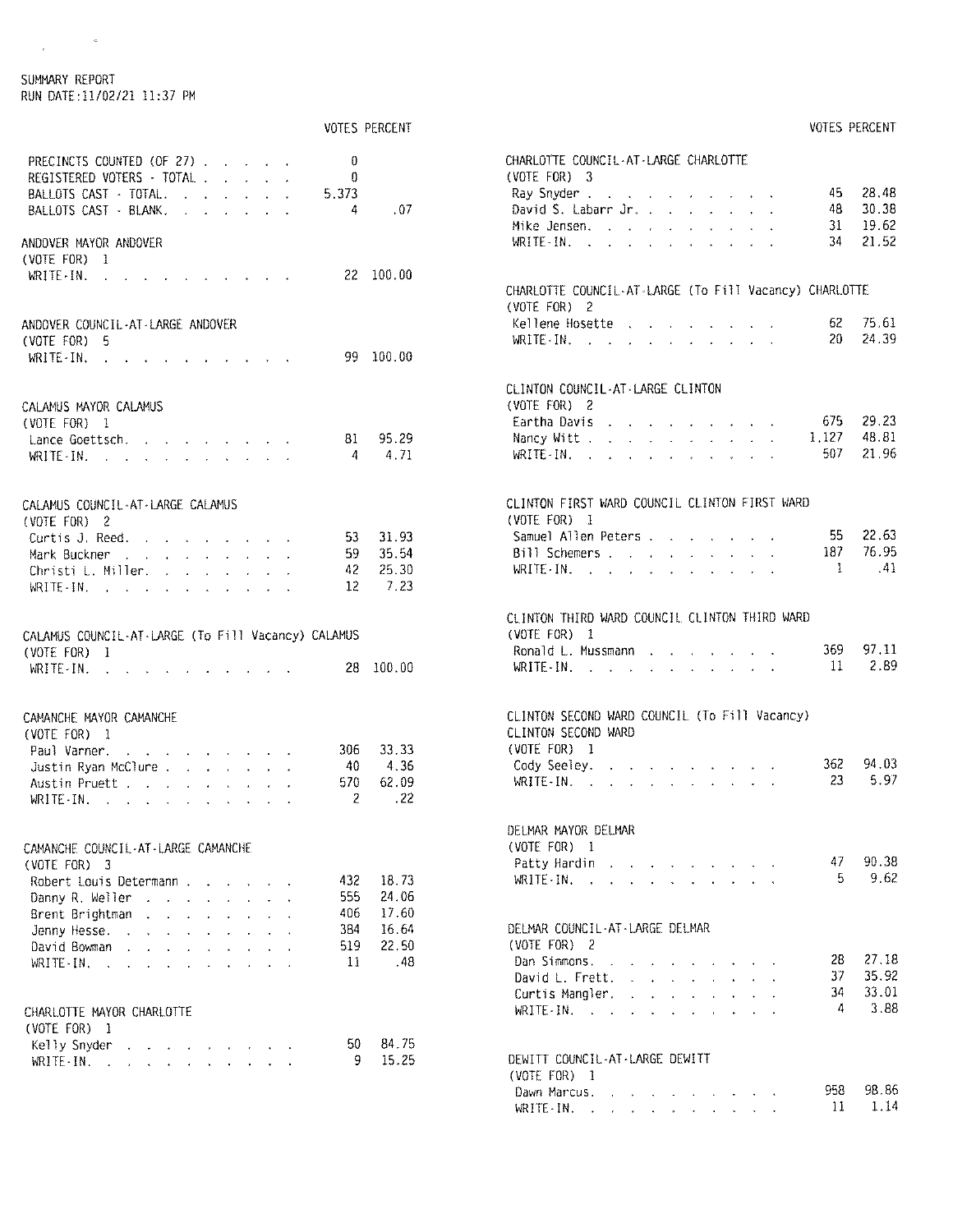### $\label{eq:2.1} \frac{1}{\sqrt{2}}\int_{0}^{\sqrt{2}}\frac{dx}{\sqrt{2\pi}}\,dx$ SUMMARY REPORT RUN DATE:11/02/21 11:37 PM

|                                                                                                                                                                                                                                                                                                                 | <b>VOTES PERCENT</b> |                               |
|-----------------------------------------------------------------------------------------------------------------------------------------------------------------------------------------------------------------------------------------------------------------------------------------------------------------|----------------------|-------------------------------|
| DEWITT SECOND WARD COUNCIL DEWITT SECOND WARD<br>$(VOTE FOR)$ 1<br>Gerin M. Goldensoph                                                                                                                                                                                                                          | 592 99.66            |                               |
| WRITE-IN.                                                                                                                                                                                                                                                                                                       | $\overline{2}$       | .34                           |
| DEWITT MAYOR (To Fill Vacancy) DEWITT<br>(VOTE FOR)<br>1                                                                                                                                                                                                                                                        |                      |                               |
| Steve Hasenmiller.<br>$\mathcal{L}(\mathbf{z},\mathbf{z})$ , where $\mathcal{L}(\mathbf{z},\mathbf{z})$<br>$WRITE-IN.$<br>$\ddot{\phantom{a}}$<br>$\ddot{\phantom{0}}$<br>$\epsilon$                                                                                                                            | 39                   | 985 96.19<br>3.81             |
| GOOSE LAKE MAYOR GOOSE LAKE<br>(VOTE FOR) 1                                                                                                                                                                                                                                                                     |                      |                               |
| Ken Schoon<br>and the company of the company<br>WRITE-IN.<br>and the second contract of the second second                                                                                                                                                                                                       |                      | 30 96.77<br>$1 \t3.23$        |
| GOOSE LAKE COUNCIL-AT-LARGE GOOSE LAKE<br>(VOTE FOR) $3$                                                                                                                                                                                                                                                        |                      |                               |
| Michael D. Mattis.<br>and a state of the state<br>WRITE-IN: $\cdots$ $\cdots$ $\cdots$ $\cdots$                                                                                                                                                                                                                 |                      | $27$ 45.00<br>33 55,00        |
| GOOSE LAKE COUNCIL-AT-LARGE (To Fill Vacancy) GOOSE LAKE<br>$(VOTE FOR)$ 1                                                                                                                                                                                                                                      |                      |                               |
| Dannin Fannell.<br>WRITE-IN.                                                                                                                                                                                                                                                                                    | 26 92.86             | 2 7.14                        |
| GRAND MOUND MAYOR GRAND MOUND<br>(VOTE FOR) 1                                                                                                                                                                                                                                                                   |                      |                               |
| Kurt Crosthwaite<br>ä,<br>$\mathcal{A}^{\mathrm{max}}$<br>$\mathbf{r} = \mathbf{r} \cdot \mathbf{r}$ , where $\mathbf{r} = \mathbf{r} \cdot \mathbf{r}$<br>WRITE-IN.<br>$\omega_{\rm{eff}}=2.0$<br>$\ddot{\phantom{0}}$<br>$\mathbf{r} = \mathbf{r} \cdot \mathbf{r}$<br>$\mathbf{z} = \mathbf{z} + \mathbf{z}$ |                      | 93 88.57<br>$12 \t11.43$      |
| GRAND MOUND COUNCIL-AT-LARGE GRAND MOUND<br>$(VOTE FOR)$ 3                                                                                                                                                                                                                                                      |                      |                               |
| Dick Banowetz<br>Joseph H. Beitelspacher. $\ldots$                                                                                                                                                                                                                                                              | 56.                  | 91 39.22<br>85 36.64<br>24.14 |
| LOST NATION MAYOR LOST NATION<br>(VOTE FOR)<br>$\mathbb{I}$                                                                                                                                                                                                                                                     |                      |                               |
| Ramon Gilroy<br>L.<br>WRITE-IN.<br>$\mathbf{r}$<br>$\mathbf{r}$<br>L.<br>$\mathbb{R}^{\mathbb{Z}}$<br>$\overline{a}$<br>$\mathbf{r}$<br>L.                                                                                                                                                                      | 36 —<br>-1           | 97.30<br>2,70                 |
| LOST NATION COUNCIL-AT-LARGE LOST NATION<br>(VOTE FOR)<br>3                                                                                                                                                                                                                                                     |                      |                               |
| Alan Schroeder.<br>Stephanie Dosland.<br>$\mathbf{r}$<br>$\mathbf{r} = \mathbf{r} \mathbf{r}$ .<br>$\mathcal{L}^{\pm}$                                                                                                                                                                                          | 37.<br>25.           | 38.14<br>25.77                |
| DJ Fuller<br>$\sim$<br>$\ddot{\phantom{0}}$<br>$\mathcal{L}^{\pm}$<br>WRITE-IN.<br>San Gal                                                                                                                                                                                                                      | 34<br>-1             | 35.05<br>1.03                 |

| 12<br>WRITE-IN.<br>$\mathbf{z} = \mathbf{0}$<br>LOW MOOR COUNCIL-AT-LARGE LOW MOOR<br>(VOTE FOR) 5<br>24<br>Brandi Pray.<br>and a strain and a strain<br>$32 -$<br>Brenda Larkey, , , , , , ,<br>$\ddot{\phantom{0}}$<br>$32 -$<br>Karna Rehr<br>$\mathcal{L}^{\text{max}}$<br><b>Contractor</b><br>$\epsilon$<br>$\mathbf{r} = \mathbf{r}$<br>36<br>Lynn Petersen .<br>$\ddot{\phantom{0}}$<br>$\ddot{\phantom{0}}$<br>$\mathbf{r}$<br>$\Box$<br>$\ddot{\phantom{0}}$<br>$\bar{z}$<br>31<br>$WRITE-IN.$<br>$\mathbf{r}$<br>$\mathcal{L}^{\mathcal{L}}$<br>a.<br>$\sim$<br>$\sim$<br>¥.<br>TORONTO MAYOR TORONTO<br>(VOTE FOR) 1<br>- 8<br>100.00<br>$WRITE-IN.$<br>$\sim$ $\sim$ $\sim$ $\sim$<br>$\sim$ $\sim$ $\sim$<br>TORONTO COUNCIL-AT-LARGE TORONTO<br>(VOTE FOR)<br>5<br>35 100.00<br>WRITE-IN.<br>WELTON MAYOR WELTON<br>(VOTE FOR)<br>1<br>21 100.00<br>WRITE IN.<br>$\mathbf{r}$<br>WELTON COUNCIL-AT-LARGE WELTON<br>(VOTE FOR) 3<br>46.27<br>$31 -$<br>Ashley Paulsen.<br>and a straight and<br><b>Service</b><br>36 —<br>WRITE-IN.<br>WHEATLAND MAYOR WHEATLAND<br>(VOTE FOR) 1<br>Jeremiah Wiese.<br>$11 -$<br>$WRITE - IN.$<br>WHEATLAND COUNCIL-AT-LARGE WHEATLAND<br>(VOTE FOR) 2<br>59<br>29.65<br>Austin Houzenga<br>$\mathcal{L}_{\rm{max}}$<br>a.<br>$\epsilon$<br>10.55<br>21<br>Bruce Gray<br>$\ddot{\phantom{a}}$<br>ä,<br>$\ddot{\phantom{a}}$<br>36<br>18.09<br>Christy Stankee .<br>$\ddot{\phantom{0}}$<br>$\ddot{\phantom{0}}$<br>$\ddot{\phantom{a}}$<br>$\ddot{\phantom{0}}$<br>l.<br>ł.<br>40.70<br>81<br>Jessica Heileman.<br>$\ddot{\phantom{0}}$<br>$\ddot{\phantom{0}}$<br>l,<br>$\ddot{\phantom{0}}$<br>$\overline{c}$<br>1.01<br>$WRITE-IN.$ $\ldots$<br>$\ddot{\phantom{a}}$<br>a.<br>$\ddot{\phantom{a}}$<br>$\overline{a}$<br>$\overline{a}$<br>CAL-WHEAT DIRECTOR-AT-LARGE CAL-WHEAT<br>(VOTE FOR) $2$<br>235<br>Matthew Buchanan<br>$\sim$<br>238<br>Blaine D. Henning.<br>$\mathbf{v}$<br>$\mathcal{L}_{\mathcal{A}}$<br>$\mathbf{r} = \mathbf{r} \cdot \mathbf{r}$<br>.84<br>4<br>$WRITE - IN.$<br>ł.<br>$\mathbf{r}$<br>$\mathbf{L}$<br>$\mathbf{v}$ | (VOTE FOR)<br>Thomas Goldensoph. | 1 |  | i. | $\sim 10^{-11}$ |  |  | $25 -$ | 67.57          |
|------------------------------------------------------------------------------------------------------------------------------------------------------------------------------------------------------------------------------------------------------------------------------------------------------------------------------------------------------------------------------------------------------------------------------------------------------------------------------------------------------------------------------------------------------------------------------------------------------------------------------------------------------------------------------------------------------------------------------------------------------------------------------------------------------------------------------------------------------------------------------------------------------------------------------------------------------------------------------------------------------------------------------------------------------------------------------------------------------------------------------------------------------------------------------------------------------------------------------------------------------------------------------------------------------------------------------------------------------------------------------------------------------------------------------------------------------------------------------------------------------------------------------------------------------------------------------------------------------------------------------------------------------------------------------------------------------------------------------------------------------------------------------------------------------------------------------------------------------------------------------------------------------------------------------------------------------------------------------------------------------------------------------------------------------------------------------------------------------|----------------------------------|---|--|----|-----------------|--|--|--------|----------------|
|                                                                                                                                                                                                                                                                                                                                                                                                                                                                                                                                                                                                                                                                                                                                                                                                                                                                                                                                                                                                                                                                                                                                                                                                                                                                                                                                                                                                                                                                                                                                                                                                                                                                                                                                                                                                                                                                                                                                                                                                                                                                                                      |                                  |   |  |    |                 |  |  |        | 32.43          |
|                                                                                                                                                                                                                                                                                                                                                                                                                                                                                                                                                                                                                                                                                                                                                                                                                                                                                                                                                                                                                                                                                                                                                                                                                                                                                                                                                                                                                                                                                                                                                                                                                                                                                                                                                                                                                                                                                                                                                                                                                                                                                                      |                                  |   |  |    |                 |  |  |        |                |
|                                                                                                                                                                                                                                                                                                                                                                                                                                                                                                                                                                                                                                                                                                                                                                                                                                                                                                                                                                                                                                                                                                                                                                                                                                                                                                                                                                                                                                                                                                                                                                                                                                                                                                                                                                                                                                                                                                                                                                                                                                                                                                      |                                  |   |  |    |                 |  |  |        |                |
|                                                                                                                                                                                                                                                                                                                                                                                                                                                                                                                                                                                                                                                                                                                                                                                                                                                                                                                                                                                                                                                                                                                                                                                                                                                                                                                                                                                                                                                                                                                                                                                                                                                                                                                                                                                                                                                                                                                                                                                                                                                                                                      |                                  |   |  |    |                 |  |  |        | 15.48          |
|                                                                                                                                                                                                                                                                                                                                                                                                                                                                                                                                                                                                                                                                                                                                                                                                                                                                                                                                                                                                                                                                                                                                                                                                                                                                                                                                                                                                                                                                                                                                                                                                                                                                                                                                                                                                                                                                                                                                                                                                                                                                                                      |                                  |   |  |    |                 |  |  |        | 20.65          |
|                                                                                                                                                                                                                                                                                                                                                                                                                                                                                                                                                                                                                                                                                                                                                                                                                                                                                                                                                                                                                                                                                                                                                                                                                                                                                                                                                                                                                                                                                                                                                                                                                                                                                                                                                                                                                                                                                                                                                                                                                                                                                                      |                                  |   |  |    |                 |  |  |        | 20.65          |
|                                                                                                                                                                                                                                                                                                                                                                                                                                                                                                                                                                                                                                                                                                                                                                                                                                                                                                                                                                                                                                                                                                                                                                                                                                                                                                                                                                                                                                                                                                                                                                                                                                                                                                                                                                                                                                                                                                                                                                                                                                                                                                      |                                  |   |  |    |                 |  |  |        | 23.23          |
|                                                                                                                                                                                                                                                                                                                                                                                                                                                                                                                                                                                                                                                                                                                                                                                                                                                                                                                                                                                                                                                                                                                                                                                                                                                                                                                                                                                                                                                                                                                                                                                                                                                                                                                                                                                                                                                                                                                                                                                                                                                                                                      |                                  |   |  |    |                 |  |  |        | 20.00          |
|                                                                                                                                                                                                                                                                                                                                                                                                                                                                                                                                                                                                                                                                                                                                                                                                                                                                                                                                                                                                                                                                                                                                                                                                                                                                                                                                                                                                                                                                                                                                                                                                                                                                                                                                                                                                                                                                                                                                                                                                                                                                                                      |                                  |   |  |    |                 |  |  |        |                |
|                                                                                                                                                                                                                                                                                                                                                                                                                                                                                                                                                                                                                                                                                                                                                                                                                                                                                                                                                                                                                                                                                                                                                                                                                                                                                                                                                                                                                                                                                                                                                                                                                                                                                                                                                                                                                                                                                                                                                                                                                                                                                                      |                                  |   |  |    |                 |  |  |        |                |
|                                                                                                                                                                                                                                                                                                                                                                                                                                                                                                                                                                                                                                                                                                                                                                                                                                                                                                                                                                                                                                                                                                                                                                                                                                                                                                                                                                                                                                                                                                                                                                                                                                                                                                                                                                                                                                                                                                                                                                                                                                                                                                      |                                  |   |  |    |                 |  |  |        |                |
|                                                                                                                                                                                                                                                                                                                                                                                                                                                                                                                                                                                                                                                                                                                                                                                                                                                                                                                                                                                                                                                                                                                                                                                                                                                                                                                                                                                                                                                                                                                                                                                                                                                                                                                                                                                                                                                                                                                                                                                                                                                                                                      |                                  |   |  |    |                 |  |  |        |                |
|                                                                                                                                                                                                                                                                                                                                                                                                                                                                                                                                                                                                                                                                                                                                                                                                                                                                                                                                                                                                                                                                                                                                                                                                                                                                                                                                                                                                                                                                                                                                                                                                                                                                                                                                                                                                                                                                                                                                                                                                                                                                                                      |                                  |   |  |    |                 |  |  |        |                |
|                                                                                                                                                                                                                                                                                                                                                                                                                                                                                                                                                                                                                                                                                                                                                                                                                                                                                                                                                                                                                                                                                                                                                                                                                                                                                                                                                                                                                                                                                                                                                                                                                                                                                                                                                                                                                                                                                                                                                                                                                                                                                                      |                                  |   |  |    |                 |  |  |        |                |
|                                                                                                                                                                                                                                                                                                                                                                                                                                                                                                                                                                                                                                                                                                                                                                                                                                                                                                                                                                                                                                                                                                                                                                                                                                                                                                                                                                                                                                                                                                                                                                                                                                                                                                                                                                                                                                                                                                                                                                                                                                                                                                      |                                  |   |  |    |                 |  |  |        |                |
|                                                                                                                                                                                                                                                                                                                                                                                                                                                                                                                                                                                                                                                                                                                                                                                                                                                                                                                                                                                                                                                                                                                                                                                                                                                                                                                                                                                                                                                                                                                                                                                                                                                                                                                                                                                                                                                                                                                                                                                                                                                                                                      |                                  |   |  |    |                 |  |  |        |                |
|                                                                                                                                                                                                                                                                                                                                                                                                                                                                                                                                                                                                                                                                                                                                                                                                                                                                                                                                                                                                                                                                                                                                                                                                                                                                                                                                                                                                                                                                                                                                                                                                                                                                                                                                                                                                                                                                                                                                                                                                                                                                                                      |                                  |   |  |    |                 |  |  |        |                |
|                                                                                                                                                                                                                                                                                                                                                                                                                                                                                                                                                                                                                                                                                                                                                                                                                                                                                                                                                                                                                                                                                                                                                                                                                                                                                                                                                                                                                                                                                                                                                                                                                                                                                                                                                                                                                                                                                                                                                                                                                                                                                                      |                                  |   |  |    |                 |  |  |        |                |
|                                                                                                                                                                                                                                                                                                                                                                                                                                                                                                                                                                                                                                                                                                                                                                                                                                                                                                                                                                                                                                                                                                                                                                                                                                                                                                                                                                                                                                                                                                                                                                                                                                                                                                                                                                                                                                                                                                                                                                                                                                                                                                      |                                  |   |  |    |                 |  |  |        |                |
|                                                                                                                                                                                                                                                                                                                                                                                                                                                                                                                                                                                                                                                                                                                                                                                                                                                                                                                                                                                                                                                                                                                                                                                                                                                                                                                                                                                                                                                                                                                                                                                                                                                                                                                                                                                                                                                                                                                                                                                                                                                                                                      |                                  |   |  |    |                 |  |  |        |                |
|                                                                                                                                                                                                                                                                                                                                                                                                                                                                                                                                                                                                                                                                                                                                                                                                                                                                                                                                                                                                                                                                                                                                                                                                                                                                                                                                                                                                                                                                                                                                                                                                                                                                                                                                                                                                                                                                                                                                                                                                                                                                                                      |                                  |   |  |    |                 |  |  |        |                |
|                                                                                                                                                                                                                                                                                                                                                                                                                                                                                                                                                                                                                                                                                                                                                                                                                                                                                                                                                                                                                                                                                                                                                                                                                                                                                                                                                                                                                                                                                                                                                                                                                                                                                                                                                                                                                                                                                                                                                                                                                                                                                                      |                                  |   |  |    |                 |  |  |        |                |
|                                                                                                                                                                                                                                                                                                                                                                                                                                                                                                                                                                                                                                                                                                                                                                                                                                                                                                                                                                                                                                                                                                                                                                                                                                                                                                                                                                                                                                                                                                                                                                                                                                                                                                                                                                                                                                                                                                                                                                                                                                                                                                      |                                  |   |  |    |                 |  |  |        | 53.73          |
|                                                                                                                                                                                                                                                                                                                                                                                                                                                                                                                                                                                                                                                                                                                                                                                                                                                                                                                                                                                                                                                                                                                                                                                                                                                                                                                                                                                                                                                                                                                                                                                                                                                                                                                                                                                                                                                                                                                                                                                                                                                                                                      |                                  |   |  |    |                 |  |  |        |                |
|                                                                                                                                                                                                                                                                                                                                                                                                                                                                                                                                                                                                                                                                                                                                                                                                                                                                                                                                                                                                                                                                                                                                                                                                                                                                                                                                                                                                                                                                                                                                                                                                                                                                                                                                                                                                                                                                                                                                                                                                                                                                                                      |                                  |   |  |    |                 |  |  |        |                |
|                                                                                                                                                                                                                                                                                                                                                                                                                                                                                                                                                                                                                                                                                                                                                                                                                                                                                                                                                                                                                                                                                                                                                                                                                                                                                                                                                                                                                                                                                                                                                                                                                                                                                                                                                                                                                                                                                                                                                                                                                                                                                                      |                                  |   |  |    |                 |  |  |        | 88.54          |
|                                                                                                                                                                                                                                                                                                                                                                                                                                                                                                                                                                                                                                                                                                                                                                                                                                                                                                                                                                                                                                                                                                                                                                                                                                                                                                                                                                                                                                                                                                                                                                                                                                                                                                                                                                                                                                                                                                                                                                                                                                                                                                      |                                  |   |  |    |                 |  |  |        | 11.46          |
|                                                                                                                                                                                                                                                                                                                                                                                                                                                                                                                                                                                                                                                                                                                                                                                                                                                                                                                                                                                                                                                                                                                                                                                                                                                                                                                                                                                                                                                                                                                                                                                                                                                                                                                                                                                                                                                                                                                                                                                                                                                                                                      |                                  |   |  |    |                 |  |  |        |                |
|                                                                                                                                                                                                                                                                                                                                                                                                                                                                                                                                                                                                                                                                                                                                                                                                                                                                                                                                                                                                                                                                                                                                                                                                                                                                                                                                                                                                                                                                                                                                                                                                                                                                                                                                                                                                                                                                                                                                                                                                                                                                                                      |                                  |   |  |    |                 |  |  |        |                |
|                                                                                                                                                                                                                                                                                                                                                                                                                                                                                                                                                                                                                                                                                                                                                                                                                                                                                                                                                                                                                                                                                                                                                                                                                                                                                                                                                                                                                                                                                                                                                                                                                                                                                                                                                                                                                                                                                                                                                                                                                                                                                                      |                                  |   |  |    |                 |  |  |        |                |
|                                                                                                                                                                                                                                                                                                                                                                                                                                                                                                                                                                                                                                                                                                                                                                                                                                                                                                                                                                                                                                                                                                                                                                                                                                                                                                                                                                                                                                                                                                                                                                                                                                                                                                                                                                                                                                                                                                                                                                                                                                                                                                      |                                  |   |  |    |                 |  |  |        |                |
|                                                                                                                                                                                                                                                                                                                                                                                                                                                                                                                                                                                                                                                                                                                                                                                                                                                                                                                                                                                                                                                                                                                                                                                                                                                                                                                                                                                                                                                                                                                                                                                                                                                                                                                                                                                                                                                                                                                                                                                                                                                                                                      |                                  |   |  |    |                 |  |  |        |                |
|                                                                                                                                                                                                                                                                                                                                                                                                                                                                                                                                                                                                                                                                                                                                                                                                                                                                                                                                                                                                                                                                                                                                                                                                                                                                                                                                                                                                                                                                                                                                                                                                                                                                                                                                                                                                                                                                                                                                                                                                                                                                                                      |                                  |   |  |    |                 |  |  |        |                |
|                                                                                                                                                                                                                                                                                                                                                                                                                                                                                                                                                                                                                                                                                                                                                                                                                                                                                                                                                                                                                                                                                                                                                                                                                                                                                                                                                                                                                                                                                                                                                                                                                                                                                                                                                                                                                                                                                                                                                                                                                                                                                                      |                                  |   |  |    |                 |  |  |        |                |
|                                                                                                                                                                                                                                                                                                                                                                                                                                                                                                                                                                                                                                                                                                                                                                                                                                                                                                                                                                                                                                                                                                                                                                                                                                                                                                                                                                                                                                                                                                                                                                                                                                                                                                                                                                                                                                                                                                                                                                                                                                                                                                      |                                  |   |  |    |                 |  |  |        |                |
|                                                                                                                                                                                                                                                                                                                                                                                                                                                                                                                                                                                                                                                                                                                                                                                                                                                                                                                                                                                                                                                                                                                                                                                                                                                                                                                                                                                                                                                                                                                                                                                                                                                                                                                                                                                                                                                                                                                                                                                                                                                                                                      |                                  |   |  |    |                 |  |  |        |                |
|                                                                                                                                                                                                                                                                                                                                                                                                                                                                                                                                                                                                                                                                                                                                                                                                                                                                                                                                                                                                                                                                                                                                                                                                                                                                                                                                                                                                                                                                                                                                                                                                                                                                                                                                                                                                                                                                                                                                                                                                                                                                                                      |                                  |   |  |    |                 |  |  |        |                |
|                                                                                                                                                                                                                                                                                                                                                                                                                                                                                                                                                                                                                                                                                                                                                                                                                                                                                                                                                                                                                                                                                                                                                                                                                                                                                                                                                                                                                                                                                                                                                                                                                                                                                                                                                                                                                                                                                                                                                                                                                                                                                                      |                                  |   |  |    |                 |  |  |        |                |
|                                                                                                                                                                                                                                                                                                                                                                                                                                                                                                                                                                                                                                                                                                                                                                                                                                                                                                                                                                                                                                                                                                                                                                                                                                                                                                                                                                                                                                                                                                                                                                                                                                                                                                                                                                                                                                                                                                                                                                                                                                                                                                      |                                  |   |  |    |                 |  |  |        |                |
|                                                                                                                                                                                                                                                                                                                                                                                                                                                                                                                                                                                                                                                                                                                                                                                                                                                                                                                                                                                                                                                                                                                                                                                                                                                                                                                                                                                                                                                                                                                                                                                                                                                                                                                                                                                                                                                                                                                                                                                                                                                                                                      |                                  |   |  |    |                 |  |  |        | 49.27<br>49,90 |

#### VOTES PERCENT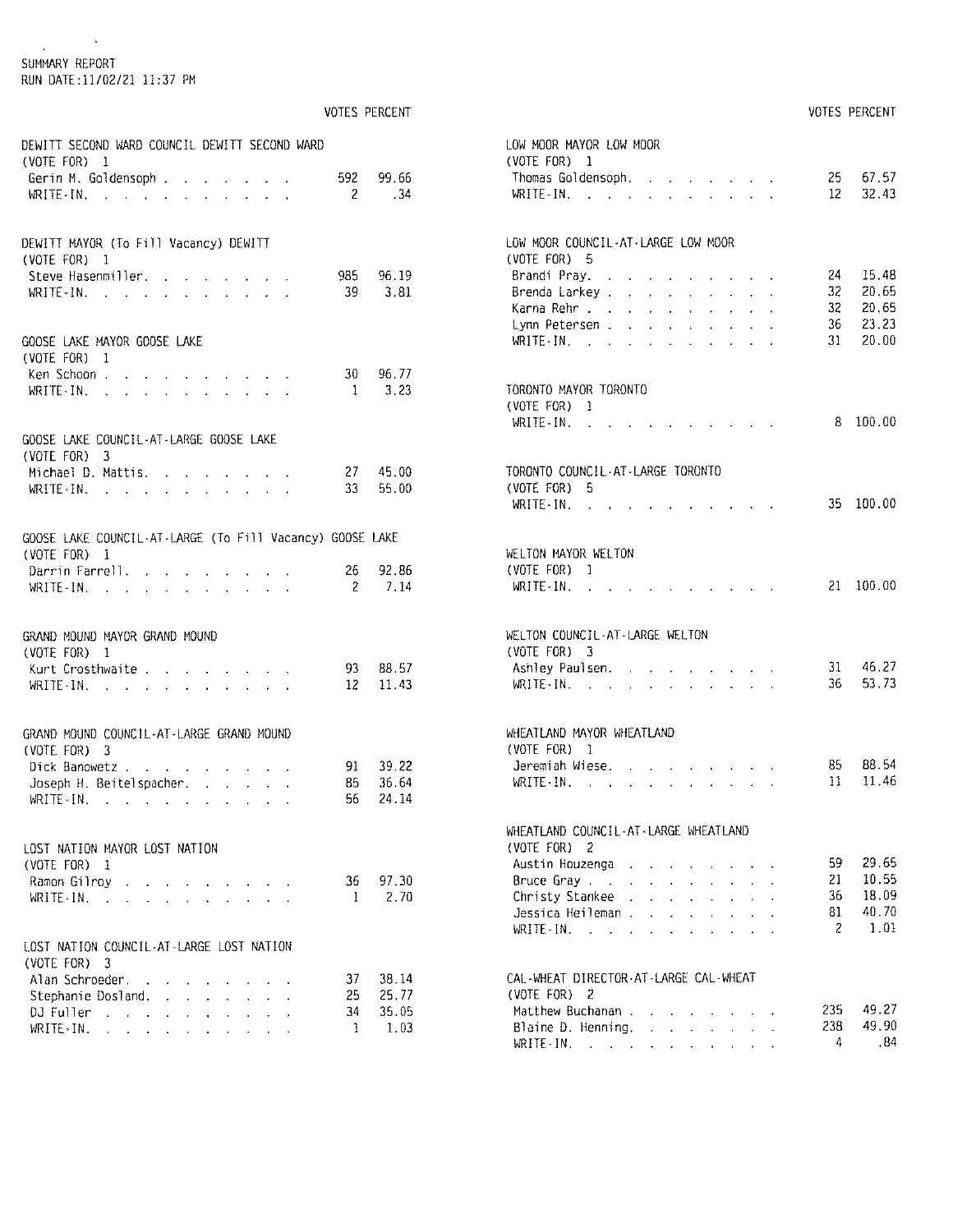#### SUMMARY REPORT

 $\mathfrak{p}$ 

RUN DATE:11/02/21 11:37 PM

|                                                                                                                                                                                                                                                                                                                                                                                                                                                                                                                             |                                                           |                                                                  |                                               |                            |                                  |                                               |                      | VOTES PERCENT   |          |
|-----------------------------------------------------------------------------------------------------------------------------------------------------------------------------------------------------------------------------------------------------------------------------------------------------------------------------------------------------------------------------------------------------------------------------------------------------------------------------------------------------------------------------|-----------------------------------------------------------|------------------------------------------------------------------|-----------------------------------------------|----------------------------|----------------------------------|-----------------------------------------------|----------------------|-----------------|----------|
| CAL-WHEAT DIRECTOR DISTRICT 1 CAL-WHEAT DISTRICT 1<br>(VOTE FOR)<br>Ĩ.                                                                                                                                                                                                                                                                                                                                                                                                                                                      |                                                           |                                                                  |                                               |                            |                                  |                                               |                      |                 |          |
| Carena Weih.                                                                                                                                                                                                                                                                                                                                                                                                                                                                                                                |                                                           |                                                                  |                                               |                            |                                  |                                               |                      | 74              | 98.67    |
| $\downarrow$<br>WRITE IN.                                                                                                                                                                                                                                                                                                                                                                                                                                                                                                   |                                                           |                                                                  |                                               |                            |                                  | design and a state of the state               |                      | 1               | 1.33     |
| $\sim$ $\sim$<br>$\ddot{\phantom{0}}$<br>$\mathbf{A}^{\mathrm{max}}$                                                                                                                                                                                                                                                                                                                                                                                                                                                        |                                                           |                                                                  |                                               |                            |                                  | the contract of the contract of               |                      |                 |          |
| CAL-WHEAT DIRECTOR DISTRICT 2 CAL-WHEAT DISTRICT 2                                                                                                                                                                                                                                                                                                                                                                                                                                                                          |                                                           |                                                                  |                                               |                            |                                  |                                               |                      |                 |          |
| $(VOTE$ $FOR$ ) $1$                                                                                                                                                                                                                                                                                                                                                                                                                                                                                                         |                                                           |                                                                  |                                               |                            |                                  |                                               |                      |                 |          |
| Tyler Davisson.                                                                                                                                                                                                                                                                                                                                                                                                                                                                                                             |                                                           |                                                                  |                                               |                            |                                  |                                               |                      | 40              | 93.02    |
| WRITE-IN.<br>and the second contract of the second contract of                                                                                                                                                                                                                                                                                                                                                                                                                                                              |                                                           |                                                                  |                                               |                            |                                  |                                               |                      | 3               | 6.98     |
| CAMANCHE SCHOOL DIRECTOR-AT-LARGE CAMANCHE                                                                                                                                                                                                                                                                                                                                                                                                                                                                                  |                                                           |                                                                  |                                               |                            |                                  |                                               |                      |                 |          |
| (VOTE FOR)                                                                                                                                                                                                                                                                                                                                                                                                                                                                                                                  |                                                           |                                                                  |                                               |                            |                                  |                                               |                      |                 |          |
| 3                                                                                                                                                                                                                                                                                                                                                                                                                                                                                                                           |                                                           |                                                                  |                                               |                            |                                  |                                               |                      |                 | 16.44    |
| Janna Linville.<br>$\mathbf{r}$                                                                                                                                                                                                                                                                                                                                                                                                                                                                                             |                                                           | <b>Contract Contract Contract</b>                                |                                               |                            |                                  |                                               |                      | 393<br>675      | 28.24    |
| Stacy Kinkaid .<br>$\mathbf{r}$                                                                                                                                                                                                                                                                                                                                                                                                                                                                                             | $\mathcal{L}^{(1)}$                                       | $\mathcal{L}^{\text{max}}$                                       | $\mathcal{L}_{\rm{max}}$                      | $\sim$                     |                                  |                                               |                      | 596 -           | 24.94    |
| Kelli Sullivan.                                                                                                                                                                                                                                                                                                                                                                                                                                                                                                             | $\mathbf{r} = \mathbf{r}$                                 |                                                                  | $\mathbf{r} = \mathbf{r} \times \mathbf{r}$ . |                            | $\sim$                           | $\sim$                                        |                      | 716             |          |
| Rich Klahn                                                                                                                                                                                                                                                                                                                                                                                                                                                                                                                  |                                                           |                                                                  |                                               |                            |                                  |                                               |                      |                 | 29.96    |
| WRITE-IN.                                                                                                                                                                                                                                                                                                                                                                                                                                                                                                                   |                                                           |                                                                  |                                               |                            |                                  |                                               |                      | $\overline{10}$ | .42      |
| CENTRAL DEWITT SCHOOL DIRECTOR-AT-LARGE CENTRAL DEWITT<br>(VOTE FOR) 2                                                                                                                                                                                                                                                                                                                                                                                                                                                      |                                                           |                                                                  |                                               |                            |                                  |                                               |                      |                 |          |
| Brandon S. Pangman.                                                                                                                                                                                                                                                                                                                                                                                                                                                                                                         |                                                           |                                                                  |                                               |                            |                                  |                                               |                      | 738             | 18.91    |
| Geoff Blandin                                                                                                                                                                                                                                                                                                                                                                                                                                                                                                               |                                                           |                                                                  | <b>Contract</b>                               | $\mathbf{r}$               |                                  |                                               |                      | 1.179           | 30.22    |
|                                                                                                                                                                                                                                                                                                                                                                                                                                                                                                                             |                                                           |                                                                  | <b>Service Control</b>                        |                            | $\sim$                           | $\sim$                                        | $\Delta$             | 1.234           | 31.62    |
| Angela Rheingans                                                                                                                                                                                                                                                                                                                                                                                                                                                                                                            |                                                           |                                                                  |                                               |                            |                                  | $\Delta \sim 10^{11}$ m $^{-1}$               | $\ddot{\phantom{0}}$ | 750             | 19.22    |
| James Calvin Coomer                                                                                                                                                                                                                                                                                                                                                                                                                                                                                                         |                                                           |                                                                  |                                               |                            |                                  | $\mathbf{A}^{(1)}$ and $\mathbf{A}^{(2)}$ and |                      |                 |          |
|                                                                                                                                                                                                                                                                                                                                                                                                                                                                                                                             |                                                           |                                                                  |                                               |                            |                                  | $\mathbf{u} = \mathbf{u} \cdot \mathbf{u}$ .  |                      | 1               | .03      |
| CLINTON SCHOOL DIRECTOR-AT-LARGE CLINTON                                                                                                                                                                                                                                                                                                                                                                                                                                                                                    |                                                           |                                                                  |                                               |                            |                                  |                                               |                      |                 |          |
| (VOTE FOR) 4                                                                                                                                                                                                                                                                                                                                                                                                                                                                                                                |                                                           |                                                                  |                                               |                            |                                  |                                               |                      |                 |          |
| Ann Reed.<br><b>College</b>                                                                                                                                                                                                                                                                                                                                                                                                                                                                                                 | $\mathbf{v}$                                              |                                                                  | $\mathbf{r}$                                  | $\mathbf{r}$               |                                  |                                               |                      | 1.184           | 22.54    |
| Kenyon Clarke .                                                                                                                                                                                                                                                                                                                                                                                                                                                                                                             | $\sqrt{2}$                                                | $\mathbf{r} = \mathbf{r} \times \mathbf{r}$ , where $\mathbf{r}$ |                                               | $\mathbf{r}$               | $\mathbf{r} = \mathbf{r}$        | $\mathbf{z}$ .                                |                      | 681             | 12.97    |
| Marlee Nimmick.<br>$\ddot{\phantom{0}}$                                                                                                                                                                                                                                                                                                                                                                                                                                                                                     | $\mathcal{L}^{\pm}$                                       | $\mathcal{L}^{\text{max}}$                                       |                                               | $\mathcal{L}^{\text{max}}$ | $\mathcal{L}^{\text{max}}$       |                                               |                      | 555             | 10.57    |
| Jennifer Austin                                                                                                                                                                                                                                                                                                                                                                                                                                                                                                             | $\ddot{\phantom{0}}$<br>$\mathbf{r}$                      | $\sim$                                                           | $\mathbf{r}$<br>$\ddot{\phantom{0}}$          | $\ddot{\phantom{0}}$       |                                  | $\epsilon$                                    | $\ddot{\phantom{0}}$ | 1.040           | 19.80    |
| Andy Fergurson.                                                                                                                                                                                                                                                                                                                                                                                                                                                                                                             |                                                           |                                                                  | <b>Contract</b>                               |                            | $\mathbf{v}$<br>$\Delta \sim 10$ | $\ddot{\phantom{0}}$                          |                      | 1.041           | 19.82    |
| Tarron Borgeson                                                                                                                                                                                                                                                                                                                                                                                                                                                                                                             | $\mathbf{r}$<br>and a strong control of the state of the  | $\sim$                                                           |                                               |                            |                                  |                                               |                      | 686             | 13.06    |
| $WRITE + IN$ , $\therefore$ $\therefore$ $\therefore$ $\therefore$ $\therefore$ $\therefore$ $\therefore$ $\therefore$ $\therefore$                                                                                                                                                                                                                                                                                                                                                                                         |                                                           |                                                                  |                                               |                            |                                  |                                               |                      | 65              | 1.24     |
|                                                                                                                                                                                                                                                                                                                                                                                                                                                                                                                             |                                                           |                                                                  |                                               |                            |                                  |                                               | $\bar{\phantom{a}}$  |                 |          |
| DELWOOD SCHOOL DIRECTOR DISTRICT 3 DELWOOD<br>(VOTE FOR)<br>-1                                                                                                                                                                                                                                                                                                                                                                                                                                                              |                                                           |                                                                  |                                               |                            |                                  |                                               |                      |                 |          |
|                                                                                                                                                                                                                                                                                                                                                                                                                                                                                                                             |                                                           |                                                                  |                                               |                            |                                  |                                               |                      |                 |          |
| Bree Suthers Kilburg                                                                                                                                                                                                                                                                                                                                                                                                                                                                                                        |                                                           |                                                                  |                                               |                            |                                  |                                               |                      |                 | 65 98.48 |
| $WRITE-IN.$ $\ldots$ $\ldots$                                                                                                                                                                                                                                                                                                                                                                                                                                                                                               |                                                           | $\Delta \sim 10$                                                 | $\mathbf{r}$                                  | $\sim$ 10 $\sim$           | $\sim$                           |                                               |                      | $\mathbf{1}$    | 1.52     |
|                                                                                                                                                                                                                                                                                                                                                                                                                                                                                                                             |                                                           |                                                                  |                                               |                            |                                  |                                               |                      |                 |          |
| DELWOOD SCHOOL DISTRICT DIRECTOR 4 DELWOOD                                                                                                                                                                                                                                                                                                                                                                                                                                                                                  |                                                           |                                                                  |                                               |                            |                                  |                                               |                      |                 |          |
| (VOTE FOR) 1                                                                                                                                                                                                                                                                                                                                                                                                                                                                                                                |                                                           |                                                                  |                                               |                            |                                  |                                               |                      |                 |          |
| Lyndsey Eberhart .                                                                                                                                                                                                                                                                                                                                                                                                                                                                                                          |                                                           |                                                                  |                                               |                            |                                  | the contract of the contract of the           |                      |                 | 60 98.36 |
| $\text{WRITE} \cdot \text{IN}, \quad \text{or} \quad \text{or} \quad \text{or} \quad \text{or} \quad \text{or} \quad \text{or} \quad \text{or} \quad \text{or} \quad \text{or} \quad \text{or} \quad \text{or} \quad \text{or} \quad \text{or} \quad \text{or} \quad \text{or} \quad \text{or} \quad \text{or} \quad \text{or} \quad \text{or} \quad \text{or} \quad \text{or} \quad \text{or} \quad \text{or} \quad \text{or} \quad \text{or} \quad \text{or} \quad \text{or} \quad \text{or} \quad \text{or} \quad \text$ |                                                           |                                                                  |                                               |                            |                                  |                                               |                      | $\mathbf{1}$    | 1.64     |
| EASTON VALLEY SCHOOL DIRECTOR DISTRICT 3 EASTON VALLEY                                                                                                                                                                                                                                                                                                                                                                                                                                                                      |                                                           |                                                                  |                                               |                            |                                  |                                               |                      |                 |          |
| $(VOTE$ FOR) $1$                                                                                                                                                                                                                                                                                                                                                                                                                                                                                                            |                                                           |                                                                  |                                               |                            |                                  |                                               |                      |                 |          |
| Jodi G. Meyer .                                                                                                                                                                                                                                                                                                                                                                                                                                                                                                             |                                                           |                                                                  | $\sim$                                        |                            |                                  |                                               |                      | 19 -            | 61.29    |
| Joseph Kilburg.<br>WRITE-IN.                                                                                                                                                                                                                                                                                                                                                                                                                                                                                                | $\mathbf{r}$<br>$\mathbf{r}$<br>. L<br>$\mathbf{r}^{(i)}$ | $\mathbf{r}$                                                     | $\ddot{\phantom{a}}$                          | $\mathcal{L}^{\text{max}}$ | $\mathbf{v}$                     |                                               |                      | 0               | 12 38.71 |

#### VOTES PERCENT EASTON VALLEY SCHOOL DIRECTOR DISTRICT 4 EASTON VALLEY  $(VOTE FOR) 1$ 25 92.59 Richard Keeney. . . . . . . . . . 2 7.41 WRITE IN,  $\cdots$   $\cdots$   $\cdots$ EASTON VALLEY SCHOOL DIRECTOR-AT-LARGE EASTON VALLEY  $(VOTE FOR) 2$ 16 29.09 Gary Cassaday . . . . . . . . . . 11 20.00 Dana Olson . . . . . . . . . . . Craig Robert Thines . . . . . . . 15 27.27  $-5$  $-9.09$ Paul Figie . . . . . . . . . . . 8 14.55 Ron Kunde . . . . . . . . . . .  $\text{WRITE} \cdot \text{IN}, \quad \text{or} \quad \text{or} \quad \text{or} \quad \text{or} \quad \text{or} \quad \text{or} \quad \text{or} \quad \text{or} \quad \text{or} \quad \text{or} \quad \text{or} \quad \text{or} \quad \text{or} \quad \text{or} \quad \text{or} \quad \text{or} \quad \text{or} \quad \text{or} \quad \text{or} \quad \text{or} \quad \text{or} \quad \text{or} \quad \text{or} \quad \text{or} \quad \text{or} \quad \text{or} \quad \text{or} \quad \text{or} \quad \text{or} \quad \text$  $\mathbf 0$ MAQUOKETA SCHOOL DIRECTOR-AT-LARGE MAQUOKETA (VOTE FOR) 2 Gregory Charles Bopes . . . . . .  $\mathbf{0}$ Mary Herring (2014) and (2014) and (2014) and (2014) and (2014) and (2014) and (2014) and (2014) and (2014) and (2014) and (2014) and (2014) and (2014) and (2014) and (2014) and (2014) and (2014) and (2014) and (2014) and  $\mathbf 0$ Ronald Horan Jr. . . . . . . . .  $\mathbf 0$ WRITE-IN, where  $\alpha$  is a set of the set of the  $\alpha$  $\Omega$ MIDLAND SCHOOL DIRECTOR-AT-LARGE MIDLAND  $(VOTF$   $FOR$ )  $4$ Sarah Fishwild. . . . . . . . . . 43 21.94  $\begin{array}{cc} 37 & 18.88 \\ 37 & 18.88 \end{array}$ Teri Sterk , , , , , , , , , , , , Jeramie L. Ellefson . . . . . . . .  $38$  19.39 Derek Denniston . . . . . . . . 40 20.41 Stephanie Dosland. . . . . . . .  $\text{WRITE} \cdot \text{IN}, \qquad \qquad \ldots \qquad \qquad \ldots \qquad \qquad \ldots \qquad \ldots \qquad \ldots \qquad \ldots$  $\overline{1}$ .51 NORTHEAST SCHOOL DIRECTOR-AT-LARGE NORTHEAST  $(VOTE$   $FOR$ )  $2$ Darlene Lamp  $\ldots$   $\ldots$   $\ldots$   $\ldots$ 30.35 166 Anthony Cozzolino. . . . . . . .  $111$ 20.29 193 Mike Mulholland and a contract of the Mike 35.28 Heather Jensen. . . . . . . . . . 77 14.08  $\theta$  $\text{WRITE} \cdot \text{IN}, \quad \text{and} \quad \text{and} \quad \text{and} \quad \text{and} \quad \text{and} \quad \text{and} \quad \text{and} \quad \text{and} \quad \text{and} \quad \text{and} \quad \text{and} \quad \text{and} \quad \text{and} \quad \text{and} \quad \text{and} \quad \text{and} \quad \text{and} \quad \text{and} \quad \text{and} \quad \text{and} \quad \text{and} \quad \text{and} \quad \text{and} \quad \text{and} \quad \text{and} \quad \text{and} \quad \text{and} \quad \text{and} \quad \text{and} \quad \text$ EASTERN IOWA COMMUNITY COLLEGE DIRECTOR DISTRICT VI EASTERN IOWA  $(VOTE FOR) 1$ Jennifer Boysen . . . . . . . . 1,380 97.80 2.20 WRITE-IN,  $\cdots$   $\cdots$   $\cdots$ 31 KIRKWOOD COMMUNITY COLLEGE DIRECTOR DISTRICT I KIRKWOOD  $(VOTE FOR) 1$  $1 100.00$ Keith Stamp. . . . . . . . . . .  $\Omega$ WRITE-IN,  $\cdots$   $\cdots$   $\cdots$ PUBLIC MEASURE FC PROPOSITION FC OUNTE FORM

| (VUIE FUKJ - 1-                                                                                                                                                                                                                |  |  |  |  |  |  |           |
|--------------------------------------------------------------------------------------------------------------------------------------------------------------------------------------------------------------------------------|--|--|--|--|--|--|-----------|
| YES a contract of the contract of the second state of the second state of the second state of the second state of the second state of the second state of the second state of the second state of the second state of the seco |  |  |  |  |  |  | 239 93.00 |
| NO.                                                                                                                                                                                                                            |  |  |  |  |  |  | $18$ 7.00 |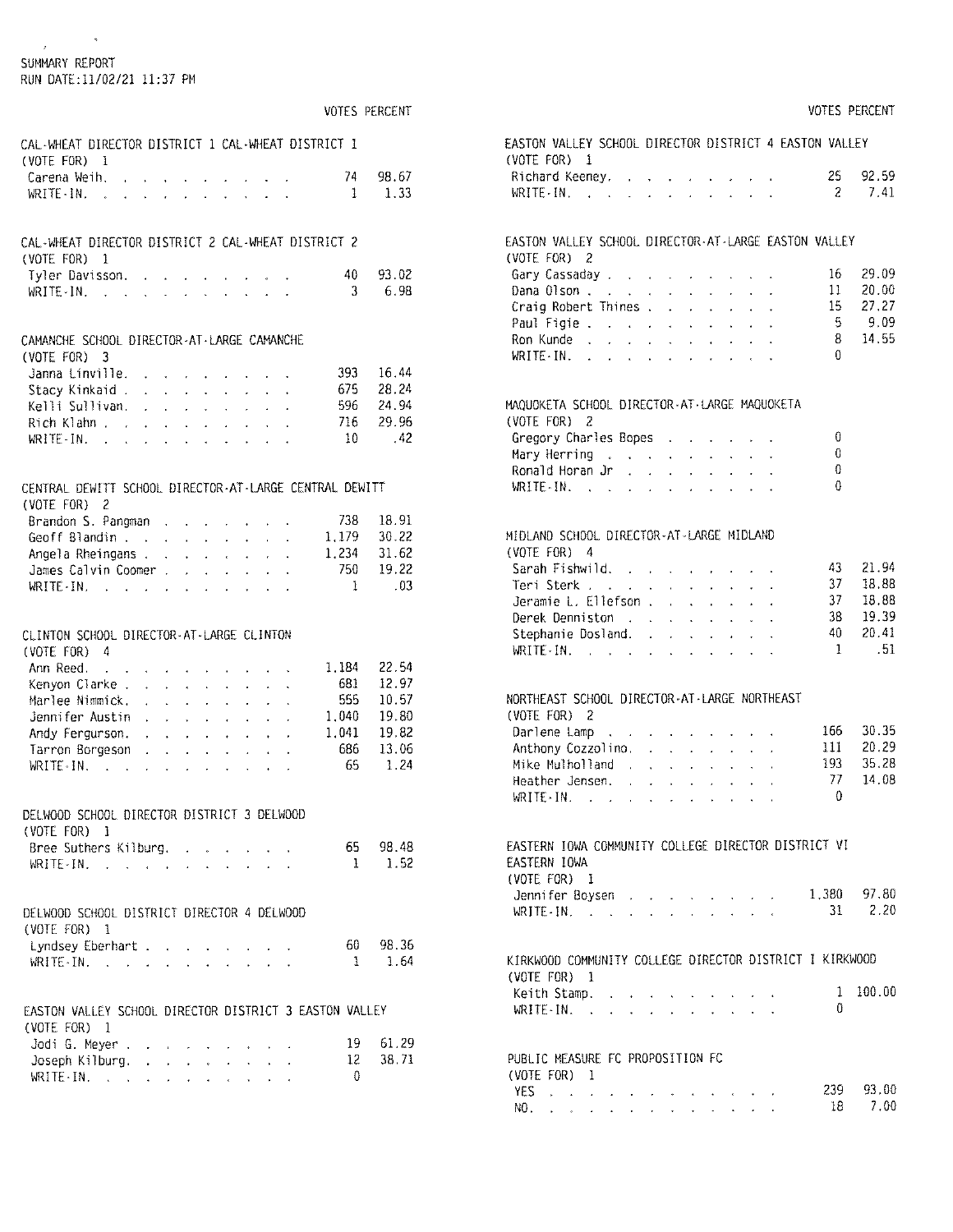$\label{eq:3.1} \begin{array}{ccccc} & & & & \\\hline \end{array}$ SUMMARY REPORT RUN DATE:11/02/21 11:37 PM

VOTES PERCENT PUBLIC MEASURE LG PUBLIC MEASURE LG  $(VOTE FOR) 1$ VES . . . . . . . . . . . . . 16 57.14<br>NO. . . . . . . . . . . . . . . 12 42.86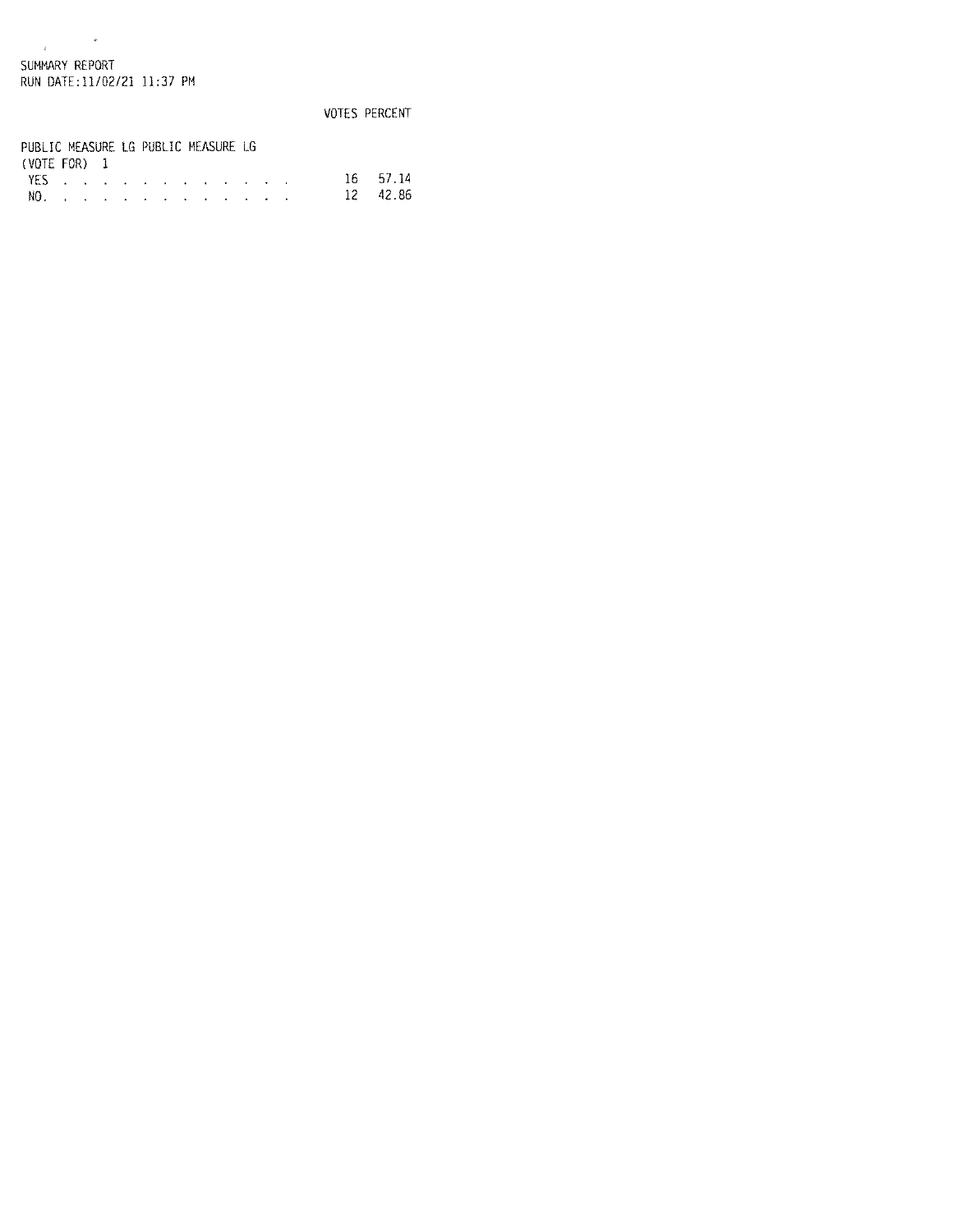0001 CITY OF ANDOVER

|                                                                                    |  |                                                                                                                     |  |                                                                 |  |              | VOTES PERCENT |
|------------------------------------------------------------------------------------|--|---------------------------------------------------------------------------------------------------------------------|--|-----------------------------------------------------------------|--|--------------|---------------|
| REGISTERED VOTERS - TOTAL                                                          |  |                                                                                                                     |  |                                                                 |  | 65           |               |
| BALLOTS CAST - TOTAL.                                                              |  |                                                                                                                     |  |                                                                 |  | 21           |               |
| BALLOTS CAST - BLANK.                                                              |  |                                                                                                                     |  |                                                                 |  | $\Box$ 0     |               |
| VOTER TURNOUT · TOTAL                                                              |  |                                                                                                                     |  |                                                                 |  |              | 32.31         |
| VOTER TURNOUT - BLANK                                                              |  |                                                                                                                     |  |                                                                 |  |              |               |
| ANDOVER MAYOR ANDOVER                                                              |  |                                                                                                                     |  |                                                                 |  |              |               |
| (VOTE FOR) 1                                                                       |  |                                                                                                                     |  |                                                                 |  |              |               |
| WRITE-IN. $\ldots$ $\ldots$ $\ldots$ $\ldots$                                      |  |                                                                                                                     |  |                                                                 |  | 20.          | 100.00        |
| Over Votes.                                                                        |  |                                                                                                                     |  |                                                                 |  | 0            |               |
| Under Votes                                                                        |  |                                                                                                                     |  | $\mathbf{r}$ and $\mathbf{r}$ and $\mathbf{r}$ and $\mathbf{r}$ |  | 1            |               |
| ANDOVER COUNCIL-AT-LARGE ANDOVER<br>(VOTE FOR) 5                                   |  |                                                                                                                     |  |                                                                 |  | 89           | 100.00        |
| WRITE - IN, $\cdots$ $\cdots$ $\cdots$ $\cdots$<br>Over Votes, , , , , , , , , , , |  |                                                                                                                     |  |                                                                 |  | $\bigcirc$   |               |
|                                                                                    |  |                                                                                                                     |  |                                                                 |  | 16           |               |
| Under Votes                                                                        |  |                                                                                                                     |  |                                                                 |  |              |               |
| NORTHEAST SCHOOL DIRECTOR-AT-LARGE NORTHEAST<br>(VOTE FOR) 2                       |  |                                                                                                                     |  |                                                                 |  |              |               |
| Darlene Lamp                                                                       |  |                                                                                                                     |  |                                                                 |  | 9            | 21.95         |
| Anthony Cozzolino.                                                                 |  |                                                                                                                     |  |                                                                 |  | -8           | 19.51         |
| Mike Mulholland                                                                    |  |                                                                                                                     |  |                                                                 |  | 13           | 31.71         |
| Heather Jensen.                                                                    |  |                                                                                                                     |  |                                                                 |  | 11           | 26.83         |
| WRITE-IN.                                                                          |  |                                                                                                                     |  |                                                                 |  | 0            |               |
| Over Votes                                                                         |  |                                                                                                                     |  |                                                                 |  | 0            |               |
| Under Votes.                                                                       |  |                                                                                                                     |  |                                                                 |  | $\mathbf{1}$ |               |
|                                                                                    |  | $\mathbf{a} = \mathbf{a} + \mathbf{a}$ , and $\mathbf{a} = \mathbf{a} + \mathbf{a}$ , and $\mathbf{a} = \mathbf{a}$ |  |                                                                 |  |              |               |

VOTES PERCENT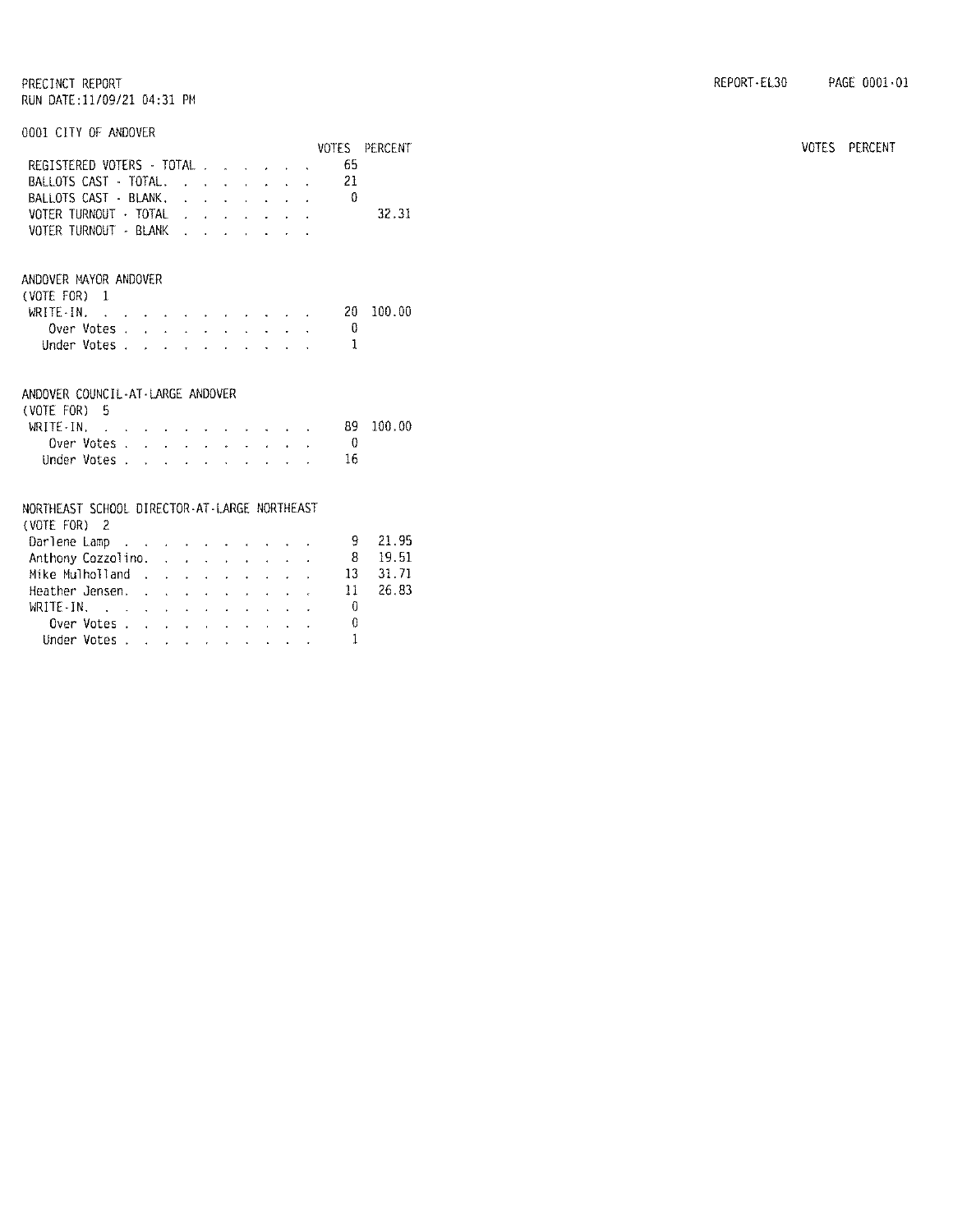## 0002 CITY OF CALAMUS

|                                                    |                      |                             |                                        |                                             |                                                          |                                 |                                        |                                                                                                 |                             |                | VOTES PERCENT |
|----------------------------------------------------|----------------------|-----------------------------|----------------------------------------|---------------------------------------------|----------------------------------------------------------|---------------------------------|----------------------------------------|-------------------------------------------------------------------------------------------------|-----------------------------|----------------|---------------|
| REGISTERED VOTERS · TOTAL                          |                      |                             |                                        |                                             |                                                          |                                 |                                        |                                                                                                 | $\sim$                      | 279            |               |
| BALLOTS CAST - TOTAL.                              |                      |                             |                                        |                                             | <b>Contract</b>                                          | $\sim$                          |                                        | $\mathbf{u}^{\prime}$ , $\mathbf{u}^{\prime}$ , $\mathbf{u}^{\prime}$ , $\mathbf{u}^{\prime}$ , |                             | - 84           |               |
| BALLOTS CAST - BLANK.                              |                      |                             | $\mathbf{r}$                           | $\ddot{\phantom{0}}$                        | $\ddot{\phantom{0}}$                                     | k.                              | $\ddot{\phantom{0}}$                   | $\mathcal{L}^{\pm}$                                                                             | $\mathcal{L}_{\mathcal{A}}$ | - 0            |               |
| VOTER TURNOUT - TOTAL                              |                      |                             | $\ddot{\phantom{0}}$                   | $\sim 10^{-1}$                              | $\epsilon$                                               | $\mathbf{v}$                    | $\cdot$                                | $\ddot{\phantom{0}}$                                                                            | $\mathcal{A}$               |                | 30.11         |
| VOTER TURNOUT - BLANK                              |                      |                             | $\cdot$                                |                                             | $\mathbf{r} = \mathbf{r}$                                | $\Delta$                        |                                        |                                                                                                 | ä.                          |                |               |
|                                                    |                      |                             |                                        |                                             |                                                          |                                 | ¥.                                     |                                                                                                 |                             |                |               |
| CALAMUS MAYOR CALAMUS                              |                      |                             |                                        |                                             |                                                          |                                 |                                        |                                                                                                 |                             |                |               |
| $(V0TE F0R)$ 1                                     |                      |                             |                                        |                                             |                                                          |                                 |                                        |                                                                                                 |                             |                |               |
| Lance Goettsch.                                    |                      |                             |                                        |                                             |                                                          |                                 |                                        |                                                                                                 |                             | 75             | 96.15         |
| WRITE-IN.<br>$\sim 10^{11}$ km $^{-1}$             | $\mathcal{A}$        |                             | $\mathbf{r} = \mathbf{r} \mathbf{r}$ . |                                             | $\mathbf{r} = \mathbf{r} \mathbf{r}$ .                   | $\sim$                          | $\mathcal{L}^{\pm}$                    | $\mathbf{v}$                                                                                    | $\epsilon$                  | 3              | 3.85          |
| Over Votes .                                       | $\sim$               | $\mathbf{v}$                | $\ddot{\phantom{0}}$                   | $\mathcal{L}^{\pm}$                         | $\ddot{\phantom{0}}$                                     | $\ddot{\phantom{0}}$            | $\ddot{\phantom{a}}$                   | a.                                                                                              |                             | $\theta$       |               |
| Under Votes                                        |                      | $\mathbf{r}$                |                                        | $\omega_{\rm{max}}$ and $\omega_{\rm{max}}$ |                                                          | $\mathbf{r}^{\mathrm{max}}$ and | $\ddot{\phantom{0}}$                   | $\ddot{\phantom{0}}$                                                                            | $\ddot{\phantom{0}}$        | -6             |               |
| CALAMUS COUNCIL-AT-LARGE CALAMUS                   |                      |                             |                                        |                                             |                                                          |                                 |                                        |                                                                                                 |                             |                |               |
| $\sim$ 2<br>(VOTE FOR)                             |                      |                             |                                        |                                             |                                                          |                                 |                                        |                                                                                                 |                             |                |               |
| Curtis J. Reed.                                    | $\sim 10^{-1}$       | $\mathbf{r}$                | $\mathbf{r}$                           |                                             | <b>Contract Contract Contract</b>                        |                                 | $\sim$ $-$                             |                                                                                                 | $\sim 10^{-1}$              | 49.            | 32.45         |
| Mark Buckner,                                      |                      | l.                          | у.                                     | $\mathbf{a}^{\dagger}$ .                    | $\mathbf{r}$                                             | $\ddot{\phantom{0}}$            | $\mathbf{r}$                           |                                                                                                 | L.                          | 59             | 39.07         |
| Christi L. Miller.                                 |                      | $\Delta$                    | $\mathbf{z}$                           | $\mathcal{L}^{\pm}$                         | $\mathbf{r}$                                             | $\mathbf{v}$                    | $\mathbf{r}$                           |                                                                                                 |                             | 33             | 21.85         |
| WRITE-IN.                                          |                      | $\ddot{\phantom{a}}$        | $\mathbf{L}$                           | $\sim$                                      |                                                          | ä,                              | l,                                     |                                                                                                 |                             | 10             | 6.62          |
| Over Votes .                                       | $\mathcal{L}$        | $\mathcal{L}^{\pm}$         | $\mathcal{L}^{\mathcal{L}}$            | $\Delta \sim 10$                            | $\ddot{\phantom{0}}$                                     | $\mathbf{r}$                    | $\blacksquare$                         | $\ddot{\phantom{0}}$                                                                            |                             | 0              |               |
| Under Votes .                                      | $\sim$               | $\sim$ 10 $\pm$             | $\mathbf{r}$                           | $\sim$                                      | $\mathbf{L}$                                             |                                 | $\ddot{\phantom{1}}$                   | $\ddot{\phantom{a}}$                                                                            |                             | 17             |               |
|                                                    |                      |                             |                                        |                                             |                                                          |                                 |                                        |                                                                                                 |                             |                |               |
| CALAMUS COUNCIL-AT-LARGE (To Fill Vacancy) CALAMUS |                      |                             |                                        |                                             |                                                          |                                 |                                        |                                                                                                 |                             |                |               |
| $(VOTE FOR) 1$                                     |                      |                             |                                        |                                             |                                                          |                                 |                                        |                                                                                                 |                             |                |               |
| WRITE-IN.<br>$\sim$ .                              |                      |                             |                                        |                                             | the contract of the contract of the con-                 |                                 |                                        |                                                                                                 |                             | 25             | 100.00        |
| Over Votes .                                       | $\mathbf{L}$         | $\mathbf{K}^{\mathrm{max}}$ | $\epsilon$                             |                                             | $\mathbf{v} = \mathbf{v} + \mathbf{v}$                   | $\mathbf{a}$                    | $\sim$                                 | $\mathbf{r} = \mathbf{r}$                                                                       |                             | - 0            |               |
| Under Votes.                                       | $\ddot{\phantom{a}}$ | $\sim$                      | $\mathbf{L}$                           | k.                                          | $\ddot{\phantom{1}}$                                     | ä,                              | $\ddot{\phantom{a}}$                   | $\ddot{\phantom{a}}$                                                                            | l.                          | 59             |               |
| CAL-WHEAT DIRECTOR-AT-LARGE CAL-WHEAT              |                      |                             |                                        |                                             |                                                          |                                 |                                        |                                                                                                 |                             |                |               |
| (VOTE FOR) 2                                       |                      |                             |                                        |                                             |                                                          |                                 |                                        |                                                                                                 |                             |                |               |
| Matthew Buchanan.                                  |                      | $\sim$                      | $\sim$                                 |                                             | $\mathbf{r} = \mathbf{r} \cdot \mathbf{r}$               |                                 | $\mathbf{z} = \mathbf{z} + \mathbf{z}$ |                                                                                                 | $\ddot{\phantom{a}}$        | 66             | 47.14         |
| Blaine D. Henning.                                 |                      | $\ddot{\phantom{0}}$        | $\ddot{\phantom{0}}$                   | $\mathbf{r}$                                | $\mathcal{L}^{\mathcal{L}}$                              | $\mathbf{r}$                    | $\cdot$                                | ä.                                                                                              |                             | 73             | 52.14         |
| $WRITE-N$ .                                        |                      | $\mathbf{r}^{\top}$         | $\mathbf{r}$                           | $\mathbf{v}^{\dagger}$                      | ä,                                                       | ä,                              | $\ddot{\phantom{0}}$                   | $\mathbf{r}^{\pm}$                                                                              | t,                          | -1             | .71           |
| Over Votes .                                       | $\mathbf{r}$         | $\ddot{\phantom{a}}$        | $\mathbf{a}^{\dagger}$ .               | $\mathbf{r}$                                | ¥.                                                       | i.                              | $\ddot{\phantom{0}}$                   | ä,                                                                                              |                             | $\overline{0}$ |               |
| Under Votes                                        |                      |                             |                                        | <b>All Contracts</b>                        |                                                          |                                 |                                        |                                                                                                 | $\ddot{\phantom{0}}$        | 28             |               |
|                                                    |                      |                             |                                        |                                             |                                                          | $\bar{\mathbf{r}}$              | $\ddot{\phantom{1}}$                   | $\ddot{\phantom{a}}$                                                                            |                             |                |               |
| PUBLIC MEASURE FC PROPOSITION FC                   |                      |                             |                                        |                                             |                                                          |                                 |                                        |                                                                                                 |                             |                |               |
| (VOTE FOR)<br>1                                    |                      |                             |                                        |                                             |                                                          |                                 |                                        |                                                                                                 |                             |                |               |
| YES<br>l,<br>$\mathcal{A}=\mathcal{A}$             |                      |                             |                                        |                                             |                                                          |                                 |                                        |                                                                                                 |                             | 66             | 88.00         |
| NO.                                                | l,                   | $\ddot{\phantom{0}}$        | $\ddot{\phantom{0}}$                   | $\ddot{\phantom{a}}$                        | ä.                                                       | $\mathbf{r}$                    | $\cdot$                                |                                                                                                 |                             | -9             | 12.00         |
| Over Votes .                                       | $\mathbf{r}$         | $\mathbb{Z}^{\mathbb{Z}}$   | $\mathcal{L}^{\pm}$                    |                                             | $\mathcal{L}^{\mathcal{L}}(\mathcal{L}^{\mathcal{L}})$ . | $\mathbf{L}^{\text{max}}$       | $\ddot{\phantom{0}}$                   | $\mathbf{L}^{\text{max}}$                                                                       |                             | $\overline{0}$ |               |
| Under Votes .                                      |                      | $\ddot{\phantom{a}}$        | $\ddot{\phantom{a}}$                   | $\ddot{\phantom{0}}$                        | $\ddot{\phantom{a}}$                                     | $\lambda$                       | $\ddot{\phantom{0}}$                   |                                                                                                 |                             | - 9            |               |
|                                                    |                      |                             |                                        |                                             |                                                          |                                 |                                        |                                                                                                 |                             |                |               |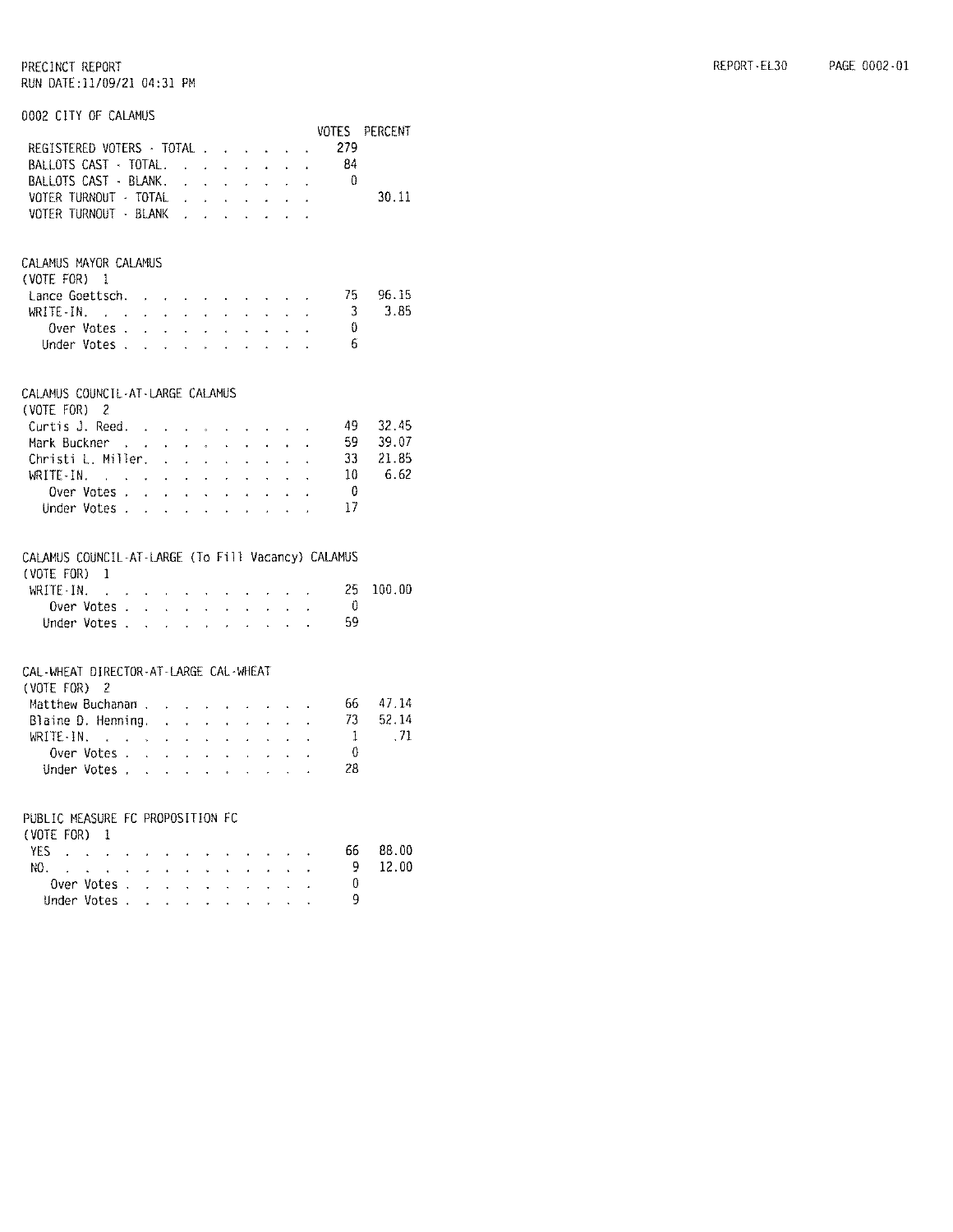#### 0003 CITY OF CAMANCHE

|  |  |  |  |                       | VOTES PERCENT                                                                                             |
|--|--|--|--|-----------------------|-----------------------------------------------------------------------------------------------------------|
|  |  |  |  |                       |                                                                                                           |
|  |  |  |  |                       |                                                                                                           |
|  |  |  |  |                       |                                                                                                           |
|  |  |  |  |                       | 25.58                                                                                                     |
|  |  |  |  |                       |                                                                                                           |
|  |  |  |  | VOTER TURNOUT · BLANK | REGISTERED VOTERS TOTAL 3424<br>BALLOTS CAST TOTAL, 876<br>BALLOTS CAST - BLANK.<br>VOTER TURNOUT - TOTAL |

#### CAMANCHE MAYOR CAMANCHE

| $(V01E$ FOR) $\pm$                       |  |  |  |  |                |        |
|------------------------------------------|--|--|--|--|----------------|--------|
| Paul Varner.                             |  |  |  |  | -289           | 33.26  |
| Justin Ryan McClure 37                   |  |  |  |  |                | -4.26  |
| Austin Pruett.                           |  |  |  |  | 541            | 62.26  |
| WRITE-IN, $\ldots$ , $\ldots$ , $\ldots$ |  |  |  |  | $\overline{2}$ | $-.23$ |
| Over Votes, , , , , , , , , , , ,        |  |  |  |  |                |        |
| Under Votes                              |  |  |  |  |                |        |

#### CAMANCHE COUNCIL-AT-LARGE CAMANCHE

| (VOTE FOR) 3                                   |  |  |  |  |  |           |
|------------------------------------------------|--|--|--|--|--|-----------|
| Robert Louis Determann                         |  |  |  |  |  | 404 18.48 |
| Danny R. Weller $\cdots$ . $\cdots$ . $\cdots$ |  |  |  |  |  | 536 24.52 |
| Brent Brightman                                |  |  |  |  |  | 381 17.43 |
| Jenny Hesse. 365 16.70                         |  |  |  |  |  |           |
| David Bowman,                                  |  |  |  |  |  | 491 22.46 |
| WRITE-IN. 9 . 41                               |  |  |  |  |  |           |
| Over Votes 6                                   |  |  |  |  |  |           |
| Under Votes 436                                |  |  |  |  |  |           |

#### CAMANCHE SCHOOL DIRECTOR-AT-LARGE CAMANCHE

| $(V0TE F0R)$ 3                                                                                                                                              |  |  |  |  |     |       |
|-------------------------------------------------------------------------------------------------------------------------------------------------------------|--|--|--|--|-----|-------|
| Janna Linville. $\therefore$ $\therefore$ $\therefore$ $\therefore$ $\therefore$ 338                                                                        |  |  |  |  |     | 16.39 |
| Stacy Kinkaid                                                                                                                                               |  |  |  |  | 588 | 28.52 |
| Kelli Sullivan. 519 25.17                                                                                                                                   |  |  |  |  |     |       |
| Rich Klahn 610 29.58                                                                                                                                        |  |  |  |  |     |       |
| WRITE-IN. $\therefore$ $\therefore$ $\therefore$ $\therefore$ $\therefore$ $\therefore$ $\therefore$ $\therefore$ $\therefore$ $\therefore$ $\therefore$ 34 |  |  |  |  |     |       |
| Over Votes $\ldots$ $\ldots$ $\ldots$ $\ldots$ 0                                                                                                            |  |  |  |  |     |       |
| Under Votes 566                                                                                                                                             |  |  |  |  |     |       |
|                                                                                                                                                             |  |  |  |  |     |       |

EASTERN IOWA COMMUNITY COLLEGE DIRECTOR DISTRICT VI

#### EASTERN IOWA  $(VOTE FOR)$  1

| IVULLIUIVI L    |  |  |  |  |     |       |
|-----------------|--|--|--|--|-----|-------|
| Jennifer Boysen |  |  |  |  | 629 | 98.44 |
|                 |  |  |  |  | 10. | -1.56 |
| Over Votes      |  |  |  |  |     |       |
| Under Votes     |  |  |  |  | 237 |       |
|                 |  |  |  |  |     |       |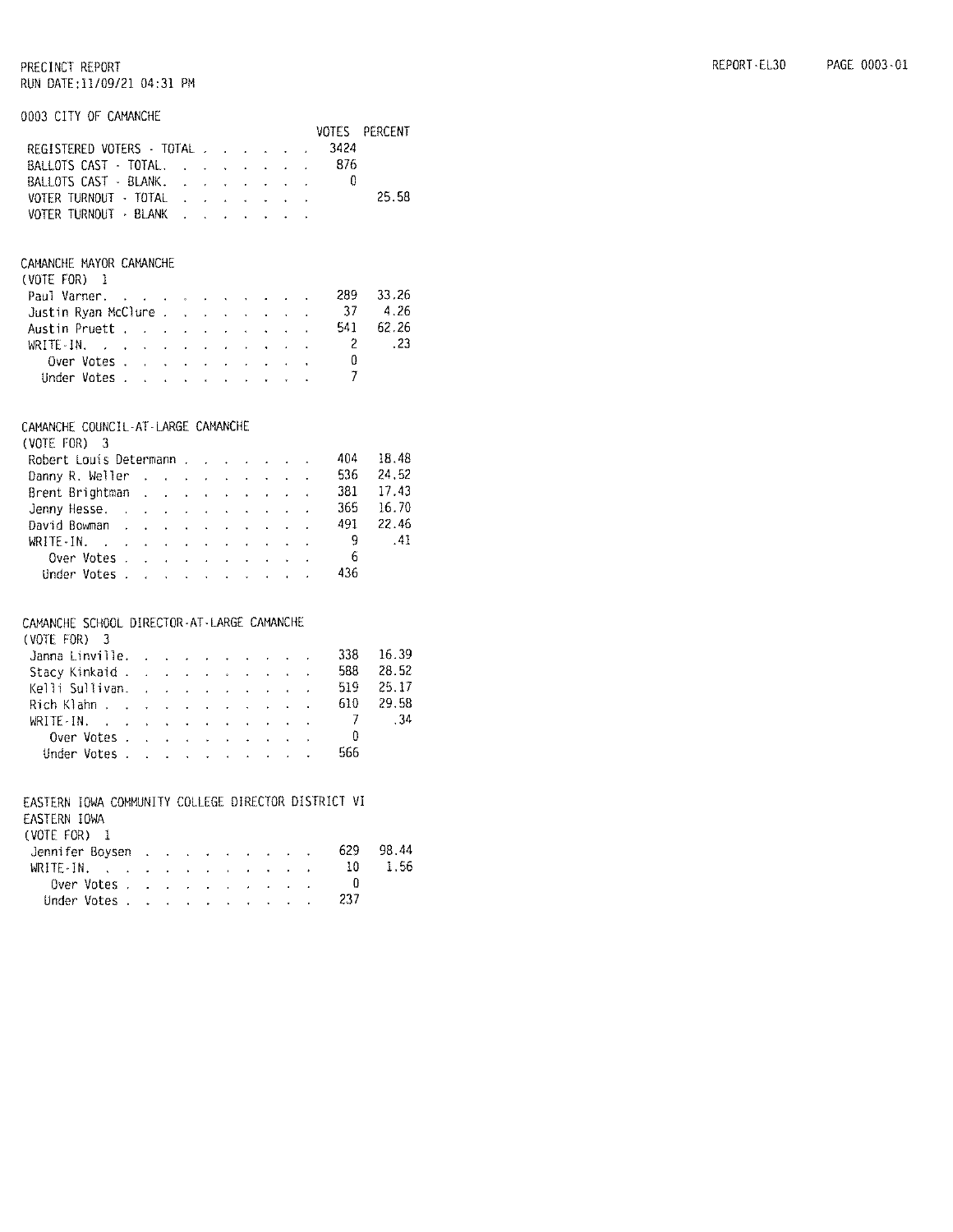#### 0004 CITY OF CHARLOTTE

|                                                                        |                           |                                                                                                                                                                                                                                      |                                               |                                             |                            |                                                                 |                                            |                      |                                                                                                                       |               | VOTES | PERCENT. |
|------------------------------------------------------------------------|---------------------------|--------------------------------------------------------------------------------------------------------------------------------------------------------------------------------------------------------------------------------------|-----------------------------------------------|---------------------------------------------|----------------------------|-----------------------------------------------------------------|--------------------------------------------|----------------------|-----------------------------------------------------------------------------------------------------------------------|---------------|-------|----------|
| REGISTERED VOTERS · TOTAL                                              |                           |                                                                                                                                                                                                                                      |                                               |                                             |                            |                                                                 |                                            |                      |                                                                                                                       |               | 247   |          |
| BALLOTS CAST - TOTAL.                                                  |                           |                                                                                                                                                                                                                                      |                                               |                                             |                            | <b>Contract Contract Contract Contract</b>                      |                                            |                      |                                                                                                                       | $\mathbf{r}$  | - 65  |          |
| BALLOTS CAST - BLANK.                                                  |                           |                                                                                                                                                                                                                                      |                                               |                                             |                            | $\mathbf{L}$                                                    | $\mathbf{r}$                               | $\sim$               | <b>Allen Control</b>                                                                                                  |               | - 0   |          |
| VOTER TURNOUT - TOTAL                                                  |                           |                                                                                                                                                                                                                                      |                                               | $\mathbf{z} = \mathbf{z}$ .                 |                            |                                                                 | $\mathbf{r} = \mathbf{r} \cdot \mathbf{r}$ | $\mathcal{L}^{\pm}$  | $\mathcal{L}_{\mathcal{A}}$                                                                                           | $\mathbf{r}$  |       | 26.32    |
| VOTER TURNOUT - BLANK                                                  |                           |                                                                                                                                                                                                                                      |                                               |                                             |                            | $\mathbf{r} = \mathbf{r} \times \mathbf{r}$                     |                                            | $\sim$               | $\mathcal{L}^{\mathcal{L}}$                                                                                           | $\mathbf{r}$  |       |          |
|                                                                        |                           |                                                                                                                                                                                                                                      |                                               |                                             |                            |                                                                 |                                            |                      |                                                                                                                       |               |       |          |
| CHARLOTTE MAYOR CHARLOTTE                                              |                           |                                                                                                                                                                                                                                      |                                               |                                             |                            |                                                                 |                                            |                      |                                                                                                                       |               |       |          |
| (VOTE FOR)                                                             | -1                        |                                                                                                                                                                                                                                      |                                               |                                             |                            |                                                                 |                                            |                      |                                                                                                                       |               |       |          |
| Kelly Snyder                                                           | $\sim$                    |                                                                                                                                                                                                                                      | $\ddot{\phantom{0}}$                          |                                             |                            | the company of the company of                                   |                                            |                      |                                                                                                                       |               | 47    | 83.93    |
| $WRITE-IN.$                                                            |                           | $\ddot{\phantom{0}}$                                                                                                                                                                                                                 |                                               | $\varphi_{\rm{max}}$ , $\varphi_{\rm{max}}$ |                            | $\epsilon$                                                      | $\epsilon$                                 | $\mathcal{L}^{\pm}$  | $\sim$                                                                                                                |               | 9     | 16.07    |
|                                                                        | Over Votes .              | l.                                                                                                                                                                                                                                   | $\mathbf{r}$                                  | $\mathbf{r}$                                | $\mathbf{r}$               | $\epsilon$                                                      | $\mathbf{r}$                               | $\mathbf{r}$         | $\sim$                                                                                                                |               | 0     |          |
|                                                                        | Under Votes .             | <u>and the second contract of the second contract of the second contract of the second contract of the second contract of the second contract of the second contract of the second contract of the second contract of the second</u> |                                               |                                             |                            |                                                                 |                                            |                      | $\mathcal{L} = \mathcal{L}$                                                                                           |               | 9     |          |
|                                                                        |                           |                                                                                                                                                                                                                                      |                                               |                                             |                            |                                                                 |                                            |                      |                                                                                                                       |               |       |          |
| CHARLOTTE COUNCIL-AT-LARGE CHARLOTTE                                   |                           |                                                                                                                                                                                                                                      |                                               |                                             |                            |                                                                 |                                            |                      |                                                                                                                       |               |       |          |
| (VOTE FOR)                                                             | 3                         |                                                                                                                                                                                                                                      |                                               |                                             |                            |                                                                 |                                            |                      |                                                                                                                       |               |       |          |
| Ray Snyder                                                             |                           |                                                                                                                                                                                                                                      |                                               | $\mathcal{L}^{\pm}$                         |                            | $\mathbf{L}^{\text{max}}$ and $\mathbf{L}^{\text{max}}$         |                                            |                      | $\mathbf{a}^{\prime}$ , $\mathbf{a}^{\prime}$ , $\mathbf{a}^{\prime}$ , $\mathbf{a}^{\prime}$ , $\mathbf{a}^{\prime}$ |               | 42    | 28.00    |
| David S. Labarr Jr. .                                                  |                           |                                                                                                                                                                                                                                      |                                               | $\mathbf{r}$                                | $\mathbf{A}^{\mathbf{r}}$  | $\mathbf{r}$                                                    | $\mathbf{r}$                               | ä.                   | $\mathbf{x}^{(i)}$                                                                                                    |               | 46    | 30.67    |
| Mike Jensen.                                                           |                           |                                                                                                                                                                                                                                      |                                               | $\mathbf{r}$                                | $\Delta \sim$              | $\mathcal{L}^{\mathcal{L}}$                                     | $\mathbf{r}$                               | $\mathbf{L}$         | $\ddot{\phantom{a}}$                                                                                                  |               | 30    | 20.00    |
| WRITE-IN.                                                              | $\sim$ $\sim$             | $\mathcal{L}^{\mathcal{L}}$                                                                                                                                                                                                          |                                               |                                             |                            | $\mathbf{r}$ and $\mathbf{r}$ and $\mathbf{r}$ and $\mathbf{r}$ | $\mathbf{r}$                               | $\ddot{\phantom{0}}$ | $\sim$                                                                                                                |               | 32    | 21.33    |
|                                                                        | Over Votes .              | $\ddot{\phantom{0}}$                                                                                                                                                                                                                 | $\sim$                                        | $\sim$                                      | $\mathcal{L}^{\text{max}}$ | $\ddot{\phantom{0}}$                                            | $\star$ .                                  | $\ddot{\phantom{a}}$ | $\sim$                                                                                                                |               | -0    |          |
|                                                                        | Under Votes               |                                                                                                                                                                                                                                      | $\sim$ $\sim$                                 | $\ddot{\phantom{0}}$                        | $\mathbf{r}$               | $\ddot{\phantom{a}}$                                            | $\mathcal{L}^{\text{max}}$                 | $\ddot{\phantom{a}}$ | $\ddot{\phantom{a}}$                                                                                                  |               | 45    |          |
|                                                                        |                           |                                                                                                                                                                                                                                      |                                               |                                             |                            |                                                                 |                                            |                      |                                                                                                                       |               |       |          |
| CHARLOTTE COUNCIL-AT-LARGE (To Fill Vacancy) CHARLOTTE<br>(VOTE FOR) 2 |                           |                                                                                                                                                                                                                                      |                                               |                                             |                            |                                                                 |                                            |                      |                                                                                                                       |               |       |          |
|                                                                        |                           |                                                                                                                                                                                                                                      |                                               |                                             |                            |                                                                 |                                            |                      |                                                                                                                       |               | 58    | 76.32    |
| Kellene Hosette<br>WRITE-IN.                                           |                           | $\sim$                                                                                                                                                                                                                               |                                               |                                             |                            | the company of the company of                                   |                                            |                      |                                                                                                                       |               | 18    | 23.68    |
|                                                                        | $\mathcal{L}=\mathcal{L}$ |                                                                                                                                                                                                                                      | $\mathbf{r} = \mathbf{r} \times \mathbf{r}$ . |                                             |                            | $\mathcal{L}^{\text{max}}$ and $\mathcal{L}^{\text{max}}$       | $\mathbf{L}^{\text{max}}$                  | $\ddot{\phantom{0}}$ | $\mathbf{r}$                                                                                                          | $\epsilon$    | -0    |          |
|                                                                        | Over Votes .              | l,                                                                                                                                                                                                                                   | ¥.                                            | $\mathbf{r}$                                | $\mathbf{z}^{(i)}$ .       | $\ddot{\phantom{0}}$                                            | $\mathbf{r}$                               | ä,                   |                                                                                                                       |               |       |          |
|                                                                        | Under Votes .             | $\mathcal{L}$                                                                                                                                                                                                                        | $\ddot{\phantom{a}}$                          | $\ddot{\phantom{a}}$                        | $\mathbf{r}$               | a.                                                              | t.                                         |                      |                                                                                                                       |               | 54    |          |
| NORTHEAST SCHOOL DIRECTOR-AT-LARGE NORTHEAST                           |                           |                                                                                                                                                                                                                                      |                                               |                                             |                            |                                                                 |                                            |                      |                                                                                                                       |               |       |          |
| (VOTE FOR)                                                             | 2                         |                                                                                                                                                                                                                                      |                                               |                                             |                            |                                                                 |                                            |                      |                                                                                                                       |               |       |          |
| Darlene Lamp                                                           |                           | $\mathcal{L}(\mathcal{L}^{\mathcal{L}}(\mathcal{L}^{\mathcal{L}}(\mathcal{L}^{\mathcal{L}}(\mathcal{L}^{\mathcal{L}}(\mathcal{L}^{\mathcal{L}}(\mathcal{L}^{\mathcal{L}})))$                                                         |                                               |                                             |                            |                                                                 |                                            |                      |                                                                                                                       |               | 41    | 35.04    |
| Anthony Cozzolino.                                                     |                           |                                                                                                                                                                                                                                      |                                               |                                             | $\mathcal{L}^{\text{max}}$ | $\mathcal{L}^{\text{max}}$                                      | $\mathbf{L}^{\text{max}}$                  | $\mathbf{r}$         | $\mathbf{r}$                                                                                                          | $\mathbf{v}$  | 27    | 23.08    |
| Mike Mulholland                                                        |                           | $\sim 10^{-1}$                                                                                                                                                                                                                       | $\epsilon$                                    | $\ddot{\phantom{0}}$                        | $\mathbf{r}$               | $\mathbf{r}$                                                    | a.                                         |                      |                                                                                                                       |               | 31    | 26.50    |
| Heather Jensen.                                                        |                           |                                                                                                                                                                                                                                      |                                               | $\sim$                                      | $\mathcal{L}^{\pm}$        | $\ddot{\phantom{a}}$                                            | $\mathbf{r}$                               | l.                   | l.                                                                                                                    |               | 18    | 15,38    |
| WRITE-IN.                                                              | $\sim 10^{-1}$ km $^{-1}$ |                                                                                                                                                                                                                                      | $\mathbf{L} = \mathbf{L} \times \mathbf{L}$   |                                             |                            | $\mathbf{r} = \mathbf{r} \mathbf{r}$ .                          | $\mathbf{A}^{\text{max}}$                  | $\ddot{\phantom{0}}$ | $\mathbf{r}$                                                                                                          | $\cdot$       | Ũ     |          |
|                                                                        | Over Votes .              | <b>Contract Contract</b>                                                                                                                                                                                                             |                                               |                                             |                            | <b>All America</b>                                              |                                            | $\mathbf{r}$         | k.                                                                                                                    | $\mathcal{L}$ | 0     |          |
|                                                                        | Under Votes .             | Ù.                                                                                                                                                                                                                                   |                                               | $\mathcal{A}$                               | ÷.                         | $\ddot{\phantom{0}}$                                            | $\mathbf{v}$                               |                      |                                                                                                                       |               | 13    |          |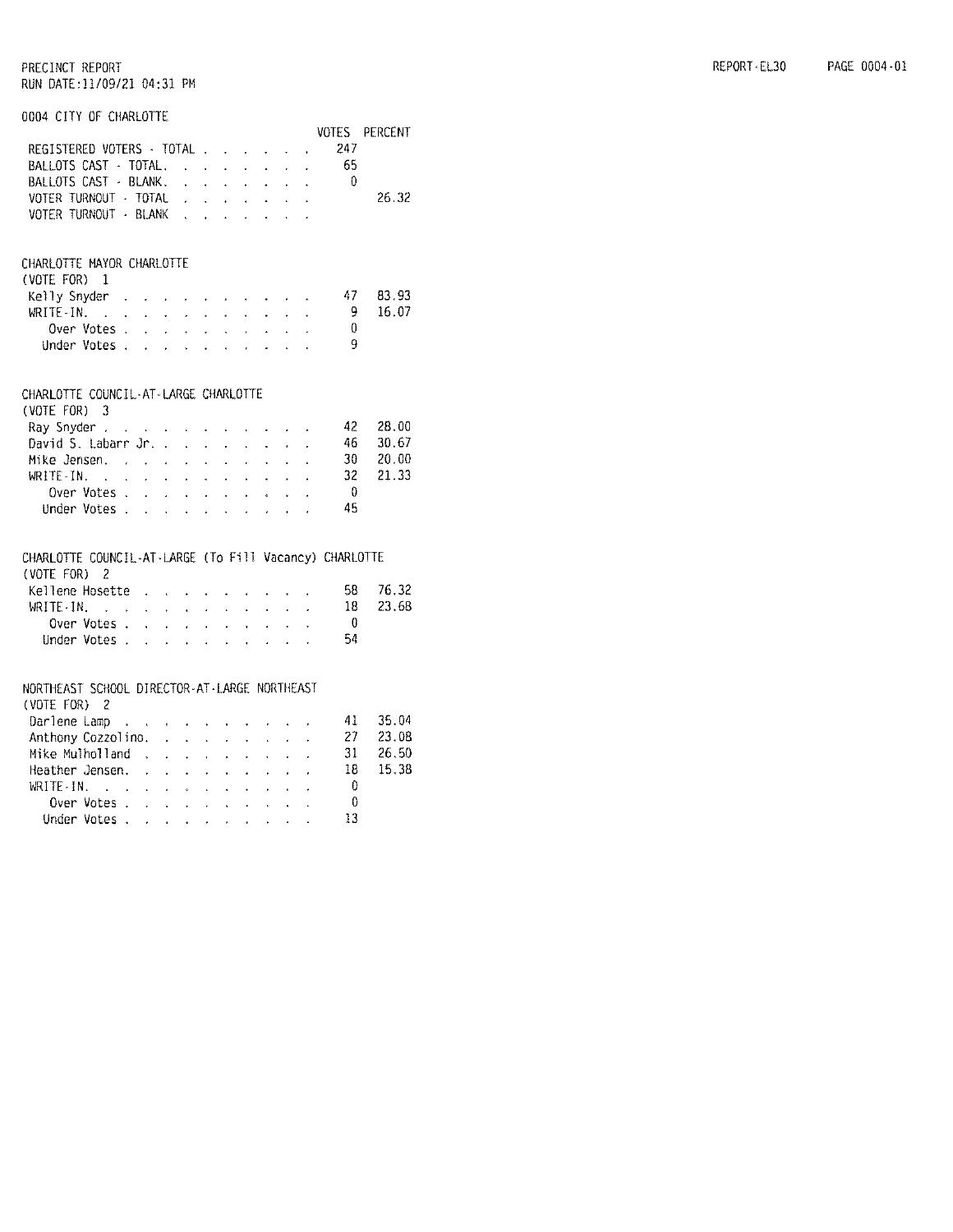| REPORT-EL30 | PAGE 0005-01 |
|-------------|--------------|
|             |              |

| KUN DAIL:11/U9/Z1 U4:31 PM                               |                            |                                               |                            |                                        |                            |                                                                           |                                                               |                      |                            |                      |              |           |
|----------------------------------------------------------|----------------------------|-----------------------------------------------|----------------------------|----------------------------------------|----------------------------|---------------------------------------------------------------------------|---------------------------------------------------------------|----------------------|----------------------------|----------------------|--------------|-----------|
| 0005 CITY OF CLINTON WARD 1                              |                            |                                               |                            |                                        |                            |                                                                           |                                                               |                      |                            |                      |              |           |
|                                                          |                            |                                               |                            |                                        |                            |                                                                           |                                                               |                      |                            |                      | VOTES        | PERCENT   |
| REGISTERED VOTERS - TOTAL                                |                            |                                               |                            |                                        |                            |                                                                           |                                                               | $\mathbf{z}^{(n)}$   | $\sim$                     | $\omega_{\rm{eff}}$  | 3946         |           |
| BALLOTS CAST - TOTAL.                                    |                            |                                               |                            |                                        |                            |                                                                           | k.                                                            |                      | $\ddot{\phantom{0}}$       | $\mathbf{v}$         | -199         |           |
| BALLOTS CAST - BLANK.                                    |                            |                                               |                            | $\mathcal{L}^{\text{max}}$             |                            |                                                                           | $\mathbf{r}$                                                  | $\mathbf{L}$         | $\mathbf{r}$               | $\sim 10^{-11}$      | $\mathbf{0}$ |           |
| VOTER TURNOUT - TOTAL .                                  |                            |                                               |                            |                                        | $\mathcal{L}^{\text{max}}$ |                                                                           | $\mathcal{L}^{\text{max}}$ , where $\mathcal{L}^{\text{max}}$ | $\ddot{\phantom{0}}$ | $\omega_{\rm{max}}$        |                      |              | 5.04      |
| VOTER TURNOUT - BLANK .                                  |                            |                                               |                            |                                        |                            |                                                                           | <b>All Carried Control</b>                                    | $\ddot{\phantom{0}}$ |                            |                      |              |           |
|                                                          |                            |                                               |                            |                                        |                            |                                                                           |                                                               |                      |                            |                      |              |           |
| CLINTON COUNCIL-AT-LARGE CLINTON                         |                            |                                               |                            |                                        |                            |                                                                           |                                                               |                      |                            |                      |              |           |
| (VOTE FOR) 2                                             |                            |                                               |                            |                                        |                            |                                                                           |                                                               |                      |                            |                      |              |           |
| Eartha Davis                                             |                            |                                               |                            | $\sim$                                 | $\mathbf{r}$               | $\cdot$                                                                   | $\sim$                                                        |                      |                            |                      | - 63         | 25.10     |
| Nancy Witt                                               |                            | $\mathbf{r}$                                  | $\mathcal{L}^{\pm}$        | $\sim$                                 | $\mathbf{r}$               | $\ddot{\phantom{0}}$                                                      | $\ddot{\phantom{0}}$                                          | $\mathbf{r}$         | $\mathbf{r}$               | $\ddot{\phantom{0}}$ | 137          | 54.58     |
| $WRITE-IN.$ .                                            |                            |                                               |                            | and a strain                           | $\mathcal{L}^{\text{max}}$ | z.                                                                        | $\mathbf{r}$                                                  | $\ddot{\phantom{0}}$ | L.                         | $\sim 10^{-1}$       | - 51         | 20.32     |
| Over Votes .                                             |                            | $\mathbf{A}^{\text{max}}$                     | $\mathbf{v}^{(i)}$         | $\sim$                                 | $\mathbf{q} = \mathbf{q}$  | $\ddot{\phantom{0}}$                                                      | ä,                                                            | ä,                   |                            |                      | - 0          |           |
| Under Votes .                                            |                            | $\ddot{\phantom{a}}$                          | $\ddot{\phantom{a}}$       | ä,                                     |                            | $\cdot$                                                                   | ä,                                                            |                      |                            | L.                   | 147          |           |
|                                                          |                            |                                               |                            |                                        |                            |                                                                           |                                                               |                      |                            |                      |              |           |
| CLINTON FIRST WARD COUNCIL CLINTON FIRST WARD            |                            |                                               |                            |                                        |                            |                                                                           |                                                               |                      |                            |                      |              |           |
| $(VOTE$ $FOR$ ) $1$                                      |                            |                                               |                            |                                        |                            |                                                                           |                                                               |                      |                            |                      |              |           |
| Samuel Allen Peters                                      |                            |                                               |                            |                                        |                            |                                                                           |                                                               |                      |                            |                      | -45          | 23.81     |
|                                                          |                            |                                               |                            |                                        |                            |                                                                           |                                                               |                      |                            |                      |              |           |
| Bill Schemers                                            |                            |                                               |                            |                                        |                            | $\mathbf{u}^{\prime}$ and $\mathbf{u}^{\prime}$ and $\mathbf{u}^{\prime}$ | $\mathbf{a}^{\mathrm{obs}}$                                   | $\mathbf{r}$         | $\mathcal{L}^{\text{max}}$ |                      |              | 143 75.66 |
| WRITE-IN.                                                |                            | $\mathbf{v} = \mathbf{v}$                     |                            | $\cdot$                                | $\mathbf{r}$               | $\mathcal{L}^{\pm}$                                                       | ¥.                                                            | ¢                    | ¥.                         | ¥.                   | $\mathbf{1}$ | -53       |
| Over Votes .                                             |                            | $\mathbf{r}$                                  | $\ddot{\phantom{0}}$       | $\ddot{\phantom{a}}$                   | $\mathbf{r}$               | $\ddot{\phantom{a}}$                                                      | $\ddot{\phantom{a}}$                                          |                      |                            |                      | 1            |           |
| Under Votes .                                            |                            | $\mathbf{r}$                                  | $\sim 10^{-1}$             | <b>Contract Contract</b>               |                            |                                                                           | $\mathbf{r}$                                                  | $\mathbf{r}$         | $\mathbf{r}$               |                      | 9            |           |
|                                                          |                            |                                               |                            |                                        |                            |                                                                           |                                                               |                      |                            |                      |              |           |
| CAMANCHE SCHOOL DIRECTOR-AT-LARGE CAMANCHE               |                            |                                               |                            |                                        |                            |                                                                           |                                                               |                      |                            |                      |              |           |
| $(VOTE FOR)$ 3                                           |                            |                                               |                            |                                        |                            |                                                                           |                                                               |                      |                            |                      |              |           |
| Janna Linville. .                                        |                            |                                               |                            |                                        |                            |                                                                           |                                                               |                      |                            |                      | 15 -         | 15.31     |
|                                                          |                            |                                               |                            |                                        |                            | $\sim$                                                                    |                                                               |                      |                            |                      | 26           | 26.53     |
| Stacy Kinkaid.                                           |                            | $\mathbf{z}$ .                                | $\mathcal{L}^{\text{max}}$ | $\mathcal{L}_{\mathcal{A}}$            | $\mathbf{r}$               | $\epsilon$                                                                | $\mathbf{r}$                                                  | $\mathbf{v}$         | $\mathbf{r} = \mathbf{r}$  |                      |              | 20.41     |
| Kelli Sullivan.                                          |                            | ¥.                                            | $\ddot{\phantom{0}}$       | $\ddot{\phantom{0}}$                   |                            |                                                                           |                                                               |                      |                            |                      | 20 -<br>35   |           |
| Rich Klahn                                               |                            | $\mathbf{r} = \mathbf{r} \times \mathbf{r}$ . |                            | $\mathcal{L}$                          | $\sim$                     | $\sim$                                                                    | ¥.                                                            | $\ddot{\phantom{0}}$ | $\ddot{\phantom{0}}$       |                      |              | 35.71     |
| WRITE-IN.<br>$\sim 10^{-1}$ km $^{-1}$                   |                            |                                               | a contacto                 | $\ddot{\phantom{a}}$                   | $\mathbf{v}$               | $\ddot{\phantom{a}}$                                                      | ä,                                                            | a.                   | $\mathbf{A}^{\text{max}}$  | $\ddot{\phantom{0}}$ | - 2          | 2.04      |
| Over Votes .                                             |                            | in 19                                         | $\mathcal{L}^{\text{max}}$ | $\ddot{\phantom{a}}$                   | $\omega_{\rm{max}}$        | $\ddot{\phantom{a}}$                                                      | ¥.                                                            | $\sim$               |                            |                      | $\Omega$     |           |
| Under Votes                                              |                            |                                               |                            | $\cdot$                                | à.                         | $\ddot{\phantom{0}}$                                                      | t.                                                            | $\ddot{\phantom{0}}$ |                            |                      | 37           |           |
|                                                          |                            |                                               |                            |                                        |                            |                                                                           |                                                               |                      |                            |                      |              |           |
| CLINTON SCHOOL DIRECTOR-AT-LARGE CLINTON<br>(VOTE FOR) 4 |                            |                                               |                            |                                        |                            |                                                                           |                                                               |                      |                            |                      |              |           |
| Ann Reed.                                                |                            |                                               |                            |                                        |                            |                                                                           |                                                               |                      |                            |                      |              | 104 21.22 |
| and the companion of the companion of the companion      |                            |                                               |                            |                                        |                            |                                                                           |                                                               |                      |                            |                      |              |           |
| Kenyon Clarke.                                           |                            | $\ddot{\phantom{0}}$                          |                            |                                        |                            |                                                                           |                                                               |                      |                            |                      | 74           | 15.10     |
| Marlee Nimmick.                                          |                            | $\ddot{\phantom{a}}$                          |                            | l.                                     | ł.                         | $\cdot$                                                                   | í.                                                            |                      |                            |                      | 60           | 12.24     |
| Jennifer Austin                                          |                            | J.                                            |                            | $\ddot{\phantom{a}}$                   | l.                         | ä,                                                                        |                                                               |                      |                            |                      | 96           | 19.59     |
| Andy Fergurson.                                          |                            | k.                                            | $\overline{a}$             | $\overline{a}$                         | ä,                         | ÷.                                                                        | l,                                                            | $\ddot{\phantom{0}}$ |                            |                      | 100          | 20.41     |
| Tarron Borgeson                                          |                            | l.                                            | $\ddot{\phantom{a}}$       | $\ddot{\phantom{a}}$                   | ä.                         |                                                                           | ¥                                                             | Ĭ.                   | Ŷ.                         |                      | 55           | 11.22     |
| WRITE-IN.<br>$\mathcal{L}^{\text{max}}$                  |                            |                                               | à.                         | $\ddot{\phantom{0}}$                   | ä,                         | ¥.                                                                        | l.                                                            | ä,                   |                            |                      | 1            | .20       |
| Over Votes.                                              |                            | $\ddot{\phantom{a}}$                          |                            | $\ddot{\phantom{a}}$                   | l,                         | $\ddot{\phantom{a}}$                                                      |                                                               | $\ddot{\phantom{0}}$ |                            |                      | U            |           |
| Under Votes .                                            |                            | $\mathcal{L}^{\text{max}}$                    | $\mathbf{r}$               | $\overline{a}$                         | $\overline{a}$             | $\overline{a}$                                                            | $\overline{a}$                                                | $\overline{a}$       |                            |                      | 126          |           |
|                                                          |                            |                                               |                            |                                        |                            |                                                                           |                                                               |                      |                            |                      |              |           |
|                                                          |                            |                                               |                            |                                        |                            |                                                                           |                                                               |                      |                            |                      |              |           |
| NORTHEAST SCHOOL DIRECTOR-AT-LARGE NORTHEAST             |                            |                                               |                            |                                        |                            |                                                                           |                                                               |                      |                            |                      |              |           |
| (VOTE FOR) 2                                             |                            |                                               |                            |                                        |                            |                                                                           |                                                               |                      |                            |                      |              |           |
| Darlene Lamp                                             | $\sim 10^{-11}$ km $^{-1}$ |                                               |                            |                                        |                            |                                                                           |                                                               |                      |                            |                      | 0            |           |
| Anthony Cozzolino.                                       |                            |                                               | $\ddot{\phantom{0}}$       | $\ddot{\phantom{0}}$                   |                            | $\ddot{\phantom{0}}$                                                      |                                                               |                      |                            |                      | 0            |           |
| Mike Mulholland                                          |                            | $\sim$ 100 $\mu$                              |                            | $\ddot{\phantom{0}}$                   | $\ddot{\phantom{a}}$       | $\ddot{\phantom{a}}$                                                      | l,                                                            |                      |                            |                      | 0            |           |
| Heather Jensen.                                          |                            | $\ddot{\phantom{a}}$                          | $\mathbf{r}$               | $\ddot{\phantom{0}}$                   | $\ddot{\phantom{0}}$       | $\ddot{\phantom{a}}$                                                      | $\ddot{\phantom{a}}$                                          | $\ddot{\phantom{a}}$ | $\ddot{\phantom{a}}$       |                      | 0            |           |
| WRITE-IN.<br>$\Delta \sim 10$                            |                            | $\mathbf{r}$                                  | $\mathbf{r}$               | ÷.                                     | $\ddot{\phantom{0}}$       | $\ddot{\phantom{0}}$                                                      | l.                                                            | l,                   | ò.                         |                      | 0            |           |
| Over Votes .                                             |                            |                                               |                            |                                        |                            |                                                                           |                                                               |                      |                            |                      | 0            |           |
|                                                          |                            | i.                                            | $\mathbf{v}^{(i)}$         | $\mathbf{a}^{\left(1\right)}$          | $\mathbf{v}^{\top}$        | k.                                                                        | $\mathbf{v}^{(i)}$                                            |                      |                            |                      | 0            |           |
| Under Votes .                                            |                            | $\mathbf{r}$                                  |                            | $\mathbf{r} = \mathbf{r} \mathbf{r}$ . | $\mathcal{L}^{(1)}$        | $\overline{a}$                                                            | $\mathbf{r}^{(1)}$                                            |                      |                            |                      |              |           |

|                                                     |            |                                                  |  |  |  |  |     | VOTES PERCENT |
|-----------------------------------------------------|------------|--------------------------------------------------|--|--|--|--|-----|---------------|
| EASTERN IOWA COMMUNITY COLLEGE DIRECTOR DISTRICT VI |            |                                                  |  |  |  |  |     |               |
| EASTERN IOWA                                        |            |                                                  |  |  |  |  |     |               |
| (VOTE FOR) 1                                        |            |                                                  |  |  |  |  |     |               |
| Jennifer Boysen                                     |            |                                                  |  |  |  |  | 149 | 97.39         |
|                                                     |            |                                                  |  |  |  |  | 4   | 2.61          |
|                                                     | Over Votes |                                                  |  |  |  |  | 0   |               |
| linder Votes                                        |            | and the company of the company of the company of |  |  |  |  | 46  |               |
|                                                     |            |                                                  |  |  |  |  |     |               |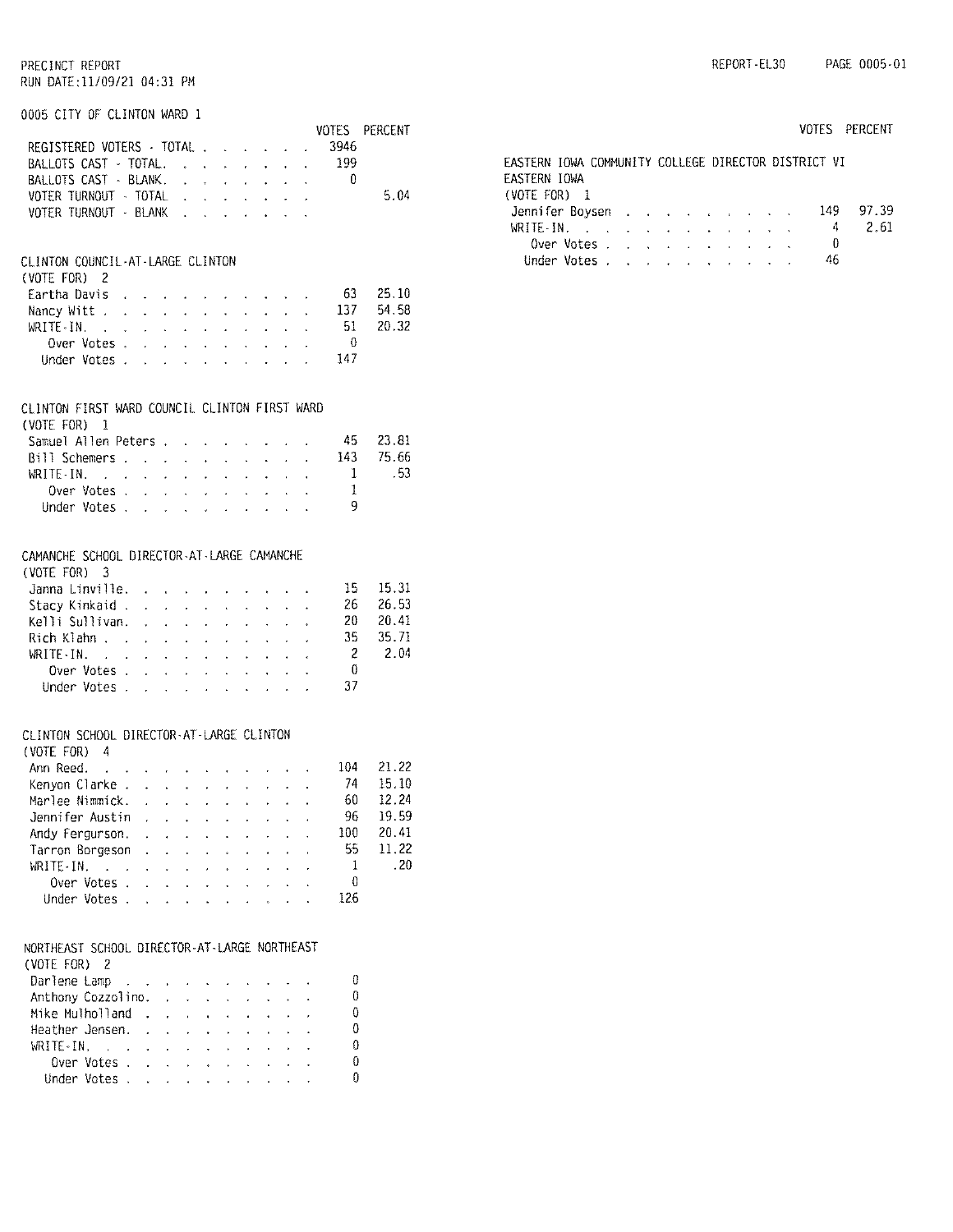| 0006 CITY OF CLINTON WARD 2                                 |                      |                                 |                                                             |                                              |                                                                                                                     |                                          |                                                                                       |                                                               |                                     |        |                |
|-------------------------------------------------------------|----------------------|---------------------------------|-------------------------------------------------------------|----------------------------------------------|---------------------------------------------------------------------------------------------------------------------|------------------------------------------|---------------------------------------------------------------------------------------|---------------------------------------------------------------|-------------------------------------|--------|----------------|
|                                                             |                      |                                 |                                                             |                                              |                                                                                                                     |                                          |                                                                                       |                                                               |                                     | 4221   | VOTES PERCENT  |
| REGISTERED VOTERS - TOTAL                                   |                      |                                 |                                                             |                                              |                                                                                                                     |                                          |                                                                                       |                                                               |                                     | 349    |                |
| BALLOTS CAST - TOTAL.<br>BALLOTS CAST - BLANK.              |                      |                                 | $\mathbf{r}$                                                |                                              |                                                                                                                     | $\mathbf{r}$                             | $\mathbf{L}^{\text{max}}$                                                             | $\sim$                                                        | $\mathcal{A}^{\mathrm{c}}$ and      | - 0    |                |
| VOTER TURNOUT - TOTAL                                       |                      |                                 |                                                             | $\sim 10^{-1}$                               | $\mathcal{L}^{\pm}$                                                                                                 | $\mathcal{L}^{\mathcal{L}}$              | $\ddot{\phantom{0}}$<br>$\mathcal{L}^{\text{max}}$ , where $\mathcal{L}^{\text{max}}$ | $\sim$<br>$\sim$                                              | $\sim$<br>$\sim$                    |        | 8.27           |
| VOTER TURNOUT - BLANK                                       |                      |                                 |                                                             |                                              |                                                                                                                     |                                          |                                                                                       |                                                               |                                     |        |                |
|                                                             |                      |                                 |                                                             |                                              |                                                                                                                     |                                          |                                                                                       |                                                               |                                     |        |                |
|                                                             |                      |                                 |                                                             |                                              |                                                                                                                     |                                          |                                                                                       |                                                               |                                     |        |                |
| CLINTON COUNCIL-AT-LARGE CLINTON<br>(VOTE FOR)<br>- 2       |                      |                                 |                                                             |                                              |                                                                                                                     |                                          |                                                                                       |                                                               |                                     |        |                |
| Eartha Davis                                                |                      |                                 |                                                             |                                              |                                                                                                                     |                                          | design and a state of the state                                                       |                                                               |                                     | 137    | 29.85          |
| Nancy Witt                                                  | $\ddot{\phantom{0}}$ | $\mathcal{L}^{(1)}$             | $\epsilon$                                                  | $\hat{\mathcal{E}}_{\text{eff}}$             | $\mathcal{L}^{\pm}$                                                                                                 | $\mathcal{L}^{\mathcal{L}}$              | $\ddot{\phantom{0}}$                                                                  | ¥.                                                            |                                     | 220    | 47.93          |
| WRITE·IN.<br>$\ddot{\phantom{0}}$                           | $\ddot{\phantom{0}}$ |                                 | $\Delta \sim 10^{11}$ km $^{-1}$                            |                                              | $\sim$                                                                                                              | $\sim$                                   | $\mathbf{z}$                                                                          | $\ddot{\phantom{0}}$                                          | $\mathbf{r}$                        | 102    | 22.22          |
| Over Votes                                                  |                      |                                 |                                                             |                                              |                                                                                                                     |                                          |                                                                                       | $\mathbf{z}^{\left(1\right)}$ , $\mathbf{z}^{\left(2\right)}$ |                                     | 0      |                |
| Under Votes                                                 |                      |                                 |                                                             |                                              |                                                                                                                     |                                          |                                                                                       | $\mathbf{z} = \mathbf{z} + \mathbf{z}$ .                      |                                     | 239    |                |
| CLINTON SECOND WARD COUNCIL (To Fill Vacancy)               |                      |                                 |                                                             |                                              |                                                                                                                     |                                          |                                                                                       |                                                               |                                     |        |                |
| CLINTON SECOND WARD<br>(VOTE FOR) 1                         |                      |                                 |                                                             |                                              |                                                                                                                     |                                          |                                                                                       |                                                               |                                     |        |                |
| Cody Seeley                                                 |                      |                                 |                                                             |                                              |                                                                                                                     |                                          |                                                                                       |                                                               |                                     | 278    | 93.60          |
| $\sim$ $\sim$<br>$\sim$ $\sim$<br>WRITE-IN.                 |                      |                                 |                                                             |                                              |                                                                                                                     |                                          | والموالية والتواريق والمواليق والموالي                                                |                                                               |                                     | - 19   | 6.40           |
| Over Votes .                                                | $\ddot{\phantom{a}}$ |                                 |                                                             |                                              |                                                                                                                     |                                          |                                                                                       |                                                               |                                     | - 0    |                |
| Under Votes,                                                |                      |                                 | $\mathcal{A}^{\mathcal{A}}$ and $\mathcal{A}^{\mathcal{A}}$ |                                              | $\mathbf{r} = \left\{ \mathbf{r} \in \mathbb{R}^d \mid \mathbf{r} \in \mathbb{R}^d \right\}$<br><b>All American</b> |                                          | $\mathbf{L}^{(1)}$<br>$\sim$                                                          | $\bullet$                                                     | $\sim$<br>$\mathbf{v} = \mathbf{v}$ | 52     |                |
|                                                             |                      |                                 |                                                             |                                              |                                                                                                                     |                                          |                                                                                       |                                                               |                                     |        |                |
| CAMANCHE SCHOOL DIRECTOR-AT-LARGE CAMANCHE                  |                      |                                 |                                                             |                                              |                                                                                                                     |                                          |                                                                                       |                                                               |                                     |        |                |
| (VOTE FOR) 3                                                |                      |                                 |                                                             |                                              |                                                                                                                     |                                          |                                                                                       |                                                               |                                     |        |                |
| Janna Linville.                                             |                      |                                 |                                                             |                                              |                                                                                                                     |                                          | and the company of the company of the company of the company of the company of        |                                                               |                                     | -3     | 12.50          |
| Stacy Kinkaid                                               |                      |                                 | $\sim 10^{11}$ km s $^{-1}$                                 |                                              |                                                                                                                     |                                          | and a strategic and a strategic                                                       |                                                               |                                     | - 7    | 29.17          |
| Kelli Sullivan.                                             |                      | <b>Carl Carl</b>                | $\Delta \sim 10$                                            | $\mathbf{v} = \mathbf{0}$                    |                                                                                                                     | $\mathbf{z} = \mathbf{z} + \mathbf{z}$ . |                                                                                       | $\mathbf{r} = \mathbf{r} \mathbf{r} + \mathbf{r} \mathbf{r}$  |                                     | 6      | 25.00<br>33.33 |
| Rich Klahn                                                  | $\sim$               | $\sim$                          | $\sim$                                                      | $\Delta \sim 10^4$                           | $\mathcal{L}^{\pm}$                                                                                                 | $\sim$                                   | $\mathbf{r}$                                                                          | $\mathbf{a}$                                                  |                                     | 8<br>0 |                |
| WRITE-IN.<br>Over Votes .                                   |                      | $\mathbf{r}^{\mathrm{max}}$ and | $\mathcal{A}^{\mathcal{A}}$                                 |                                              | <b>Contract</b>                                                                                                     | $\sim$                                   | $\sim$                                                                                | $\mathbf{A}^{\mathrm{max}}$                                   | $\mathbf{r}$                        | 0      |                |
| Under Votes                                                 |                      |                                 |                                                             |                                              |                                                                                                                     |                                          | and the state of the state of the state of                                            |                                                               |                                     | 0      |                |
|                                                             |                      |                                 |                                                             |                                              |                                                                                                                     |                                          |                                                                                       |                                                               |                                     |        |                |
| CLINTON SCHOOL DIRECTOR-AT-LARGE CLINTON<br>(VOTE FOR)<br>4 |                      |                                 |                                                             |                                              |                                                                                                                     |                                          |                                                                                       |                                                               |                                     |        |                |
| Ann Reed.<br>$\mathcal{L}_{\rm{max}}$                       |                      |                                 |                                                             |                                              |                                                                                                                     |                                          |                                                                                       |                                                               |                                     |        | 251 22.71      |
| Kenyon Clarke                                               |                      |                                 | $\mathbf{v}$                                                | $\mathbf{r}$<br>$\mathcal{A}^{\mathrm{max}}$ | $\sim$<br>$\sim$                                                                                                    | $\sim 10^{-1}$                           |                                                                                       | $\sim 100$<br>$\Delta \sim 100$ km s $^{-1}$                  | $\sim$                              | 159    | 14.39          |
| Marlee Nimmick.                                             |                      |                                 | $\epsilon$                                                  | $\star$                                      | $\mathbf{v}$                                                                                                        | ä,                                       | $\ddot{\phantom{0}}$                                                                  |                                                               |                                     | 127    | 11.49          |
| Jennifer Austin                                             |                      | $\ddot{\phantom{0}}$            | $\ddot{\phantom{0}}$                                        | $\mathcal{L}_{\mathcal{A}}$                  | $\epsilon$                                                                                                          | s.                                       | $\ddot{\phantom{0}}$                                                                  |                                                               |                                     | 206    | 18.64          |
| Andy Fergurson.                                             |                      |                                 | $\ddot{\phantom{a}}$                                        | ä,                                           | ł.                                                                                                                  | ¥.                                       | ¥.                                                                                    | $\omega$ .                                                    |                                     | 210    | 19.00          |
| Tarron Borgeson                                             | l.                   | $\ddot{\phantom{0}}$            | $\ddot{\phantom{0}}$                                        | ä.                                           | $\ddot{\phantom{0}}$                                                                                                | ¥.                                       | $\ddot{\phantom{a}}$                                                                  | $\mathbf{L}$                                                  |                                     | 133    | 12.04          |
| WRITE-IN.<br>$\mathbf{r} = \mathbf{r}$                      |                      | ł.                              | $\ddot{\phantom{0}}$                                        | $\mathbf{v}^{\pm}$                           | v.                                                                                                                  | ¥.                                       | $\ddot{\phantom{0}}$                                                                  | k.                                                            |                                     | 19     | 1.72           |
| Over Votes .                                                |                      | l,                              | $\ddot{\phantom{0}}$                                        | $\bar{\star}$                                | $\overline{\phantom{a}}$                                                                                            | ¥.                                       |                                                                                       |                                                               |                                     | -0     |                |
| Under Votes.                                                |                      |                                 | $\ddot{\phantom{a}}$                                        | $\mathbf{r}$                                 | $\ddot{\phantom{a}}$                                                                                                | $\ddot{\phantom{a}}$                     |                                                                                       |                                                               |                                     | 259    |                |
| NORTHEAST SCHOOL DIRECTOR-AT-LARGE NORTHEAST                |                      |                                 |                                                             |                                              |                                                                                                                     |                                          |                                                                                       |                                                               |                                     |        |                |
| (VOTE FOR) 2                                                |                      |                                 |                                                             |                                              |                                                                                                                     |                                          |                                                                                       |                                                               |                                     |        |                |
| Darlene Lamp                                                |                      |                                 |                                                             |                                              |                                                                                                                     |                                          |                                                                                       |                                                               |                                     | 0      |                |
| Anthony Cozzolino.                                          |                      | $\sim$                          | $\sim 10^{-10}$                                             | $\ddot{\phantom{0}}$                         | v.                                                                                                                  | k.                                       |                                                                                       |                                                               |                                     | 0      |                |
| Mike Mulholland .                                           |                      | $\mathbf{r}$                    | $\sim$                                                      | $\epsilon$                                   | $\ddot{\phantom{0}}$                                                                                                | $\ddot{\phantom{0}}$                     | $\ddot{\phantom{0}}$                                                                  |                                                               | ¥                                   | 0      |                |
| Heather Jensen.                                             |                      |                                 |                                                             |                                              | $\ddot{\phantom{0}}$                                                                                                |                                          |                                                                                       |                                                               |                                     | Û      |                |

 $\,0$  $\,0\,$  $\,0\,$ 

|  |  |  |  | 269        | 96.42                                                                  |
|--|--|--|--|------------|------------------------------------------------------------------------|
|  |  |  |  | 10.        | 3. 58                                                                  |
|  |  |  |  | 0          |                                                                        |
|  |  |  |  | 70         |                                                                        |
|  |  |  |  | Over Votes | EASTERN IOWA COMMUNITY COLLEGE DIRECTOR DISTRICT VI<br>Jennifer Boysen |

VOTES PERCENT

 $\sim 10$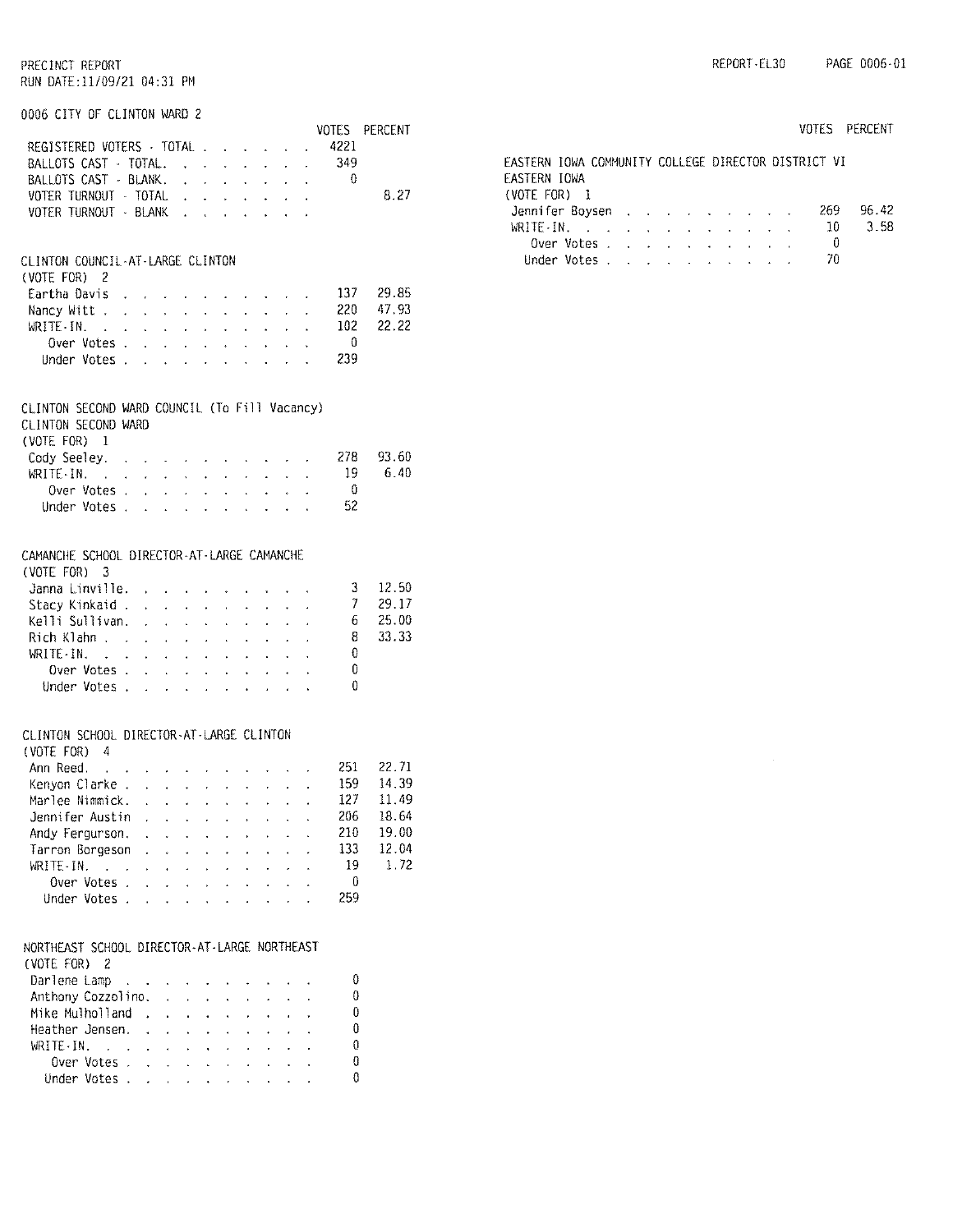#### 0007 CITY OF CLINTON WARD 3

|                                                                                     |                                                         |                                        |                                                                                            |                                                           |                                                           |                                               |                                                           |                                            |                                                               | VOTES               | PERCENT |
|-------------------------------------------------------------------------------------|---------------------------------------------------------|----------------------------------------|--------------------------------------------------------------------------------------------|-----------------------------------------------------------|-----------------------------------------------------------|-----------------------------------------------|-----------------------------------------------------------|--------------------------------------------|---------------------------------------------------------------|---------------------|---------|
| REGISTERED VOTERS · TOTAL                                                           |                                                         |                                        |                                                                                            |                                                           |                                                           | $\mathcal{L}^{\text{max}}$                    |                                                           | $\mathbf{r} = \mathbf{r} \cdot \mathbf{r}$ | $\bullet$ .                                                   | 4654                |         |
| BALLOTS CAST - TOTAL.                                                               |                                                         |                                        |                                                                                            |                                                           | $\mathbf{A}$                                              | $\mathbf{r}$                                  |                                                           | $\mathcal{L}^{\text{max}}$                 | $\ddot{\phantom{0}}$                                          | 365                 |         |
| BALLOTS CAST - BLANK.                                                               |                                                         |                                        |                                                                                            |                                                           | $\mathbf{r}$                                              | $\mathbf{r}$                                  |                                                           |                                            |                                                               | $\ldots$ $\ldots$ 1 | .27     |
| VOTER TURNOUT - TOTAL .                                                             |                                                         |                                        |                                                                                            | $\sim$                                                    | $\ddot{\phantom{0}}$                                      | $\bullet$ .                                   | $\mathbf{z}$ .                                            |                                            | $\mathbf{r} = \mathbf{r}$ .                                   |                     | 7.84    |
| VOTER TURNOUT - BLANK .                                                             |                                                         |                                        |                                                                                            | $\mathbf{L}^{\text{max}}$                                 | $\cdot$                                                   | $\sim$                                        | $\ddot{\phantom{0}}$                                      | $\ddot{\phantom{0}}$                       | $\mathbf{A}^{\mathrm{eff}}$                                   |                     | 02      |
|                                                                                     |                                                         |                                        |                                                                                            |                                                           |                                                           |                                               |                                                           |                                            |                                                               |                     |         |
| CLINTON COUNCIL-AT-LARGE CLINTON                                                    |                                                         |                                        |                                                                                            |                                                           |                                                           |                                               |                                                           |                                            |                                                               |                     |         |
| (VOTE FOR) 2                                                                        |                                                         |                                        |                                                                                            |                                                           |                                                           |                                               |                                                           |                                            |                                                               |                     |         |
| Eartha Davis                                                                        |                                                         |                                        | and a strategic control of the                                                             |                                                           |                                                           |                                               |                                                           | $\mathbf{z} = \mathbf{z}$ .                |                                                               | 142.                | 29.04   |
| Nancy Witt                                                                          | and the company of the                                  |                                        |                                                                                            |                                                           |                                                           | $\mathbf{r} = \mathbf{r} \times \mathbf{r}$ . | $\ddot{\phantom{0}}$                                      | $\ddot{\phantom{0}}$                       |                                                               | 256                 | 52.35   |
| $WRITE - IN.$                                                                       | $\ddot{\phantom{a}}$                                    |                                        | $\mathbf{z} = \mathbf{z} + \mathbf{z}$                                                     | $\mathbf{z}$                                              | $\ddot{\phantom{0}}$                                      | $\mathcal{L}^{\pm}$                           | $\mathcal{L}^{\pm}$                                       | $\cdot$                                    | ł.                                                            | -91                 | 18.61   |
| Over Votes .                                                                        | $\Delta$                                                | $\ddot{\phantom{0}}$                   | $\ddot{\phantom{a}}$                                                                       | $\mathbf{r}$                                              | $\mathcal{L}^{\pm}$                                       | $\alpha$                                      | $\ddot{\phantom{0}}$                                      |                                            |                                                               | - 0                 |         |
| Under Votes                                                                         |                                                         |                                        |                                                                                            |                                                           |                                                           |                                               | <b>Contractor</b>                                         |                                            |                                                               | - 241               |         |
| CLINTON THIRD WARD COUNCIL CLINTON THIRD WARD<br>(VOTE FOR)<br>1                    |                                                         |                                        |                                                                                            |                                                           |                                                           |                                               |                                                           |                                            |                                                               |                     |         |
| Ronald L. Mussmann                                                                  |                                                         |                                        | $\mathbf{r} = \mathbf{r} \cdot \mathbf{r}$ .                                               | $\mathbf{r} = \mathbf{r}$                                 |                                                           | $\mathbf{r} = \mathbf{r} \cdot \mathbf{r}$    |                                                           | ×.                                         | $\sim$                                                        | 265.                | 96.01   |
| $WRITE - IN.$                                                                       |                                                         |                                        |                                                                                            | $\mathbf{r}^{(1)}$ .                                      |                                                           | $\mathbf{z} = \mathbf{z} + \mathbf{z}$        | $\mathbf{a}^{\mathrm{max}}$                               |                                            | $\mathbf{r}^{\left(1\right)}$ , $\mathbf{r}^{\left(2\right)}$ | $11 \,$             | 3.99    |
| Over Votes .                                                                        | $\Delta$                                                | $\ddot{\phantom{a}}$                   | $\ddot{\phantom{0}}$                                                                       | $\mathbf{v}^{(i)}$                                        | $\epsilon$                                                | ä,                                            | ä,                                                        | $\ddot{\phantom{a}}$                       |                                                               | $\theta$            |         |
| Under Votes ,                                                                       |                                                         |                                        |                                                                                            |                                                           | <b>Contract</b>                                           | $\sim$                                        | $\sim 10^{-11}$                                           | $\mathcal{L}^{\mathcal{L}}$                |                                                               | - 89                |         |
|                                                                                     |                                                         |                                        |                                                                                            |                                                           |                                                           |                                               |                                                           |                                            |                                                               |                     |         |
| CAMANCHE SCHOOL DIRECTOR-AT-LARGE CAMANCHE                                          |                                                         |                                        |                                                                                            |                                                           |                                                           |                                               |                                                           |                                            |                                                               |                     |         |
| (VOTE FOR)<br>3                                                                     |                                                         |                                        |                                                                                            |                                                           |                                                           |                                               |                                                           |                                            |                                                               |                     |         |
| Janna Linville.                                                                     |                                                         |                                        | $\mathbf{r}$ .                                                                             | $\mathbf{c} = \mathbf{0}$                                 | $\ddot{\phantom{0}}$                                      |                                               |                                                           |                                            |                                                               | 0                   |         |
| Stacy Kinkaid                                                                       |                                                         | $\mathcal{L}^{\text{max}}$             |                                                                                            | $\mathbf{r} = \mathbf{r} \times \mathbf{r}$               | $\mathcal{L}^{\text{max}}$                                | $\mathbf{r}$                                  | $\ddot{\phantom{0}}$                                      |                                            |                                                               | 0                   |         |
| Kelli Sullivan.                                                                     | $\ddot{\phantom{0}}$                                    | t.                                     | $\ddot{\phantom{0}}$                                                                       |                                                           | $\ddot{\phantom{0}}$                                      | $\ddot{\phantom{0}}$                          | $\ddot{\phantom{0}}$                                      |                                            |                                                               | 0                   |         |
| Rich Klahn                                                                          | $\ddot{\phantom{a}}$                                    | $\sim$                                 | $\mathcal{L}$                                                                              | $\sim$                                                    | $\sim$                                                    | $\ddot{\phantom{a}}$                          | $\sim$                                                    | $\ddot{\phantom{0}}$                       |                                                               | 0                   |         |
| WRITE-IN.<br>$\mathcal{L}_{\rm eff}$ and $\mathcal{L}_{\rm eff}$                    |                                                         | $\mathbf{r} = \mathbf{r} \mathbf{r}$ . | $\mathbf{z}$ .                                                                             |                                                           | $\mathbf{r} = \mathbf{r} \mathbf{r}$ , where $\mathbf{r}$ |                                               | $\overline{A}$                                            | $\ddot{\phantom{0}}$                       |                                                               | 0                   |         |
| Over Votes.                                                                         | $\ddot{\phantom{a}}$                                    | $\Delta \sim 10$                       |                                                                                            | $\mathcal{L}^{\text{max}}$ and $\mathcal{L}^{\text{max}}$ | $\mathcal{L}^{\text{max}}$                                | $\mathcal{L}^{\text{max}}$                    | $\mathbf{z} = \mathbf{z}$                                 | $\mathbf{L}^{\text{max}}$                  | ä,                                                            | 0                   |         |
| Under Votes                                                                         |                                                         |                                        |                                                                                            | $\mathbf{r} = \mathbf{r} \mathbf{r}$ .                    |                                                           |                                               | $\mathbf{z} = \mathbf{z} + \mathbf{z}$ . The $\mathbf{z}$ |                                            |                                                               | Ð                   |         |
| CLINTON SCHOOL DIRECTOR-AT-LARGE CLINTON                                            |                                                         |                                        |                                                                                            |                                                           |                                                           |                                               |                                                           |                                            |                                                               |                     |         |
| (VOTE FOR) 4                                                                        |                                                         |                                        |                                                                                            |                                                           |                                                           |                                               |                                                           |                                            |                                                               |                     |         |
| $\mathcal{L}_{\text{max}}$<br>Ann Reed.                                             |                                                         | $\mathbf{r} = \mathbf{r} \mathbf{r}$ . |                                                                                            |                                                           |                                                           |                                               |                                                           |                                            |                                                               | 260                 | 21.72   |
| Kenyon Clarke                                                                       |                                                         |                                        |                                                                                            |                                                           |                                                           |                                               | $\mathbf{r} = \mathbf{r} \mathbf{r}$ .                    | $\mathbf{r}$                               | V.                                                            | 160                 | 13.37   |
| Marlee Nimmick. .                                                                   |                                                         | $\mathbf{r}$                           | $\mathcal{L}^{\text{max}}$                                                                 | $\mathbf{r}^{(1)}$                                        | $\mathbf{r}$                                              | $\mathcal{L}^{(1)}$                           | $\ddot{\phantom{0}}$                                      | $\chi$ .                                   | ¥,                                                            | 126                 | 10.53   |
| Jennifer Austin                                                                     |                                                         |                                        | $\mathcal{L}^{\mathcal{L}}$                                                                | $\mathbf{r}$                                              | $\sim$                                                    | t,                                            | $\ddot{\phantom{0}}$                                      | $\ddot{\phantom{0}}$                       |                                                               | 239                 | 19.97   |
| Andy Fergurson.                                                                     |                                                         |                                        |                                                                                            |                                                           |                                                           |                                               |                                                           |                                            |                                                               | 236                 | 19,72   |
| Tarron Borgeson                                                                     |                                                         |                                        |                                                                                            |                                                           |                                                           |                                               |                                                           |                                            |                                                               | 159                 | 13.28   |
| WRITE-IN.                                                                           |                                                         |                                        |                                                                                            |                                                           |                                                           |                                               |                                                           |                                            |                                                               | 17                  | 1.42    |
| $\Delta \sim 100$                                                                   | $\mathcal{L}(\mathbf{A})$ and $\mathcal{L}(\mathbf{A})$ |                                        | $\sim$                                                                                     |                                                           | $\mathbf{z} = \mathbf{z} + \mathbf{z}$                    | $\mathbf{A}^{\mathrm{eff}}$                   | $\mathbf{z}$                                              | $\mathcal{L}^{\text{max}}$                 | $\mathbf{v}^{\top}$                                           | $\overline{0}$      |         |
| Over Votes.                                                                         | L.                                                      |                                        | $\begin{pmatrix} 1 & 0 & 0 \\ 0 & 0 & 0 \\ 0 & 0 & 0 \end{pmatrix}$<br>$\mathcal{L}^{(1)}$ |                                                           | $\epsilon_{\rm{eff}}$ , $\epsilon_{\rm{eff}}$             | $\Delta \sim 1$                               | $\mathbf{L}^{\text{max}}$                                 | $\mathbf{v}^{(i)}$                         |                                                               |                     |         |
| Under Votes                                                                         |                                                         |                                        |                                                                                            | a.                                                        | $\sim$                                                    | $\sim 10^{-11}$                               |                                                           | $\mathbf{L} = \mathbf{L}$                  |                                                               | 263                 |         |
| EASTERN IOWA COMMUNITY COLLEGE DIRECTOR DISTRICT VI<br>EASTERN IOWA<br>(VOTE FOR) 1 |                                                         |                                        |                                                                                            |                                                           |                                                           |                                               |                                                           |                                            |                                                               |                     |         |
| Jennifer Boysen                                                                     |                                                         |                                        |                                                                                            |                                                           |                                                           |                                               |                                                           |                                            |                                                               | 122                 | 99.19   |
| WRITE-IN.                                                                           |                                                         |                                        | <b>CALCA CALCA</b>                                                                         |                                                           |                                                           |                                               |                                                           |                                            |                                                               | ı                   | .81     |
|                                                                                     | $\Delta \sim 10^{11}$ km s $^{-1}$                      | $\sim$                                 | $\mathcal{L}^{\text{max}}$                                                                 | $\mathcal{L}^{\pm}$                                       | $\sim$                                                    | $\sim$                                        |                                                           |                                            |                                                               | 0                   |         |
| Over Votes .                                                                        | $\sim$                                                  | $\mathbf{r}$                           | $\sim$                                                                                     | $\sim$                                                    | $\sim$                                                    | $\sim$                                        | $\ddot{\phantom{0}}$                                      | $\sim$                                     |                                                               |                     |         |
| Under Votes                                                                         |                                                         |                                        |                                                                                            |                                                           |                                                           |                                               |                                                           |                                            |                                                               | 32                  |         |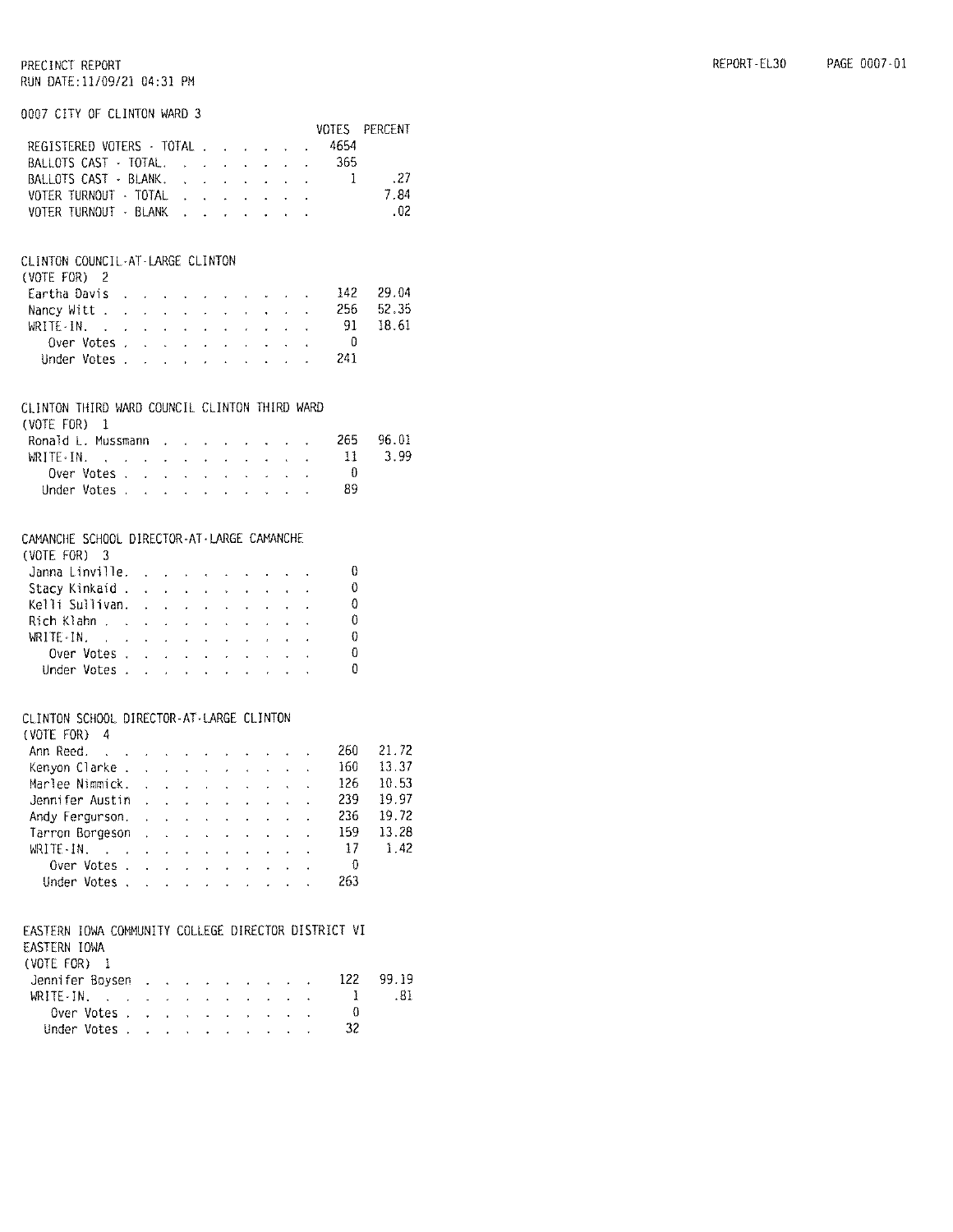0008 CITY OF CLINTON WARD 4-7

|                           |  |  |      | VOTES PERCENT |
|---------------------------|--|--|------|---------------|
| REGISTERED VOTERS - TOTAL |  |  | 4496 |               |
| BALLOTS CAST TOTAL.       |  |  | 402. |               |
| BALLOTS CAST - BLANK, 1   |  |  |      | . 25          |
| VOTER TURNOUT FOTAL       |  |  |      | 8.94          |
| VOTER TURNOUT - BLANK     |  |  |      | .02           |
|                           |  |  |      |               |

#### CLINTON COUNCIL-AT-LARGE CLINTON

| (VOTE FOR) 2                             |  |  |  |  |  |     |           |
|------------------------------------------|--|--|--|--|--|-----|-----------|
| Eartha Davis 155 26.63                   |  |  |  |  |  |     |           |
| Nancy Witt                               |  |  |  |  |  |     | 267 45.88 |
| WRITE-IN, $\cdots$ , $\cdots$ , $\cdots$ |  |  |  |  |  |     | 160 27.49 |
|                                          |  |  |  |  |  |     |           |
| Under Votes                              |  |  |  |  |  | 222 |           |
|                                          |  |  |  |  |  |     |           |

#### CLINTON SCHOOL DIRECTOR-AT-LARGE CLINTON

 $\mathcal{L}$ 

| $(VOTE$ FOR) 4                                                                                                 |  |  |  |  |                          |       |
|----------------------------------------------------------------------------------------------------------------|--|--|--|--|--------------------------|-------|
| Ann Reed.                                                                                                      |  |  |  |  | 301                      | 22.67 |
| Kenyon Clarke                                                                                                  |  |  |  |  | 169                      | 12.73 |
| Marlee Nimmick.                                                                                                |  |  |  |  | 145                      | 10.92 |
| Jennifer Austin                                                                                                |  |  |  |  | 244                      | 18.37 |
| Andy Fergurson, Albert Albert Andy Fergurson, Albert Albert Albert Albert Albert Albert Albert Albert Albert A |  |  |  |  | 269                      | 20.26 |
| Tarron Borgeson                                                                                                |  |  |  |  | 188                      | 14.16 |
| WRITE-IN, $\ldots$ , $\ldots$ , $\ldots$ , $\ldots$                                                            |  |  |  |  |                          | - 90  |
| Over Votes.                                                                                                    |  |  |  |  | $\overline{\phantom{a}}$ |       |
| Under Votes.                                                                                                   |  |  |  |  | 280                      |       |
|                                                                                                                |  |  |  |  |                          |       |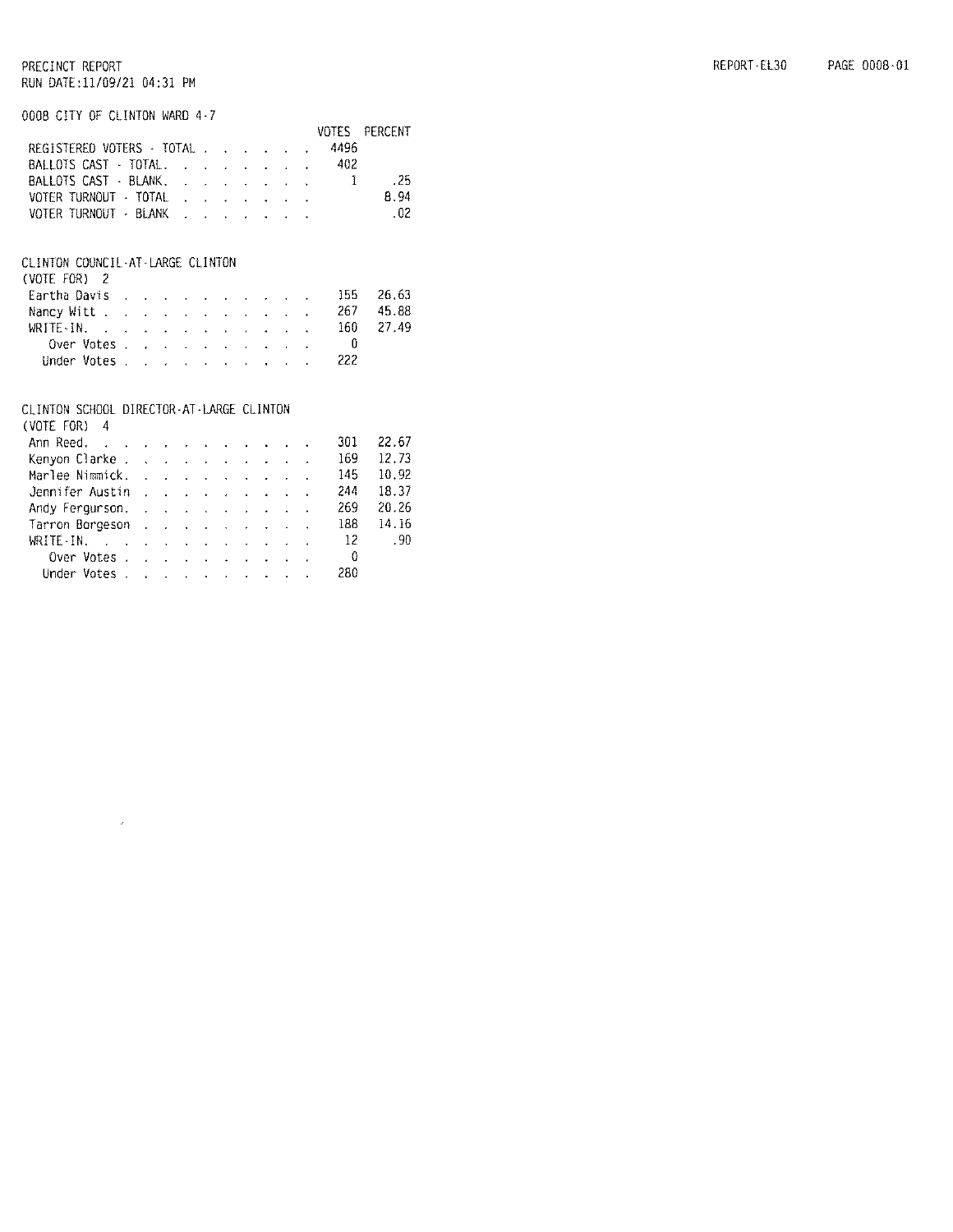0009 CITY OF DELMAR

| UUUY UITY OF DELMAK                                                                                                             |        |                                                                                                 |               |                                            |                          |                           |                           |                                                                                                                             |                                                               |                      |                      |                        |
|---------------------------------------------------------------------------------------------------------------------------------|--------|-------------------------------------------------------------------------------------------------|---------------|--------------------------------------------|--------------------------|---------------------------|---------------------------|-----------------------------------------------------------------------------------------------------------------------------|---------------------------------------------------------------|----------------------|----------------------|------------------------|
| REGISTERED VOTERS - TOTAL<br>BALLOTS CAST - TOTAL,<br>BALLOTS CAST - BLANK. 0<br>VOTER TURNOUT - TOTAL<br>VOTER TURNOUT - BLANK |        |                                                                                                 |               |                                            |                          |                           |                           | $\mathcal{L}^{\mathcal{L}}$ and $\mathcal{L}^{\mathcal{L}}$ and $\mathcal{L}^{\mathcal{L}}$ and $\mathcal{L}^{\mathcal{L}}$ |                                                               | $\ddot{\phantom{0}}$ | 349<br>- 57          | VOTES PERCENT<br>16.33 |
|                                                                                                                                 |        |                                                                                                 |               |                                            |                          |                           |                           |                                                                                                                             |                                                               |                      |                      |                        |
| DELMAR MAYOR DELMAR<br>(VOTE FOR)<br>$\mathbf{I}$                                                                               |        |                                                                                                 |               |                                            |                          |                           |                           |                                                                                                                             |                                                               |                      | 47                   | 90.38                  |
| Patty Hardin<br>WRITE-IN.                                                                                                       | $\sim$ | $\ddot{\phantom{0}}$                                                                            |               |                                            |                          |                           |                           | and a series of the series of                                                                                               | <b>Service</b> State                                          | $\mathbf{v}$         | - 5                  | 9.62                   |
| Over Votes                                                                                                                      |        |                                                                                                 |               | $\mathcal{L}^{\mathcal{L}}$                |                          |                           |                           | $\ddot{\phantom{0}}$                                                                                                        |                                                               |                      | $\theta$             |                        |
| Over Votes<br>Under Votes                                                                                                       |        |                                                                                                 |               |                                            |                          |                           |                           | $\mathcal{L}^{(1)}$                                                                                                         | $\mathcal{L}^{\text{max}}$                                    |                      | $-5$                 |                        |
| DELMAR COUNCIL-AT-LARGE DELMAR<br>(VOTE FOR) 2                                                                                  |        |                                                                                                 |               |                                            |                          |                           |                           |                                                                                                                             |                                                               |                      |                      |                        |
| Dan Simmons, .                                                                                                                  |        | $\mathbf{r}$                                                                                    |               | $\mathbf{r} = \mathbf{r} \cdot \mathbf{r}$ |                          | <b>Contract Contract</b>  |                           |                                                                                                                             | <b>Service Control</b>                                        |                      | 28                   | 27.18                  |
| David L. Frett.                                                                                                                 |        |                                                                                                 |               |                                            |                          |                           |                           | $\mathbf{r}$                                                                                                                | $\mathbf{L}^{\text{max}}$                                     |                      | 37                   | 35.92                  |
| Curtis Mangler.                                                                                                                 |        |                                                                                                 |               |                                            |                          |                           | $\mathbf{A}^{\text{max}}$ | $\mathbf{r}$                                                                                                                | $\mathbf{r}$                                                  |                      | 34                   | 33.01<br>3.88          |
| WRITE-IN, $\cdots$ and $\cdots$ and $\cdots$<br>Over Votes.                                                                     |        |                                                                                                 |               |                                            |                          |                           |                           | <b>Contract</b>                                                                                                             | $\mathbf{r}^{\left(1\right)}$ , $\mathbf{r}^{\left(2\right)}$ |                      | $\mathcal{A}$<br>- 0 |                        |
| Under Votes                                                                                                                     |        | $\mathbf{A}$                                                                                    |               | $\mathbf{r} = \mathbf{r}$                  | $\alpha$ and $\alpha$    | <b>Contract Contract</b>  | $\ddot{\phantom{a}}$      | and a strategic<br>$\sim$ $\sim$                                                                                            | $\sim$ $\sim$ $\sim$                                          | $\ddot{\phantom{a}}$ | 11                   |                        |
| DELWOOD SCHOOL DIRECTOR DISTRICT 3 DELWOOD<br>(VOTE FOR)<br>-1                                                                  |        |                                                                                                 |               |                                            |                          |                           |                           |                                                                                                                             |                                                               |                      |                      |                        |
| Bree Suthers Kilburg. .                                                                                                         |        |                                                                                                 |               |                                            | $\mathbf{r}$             | $\mathbf{r}$              |                           |                                                                                                                             |                                                               |                      | 52                   | 98.11                  |
| $WRITE-IN.$                                                                                                                     |        | $\mathcal{A}^{\mathcal{A}}$ , where $\mathcal{A}^{\mathcal{A}}$ and $\mathcal{A}^{\mathcal{A}}$ |               |                                            | $\mathbf{r}$             | $\ddot{\phantom{0}}$      | $\ddot{\phantom{0}}$      | $\epsilon$                                                                                                                  |                                                               |                      | $\mathbf{1}$         | 1.89                   |
| Over Votes .<br>Under Votes                                                                                                     |        | $\sim$                                                                                          | $\mathcal{L}$ | $\sim$                                     | <b>Contract</b>          |                           | $\Delta$                  | $\sim$                                                                                                                      | $\mathbf{A}$                                                  |                      | ⇑<br>$\overline{4}$  |                        |
|                                                                                                                                 |        |                                                                                                 |               |                                            |                          |                           |                           |                                                                                                                             |                                                               |                      |                      |                        |
| DELWOOD SCHOOL DISTRICT DIRECTOR 4 DELWOOD<br>(VOTE FOR) 1                                                                      |        |                                                                                                 |               |                                            |                          |                           |                           |                                                                                                                             |                                                               |                      |                      |                        |
| Lyndsey Eberhart                                                                                                                |        |                                                                                                 |               |                                            |                          |                           |                           |                                                                                                                             | $\cdot$ $\cdot$ $\cdot$                                       |                      | - 47                 | 97.92                  |
| WRITE · IN.                                                                                                                     |        | <b><i>Contract Contract Contract</i></b>                                                        |               |                                            |                          | $\epsilon$                | a co                      |                                                                                                                             | $\mathbf{L} = \mathbf{L} \times \mathbf{L}$                   |                      | - 1                  | 2.08                   |
| Over Votes<br>Under Votes                                                                                                       |        |                                                                                                 |               |                                            | <b>Contract Contract</b> | $\mathbf{r}$              | $\mathbf{r}^{(1)}$        | $\mathbf{r}$                                                                                                                | $\mathcal{L}^{\text{max}}(\mathcal{A})$                       |                      | 0<br>Q               |                        |
|                                                                                                                                 |        |                                                                                                 |               |                                            |                          | $\mathbf{A}^{\text{max}}$ |                           | $\mathbf{r}=(\mathbf{r}_1,\ldots,\mathbf{r}_N)$ . $\mathbf{r}_N$                                                            |                                                               |                      |                      |                        |

| REPORT-EL30 | PAGE 0009-01 |
|-------------|--------------|
|             |              |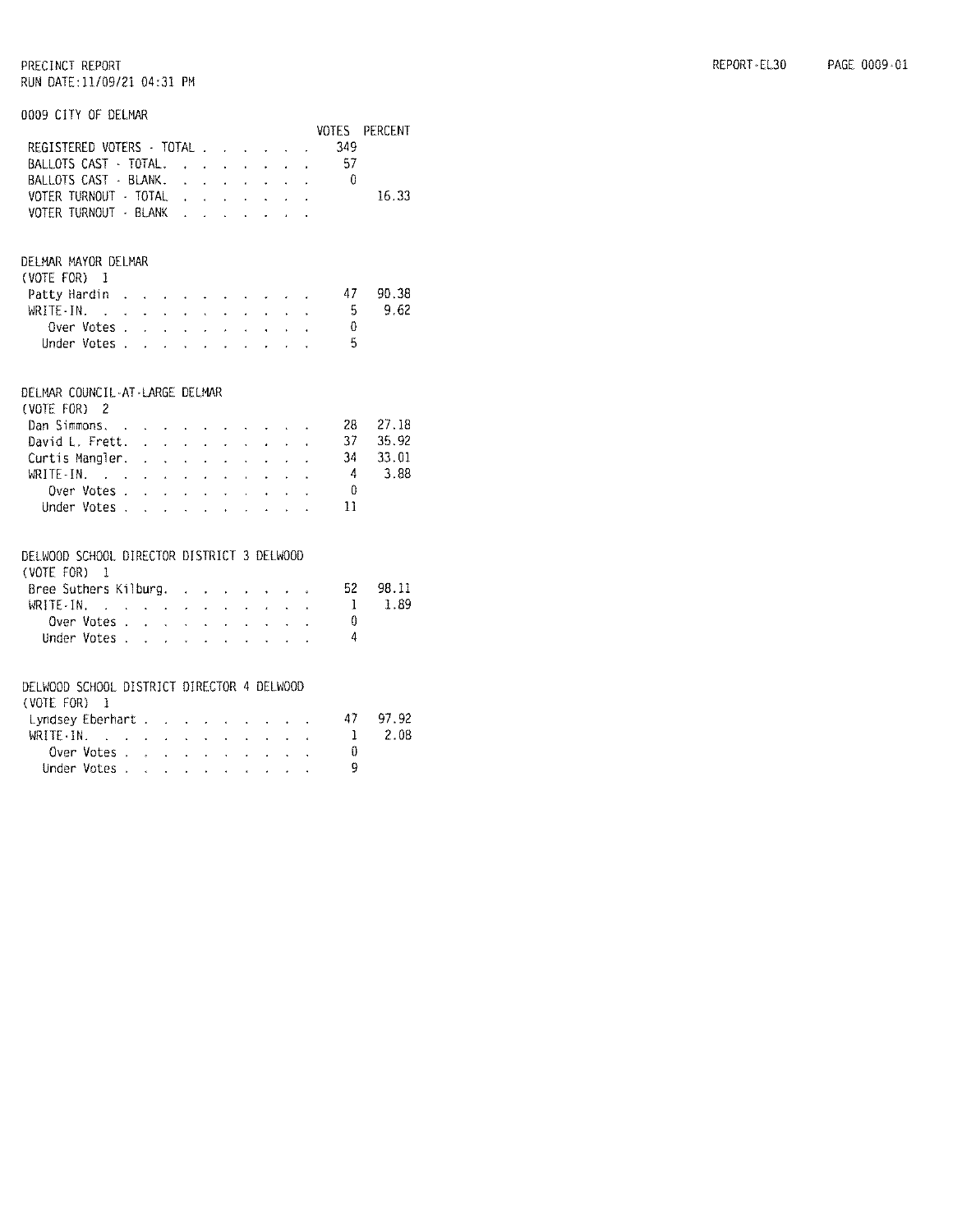#### 0010 CITY OF DEWITT

|                                                                        |                                                                                                                                                                                                                                |                 |                                                           |                                        |                                                                                       |                            |                            |              |                           | VOTES            | <b>PERCENT</b> |
|------------------------------------------------------------------------|--------------------------------------------------------------------------------------------------------------------------------------------------------------------------------------------------------------------------------|-----------------|-----------------------------------------------------------|----------------------------------------|---------------------------------------------------------------------------------------|----------------------------|----------------------------|--------------|---------------------------|------------------|----------------|
| REGISTERED VOTERS - TOTAL                                              |                                                                                                                                                                                                                                |                 |                                                           |                                        |                                                                                       |                            |                            |              | $\sim$                    | 3937             |                |
| BALLOTS CAST - TOTAL.                                                  |                                                                                                                                                                                                                                |                 |                                                           |                                        | $\mathbf{A}^{\text{max}}$                                                             | $\Delta \sim 10^4$         | $\mathbf{L}^{(1)}$         | $\mathbf{a}$ | $\mathbf{r}$              | 1069             |                |
| BALLOTS CAST - BLANK.                                                  |                                                                                                                                                                                                                                |                 |                                                           |                                        | $\sim$                                                                                | $\mathcal{L}^{\pm}$        | $\mathbf{r}$               | $\sim$       | $\mathbf{a}$ .            | $\sim$ 0         |                |
| VOTER TURNOUT - TOTAL                                                  |                                                                                                                                                                                                                                |                 |                                                           |                                        |                                                                                       |                            |                            |              |                           |                  | 27.15          |
| VOTER TURNOUT · BLANK                                                  |                                                                                                                                                                                                                                |                 |                                                           |                                        |                                                                                       |                            |                            |              |                           |                  |                |
|                                                                        |                                                                                                                                                                                                                                |                 |                                                           |                                        |                                                                                       |                            |                            |              |                           |                  |                |
| DEWITT COUNCIL-AT-LARGE DEWITT                                         |                                                                                                                                                                                                                                |                 |                                                           |                                        |                                                                                       |                            |                            |              |                           |                  |                |
| (VOTE FOR) 1                                                           |                                                                                                                                                                                                                                |                 |                                                           |                                        |                                                                                       |                            |                            |              |                           |                  |                |
| Dawn Marcus.                                                           |                                                                                                                                                                                                                                |                 |                                                           |                                        | the contract of the contract of the con-                                              |                            |                            |              |                           | - 890            | 98.89          |
| WRITE · IN.                                                            | the contract of the contract of the                                                                                                                                                                                            |                 |                                                           |                                        |                                                                                       |                            | $\mathcal{L}^{\text{max}}$ |              | $\mathbf{A} = \mathbf{A}$ | $10\,$           | 1.11           |
| Over Votes .                                                           | $\sim$ 10 $\pm$                                                                                                                                                                                                                |                 |                                                           |                                        | $\mathbf{z} = \mathbf{z} + \mathbf{z}$ , where $\mathbf{z} = \mathbf{z} + \mathbf{z}$ |                            | $\mathbf{L}$               |              |                           | - 0              |                |
| Under Votes                                                            |                                                                                                                                                                                                                                |                 | $\mathcal{L}^{\text{max}}$ and $\mathcal{L}^{\text{max}}$ | $\mathcal{L}^{\text{max}}$             |                                                                                       | $\sim 100$                 |                            |              |                           | 169              |                |
|                                                                        |                                                                                                                                                                                                                                |                 |                                                           |                                        |                                                                                       |                            |                            |              |                           |                  |                |
| DEWITT SECOND WARD COUNCIL DEWITT SECOND WARD                          |                                                                                                                                                                                                                                |                 |                                                           |                                        |                                                                                       |                            |                            |              |                           |                  |                |
| (VOTE FOR)<br>-1                                                       |                                                                                                                                                                                                                                |                 |                                                           |                                        |                                                                                       |                            |                            |              |                           |                  |                |
| Gerin M. Goldensoph                                                    |                                                                                                                                                                                                                                |                 |                                                           |                                        |                                                                                       | $\sim 10$                  |                            |              |                           | 549              | 99.64          |
| WRITE-IN. $\cdots$ $\cdots$                                            |                                                                                                                                                                                                                                |                 |                                                           |                                        |                                                                                       | $\mathbf{v}$               | $\mathbf{r}$               | $\sim$       | $\mathcal{L}^{\pm}$       | -2               | .36            |
|                                                                        |                                                                                                                                                                                                                                |                 |                                                           | an an an<br>an an an                   |                                                                                       | $\sim 10^{-1}$             | $\mathbf{r} = \mathbf{r}$  |              |                           | $\theta$         |                |
| Under Votes.                                                           |                                                                                                                                                                                                                                |                 |                                                           |                                        |                                                                                       |                            |                            |              |                           | 119              |                |
|                                                                        |                                                                                                                                                                                                                                |                 |                                                           |                                        |                                                                                       |                            |                            |              |                           |                  |                |
| DEWITT MAYOR (To Fill Vacancy) DEWITT                                  |                                                                                                                                                                                                                                |                 |                                                           |                                        |                                                                                       |                            |                            |              |                           |                  |                |
| (VOTE FOR) 1                                                           |                                                                                                                                                                                                                                |                 |                                                           |                                        |                                                                                       |                            |                            |              |                           |                  |                |
| Steve Hasenmiller, 915                                                 |                                                                                                                                                                                                                                |                 |                                                           |                                        |                                                                                       |                            |                            |              |                           |                  | 96.11          |
| WRITE-IN.                                                              | and the company of the company of the company of the company of the company of the company of the company of the company of the company of the company of the company of the company of the company of the company of the comp |                 |                                                           |                                        |                                                                                       |                            |                            |              |                           | 37               | 3.89           |
| Over Votes .                                                           | $\sim$                                                                                                                                                                                                                         | $\sim 10^{-11}$ |                                                           | $\mathbf{z} = \mathbf{z} \mathbf{z}$ . |                                                                                       | and a strong control of    |                            |              |                           | - 0              |                |
| Under Votes                                                            |                                                                                                                                                                                                                                |                 |                                                           |                                        |                                                                                       |                            |                            |              |                           | 117              |                |
|                                                                        |                                                                                                                                                                                                                                |                 |                                                           |                                        |                                                                                       |                            |                            |              |                           |                  |                |
| CENTRAL DEWITT SCHOOL DIRECTOR-AT-LARGE CENTRAL DEWITT<br>(VOTE FOR) 2 |                                                                                                                                                                                                                                |                 |                                                           |                                        |                                                                                       |                            |                            |              |                           |                  |                |
| Brandon S. Pangman                                                     |                                                                                                                                                                                                                                |                 |                                                           |                                        |                                                                                       |                            |                            |              |                           | 367.             | 17.31          |
|                                                                        |                                                                                                                                                                                                                                |                 |                                                           | $\mathcal{L}^{\text{max}}$             | $\cdot$                                                                               | $\mathcal{L}^{\text{max}}$ |                            |              |                           | 675              | 31.84          |
| Geoff Blandin<br>Angela Rheingans                                      |                                                                                                                                                                                                                                |                 | $\ddot{\phantom{0}}$                                      | $\sim$                                 | $\mathbf{r}$                                                                          | k.                         | $\ddot{\phantom{0}}$       | $\mathbf{r}$ | $\ddot{\phantom{0}}$      | 714              | 33.68          |
| James Calvin Coomer                                                    |                                                                                                                                                                                                                                |                 |                                                           |                                        |                                                                                       |                            |                            |              |                           | 3 <sub>0</sub> 4 | 17.17          |
| WRITE-IN.                                                              | and the contract of the contract of the contract of                                                                                                                                                                            |                 |                                                           |                                        |                                                                                       |                            |                            |              |                           | - 0              |                |
| Over Votes                                                             |                                                                                                                                                                                                                                |                 |                                                           |                                        |                                                                                       |                            |                            |              |                           | 0                |                |
| Under Votes                                                            |                                                                                                                                                                                                                                |                 |                                                           |                                        |                                                                                       |                            |                            | $\mathbf{v}$ |                           | 18               |                |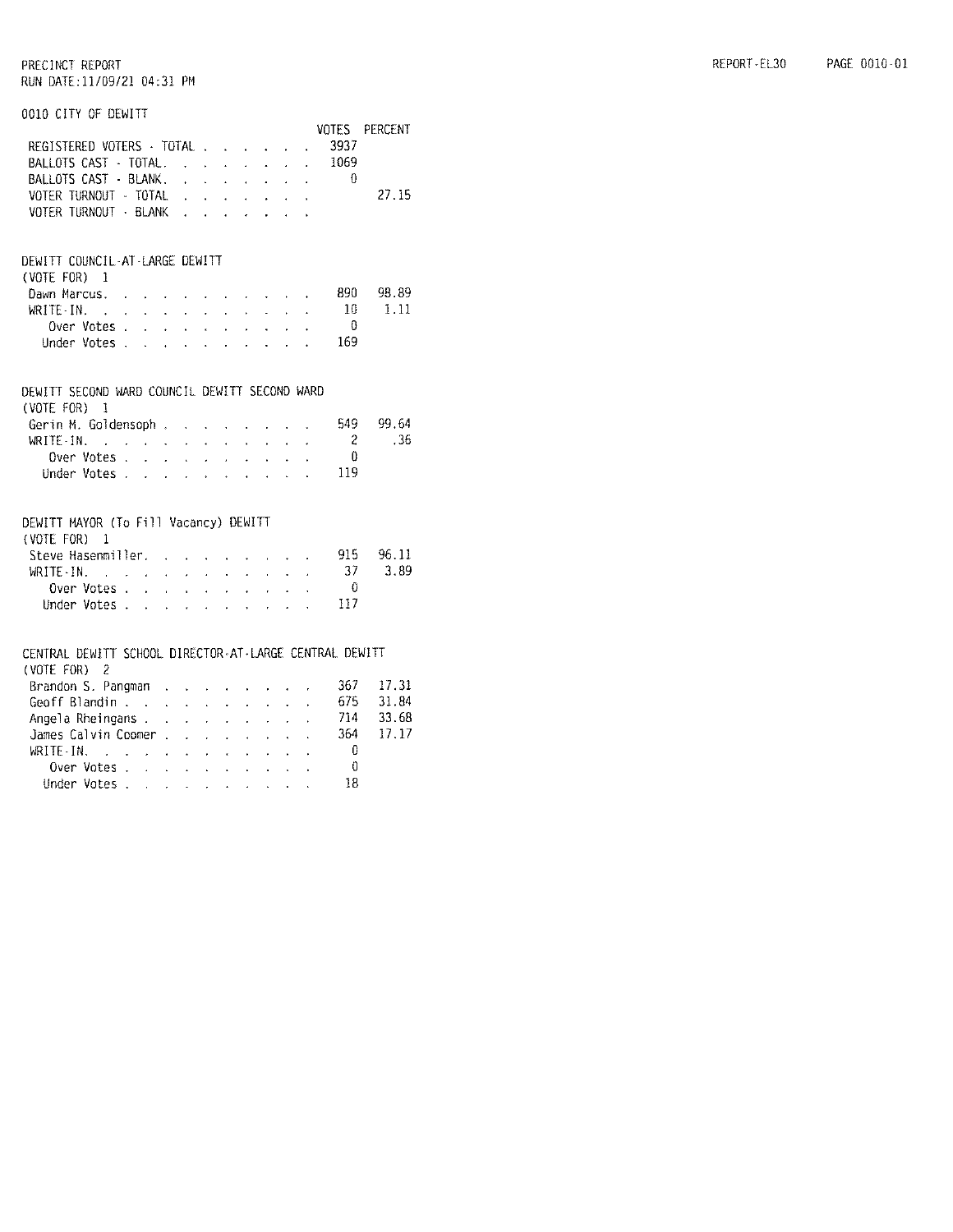| 0011 CITY OF GOOSE LAKE                                                                                                                        |  |              |                           |                                                           |              |                           |                                                                               |                          |                 |               |
|------------------------------------------------------------------------------------------------------------------------------------------------|--|--------------|---------------------------|-----------------------------------------------------------|--------------|---------------------------|-------------------------------------------------------------------------------|--------------------------|-----------------|---------------|
|                                                                                                                                                |  |              |                           |                                                           |              |                           |                                                                               |                          |                 | VOTES PERCENT |
| REGISTERED VOTERS - TOTAL                                                                                                                      |  |              |                           |                                                           |              |                           |                                                                               |                          | 165             |               |
| BALLOTS CAST - TOTAL.                                                                                                                          |  |              |                           |                                                           |              |                           |                                                                               |                          | 32              |               |
| BALLOTS CAST · BLANK. 0                                                                                                                        |  |              |                           |                                                           |              |                           |                                                                               |                          |                 |               |
| VOTER TURNOUT · TOTAL                                                                                                                          |  |              |                           |                                                           |              |                           |                                                                               |                          |                 | 19.39         |
| VOTER TURNOUT - BLANK                                                                                                                          |  |              |                           |                                                           |              |                           |                                                                               |                          |                 |               |
|                                                                                                                                                |  |              |                           |                                                           |              |                           |                                                                               |                          |                 |               |
|                                                                                                                                                |  |              |                           |                                                           |              |                           |                                                                               |                          |                 |               |
| GOOSE LAKE MAYOR GOOSE LAKE                                                                                                                    |  |              |                           |                                                           |              |                           |                                                                               |                          |                 |               |
| $(V0TE F0R)$ 1                                                                                                                                 |  |              |                           |                                                           |              |                           |                                                                               |                          |                 |               |
| Ken Schoon                                                                                                                                     |  |              |                           |                                                           |              |                           |                                                                               |                          | 30-             | 100.00        |
| $WRITE-IN$ , , , , , , , , , , , ,                                                                                                             |  |              |                           |                                                           |              |                           |                                                                               |                          | - 0             |               |
| Over Votes                                                                                                                                     |  |              |                           |                                                           |              |                           |                                                                               |                          | $\theta$        |               |
| Under Votes                                                                                                                                    |  |              |                           |                                                           |              |                           |                                                                               |                          | $\overline{c}$  |               |
|                                                                                                                                                |  |              |                           |                                                           |              |                           |                                                                               |                          |                 |               |
|                                                                                                                                                |  |              |                           |                                                           |              |                           |                                                                               |                          |                 |               |
| GOOSE LAKE COUNCIL-AT-LARGE GOOSE LAKE                                                                                                         |  |              |                           |                                                           |              |                           |                                                                               |                          |                 |               |
| $(VOTE FOR)$ 3                                                                                                                                 |  |              |                           |                                                           |              |                           |                                                                               |                          |                 |               |
| Michael D. Mattis.                                                                                                                             |  |              |                           |                                                           |              |                           |                                                                               |                          | 27 -            | 47.37         |
| $WRITE \cdot IN.$                                                                                                                              |  |              | $\mathbf{r} = \mathbf{r}$ |                                                           |              |                           | and a strategic and                                                           | $\sim$                   | 30 <sup>1</sup> | 52.63         |
| Over Votes                                                                                                                                     |  | $\mathbf{L}$ | $\mathbf{r}$              | $\mathbf{r}$                                              | $\mathbf{r}$ | $\mathbf{r}^{(1)}$        |                                                                               | $\Delta \sim$            | $\overline{3}$  |               |
| Under Votes                                                                                                                                    |  |              |                           | <b>All Cards</b>                                          |              | $\mathbf{r} = \mathbf{r}$ | $\mathbf{r}$                                                                  |                          | 36              |               |
|                                                                                                                                                |  |              |                           |                                                           |              |                           |                                                                               |                          |                 |               |
|                                                                                                                                                |  |              |                           |                                                           |              |                           |                                                                               |                          |                 |               |
| GOOSE LAKE COUNCIL-AT-LARGE (To Fill Vacancy) GOOSE LAKE                                                                                       |  |              |                           |                                                           |              |                           |                                                                               |                          |                 |               |
| (VOTE FOR) 1                                                                                                                                   |  |              |                           |                                                           |              |                           |                                                                               |                          |                 |               |
| Darrin Farrell.                                                                                                                                |  |              |                           |                                                           |              |                           |                                                                               | <b>Contract Contract</b> | 26              | 96.30         |
| WRITE-IN, $\mathbf{r} = \mathbf{r} \cdot \mathbf{r} + \mathbf{r} \cdot \mathbf{r} + \mathbf{r} \cdot \mathbf{r} + \mathbf{r} \cdot \mathbf{r}$ |  |              |                           |                                                           |              |                           |                                                                               |                          | -1              | 3.70          |
| Over Votes                                                                                                                                     |  |              |                           | $\mathcal{L}^{\text{max}}$ and $\mathcal{L}^{\text{max}}$ |              |                           | $\mathbf{z} = \mathbf{z} + \mathbf{z} + \mathbf{z} + \mathbf{z} + \mathbf{z}$ |                          | 1               |               |
| Under Votes                                                                                                                                    |  |              |                           |                                                           |              |                           |                                                                               |                          | - 4             |               |
|                                                                                                                                                |  |              |                           |                                                           |              |                           |                                                                               |                          |                 |               |
|                                                                                                                                                |  |              |                           |                                                           |              |                           |                                                                               |                          |                 |               |
| NORTHEAST SCHOOL DIRECTOR-AT-LARGE NORTHEAST                                                                                                   |  |              |                           |                                                           |              |                           |                                                                               |                          |                 |               |
| (VOTE FOR) 2                                                                                                                                   |  |              |                           |                                                           |              |                           |                                                                               |                          | $12 -$          | 19.35         |
| Darlene Lamp                                                                                                                                   |  |              |                           |                                                           |              |                           |                                                                               |                          | 17 <sup>2</sup> | 27.42         |
| Anthony Cozzolino.                                                                                                                             |  |              |                           |                                                           |              |                           |                                                                               |                          |                 |               |

| Mike Mulholland  |  |  |  |  |  | 26 41.94 |
|------------------|--|--|--|--|--|----------|
|                  |  |  |  |  |  |          |
| Heather Jensen.  |  |  |  |  |  | 7 11.29  |
| WRITE $\cdot$ IN |  |  |  |  |  |          |
| Over Votes       |  |  |  |  |  |          |
| Under Votes,     |  |  |  |  |  |          |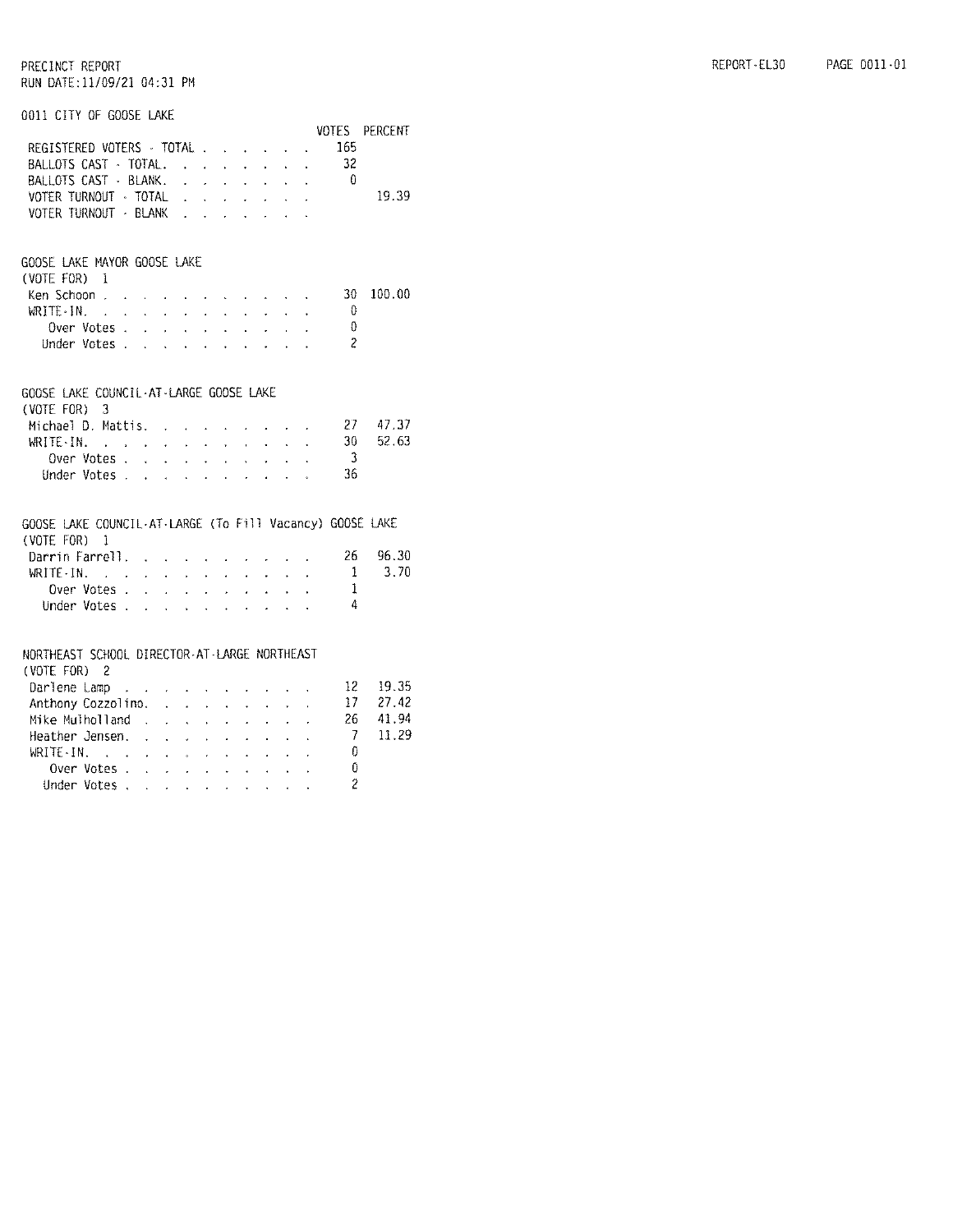#### 0012 CITY OF GRAND MOUND

|                                                                                                                                                                                                                                                                                                        |  |  |  |  |  |                                                  | VOTES PERCENT |
|--------------------------------------------------------------------------------------------------------------------------------------------------------------------------------------------------------------------------------------------------------------------------------------------------------|--|--|--|--|--|--------------------------------------------------|---------------|
| REGISTERED VOTERS - TOTAL                                                                                                                                                                                                                                                                              |  |  |  |  |  | 451                                              |               |
| BALLOTS CAST - TOTAL. 113                                                                                                                                                                                                                                                                              |  |  |  |  |  |                                                  |               |
| BALLOTS CAST - BLANK. 0                                                                                                                                                                                                                                                                                |  |  |  |  |  |                                                  |               |
| VOTER TURNOUT - TOTAL <i>. .</i> .                                                                                                                                                                                                                                                                     |  |  |  |  |  |                                                  | 25.06         |
| VOTER TURNOUT - BLANK                                                                                                                                                                                                                                                                                  |  |  |  |  |  |                                                  |               |
|                                                                                                                                                                                                                                                                                                        |  |  |  |  |  |                                                  |               |
| GRAND MOUND MAYOR GRAND MOUND                                                                                                                                                                                                                                                                          |  |  |  |  |  |                                                  |               |
| $(VOTE FOR)$ 1                                                                                                                                                                                                                                                                                         |  |  |  |  |  |                                                  |               |
| Kurt Crosthwaite89                                                                                                                                                                                                                                                                                     |  |  |  |  |  |                                                  | 88.12         |
|                                                                                                                                                                                                                                                                                                        |  |  |  |  |  | 12                                               | 11.88         |
| WRITE-IN.<br>Over Votes                                                                                                                                                                                                                                                                                |  |  |  |  |  | $\overline{\phantom{a}}$                         |               |
| Under Votes                                                                                                                                                                                                                                                                                            |  |  |  |  |  | 11                                               |               |
|                                                                                                                                                                                                                                                                                                        |  |  |  |  |  |                                                  |               |
| GRAND MOUND COUNCIL-AT-LARGE GRAND MOUND                                                                                                                                                                                                                                                               |  |  |  |  |  |                                                  |               |
| (VOTE FOR) 3                                                                                                                                                                                                                                                                                           |  |  |  |  |  |                                                  |               |
| Dick Banowetz                                                                                                                                                                                                                                                                                          |  |  |  |  |  | - 87                                             | 39.19         |
| Joseph H. Beitelspacher. 81                                                                                                                                                                                                                                                                            |  |  |  |  |  |                                                  | 36.49         |
| WRITE-IN, $\frac{1}{2}$ , $\frac{1}{2}$ , $\frac{1}{2}$ , $\frac{1}{2}$ , $\frac{1}{2}$ , $\frac{1}{2}$ , $\frac{1}{2}$ , $\frac{1}{2}$ , $\frac{1}{2}$ , $\frac{1}{2}$ , $\frac{1}{2}$ , $\frac{1}{2}$ , $\frac{1}{2}$ , $\frac{1}{2}$ , $\frac{1}{2}$ , $\frac{1}{2}$ , $\frac{1}{2}$ , $\frac{1}{2$ |  |  |  |  |  |                                                  | 24.32         |
|                                                                                                                                                                                                                                                                                                        |  |  |  |  |  | Over Votes $\ldots$ $\ldots$ $\ldots$ $\ldots$ 0 |               |
| Under Votes                                                                                                                                                                                                                                                                                            |  |  |  |  |  | 117                                              |               |
|                                                                                                                                                                                                                                                                                                        |  |  |  |  |  |                                                  |               |
| CENTRAL DEWITT SCHOOL DIRECTOR-AT-LARGE CENTRAL DEWITT                                                                                                                                                                                                                                                 |  |  |  |  |  |                                                  |               |
| (VOTE FOR) 2                                                                                                                                                                                                                                                                                           |  |  |  |  |  |                                                  |               |
| Brandon S. Pangman (Allen Collection Collection Collection Collection Collection Collection Collection Collection                                                                                                                                                                                      |  |  |  |  |  | 64                                               | 28.57         |
| Geoff Blandin                                                                                                                                                                                                                                                                                          |  |  |  |  |  | 46                                               | 20.54         |
| Angela Rheingans                                                                                                                                                                                                                                                                                       |  |  |  |  |  | 51                                               | 22.77         |
| James Calvin Coomer 63                                                                                                                                                                                                                                                                                 |  |  |  |  |  |                                                  | 28.13         |
| WRITE-IN, , , , , , , , , , , , , , 0                                                                                                                                                                                                                                                                  |  |  |  |  |  |                                                  |               |
| Over Votes                                                                                                                                                                                                                                                                                             |  |  |  |  |  | $\sim$ 0                                         |               |
| Under Votes                                                                                                                                                                                                                                                                                            |  |  |  |  |  | $\overline{c}$                                   |               |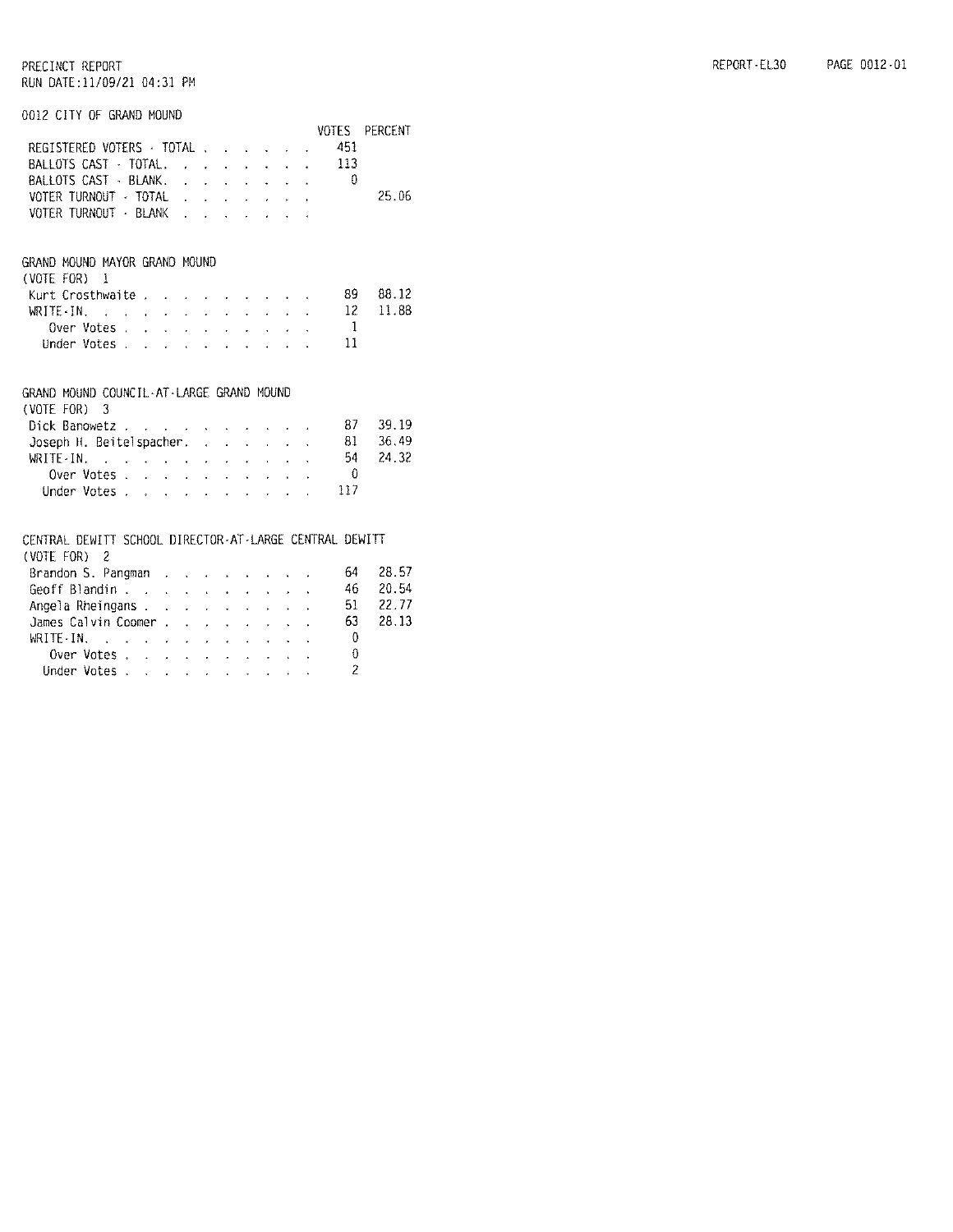|  |  | 0013 CITY OF LOST NATION |  |
|--|--|--------------------------|--|
|  |  |                          |  |

| REGISTERED VOTERS - TOTAL                                                                              |                            |                              |                            |                                               |                                                                                 |                      |                                             |                                        |                      | VOTES<br>311 | PERCENT        |
|--------------------------------------------------------------------------------------------------------|----------------------------|------------------------------|----------------------------|-----------------------------------------------|---------------------------------------------------------------------------------|----------------------|---------------------------------------------|----------------------------------------|----------------------|--------------|----------------|
| BALLOTS CAST - TOTAL.                                                                                  |                            |                              |                            |                                               |                                                                                 |                      |                                             |                                        | ä.                   | 43           |                |
| BALLOTS CAST - BLANK.                                                                                  |                            |                              |                            |                                               | $\mathbf{r} = \mathbf{r} + \mathbf{r} + \mathbf{r} + \mathbf{r} + \mathbf{r}$   |                      |                                             |                                        | $\ddot{\phantom{0}}$ |              |                |
|                                                                                                        |                            |                              |                            |                                               | $\mathbf{r} = \mathbf{r} - \mathbf{r}$ , $\mathbf{r} = \mathbf{r} - \mathbf{r}$ |                      |                                             |                                        |                      | - 0          |                |
| VOTER TURNOUT - TOTAL                                                                                  |                            |                              |                            |                                               | $\mathbf{r}$ and $\mathbf{r}$ and $\mathbf{r}$ and $\mathbf{r}$                 |                      |                                             |                                        |                      |              | 13.83          |
| VOTER TURNOUT - BLANK                                                                                  |                            |                              | $\mathbf{r}$               |                                               | $\mathbf{r}$ and $\mathbf{r}$ and $\mathbf{r}$ and $\mathbf{r}$                 |                      |                                             |                                        |                      |              |                |
| LOST NATION MAYOR LOST NATION                                                                          |                            |                              |                            |                                               |                                                                                 |                      |                                             |                                        |                      |              |                |
| (VOTE FOR)<br>$\mathbb{I}$                                                                             |                            |                              |                            |                                               |                                                                                 |                      |                                             |                                        |                      |              |                |
| Ramon Gilrov                                                                                           |                            |                              |                            |                                               |                                                                                 |                      |                                             |                                        |                      | 36           | 97.30          |
| $WRITE-IN.$                                                                                            |                            | $\mathcal{L}^{\text{max}}$ . |                            | $\mathbf{r} = \mathbf{r} \times \mathbf{r}$ . |                                                                                 |                      | $\mathbf{L} = \mathbf{L} \times \mathbf{L}$ |                                        |                      | 1            | 2.70           |
| Over Votes .                                                                                           | $\mathcal{L}^{\text{max}}$ | $\mathcal{L}^{\text{max}}$   | $\hat{E}_{\rm{eff}}$       | $\mathbf{r}$                                  | $\mathbf{r}$                                                                    | $\mathbf{r}$         | $\mathbf{r}$                                |                                        |                      | 0            |                |
| Under Votes .                                                                                          | $\sim 10^{-11}$            | $\mathcal{L}^{\text{max}}$   |                            | $\mathcal{L}^{\text{max}}$                    | $\mathbf{r}$                                                                    | ÷.                   | $\mathbf{A}^{\text{max}}$                   |                                        |                      | 6            |                |
| LOST NATION COUNCIL-AT-LARGE LOST NATION<br>(VOTE FOR)<br>3<br>Alan Schroeder. .<br>Stephanie Dosland. |                            | <b>Service State</b>         |                            | $\mathbf{r}$                                  | $\ddot{\phantom{0}}$                                                            |                      |                                             | $\mathbf{u} = \mathbf{u} \mathbf{u}$ . |                      | 37<br>25     | 38.14<br>25.77 |
| DJ Fuller                                                                                              |                            |                              |                            |                                               |                                                                                 |                      |                                             |                                        |                      | 34           | 35.05          |
| WRITE-IN.<br>المناسب والمناسب والمناسب والمناسب والمناسب                                               |                            |                              |                            |                                               |                                                                                 |                      |                                             |                                        |                      | -1           | 1.03           |
| Over Votes.                                                                                            |                            |                              |                            |                                               |                                                                                 |                      |                                             |                                        |                      | $\Omega$     |                |
| Under Votes                                                                                            |                            |                              |                            |                                               |                                                                                 |                      |                                             |                                        |                      | 32           |                |
| MIDLAND SCHOOL DIRECTOR-AT-LARGE MIDLAND<br>$(VOTE$ $FOR$ )<br>4                                       |                            |                              |                            |                                               |                                                                                 |                      |                                             |                                        |                      |              |                |
| Sarah Fishwild.                                                                                        |                            |                              |                            |                                               |                                                                                 |                      |                                             |                                        |                      | 29.          | 22.83          |
| Teri Sterk                                                                                             |                            | $\mathcal{L}^{\text{max}}$   |                            | $\mathbf{r} = \mathbf{r} \mathbf{r}$          | $\mathbf{r}$                                                                    | $\ddot{\phantom{0}}$ | $\mathbf{r}$                                |                                        |                      | 20           | 15.75          |
| Jeramie L. Ellefson                                                                                    |                            |                              |                            |                                               | $\mathbf{L}$                                                                    | $\ddot{\phantom{0}}$ | $\mathbf{r}$                                |                                        |                      | 25           | 19.69          |
| Derek Denniston                                                                                        |                            |                              |                            | $\mathbf{r} = \mathbf{r} \times \mathbf{r}$   | $\mathbf{r}$                                                                    | $\ddot{\phantom{a}}$ | $\mathbf{L}$                                |                                        |                      | 26           | 20.47          |
| Stephanie Dosland.                                                                                     |                            |                              |                            |                                               | $\mathbf{r}$                                                                    | $\mathbf{r}$         |                                             |                                        |                      | 26           | 20.47          |
| $WRITE-IN.$                                                                                            |                            | $\mathbf{L}^{(1)}$           | $\mathcal{L}^{\text{max}}$ | $\varphi^{(1)}$                               | $\mathbf{L}^{\text{max}}$                                                       | $\mathbf{r}$         | $\mathbf{L}$                                |                                        |                      | $\mathbf{1}$ | . 79           |
| Over Votes .                                                                                           | $\mathbf{r}$               | $\sim$                       | $\mathcal{L}^{\text{max}}$ |                                               | $\mathcal{L}^{\text{max}}$ and $\mathcal{L}^{\text{max}}$                       |                      |                                             |                                        |                      | 0            |                |
| Under Votes                                                                                            |                            |                              |                            |                                               |                                                                                 |                      |                                             |                                        |                      | 45           |                |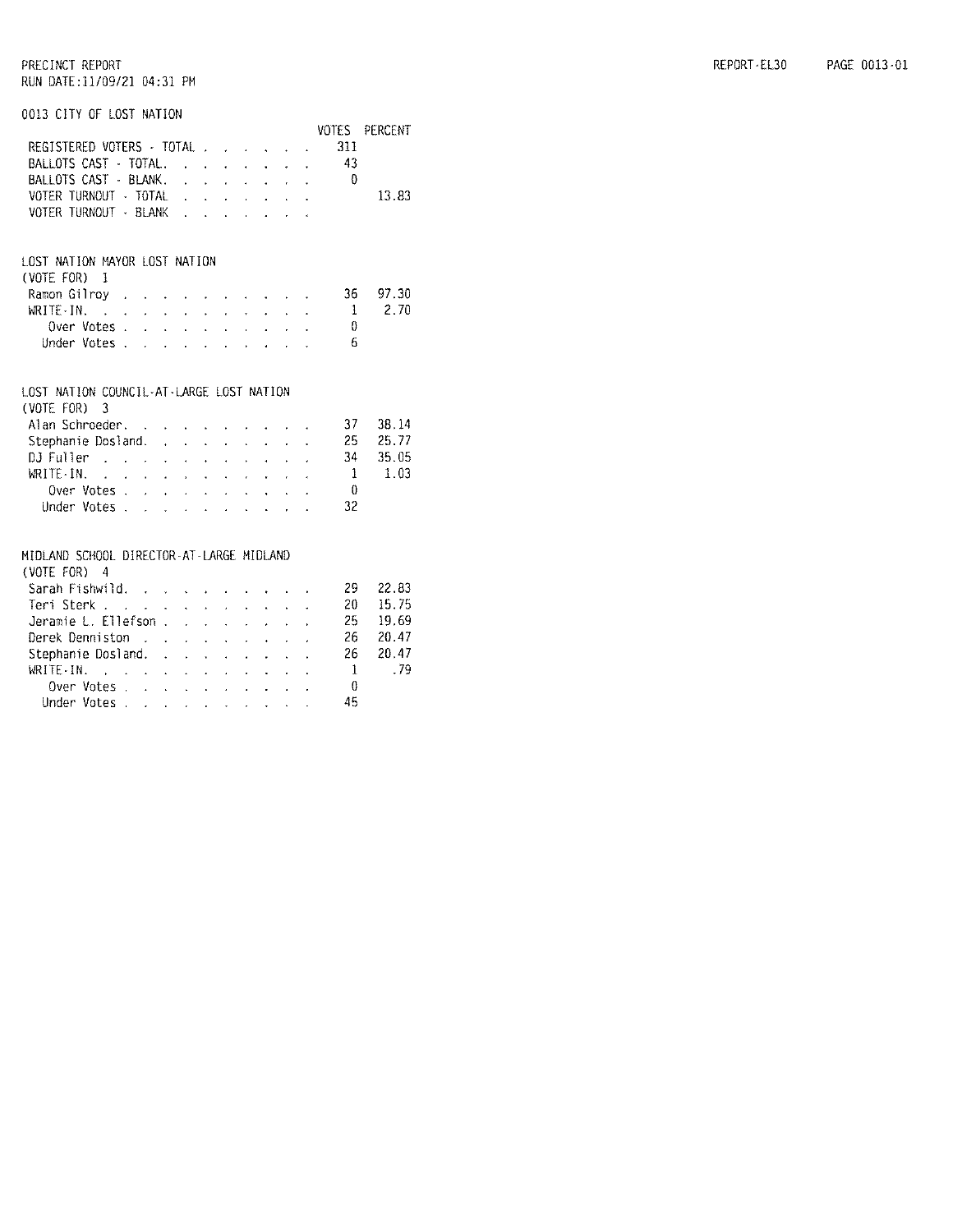|                                                                                                                                                                                                                               |                                         |  |  |                                             | VOTES |                   | PERCENT |
|-------------------------------------------------------------------------------------------------------------------------------------------------------------------------------------------------------------------------------|-----------------------------------------|--|--|---------------------------------------------|-------|-------------------|---------|
| REGISTERED VOTERS - TOTAL                                                                                                                                                                                                     |                                         |  |  |                                             |       | 190               |         |
| BALLOTS CAST - TOTAL.                                                                                                                                                                                                         |                                         |  |  |                                             |       | 46                |         |
| BALLOTS CAST - BLANK. 0                                                                                                                                                                                                       |                                         |  |  |                                             |       |                   |         |
| VOTER TURNOUT - TOTAL                                                                                                                                                                                                         |                                         |  |  |                                             |       |                   | 24.21   |
| VOTER TURNOUT - BLANK                                                                                                                                                                                                         |                                         |  |  |                                             |       |                   |         |
|                                                                                                                                                                                                                               |                                         |  |  |                                             |       |                   |         |
| LOW MOOR MAYOR LOW MOOR                                                                                                                                                                                                       |                                         |  |  |                                             |       |                   |         |
| (VOTE FOR) 1                                                                                                                                                                                                                  |                                         |  |  |                                             |       |                   |         |
| Thomas Goldensoph, research and research and research and research and research                                                                                                                                               |                                         |  |  |                                             |       | 25                | 67.57   |
| WRITE-IN.                                                                                                                                                                                                                     |                                         |  |  |                                             |       | $12 \overline{ }$ | 32.43   |
| Over Votes                                                                                                                                                                                                                    |                                         |  |  | and a strategic                             |       | $\overline{0}$    |         |
| Under Votes                                                                                                                                                                                                                   |                                         |  |  |                                             |       | 9                 |         |
|                                                                                                                                                                                                                               |                                         |  |  |                                             |       |                   |         |
| LOW MOOR COUNCIL-AT-LARGE LOW MOOR                                                                                                                                                                                            |                                         |  |  |                                             |       |                   |         |
| (VOTE FOR)<br>5                                                                                                                                                                                                               |                                         |  |  |                                             |       |                   |         |
| Brandi Pray.                                                                                                                                                                                                                  |                                         |  |  |                                             |       | 24                | 15.48   |
| Brenda Larkey                                                                                                                                                                                                                 |                                         |  |  |                                             |       | 32                | 20.65   |
| Kanna Rehn                                                                                                                                                                                                                    |                                         |  |  |                                             |       | 32                | 20.65   |
| Lynn Petersen                                                                                                                                                                                                                 |                                         |  |  |                                             |       | 36                | 23.23   |
| WRITE-IN, when the contract of the contract of the set of the set of the set of the set of the set of the set of the set of the set of the set of the set of the set of the set of the set of the set of the set of the set o |                                         |  |  |                                             |       | 31                | 20.00   |
| Over Votes .                                                                                                                                                                                                                  | and a series of the companies of        |  |  |                                             |       | - 0               |         |
| Under Votes                                                                                                                                                                                                                   |                                         |  |  |                                             |       | 75                |         |
|                                                                                                                                                                                                                               |                                         |  |  |                                             |       |                   |         |
| CENTRAL DEWITT SCHOOL DIRECTOR-AT-LARGE CENTRAL DEWITT                                                                                                                                                                        |                                         |  |  |                                             |       |                   |         |
| (VOTE FOR)<br>$\overline{2}$                                                                                                                                                                                                  |                                         |  |  |                                             |       |                   |         |
| Brandon S. Pangman                                                                                                                                                                                                            |                                         |  |  |                                             |       | 30                | 36.59   |
| Geoff Blandin                                                                                                                                                                                                                 |                                         |  |  |                                             |       | - 9               | 10.98   |
| Angela Rheingans                                                                                                                                                                                                              |                                         |  |  |                                             |       | 15                | 18.29   |
| James Calvin Coomer                                                                                                                                                                                                           |                                         |  |  |                                             |       | 28                | 34.15   |
|                                                                                                                                                                                                                               |                                         |  |  | $\omega_{\rm{eff}}$ and $\omega_{\rm{eff}}$ |       | $\theta$          |         |
| WRITE-IN.<br>Over Votes                                                                                                                                                                                                       |                                         |  |  |                                             |       | 0                 |         |
| Under Votes,                                                                                                                                                                                                                  | فالمتواصل والمتواطن والمتواطن والمتواطن |  |  |                                             |       | 10                |         |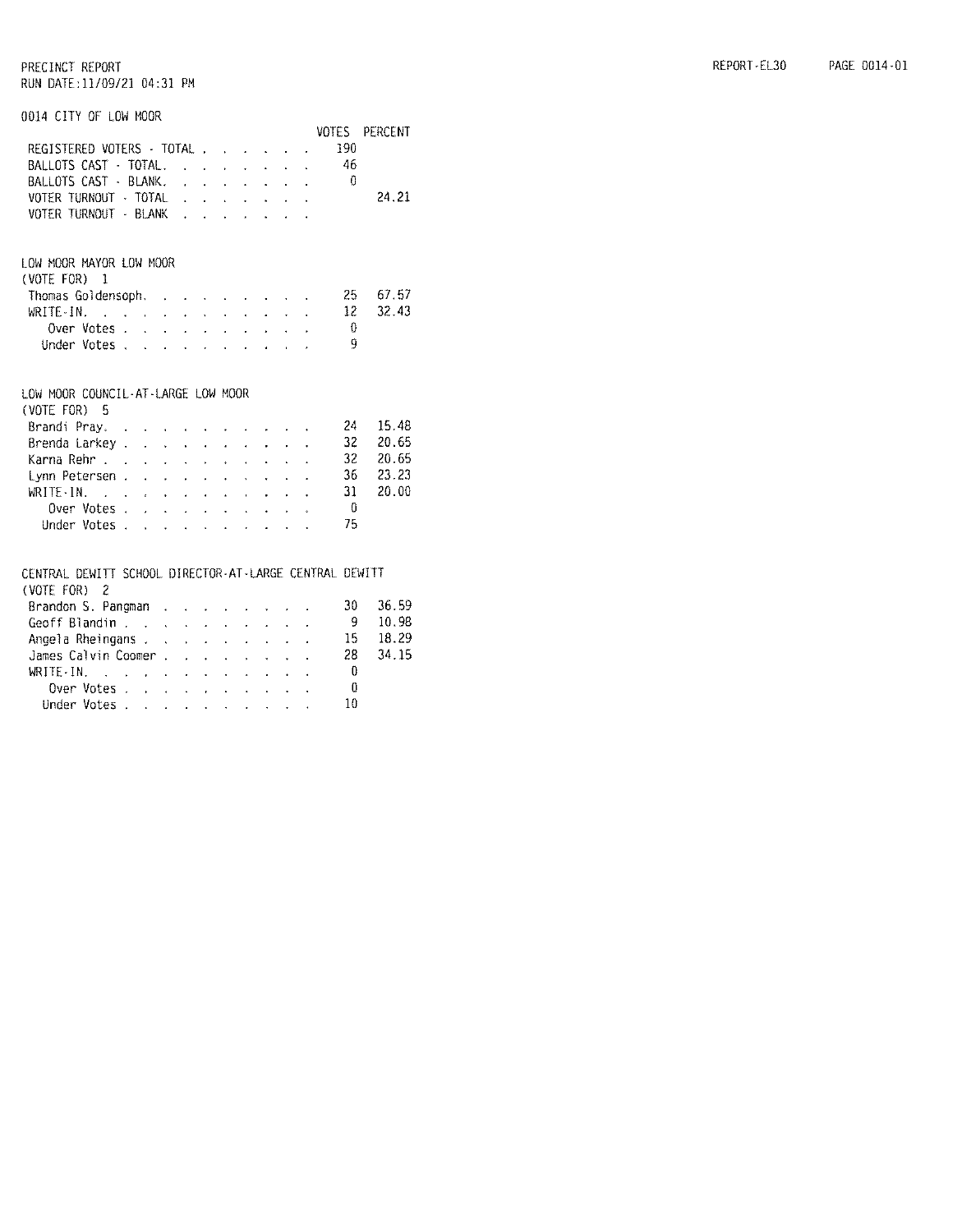#### REPORT-EL30 PAGE 0015-01

|  |  |  | 0015 CITY OF TORONTO |  |
|--|--|--|----------------------|--|
|--|--|--|----------------------|--|

|                                                       |                                                  |  |  |  |  | VOTES  | <b>PERCENT</b> |
|-------------------------------------------------------|--------------------------------------------------|--|--|--|--|--------|----------------|
| REGISTERED VOTERS - TOTAL                             |                                                  |  |  |  |  | 74     |                |
| BALLOTS CAST - TOTAL,                                 |                                                  |  |  |  |  | 8      |                |
| BALLOTS CAST - BLANK.                                 |                                                  |  |  |  |  | ₿      |                |
| VOTER TURNOUT - TOTAL                                 |                                                  |  |  |  |  |        | 10.81          |
| VOTER TURNOUT - BLANK                                 |                                                  |  |  |  |  |        |                |
|                                                       |                                                  |  |  |  |  |        |                |
| TORONTO MAYOR TORONTO                                 |                                                  |  |  |  |  |        |                |
| $(VOTE FOR)$ 1                                        |                                                  |  |  |  |  |        |                |
| WRITE-IN. $\cdots$                                    |                                                  |  |  |  |  | - 6    | 100.00         |
| Over Votes.                                           |                                                  |  |  |  |  | 0      |                |
| Under Votes, , , , , , , , , ,                        |                                                  |  |  |  |  | 2      |                |
| TORONTO COUNCIL-AT-LARGE TORONTO<br>$(VOTE FOR)$ 5    |                                                  |  |  |  |  |        |                |
| WRITE-IN. $\cdots$ $\cdots$                           |                                                  |  |  |  |  | 28.    | 100.00         |
|                                                       |                                                  |  |  |  |  | - 0    |                |
| Over Votes.                                           |                                                  |  |  |  |  |        |                |
| Under Votes                                           |                                                  |  |  |  |  | 12     |                |
| CAL-WHEAT DIRECTOR-AT-LARGE CAL-WHEAT<br>(VOTE FOR) 2 |                                                  |  |  |  |  |        |                |
| Matthew Buchanan                                      |                                                  |  |  |  |  | $\sim$ | 36.36          |
| Blaine D. Henning. $\ldots$ $\ldots$ $\ldots$         |                                                  |  |  |  |  | 6      | 54.55          |
| WRITE-IN.                                             | الأنابة القارنة القاربة القرارة القرارة والقرارة |  |  |  |  | 1      | 9.09           |
| Over Votes                                            |                                                  |  |  |  |  | 0      |                |
| Under Votes.                                          | والمتواطن والمتواطن والتواصل والتواطن            |  |  |  |  | 5      |                |
|                                                       |                                                  |  |  |  |  |        |                |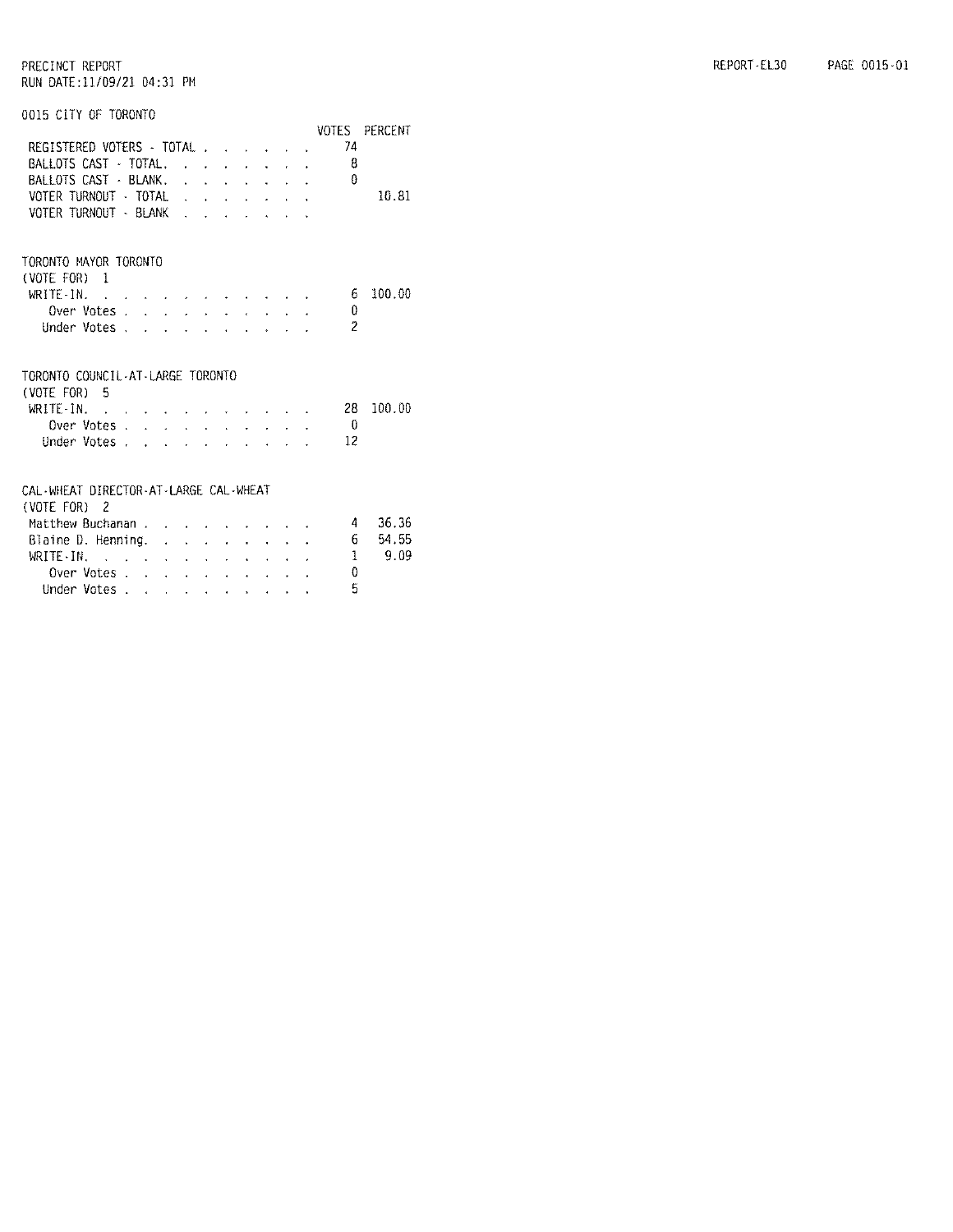$\tilde{\mathcal{A}}$ 

#### PRECINCT REPORT RUN DATE:11/09/21 04:31 PM

#### 0016 CITY OF WELTON

|                                                        |  |  |  |  | VOTES  | <b>PERCENT</b> |
|--------------------------------------------------------|--|--|--|--|--------|----------------|
| REGISTERED VOTERS - TOTAL                              |  |  |  |  | 119    |                |
| BALLOTS CAST - TOTAL.                                  |  |  |  |  | 37     |                |
| BALLOTS CAST · BLANK. 0                                |  |  |  |  |        |                |
| VOTER TURNOUT - TOTAL                                  |  |  |  |  |        | 31.09          |
| VOTER TURNOUT - BLANK                                  |  |  |  |  |        |                |
|                                                        |  |  |  |  |        |                |
| WELTON MAYOR WELTON                                    |  |  |  |  |        |                |
| (VOTE FOR) 1                                           |  |  |  |  |        |                |
| WRITE-IN.                                              |  |  |  |  | 21.    | 100.00         |
| Over Votes                                             |  |  |  |  | - 0    |                |
| Under Votes                                            |  |  |  |  | 16     |                |
|                                                        |  |  |  |  |        |                |
| WELTON COUNCIL-AT-LARGE WELTON                         |  |  |  |  |        |                |
| $(V0TE FOR)$ 3                                         |  |  |  |  |        |                |
| Ashley Paulsen.                                        |  |  |  |  | $31 -$ | 46.27          |
| WRITE-IN. $\cdots$ $\cdots$ $\cdots$                   |  |  |  |  | 36     | 53.73          |
| Over Votes,                                            |  |  |  |  | - 0    |                |
| Under Votes,                                           |  |  |  |  | 44     |                |
|                                                        |  |  |  |  |        |                |
| CENTRAL DEWITT SCHOOL DIRECTOR-AT-LARGE CENTRAL DEWITT |  |  |  |  |        |                |
| (VOTE FOR) 2                                           |  |  |  |  |        |                |
| Brandon S. Pangman                                     |  |  |  |  | 9.     | 12.33          |
| Geoff Blandin                                          |  |  |  |  | 26.    | 35.62          |
| Angela Rheingans                                       |  |  |  |  | 22.    | 30.14          |
| James Calvin Coomer                                    |  |  |  |  | 16     | 21.92          |
| WRITE-IN. $\cdots$ $\cdots$ $\cdots$                   |  |  |  |  | 0      |                |
| Over Votes                                             |  |  |  |  | 0      |                |
| Under Votes                                            |  |  |  |  | 1      |                |
|                                                        |  |  |  |  |        |                |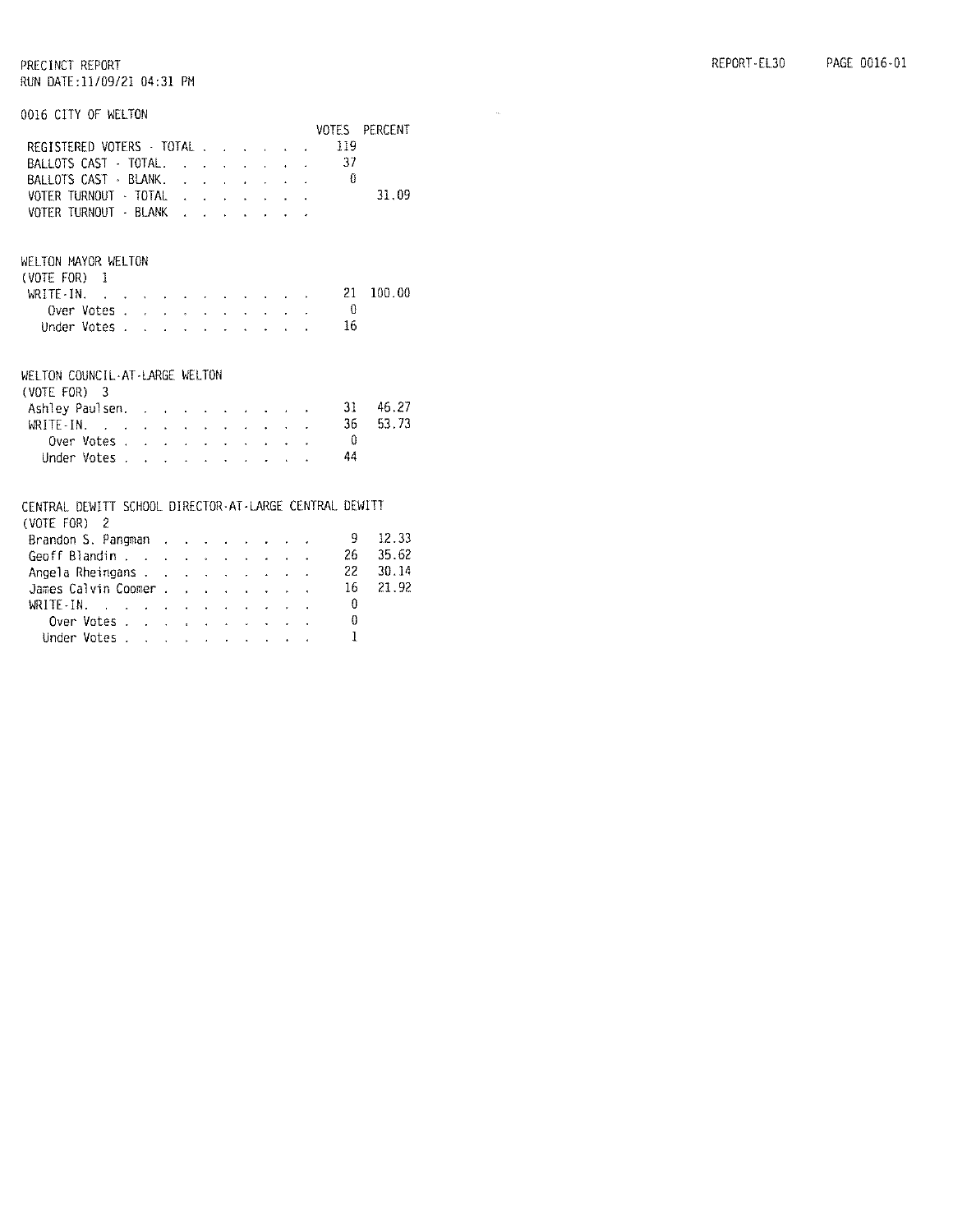#### 0017 CITY OF WHEATLAND

|                                                                    |                     |                           |                      |                                                                      |                    |                             |                     |                                                                                                                                               |                     |                      | VOTES | PERCENT |
|--------------------------------------------------------------------|---------------------|---------------------------|----------------------|----------------------------------------------------------------------|--------------------|-----------------------------|---------------------|-----------------------------------------------------------------------------------------------------------------------------------------------|---------------------|----------------------|-------|---------|
| REGISTERED VOTERS - TOTAL                                          |                     |                           |                      |                                                                      |                    |                             |                     |                                                                                                                                               |                     |                      | 484   |         |
| BALLOTS CAST - TOTAL.                                              |                     |                           |                      |                                                                      |                    | $\mathcal{L}^{\mathcal{L}}$ | $\mathbf{r}$        | $\mathcal{L}^{\pm}$                                                                                                                           | $\mathbf{v}$        | $\ddot{\phantom{0}}$ | - 89  |         |
| BALLOTS CAST - BLANK.                                              |                     |                           |                      |                                                                      |                    |                             |                     |                                                                                                                                               |                     |                      | - 0   |         |
| VOTER TURNOUT - TOTAL                                              |                     |                           |                      |                                                                      |                    |                             |                     |                                                                                                                                               |                     |                      |       | 18.39   |
| VOTER TURNOUT - BLANK                                              |                     |                           |                      |                                                                      |                    |                             |                     |                                                                                                                                               |                     |                      |       |         |
|                                                                    |                     |                           |                      |                                                                      |                    |                             |                     |                                                                                                                                               |                     |                      |       |         |
|                                                                    |                     |                           |                      |                                                                      |                    |                             |                     |                                                                                                                                               |                     |                      |       |         |
| WHEATLAND MAYOR WHEATLAND                                          |                     |                           |                      |                                                                      |                    |                             |                     |                                                                                                                                               |                     |                      |       |         |
| $(VOTE FOR) 1$                                                     |                     |                           |                      |                                                                      |                    |                             |                     |                                                                                                                                               |                     |                      |       |         |
| Jeremiah Wiese.                                                    |                     |                           |                      |                                                                      |                    |                             |                     | and the company of the company of the company of the company of the company of the company of                                                 |                     |                      | 73    | 87.95   |
| $WRITE-IN.$                                                        |                     |                           |                      |                                                                      |                    |                             |                     | and a strategic and a strategic                                                                                                               |                     |                      | 10    | 12.05   |
| Over Votes .                                                       |                     |                           |                      | $\mathbf{r} = \mathbf{r} + \mathbf{r}$ and $\mathbf{r} = \mathbf{r}$ |                    |                             |                     | المناصب المناصب المناصر                                                                                                                       |                     |                      | - 0   |         |
| Under Votes                                                        |                     |                           |                      |                                                                      |                    |                             |                     | and a strain and a strain                                                                                                                     |                     |                      | 6     |         |
|                                                                    |                     |                           |                      |                                                                      |                    |                             |                     |                                                                                                                                               |                     |                      |       |         |
|                                                                    |                     |                           |                      |                                                                      |                    |                             |                     |                                                                                                                                               |                     |                      |       |         |
| WHEATLAND COUNCIL-AT-LARGE WHEATLAND                               |                     |                           |                      |                                                                      |                    |                             |                     |                                                                                                                                               |                     |                      |       |         |
| (VOTE FOR) 2                                                       |                     |                           |                      |                                                                      |                    |                             |                     |                                                                                                                                               |                     |                      |       |         |
| Austin Houzenga                                                    |                     |                           |                      |                                                                      |                    |                             |                     |                                                                                                                                               |                     |                      | 55    | 31.79   |
| Bruce Gray                                                         |                     |                           |                      |                                                                      |                    |                             |                     | $\Delta \sim 10^{11}$ km s $^{-1}$                                                                                                            | $\mathbf{r}$        |                      | 13    | 7.51    |
| Christy Stankee .                                                  |                     |                           |                      |                                                                      |                    |                             |                     | and a strain and a strain and                                                                                                                 |                     | ¥.                   | 30    | 17.34   |
| Jessica Heileman                                                   |                     |                           |                      | $\sim$                                                               |                    |                             |                     | $\mathbf{r}^{\prime}$ , $\mathbf{r}^{\prime}$ , $\mathbf{r}^{\prime}$ , $\mathbf{r}^{\prime}$ , $\mathbf{r}^{\prime}$ , $\mathbf{r}^{\prime}$ | $\sim$              |                      | 73.   | 42.20   |
| $WRITE-IN$ .                                                       |                     |                           | $\ddot{\phantom{0}}$ | $\mathcal{L}^{\text{max}}$                                           |                    | $\sim$                      | $\mathcal{L}^{\pm}$ | $\sim$                                                                                                                                        | $\mathcal{L}^{\pm}$ |                      | -2    | 1.16    |
| Over Votes.                                                        |                     |                           |                      |                                                                      |                    |                             |                     |                                                                                                                                               |                     |                      | - 0   |         |
| Under Votes,                                                       |                     |                           |                      |                                                                      |                    |                             |                     |                                                                                                                                               |                     |                      | 5     |         |
|                                                                    |                     |                           |                      |                                                                      |                    |                             |                     |                                                                                                                                               |                     |                      |       |         |
|                                                                    |                     |                           |                      |                                                                      |                    |                             |                     |                                                                                                                                               |                     |                      |       |         |
| CAL-WHEAT DIRECTOR-AT-LARGE CAL-WHEAT                              |                     |                           |                      |                                                                      |                    |                             |                     |                                                                                                                                               |                     |                      |       |         |
| (VOTE FOR)<br>2                                                    |                     |                           |                      |                                                                      |                    |                             |                     |                                                                                                                                               |                     |                      |       |         |
| Matthew Buchanan .                                                 |                     |                           | $\sim$               | $\sim$                                                               |                    | $\mathbf{v} = \mathbf{v}$ . |                     | <b>Contract Contract</b>                                                                                                                      |                     |                      | 73    | 52.90   |
| Blaine D. Henning. .                                               |                     |                           |                      | $\Delta \sim 10$                                                     | $\mathbf{v}^{(i)}$ | $\sim$                      | $\mathbf{A}^{(1)}$  | $\sim$                                                                                                                                        | $\sim$              |                      | 65    | 47.10   |
|                                                                    |                     |                           |                      |                                                                      |                    |                             |                     |                                                                                                                                               |                     |                      | - 0   |         |
| Over Votes                                                         |                     |                           |                      |                                                                      |                    |                             |                     |                                                                                                                                               |                     |                      | 0     |         |
| Under Votes                                                        |                     |                           |                      |                                                                      |                    |                             |                     |                                                                                                                                               |                     |                      | 40    |         |
|                                                                    |                     |                           |                      |                                                                      |                    |                             |                     |                                                                                                                                               |                     |                      |       |         |
|                                                                    |                     |                           |                      |                                                                      |                    |                             |                     |                                                                                                                                               |                     |                      |       |         |
| CAL-WHEAT DIRECTOR DISTRICT 1 CAL-WHEAT DISTRICT 1<br>(VOTE FOR) 1 |                     |                           |                      |                                                                      |                    |                             |                     |                                                                                                                                               |                     |                      |       |         |
|                                                                    |                     |                           |                      |                                                                      |                    |                             |                     |                                                                                                                                               |                     |                      |       |         |
| Carena Weih                                                        |                     |                           |                      |                                                                      |                    |                             |                     |                                                                                                                                               |                     |                      | 71    | 98.61   |
| WRITE-IN.<br>$\sim 10^{-11}$                                       | $\mathcal{L}^{\pm}$ |                           |                      | <b>Contract Contract</b>                                             |                    |                             |                     | $\mathbf{u} = \mathbf{u} \mathbf{u} + \mathbf{u} \mathbf{u} + \mathbf{u} \mathbf{u} + \mathbf{u} \mathbf{u}$                                  |                     |                      | 1     | 1.39    |
| Over Votes                                                         |                     |                           |                      |                                                                      |                    |                             |                     |                                                                                                                                               |                     |                      | 0     |         |
| Under Votes                                                        |                     |                           |                      |                                                                      |                    |                             |                     | and a strong state of the state                                                                                                               |                     |                      | 4     |         |
|                                                                    |                     |                           |                      |                                                                      |                    |                             |                     |                                                                                                                                               |                     |                      |       |         |
| PUBLIC MEASURE FC PROPOSITION FC                                   |                     |                           |                      |                                                                      |                    |                             |                     |                                                                                                                                               |                     |                      |       |         |
| (VOTE FOR) 1                                                       |                     |                           |                      |                                                                      |                    |                             |                     |                                                                                                                                               |                     |                      |       |         |
| YES                                                                |                     |                           |                      |                                                                      |                    |                             |                     |                                                                                                                                               |                     |                      | 79 -  | 94.05   |
| NO.<br>$\ddot{\phantom{a}}$                                        |                     |                           |                      |                                                                      |                    |                             |                     |                                                                                                                                               |                     |                      | 5     | 5.95    |
| Over Votes .                                                       |                     |                           |                      |                                                                      |                    |                             |                     |                                                                                                                                               |                     |                      | 0     |         |
|                                                                    |                     | $\ddot{\phantom{a}}$      | ä.                   | ä.                                                                   |                    |                             |                     |                                                                                                                                               |                     |                      | 5     |         |
| Under Votes .                                                      |                     | $\mathbf{z} = \mathbf{z}$ | $\ddot{\phantom{0}}$ |                                                                      |                    |                             |                     |                                                                                                                                               |                     |                      |       |         |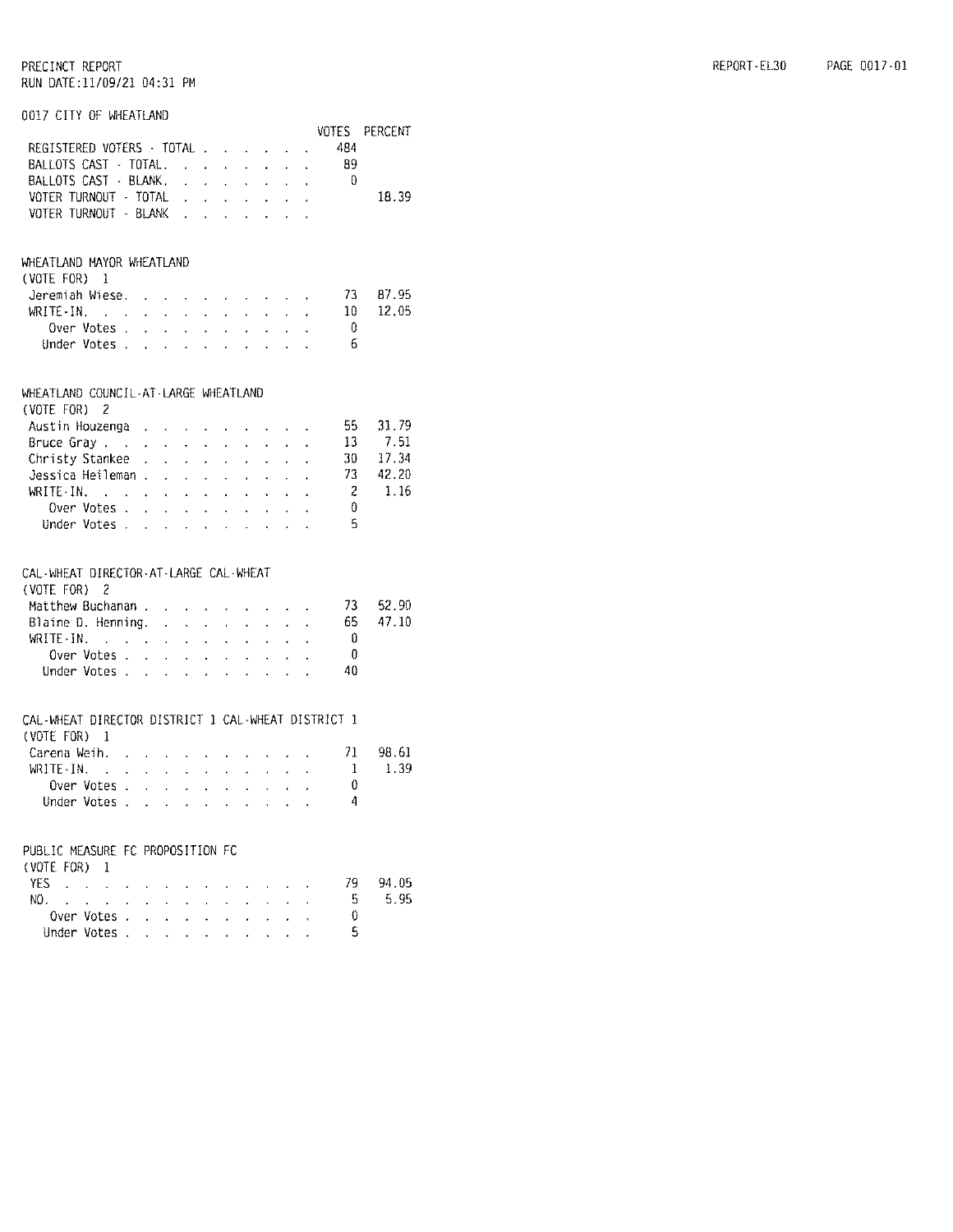#### 0018 CALAMUS - WHEATLAND SCHOOL

|                                                        |                      |  |  |                                                                                                                 |  |  | VOTES                   | PERCENT |
|--------------------------------------------------------|----------------------|--|--|-----------------------------------------------------------------------------------------------------------------|--|--|-------------------------|---------|
| REGISTERED VOTERS · TOTAL                              |                      |  |  |                                                                                                                 |  |  | 794                     |         |
| BALLOTS CAST TOTAL                                     |                      |  |  |                                                                                                                 |  |  | - 77                    |         |
| BALLOTS CAST - BLANK.                                  |                      |  |  |                                                                                                                 |  |  | 0                       |         |
| VOTER TURNOUT - TOTAL                                  |                      |  |  |                                                                                                                 |  |  |                         | 9.70    |
| VOTER TURNOUT · BLANK                                  |                      |  |  |                                                                                                                 |  |  |                         |         |
|                                                        |                      |  |  |                                                                                                                 |  |  |                         |         |
| CAL-WHEAT DIRECTOR-AT-LARGE CAL-WHEAT                  |                      |  |  |                                                                                                                 |  |  |                         |         |
| (VOTE FOR) 2                                           |                      |  |  |                                                                                                                 |  |  |                         |         |
|                                                        |                      |  |  |                                                                                                                 |  |  | 66 —                    | 47.48   |
| Matthew Buchanan                                       |                      |  |  |                                                                                                                 |  |  | 71                      | 51.08   |
| Blaine D. Henning.                                     |                      |  |  |                                                                                                                 |  |  |                         |         |
|                                                        |                      |  |  |                                                                                                                 |  |  | $\overline{c}$          | 1.44    |
| Over Votes.                                            |                      |  |  |                                                                                                                 |  |  | $\Omega$                |         |
| Under Votes                                            |                      |  |  |                                                                                                                 |  |  | 15                      |         |
|                                                        |                      |  |  |                                                                                                                 |  |  |                         |         |
| CAL-WHEAT DIRECTOR DISTRICT 2 CAL-WHEAT DISTRICT 2     |                      |  |  |                                                                                                                 |  |  |                         |         |
| $(V0TE F0R)$ 1                                         |                      |  |  |                                                                                                                 |  |  |                         |         |
| Tyler Davisson.                                        |                      |  |  |                                                                                                                 |  |  | 39.                     | 92.86   |
| WRITE-IN. $\cdots$ $\cdots$ $\cdots$ $\cdots$ $\cdots$ |                      |  |  |                                                                                                                 |  |  | 3                       | 7.14    |
| Over Votes                                             |                      |  |  |                                                                                                                 |  |  | 0                       |         |
| Under Votes                                            |                      |  |  | and the state of the state of the state of the state of the state of the state of the state of the state of the |  |  | $\mathbf{1}$            |         |
|                                                        |                      |  |  |                                                                                                                 |  |  |                         |         |
|                                                        |                      |  |  |                                                                                                                 |  |  |                         |         |
| PUBLIC MEASURE FC PROPOSITION FC                       |                      |  |  |                                                                                                                 |  |  |                         |         |
| $(VOTE FOR)$ 1                                         |                      |  |  |                                                                                                                 |  |  |                         |         |
| YES                                                    | and a strategic con- |  |  | فالتقارف المتناف المنافر المنافر                                                                                |  |  | 73                      | 96.05   |
| NO. <i>. . .</i>                                       |                      |  |  |                                                                                                                 |  |  | $\overline{\mathbf{3}}$ | 3.95    |
| Over Votes.                                            |                      |  |  |                                                                                                                 |  |  | 0                       |         |
| Under Votes.                                           |                      |  |  | the contract of the contract of the                                                                             |  |  | $\mathbf{1}$            |         |
|                                                        |                      |  |  |                                                                                                                 |  |  |                         |         |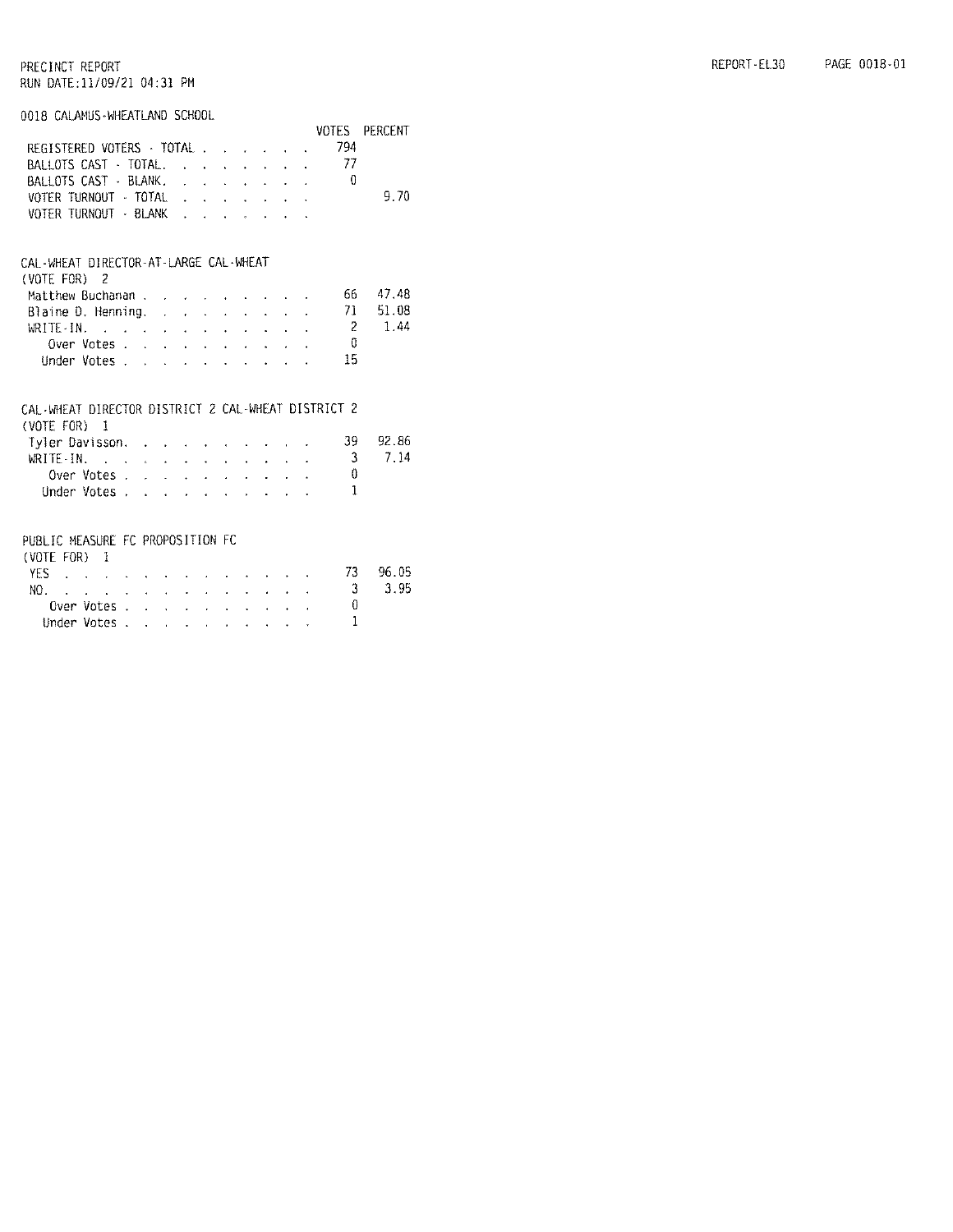$\mathcal{C}$ 

0019 CAMANCHE COMM SCHOOL DISTRICT

|                                     |  |  |  |     | VOTES PERCENT |
|-------------------------------------|--|--|--|-----|---------------|
| REGISTERED VOTERS · TOTAL           |  |  |  | 182 |               |
| BALLOTS CAST - TOTAL. 13            |  |  |  |     |               |
| BALLOTS CAST BLANK, , , , , , , , , |  |  |  |     |               |
| VOTER TURNOUT - TOTAL               |  |  |  |     | 7.14          |
| VOTER TURNOUT - BLANK               |  |  |  |     |               |
|                                     |  |  |  |     |               |

#### CAMANCHE SCHOOL DIRECTOR-AT-LARGE CAMANCHE

| (VOIE FOR) 3                                          |  |  |  |  |   |        |
|-------------------------------------------------------|--|--|--|--|---|--------|
| Janna Linville. $\ldots$ $\ldots$ $\ldots$ $\ldots$ 3 |  |  |  |  |   | - 9.68 |
| Stacy Kinkaid 9                                       |  |  |  |  |   | 29.03  |
| Kelli Sullivan. 7 22.58                               |  |  |  |  |   |        |
| Rich Klahn 12 38.71                                   |  |  |  |  |   |        |
| WRITE-IN, $\cdots$ , $\cdots$                         |  |  |  |  |   |        |
| Over Votes, $\ldots$ , $\ldots$ , $\ldots$            |  |  |  |  |   |        |
| Under Votes                                           |  |  |  |  | 8 |        |

### EASTERN IOWA COMMUNITY COLLEGE DIRECTOR DISTRICT VI

EASTERN IOWA

|  | (VOIE FOR) |  |  |
|--|------------|--|--|
|  |            |  |  |

| (VOIL FUK) L                                                    |  |  |  |  |  |              |
|-----------------------------------------------------------------|--|--|--|--|--|--------------|
| Jennifer Boysen                                                 |  |  |  |  |  | $9 - 100.00$ |
| WRITE-IN. $\ldots$ $\ldots$ $\ldots$ $\ldots$ $\ldots$ $\ldots$ |  |  |  |  |  |              |
| Over Votes                                                      |  |  |  |  |  |              |
| Under Votes                                                     |  |  |  |  |  |              |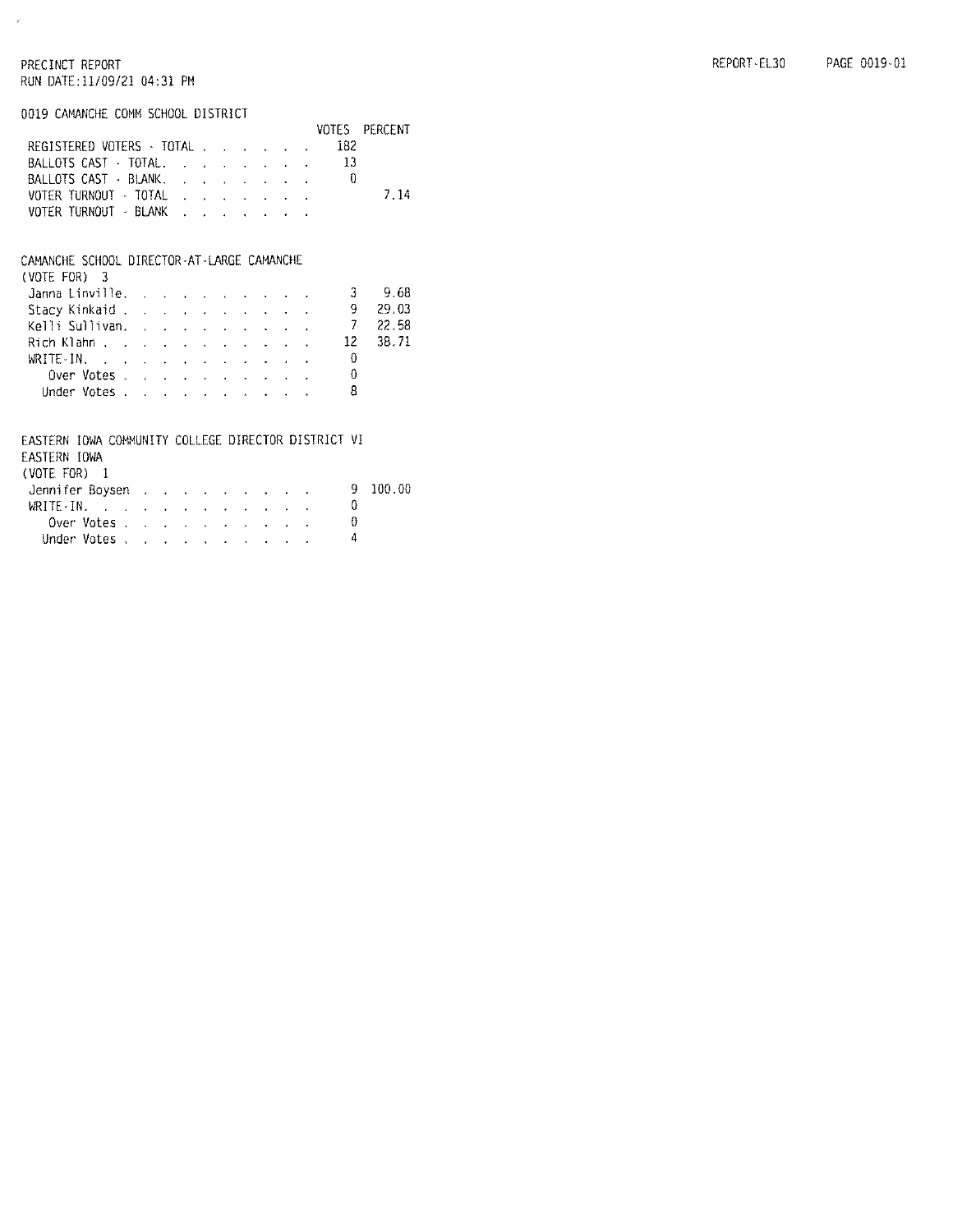0020 CENTRAL DEWITT COMM SCHOOL

|                                       |  |  |  |     | VOTES PERCENT |
|---------------------------------------|--|--|--|-----|---------------|
| REGISTERED VOTERS TOTAL 2204          |  |  |  |     |               |
| BALLOTS CAST · TOTAL,                 |  |  |  | 581 |               |
| BALLOTS CAST - BLANK,                 |  |  |  |     |               |
|                                       |  |  |  |     | -26.36        |
| VOTER TURNOUT - BLANK , , , , , , , , |  |  |  |     |               |

#### CENTRAL DEWITT SCHOOL DIRECTOR-AT-LARGE CENTRAL DEWITT

| (VOTE FOR) 2                                     |  |  |  |  |      |           |
|--------------------------------------------------|--|--|--|--|------|-----------|
| Brandon S. Pangman                               |  |  |  |  | -238 | 20.61     |
| Geoff Blandin 330                                |  |  |  |  |      | -28.57    |
| Angela Rheingans 333                             |  |  |  |  |      | -28.83    |
| James Calvin Coomer                              |  |  |  |  |      | 254 21.99 |
| WRITE-IN. 0                                      |  |  |  |  |      |           |
| Over Votes $\ldots$ $\ldots$ $\ldots$ $\ldots$ 0 |  |  |  |  |      |           |
| Under Votes                                      |  |  |  |  |      |           |
|                                                  |  |  |  |  |      |           |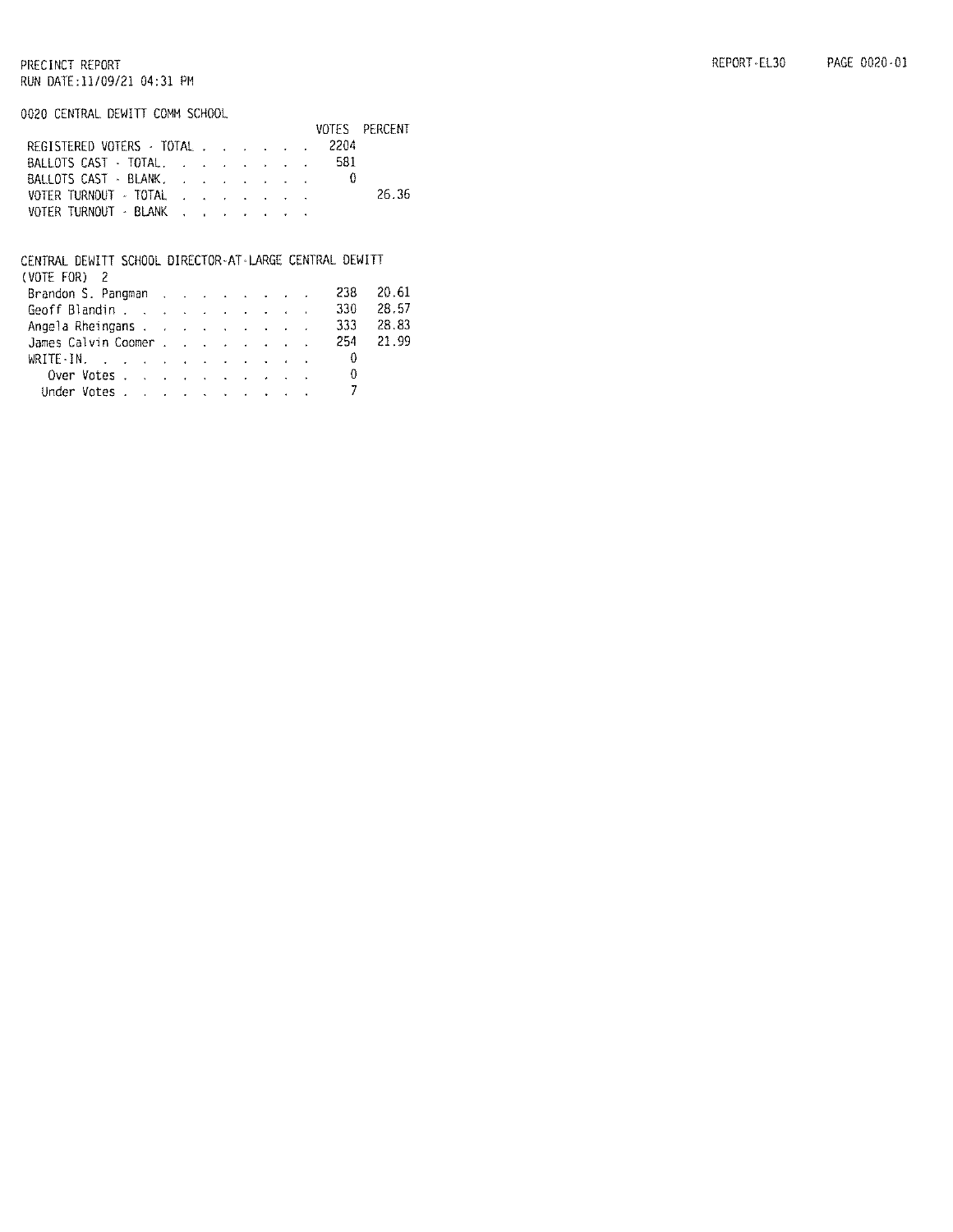0021 CLINTON SCHOOL DISTRICT - 7

|                       |                                       |  |  |  |     | VOTES PERCENT |
|-----------------------|---------------------------------------|--|--|--|-----|---------------|
|                       | REGISTERED VOTERS · TOTAL             |  |  |  | 209 |               |
|                       | BALLOTS CAST TOTAL , , , , , , ,      |  |  |  | 20  |               |
|                       | BALLOTS CAST · BLANK, , , , , , , , , |  |  |  | B   |               |
|                       | VOTER TURNOUT - TOTAL                 |  |  |  |     | 9.57          |
| VOTER TURNOUT - BLANK |                                       |  |  |  |     |               |
|                       |                                       |  |  |  |     |               |

#### CLINTON SCHOOL DIRECTOR-AT-LARGE CLINTON

| (VOTE FOR) 4                                                                         |  |  |  |  |    |       |
|--------------------------------------------------------------------------------------|--|--|--|--|----|-------|
| Ann Reed.                                                                            |  |  |  |  | 13 | 24.53 |
| Kenyon Clarke.                                                                       |  |  |  |  | 8  | 15.09 |
| Marlee Nimmick.                                                                      |  |  |  |  | 3  | -5.66 |
| Jennifer Austin                                                                      |  |  |  |  | 14 | 26.42 |
| Andy Fergurson, and a subset of the state of the American American American American |  |  |  |  | 11 | 20.75 |
| Tarron Borgeson                                                                      |  |  |  |  | 4  | 7.55  |
| WRITE-IN. $\cdots$ $\cdots$ $\cdots$                                                 |  |  |  |  | 0  |       |
| Over Votes                                                                           |  |  |  |  | 0  |       |
| Under Votes                                                                          |  |  |  |  | 27 |       |
|                                                                                      |  |  |  |  |    |       |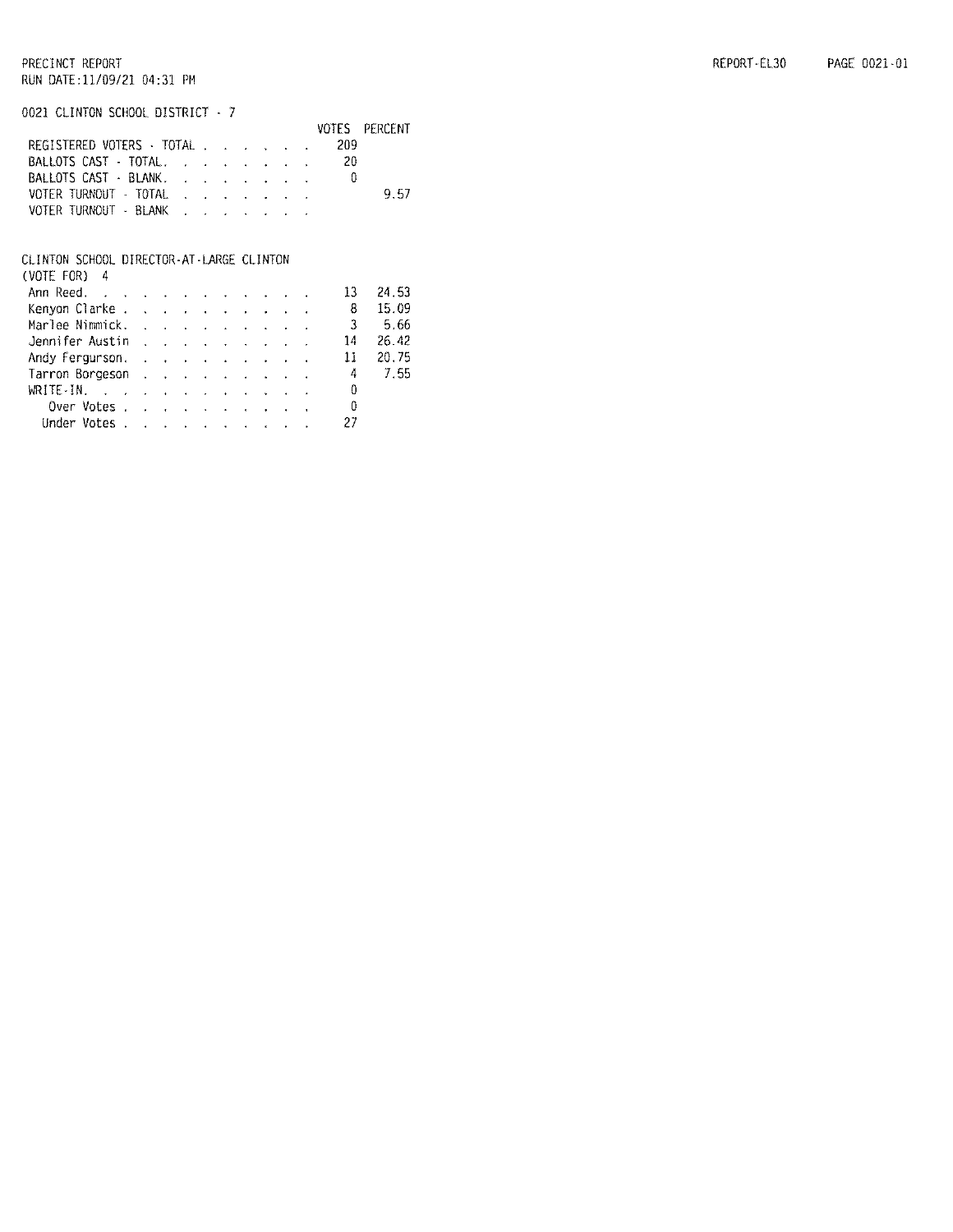0022 DELWOOD COMM SCHOOL DISTRICT

|                                                                 |            |  |  |                           |  |                                 |  | VOTES | PERCENT |
|-----------------------------------------------------------------|------------|--|--|---------------------------|--|---------------------------------|--|-------|---------|
| REGISTERED VOTERS $\cdot$ TOTAL $\ldots$                        |            |  |  |                           |  |                                 |  | 479   |         |
| BALLOTS CAST - TOTAL.                                           |            |  |  |                           |  | and a state of the state of the |  | 13    |         |
| BALLOTS CAST - BLANK.                                           |            |  |  |                           |  |                                 |  | n     |         |
| VOTER TURNOUT · TOTAL                                           |            |  |  |                           |  |                                 |  |       | 2.71    |
| VOTER TURNOUT - BLANK                                           |            |  |  |                           |  |                                 |  |       |         |
|                                                                 |            |  |  |                           |  |                                 |  |       |         |
| DELWOOD SCHOOL DIRECTOR DISTRICT 3 DELWOOD                      |            |  |  |                           |  |                                 |  |       |         |
| (VOTE FOR)                                                      | - 1        |  |  |                           |  |                                 |  |       |         |
| Bree Suthers Kilburg.                                           |            |  |  |                           |  |                                 |  | 13.   | 100.00  |
| WRITE-IN, $\cdots$ $\cdots$ $\cdots$ $\cdots$ $\cdots$ $\cdots$ |            |  |  |                           |  |                                 |  | 0     |         |
|                                                                 | Over Votes |  |  |                           |  |                                 |  | 0     |         |
| Under Votes.                                                    |            |  |  |                           |  |                                 |  | 0     |         |
|                                                                 |            |  |  |                           |  |                                 |  |       |         |
| DELWOOD SCHOOL DISTRICT DIRECTOR 4 DELWOOD                      |            |  |  |                           |  |                                 |  |       |         |
| $(VOTE FOR)$ 1                                                  |            |  |  |                           |  |                                 |  |       |         |
| Lyndsey Eberhart                                                |            |  |  |                           |  |                                 |  | 13    | 100.00  |
| $WRITE-IN.$ $\ldots$ $\ldots$                                   |            |  |  | $\mathbf{z} = \mathbf{z}$ |  |                                 |  | 0     |         |
|                                                                 | Over Votes |  |  |                           |  |                                 |  | 0     |         |
| Under Votes                                                     |            |  |  |                           |  |                                 |  | O     |         |
|                                                                 |            |  |  |                           |  |                                 |  |       |         |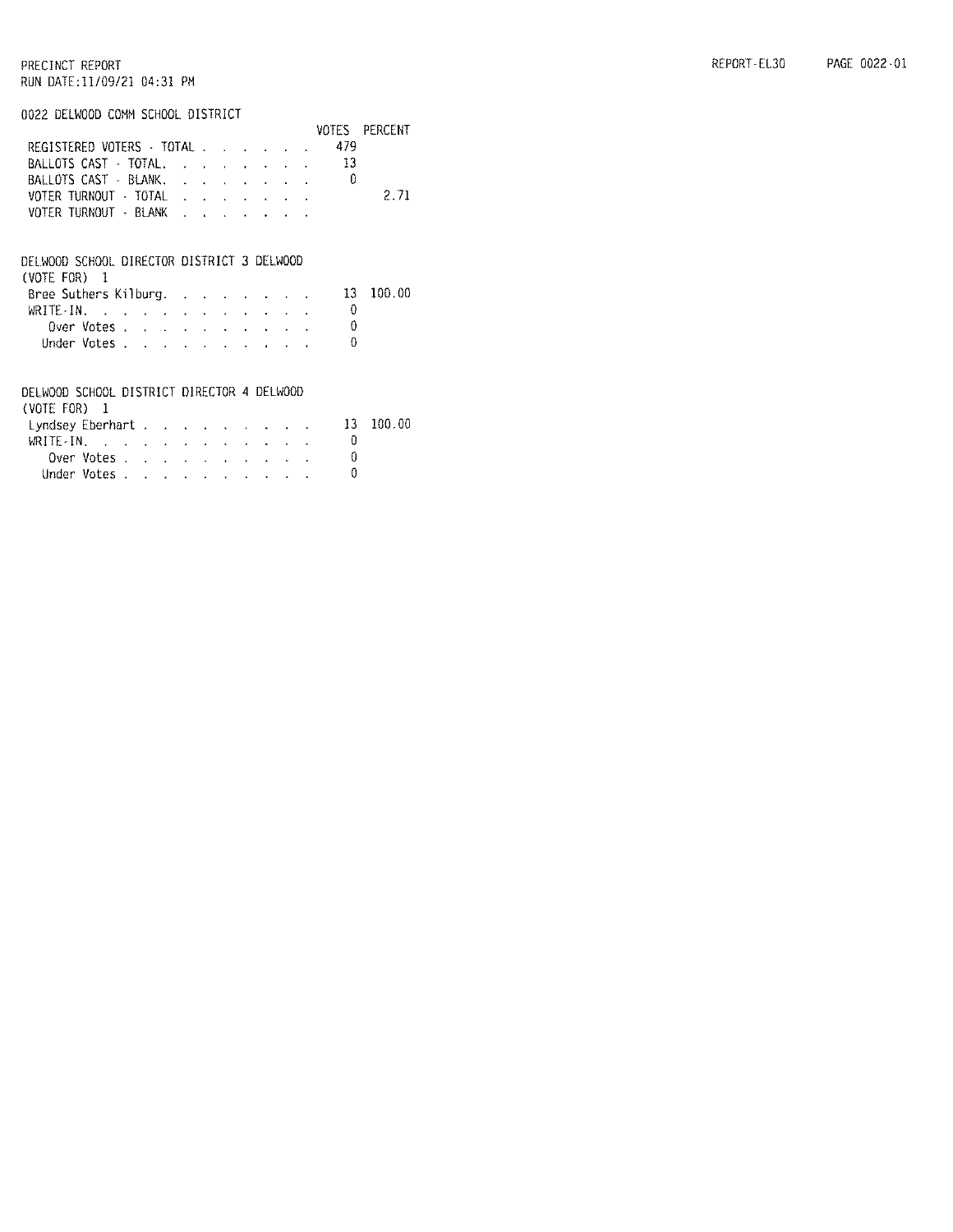#### 0023 EASTON VALLEY COMM SCHOOL

|                                                        |                                 |                             |                                             |                           |                                                           |                                                                                                       |                              |                                             |                           |                                            | VOTES    | PERCENT |
|--------------------------------------------------------|---------------------------------|-----------------------------|---------------------------------------------|---------------------------|-----------------------------------------------------------|-------------------------------------------------------------------------------------------------------|------------------------------|---------------------------------------------|---------------------------|--------------------------------------------|----------|---------|
| REGISTERED VOTERS - TOTAL                              |                                 |                             |                                             |                           |                                                           |                                                                                                       |                              | $\omega_{\rm{max}}$ and $\omega_{\rm{max}}$ |                           | $\sim$                                     | 394      |         |
| BALLOTS CAST · TOTAL.                                  |                                 |                             |                                             |                           |                                                           | $\sim$                                                                                                | $\mathbf{q}$ .               | $\mathcal{L}^{\text{max}}$                  |                           | $\mathcal{L}^{\pm}$                        | -31      |         |
| BALLOTS CAST - BLANK.                                  |                                 |                             |                                             |                           |                                                           | $\mathbf{r}$                                                                                          | $\mathbf{A}^{\mathrm{eff}}$  | $\mathbf{r}$                                | $\mathbf{A}$              | $\mathbf{r}$                               | - 0      |         |
| VOTER TURNOUT - TOTAL                                  |                                 |                             |                                             |                           |                                                           | $\sim$                                                                                                | $\sim$                       | ¥.                                          |                           | $\mathbf{r} = \mathbf{r} \cdot \mathbf{r}$ |          | 7.87    |
| VOTER TURNOUT - BLANK                                  |                                 |                             |                                             | $\mathbf{r} = \mathbf{r}$ |                                                           | $\sim$                                                                                                | $\mathcal{L}$                | $\ddot{\phantom{0}}$                        |                           |                                            |          |         |
|                                                        |                                 |                             |                                             |                           |                                                           |                                                                                                       |                              |                                             |                           |                                            |          |         |
|                                                        |                                 |                             |                                             |                           |                                                           |                                                                                                       |                              |                                             |                           |                                            |          |         |
| EASTON VALLEY SCHOOL DIRECTOR DISTRICT 3 EASTON VALLEY |                                 |                             |                                             |                           |                                                           |                                                                                                       |                              |                                             |                           |                                            |          |         |
| (VOTE FOR)                                             | 1                               |                             |                                             |                           |                                                           |                                                                                                       |                              |                                             |                           |                                            |          |         |
| Jodi G. Mever .                                        |                                 | $\sim$                      | $\mathbf{r} = \mathbf{r}$                   |                           |                                                           | <b>Contractor</b>                                                                                     | $\mathbf{r} = \mathbf{r}$    | $\mathbf{r}$                                |                           |                                            | 19       | 63.33   |
| Joseph Kilburg. .                                      |                                 |                             | $\mathbf{z}^{(i)}$ .                        |                           | $\mathbf{r} = \mathbf{r} + \mathbf{r}$                    | $\mathcal{L}^{\pm}$                                                                                   | $\mathcal{L}_{\mathrm{max}}$ | $\mathcal{L}^{\pm}$                         | $\ddot{\phantom{0}}$      | l,                                         | 11       | 36.67   |
| WRITE-IN.                                              |                                 | $\ddot{\phantom{0}}$        | $\ddot{\phantom{0}}$                        | $\ddot{\phantom{0}}$      | $\sim$                                                    | $\ddot{\phantom{0}}$                                                                                  | ¥.                           |                                             | $\ddot{\phantom{a}}$      |                                            | 0        |         |
| Over Votes .                                           |                                 | $\sim$                      |                                             |                           |                                                           | $\mathcal{L}^{\mathcal{L}}$ , where $\mathcal{L}^{\mathcal{L}}$ , we have $\mathcal{L}^{\mathcal{L}}$ |                              | $\mathbf{A}$                                | $\sim$                    |                                            | 0        |         |
| Under Votes                                            |                                 |                             |                                             |                           |                                                           |                                                                                                       |                              |                                             |                           |                                            | 1        |         |
|                                                        |                                 |                             |                                             |                           |                                                           |                                                                                                       |                              |                                             |                           |                                            |          |         |
|                                                        |                                 |                             |                                             |                           |                                                           |                                                                                                       |                              |                                             |                           |                                            |          |         |
| EASTON VALLEY SCHOOL DIRECTOR DISTRICT 4 EASTON VALLEY |                                 |                             |                                             |                           |                                                           |                                                                                                       |                              |                                             |                           |                                            |          |         |
| (VOTE FOR)                                             | $\blacksquare$                  |                             |                                             |                           |                                                           |                                                                                                       |                              |                                             |                           |                                            |          |         |
| Richard Keeney. .                                      |                                 |                             | $\mathbf{r}$ .                              | $\mathbf{L}$              | $\mathbf{v}$ .                                            | $\ddot{\phantom{0}}$                                                                                  | $\ddot{\phantom{0}}$         |                                             |                           |                                            | 25.      | 92.59   |
| WRITE-IN.                                              |                                 | $\mathbf{r}$ .              | $\mathbf{q}^{\prime}=\mathbf{q}^{\prime}$ . |                           | $\sim 10^{-1}$                                            | $\sim$                                                                                                | $\sim$                       | $\mathbf{L}^{\text{max}}$                   | $\sim$                    |                                            | -2       | 7.41    |
| Over Votes.                                            |                                 | $\mathcal{L}$               |                                             |                           |                                                           | <b>Contract Contract Contract</b>                                                                     | $\mathcal{A}^{\mathrm{max}}$ | and a state                                 |                           | $\mathbf{r}$                               | $\Omega$ |         |
| Under Votes                                            |                                 |                             |                                             |                           |                                                           |                                                                                                       |                              |                                             |                           |                                            | 4        |         |
|                                                        |                                 |                             |                                             |                           |                                                           |                                                                                                       |                              |                                             |                           |                                            |          |         |
|                                                        |                                 |                             |                                             |                           |                                                           |                                                                                                       |                              |                                             |                           |                                            |          |         |
| EASTON VALLEY SCHOOL DIRECTOR-AT-LARGE EASTON VALLEY   |                                 |                             |                                             |                           |                                                           |                                                                                                       |                              |                                             |                           |                                            |          |         |
| (VOTE FOR) 2                                           |                                 |                             |                                             |                           |                                                           |                                                                                                       |                              |                                             |                           |                                            |          |         |
| Gary Cassaday                                          |                                 |                             |                                             |                           | $\omega_{\rm{max}}$ and $\omega_{\rm{max}}$               | $\ddot{\phantom{0}}$                                                                                  | $\ddot{\phantom{a}}$         |                                             |                           |                                            | 16       | 29.63   |
| Dana Olson                                             |                                 | $\mathbb{Z}^{\mathbb{Z}^n}$ | $\mathbf{z}^{(i)}$                          |                           | $\mathcal{L}^{\text{max}}$ and $\mathcal{L}^{\text{max}}$ | $\mathbf{r}$                                                                                          | $\sim$                       | $\mathbf{L}$                                |                           |                                            | 11       | 20.37   |
| Craig Robert Thines                                    |                                 |                             |                                             |                           |                                                           | $\ddot{\phantom{0}}$                                                                                  | ÷.                           | $\ddot{\phantom{0}}$                        | $\cdot$                   | $\cdot$                                    | 15       | 27.78   |
| Paul Figie.                                            |                                 |                             | $\sim 10^{-11}$                             | $\mathbf{r}$              | $\Delta \sim 10$                                          | $\mathbf{r}$                                                                                          | $\ddot{\phantom{a}}$         | $\ddot{\phantom{0}}$                        |                           |                                            | 4        | 7.41    |
| Ron Kunde                                              | $\sim$                          | $\mathbf{A}$                | $\Delta$                                    | $\mathbf{L}$              | $\Delta \sim$                                             | $\mathbf{L}$                                                                                          | $\sim$                       | $\ddot{\phantom{0}}$                        |                           |                                            | 8        | 14.81   |
| $W\left(\text{RITE} \cdot \text{IN}\right)$            |                                 |                             | $\mathbf{r} = \mathbf{r}$                   | $\mathbf{r}$              |                                                           | and a state                                                                                           |                              | $\mathbf{r}$                                | $\mathbf{L}$              |                                            | 0        |         |
| Over Votes.                                            |                                 | $\mathbf{r}$                | $\sim$                                      | $\sim$                    | $\Delta \phi = 0.01$                                      |                                                                                                       | $\sim 10^{-1}$               | $\mathbf{r}$                                | $\mathbf{A}^{\text{max}}$ | l.                                         | Ü        |         |
| Under Votes .                                          |                                 | $\ddot{\phantom{a}}$        | ÷.                                          | $\mathbf{r}$              |                                                           | <b>Contract Contract</b>                                                                              |                              | $\mathcal{L}^{\pm}$                         | $\sim$                    | $\ddot{\phantom{1}}$                       | 8        |         |
|                                                        |                                 |                             |                                             |                           |                                                           |                                                                                                       |                              |                                             |                           |                                            |          |         |
|                                                        |                                 |                             |                                             |                           |                                                           |                                                                                                       |                              |                                             |                           |                                            |          |         |
| PUBLIC MEASURE LG PUBLIC MEASURE LG                    |                                 |                             |                                             |                           |                                                           |                                                                                                       |                              |                                             |                           |                                            |          |         |
| (VOTE FOR) 1                                           |                                 |                             |                                             |                           |                                                           |                                                                                                       |                              |                                             |                           |                                            |          |         |
| Y۴S                                                    |                                 |                             |                                             |                           |                                                           | and a straight and a                                                                                  |                              |                                             |                           |                                            | 16.      | 59.26   |
| NO.<br>$\mathbf{r}$<br>$\Delta \sim 10$                | $\mathbf{z} = \mathbf{z}$<br>÷. | $\mathbf{r}^{(i)}$          | $\mathbf{z}^{(i)}$ .                        | $\mathbf{z} = \mathbf{z}$ |                                                           | $\mathbf{e}^{(i)}$ and $\mathbf{e}^{(i)}$ and                                                         | $\mathbf{a}^{(i)}$ .         | ¥.                                          | $\mathbf{r}$              | $\hat{\bullet}$                            | 11       | 40.74   |
| Over Votes .                                           |                                 | $\overline{a}$              | $\mathbf{r}$                                |                           | $\mathbf{z} = \mathbf{z} \mathbf{z}$ .                    | $\mathcal{L}^{\mathcal{L}}$                                                                           | $\sim$                       | t,                                          |                           |                                            | 0        |         |
| Under Votes .                                          |                                 | $\mathcal{L}^{\mathcal{A}}$ | $\mathbf{r}$                                | $\ddot{\phantom{0}}$      | $\mathbf{r}$                                              | $\cdot$                                                                                               | $\mathbf{A}$                 | $\ddot{\phantom{a}}$                        | $\ddot{\phantom{a}}$      |                                            | 4        |         |
|                                                        |                                 |                             |                                             |                           |                                                           |                                                                                                       |                              |                                             |                           |                                            |          |         |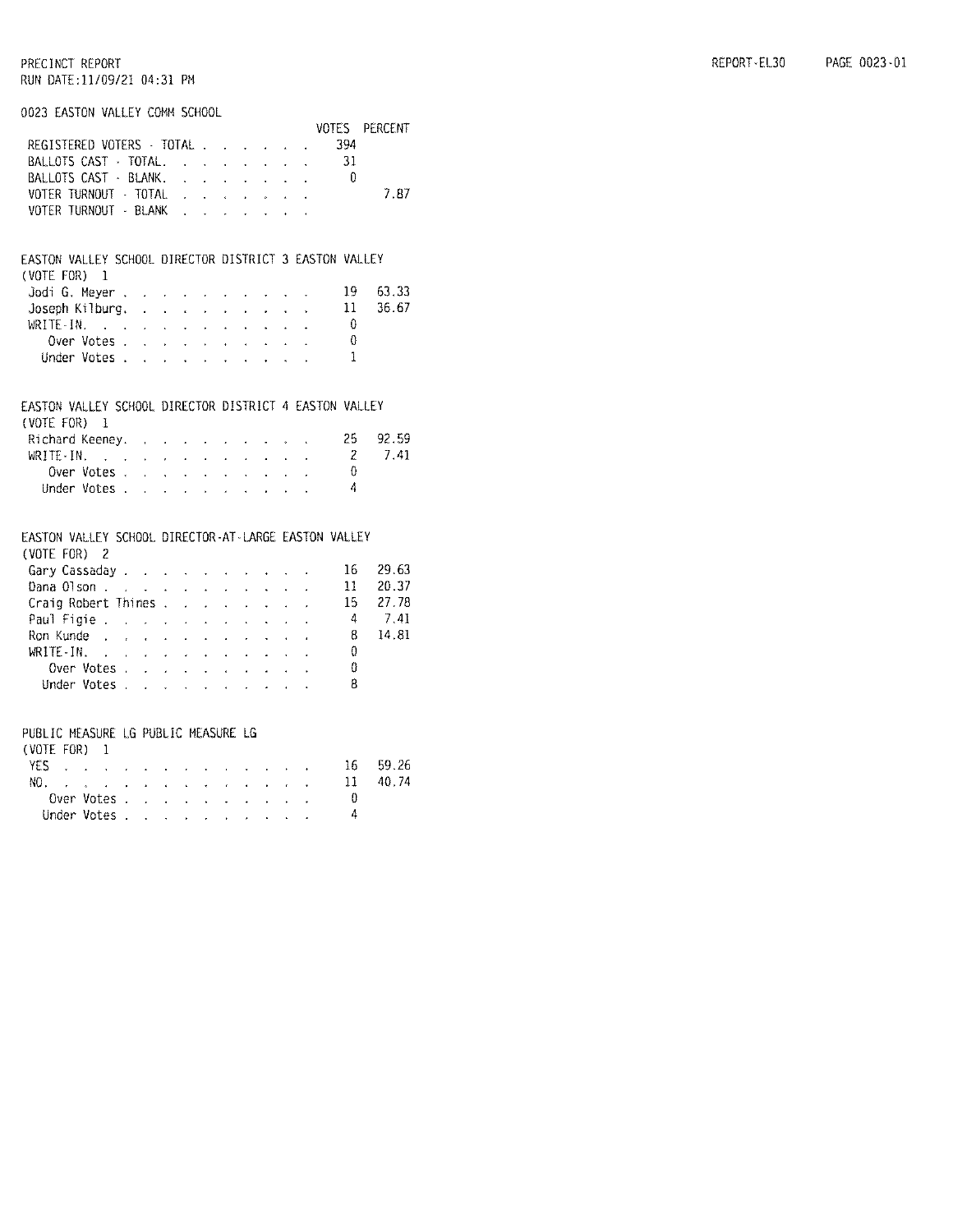#### 0024 MAQUOKETA COMM SCHOOL DISTRICT

| UULA TIKUUUKLIA UUNI JUHUUL DIJIINIUT |                           |  |  |  |  |  |               |
|---------------------------------------|---------------------------|--|--|--|--|--|---------------|
|                                       |                           |  |  |  |  |  | VOTES PERCENT |
|                                       | REGISTERED VOTERS - TOTAL |  |  |  |  |  |               |
|                                       | BALLOTS CAST - TOTAL.     |  |  |  |  |  |               |
|                                       | BALLOTS CAST - BLANK      |  |  |  |  |  |               |
|                                       |                           |  |  |  |  |  |               |

| MAQUOKETA SCHOOL DIRECTOR-AT-LARGE MAQUOKETA |  |  |  |  |    |
|----------------------------------------------|--|--|--|--|----|
| (VOTE FOR) 2                                 |  |  |  |  |    |
| Gregory Charles Bopes                        |  |  |  |  | 0  |
| Mary Herring                                 |  |  |  |  | ∩  |
| Ronald Horan Jr (ed. ed. ed. ed. ed. ed.     |  |  |  |  | D. |
| WRITE-IN.                                    |  |  |  |  | Đ. |
| Over Votes.                                  |  |  |  |  | n  |
| Under Votes                                  |  |  |  |  | n. |

 $\bar{z}$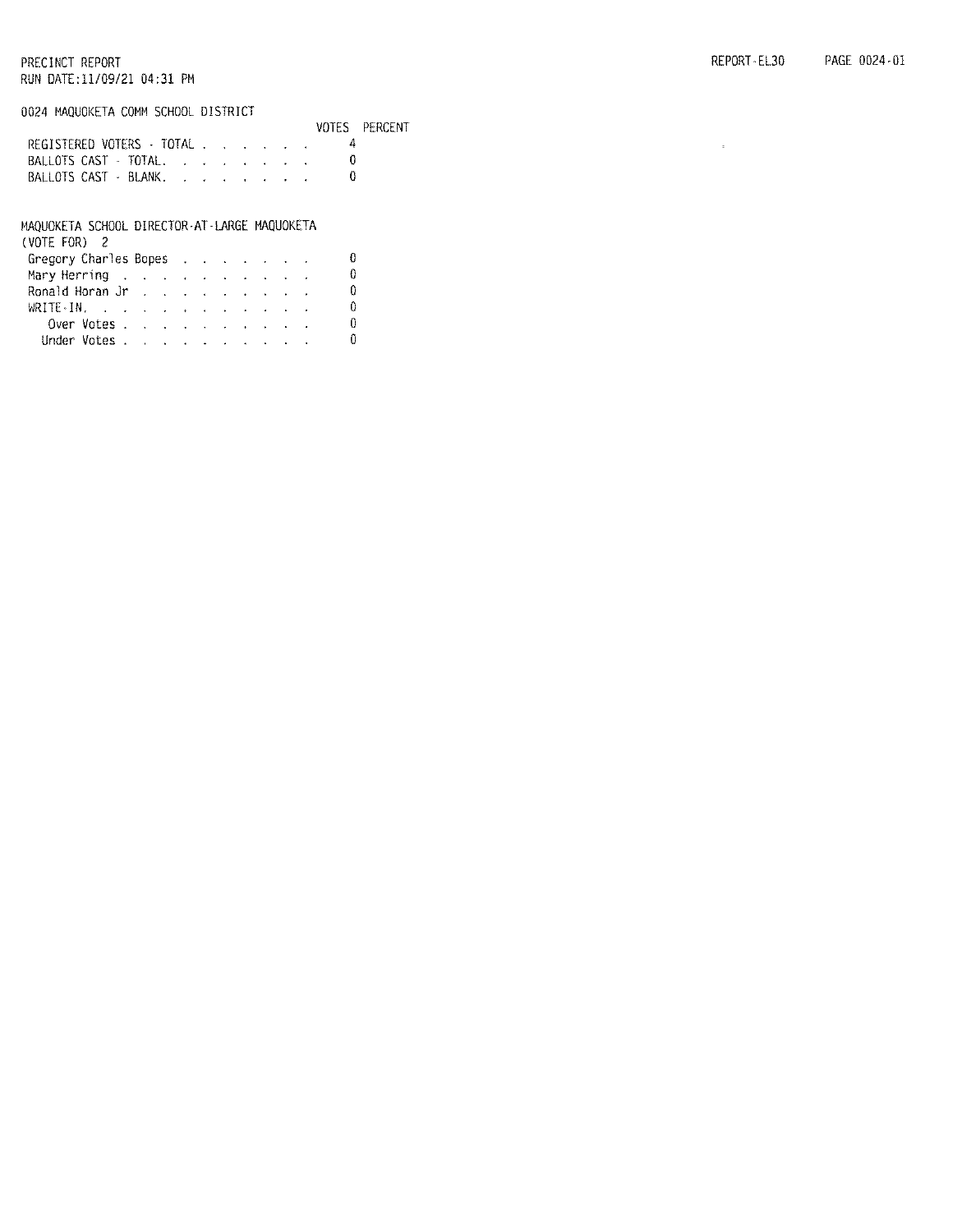#### 0025 MIDLAND SCHOOL DISTRICT

|  | JUCI MIULINIU JUMUUL DIJIMIUT |  |  |  |  |  |                                   |               |
|--|-------------------------------|--|--|--|--|--|-----------------------------------|---------------|
|  |                               |  |  |  |  |  |                                   | VOTES PERCENT |
|  | REGISTERED VOTERS · TOTAL     |  |  |  |  |  | -346                              |               |
|  |                               |  |  |  |  |  |                                   |               |
|  |                               |  |  |  |  |  | BALLOTS CAST - BLANK.             |               |
|  |                               |  |  |  |  |  | VOTER TURNOUT TOTAL , , , , , , , | 5.20          |
|  | VOTER TURNOUT - BLANK         |  |  |  |  |  |                                   |               |
|  |                               |  |  |  |  |  |                                   |               |

#### MIDLAND SCHOOL DIRECTOR-AT-LARGE MIDLAND

| (VUIE FUR) 4                                                        |  |  |  |  |  |        |
|---------------------------------------------------------------------|--|--|--|--|--|--------|
| Sarah Fishwild. 12                                                  |  |  |  |  |  | -19.67 |
| Teri Sterk $\ldots$ $\ldots$ $\ldots$ $\ldots$ $\ldots$ $\ldots$ 15 |  |  |  |  |  | 24.59  |
| Jeramie L. Ellefson 12 19.67                                        |  |  |  |  |  |        |
| Derek Denniston 10                                                  |  |  |  |  |  | -16.39 |
| Stephanie Dosland. 12 19.67                                         |  |  |  |  |  |        |
| WRITE-IN. 0                                                         |  |  |  |  |  |        |
| Over Votes $\ldots$ $\ldots$ $\ldots$ $\ldots$ $\ldots$             |  |  |  |  |  |        |
| Under Votes $\cdots$ $\cdots$ $\cdots$ $\cdots$ $\cdots$ 11         |  |  |  |  |  |        |
|                                                                     |  |  |  |  |  |        |

### KIRKWOOD COMMUNITY COLLEGE DIRECTOR DISTRICT I KIRKWOOD

| (VOIE FOR) – I                                |  |  |  |  |  |              |
|-----------------------------------------------|--|--|--|--|--|--------------|
| Keith Stamp.                                  |  |  |  |  |  | $1 - 100.00$ |
| WRITE-IN. $\ldots$ $\ldots$ $\ldots$ $\ldots$ |  |  |  |  |  |              |
| Over Votes                                    |  |  |  |  |  |              |
| Under Votes                                   |  |  |  |  |  |              |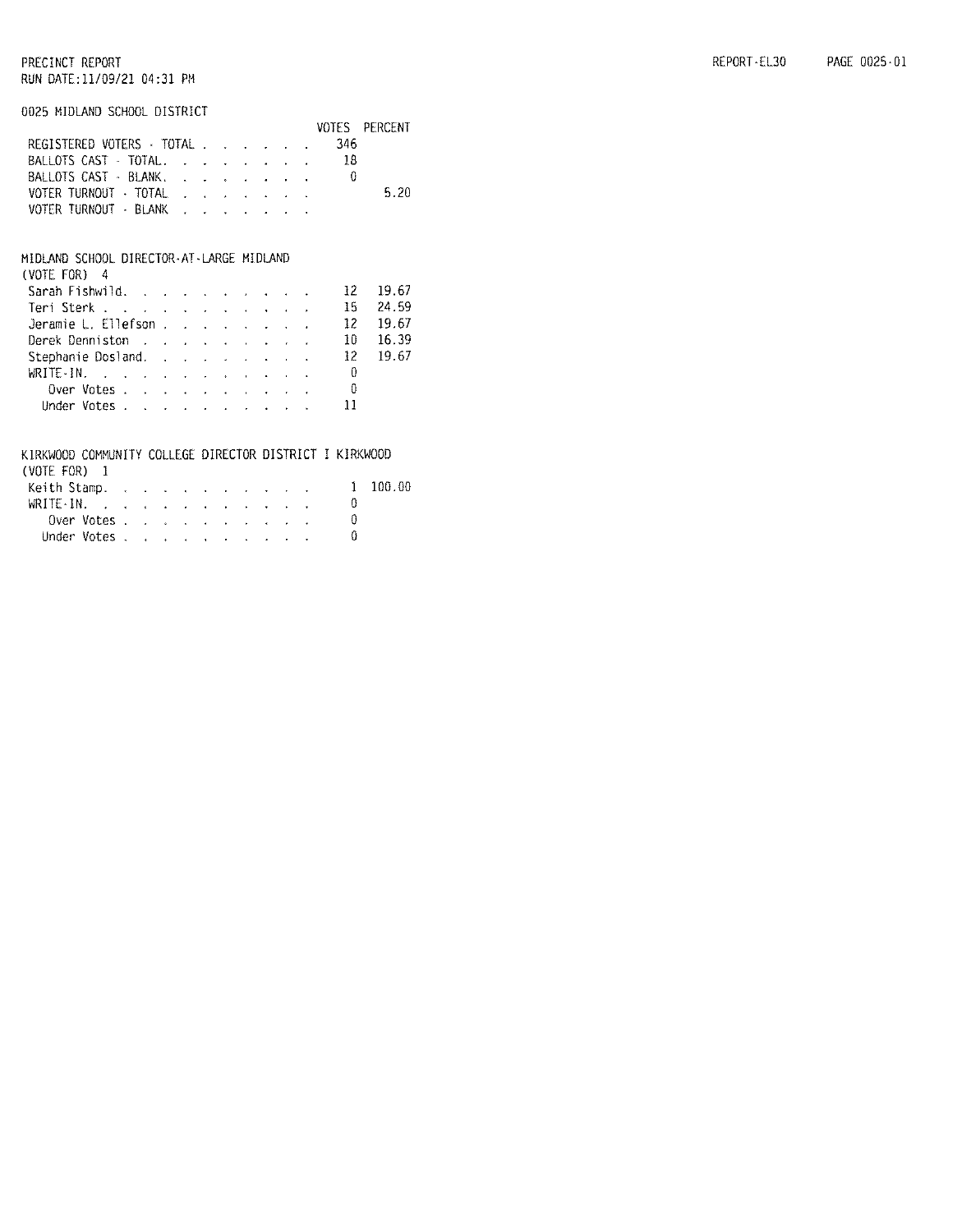#### REPORT-EL30 PAGE 0026-01

#### PRECINCT REPORT RUN DATE:11/09/21 04:31 PM

#### 0026 NORTHEAST SCHOOL DISTRICT

|                                |  |  |  | VOTES PERCENT |
|--------------------------------|--|--|--|---------------|
| REGISTERED VOTERS · TOTAL 1663 |  |  |  |               |
| BALLOTS CAST TOTAL. 154        |  |  |  |               |
| BALLOTS CAST - BLANK.          |  |  |  |               |
| VOTER TURNOUT - TOTAL          |  |  |  | 9.26          |
| VOTER TURNOUT · BLANK          |  |  |  |               |

## NORTHEAST SCHOOL DIRECTOR-AT-LARGE NORTHEAST<br>(VOTE FOR) 2

| (VUIL FUK) Z                       |                                                  |  |  |  |  |  |  |
|------------------------------------|--------------------------------------------------|--|--|--|--|--|--|
| Darlene Lamp 96 33.10              |                                                  |  |  |  |  |  |  |
| Anthony Cozzolino. 53 18.28        |                                                  |  |  |  |  |  |  |
| Mike Mulholland 108 37.24          |                                                  |  |  |  |  |  |  |
| Heather Jensen. 33 11.38           |                                                  |  |  |  |  |  |  |
| $WRITE-IN$ , , , , , , , , , , , 0 |                                                  |  |  |  |  |  |  |
|                                    | Over Votes $\ldots$ $\ldots$ $\ldots$ $\ldots$ 0 |  |  |  |  |  |  |
|                                    | Under Votes 18                                   |  |  |  |  |  |  |
|                                    |                                                  |  |  |  |  |  |  |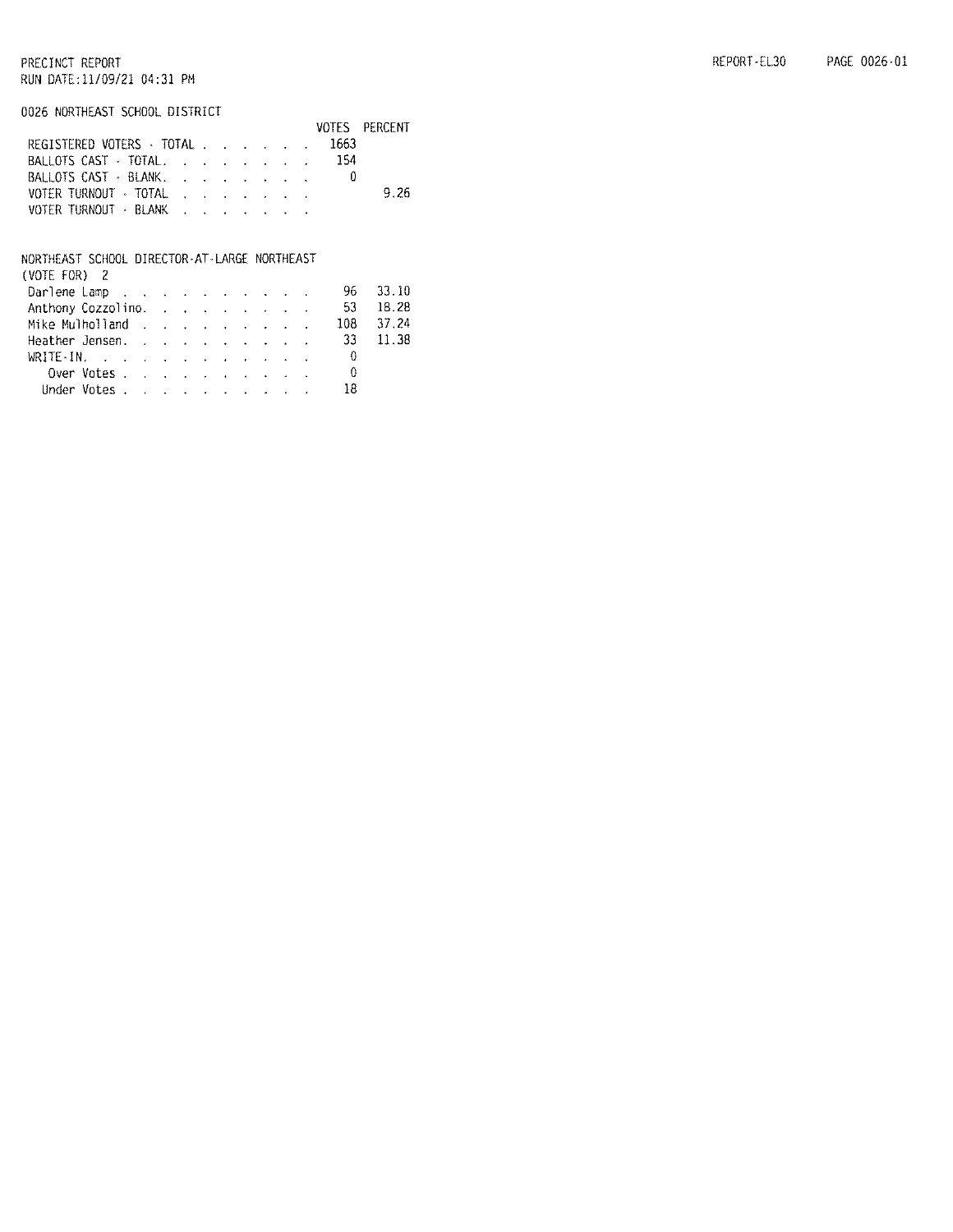## 0027 ABSENTEE

|                                                                                                          |                     |                                          |                                                                 |                                |                                                                                                                                                 |                                         |                                                         |                | VOTES PERCENT |
|----------------------------------------------------------------------------------------------------------|---------------------|------------------------------------------|-----------------------------------------------------------------|--------------------------------|-------------------------------------------------------------------------------------------------------------------------------------------------|-----------------------------------------|---------------------------------------------------------|----------------|---------------|
| REGISTERED VOTERS - TOTAL                                                                                |                     |                                          |                                                                 |                                |                                                                                                                                                 |                                         |                                                         | -0             |               |
|                                                                                                          |                     |                                          | $\mathbf{r}^{(1)}$                                              | $\mathbf{r}^{(1)}$             |                                                                                                                                                 | $\mathcal{L}^{\text{max}}_{\text{max}}$ | $\mathcal{L}^{\text{max}}$                              | -611           |               |
| BALLOTS CAST - TOTAL.<br>BALLOTS CAST - BLANK.                                                           |                     |                                          | $\mathbf{r}$                                                    | $\ddot{\phantom{a}}$           |                                                                                                                                                 | $\mathcal{L}^{\text{max}}$              | $\sim 10^{-11}$                                         | $\overline{2}$ | . 33          |
|                                                                                                          |                     |                                          |                                                                 |                                |                                                                                                                                                 |                                         |                                                         |                |               |
| ANDOVER MAYOR ANDOVER                                                                                    |                     |                                          |                                                                 |                                |                                                                                                                                                 |                                         |                                                         |                |               |
| (VOTE FOR) 1                                                                                             |                     |                                          |                                                                 |                                |                                                                                                                                                 |                                         |                                                         |                |               |
| WRITE IN.<br>والمحارب والمحارب والمحارب والمحارب والمحارب والمحارب                                       |                     |                                          |                                                                 |                                |                                                                                                                                                 |                                         |                                                         | 2              | 100.00        |
| Over Votes                                                                                               |                     |                                          |                                                                 |                                | $\mathbf{u}^{\prime}$ , $\mathbf{u}^{\prime}$ , $\mathbf{u}^{\prime}$ , $\mathbf{u}^{\prime}$ , $\mathbf{u}^{\prime}$ , $\mathbf{u}^{\prime}$ , |                                         |                                                         | 0.             |               |
| Under Votes                                                                                              | $\mathbf{v}$        | $\ddot{\phantom{0}}$<br>$\Delta \sim 10$ | $\ddot{\phantom{0}}$                                            | $\ddot{\phantom{0}}$           | $\sim$                                                                                                                                          |                                         |                                                         | 0.             |               |
| ANDOVER COUNCIL-AT-LARGE ANDOVER                                                                         |                     |                                          |                                                                 |                                |                                                                                                                                                 |                                         |                                                         |                |               |
| $(VOTE FOR)$ 5                                                                                           |                     |                                          |                                                                 |                                |                                                                                                                                                 |                                         |                                                         |                |               |
| WRITE-IN.<br>and a series of the contract of the series of                                               |                     |                                          |                                                                 |                                |                                                                                                                                                 |                                         |                                                         | - 10 -         | 100.00        |
| Over Votes                                                                                               |                     |                                          |                                                                 |                                |                                                                                                                                                 |                                         |                                                         | - 0            |               |
| Under Votes                                                                                              |                     |                                          |                                                                 |                                | and a strategic control of                                                                                                                      |                                         |                                                         | 0              |               |
|                                                                                                          |                     |                                          |                                                                 |                                |                                                                                                                                                 |                                         |                                                         |                |               |
| CALAMUS MAYOR CALAMUS                                                                                    |                     |                                          |                                                                 |                                |                                                                                                                                                 |                                         |                                                         |                |               |
| (VOTE FOR) 1                                                                                             |                     |                                          |                                                                 |                                |                                                                                                                                                 |                                         |                                                         |                |               |
| Lance Goettsch.                                                                                          |                     |                                          |                                                                 |                                |                                                                                                                                                 |                                         | $\bullet$ .                                             | 6              | 85.71         |
| WRITE-IN.                                                                                                |                     |                                          | $\mathbf{r}$ and $\mathbf{r}$ and $\mathbf{r}$ and $\mathbf{r}$ | $\sim$                         | $\sim 10^{-11}$                                                                                                                                 | $\mathcal{L}^{\pm}$                     | $\sim$                                                  | $\mathbf{1}$   | 14.29         |
| Over Votes                                                                                               |                     |                                          |                                                                 |                                |                                                                                                                                                 |                                         |                                                         | 0.             |               |
| Under Votes                                                                                              |                     |                                          |                                                                 |                                |                                                                                                                                                 |                                         |                                                         | 2              |               |
|                                                                                                          |                     |                                          |                                                                 |                                |                                                                                                                                                 |                                         |                                                         |                |               |
| CALAMUS COUNCIL-AT-LARGE CALAMUS<br>(VOTE FOR) 2                                                         |                     |                                          |                                                                 |                                |                                                                                                                                                 |                                         |                                                         |                |               |
| Curtis J. Reed.                                                                                          |                     |                                          | $\mathbf{z} = \mathbf{z}$                                       |                                |                                                                                                                                                 |                                         | and the company of the com-                             | 4              | 26.67         |
| Mark Buckner .                                                                                           |                     |                                          | and a strategic and a strategic                                 |                                | $\mathbf{R}^{(1)}$ .                                                                                                                            |                                         | $\mathbf{A}^{\mathrm{H}}$ and $\mathbf{A}^{\mathrm{H}}$ | 0              |               |
| Christi L. Miller.                                                                                       |                     |                                          |                                                                 | $\Delta \sim 100$ km s $^{-1}$ | $\mathbf{r}$                                                                                                                                    |                                         | $\omega_{\rm{max}}$                                     | 9.             | 60.00         |
| $WRITE - IN.$                                                                                            |                     | $\mathbf{a}^{(1)}$ .                     | $\mathbf{q}^{\mathrm{max}}$                                     | $\omega_{\rm{eff}}=0.01$       | $\mathbf{r}$                                                                                                                                    | $\mathbf{L}^{\text{max}}$               |                                                         | 2              | 13.33         |
| Over Votes .<br>$\mathcal{L}^{\mathcal{L}}$                                                              | $\mathcal{L}^{(1)}$ | $\mathcal{L}^{\text{max}}$               | $\mathbf{v}^{(i)}$<br>$\mathbf{r}$                              | $\mathcal{L}^{(1)}$            | $\mathbf{A}$                                                                                                                                    | $\sim$                                  |                                                         | 0              |               |
| Under Votes                                                                                              |                     |                                          |                                                                 |                                |                                                                                                                                                 |                                         |                                                         | 3              |               |
|                                                                                                          |                     |                                          |                                                                 |                                |                                                                                                                                                 |                                         |                                                         |                |               |
| CALAMUS COUNCIL-AT-LARGE (To Fill Vacancy) CALAMUS                                                       |                     |                                          |                                                                 |                                |                                                                                                                                                 |                                         |                                                         |                |               |
| (VOTE FOR)<br>1                                                                                          |                     |                                          |                                                                 |                                |                                                                                                                                                 |                                         |                                                         |                |               |
| WRITE-IN.<br>$\mathcal{A}^{\mathcal{A}}$ and $\mathcal{A}^{\mathcal{A}}$ and $\mathcal{A}^{\mathcal{A}}$ |                     |                                          | $\sim 10^{-10}$                                                 |                                |                                                                                                                                                 |                                         |                                                         | 3.             | 100.00        |
| Over Votes                                                                                               |                     |                                          |                                                                 |                                |                                                                                                                                                 |                                         |                                                         | 0              |               |
| Under Votes                                                                                              |                     |                                          |                                                                 |                                |                                                                                                                                                 |                                         |                                                         | -6             |               |
| CAMANCHE MAYOR CAMANCHE                                                                                  |                     |                                          |                                                                 |                                |                                                                                                                                                 |                                         |                                                         |                |               |
| (VOTE FOR) 1                                                                                             |                     |                                          |                                                                 |                                |                                                                                                                                                 |                                         |                                                         |                |               |
| Paul Varner.                                                                                             |                     |                                          |                                                                 |                                |                                                                                                                                                 |                                         |                                                         | 17.            | 34.69         |
| Justin Ryan McClure .                                                                                    |                     | Ĭ.<br>$\ddot{\phantom{0}}$               | Ĭ.                                                              | l.                             |                                                                                                                                                 |                                         |                                                         | 3              | 6.12          |
| Austin Pruett                                                                                            |                     |                                          |                                                                 |                                |                                                                                                                                                 |                                         |                                                         | 29.            | 59.18         |
|                                                                                                          |                     | $\ddot{\phantom{0}}$                     |                                                                 |                                |                                                                                                                                                 |                                         |                                                         |                |               |
| WRITE-IN.<br>$\mathbf{r}^{\prime}$                                                                       | $\mathbf{r}$        |                                          |                                                                 |                                |                                                                                                                                                 |                                         |                                                         | 0              |               |
| Over Votes .<br>$\mathbf{A}^{\text{max}}$                                                                | $\mathbf{r}$        | $\mathbf{A}$<br>$\ddot{\phantom{0}}$     | $\ddot{\phantom{0}}$                                            | ¥.                             | $\ddot{\phantom{0}}$                                                                                                                            |                                         |                                                         | 0              |               |
| Under Votes                                                                                              |                     | $\mathcal{L}^{\text{max}}$               | $\ddot{\phantom{0}}$<br>$\mathbf{z}^{(i)}$ .                    | $\mathcal{L}^{\text{max}}$     | $\ddot{\phantom{0}}$                                                                                                                            | $\ddot{\phantom{0}}$                    |                                                         | 2              |               |

|                                                                                             |               |                                                                                    |                 |                                                                                                                               |                 |                                                                           |                             |                             |                                                             |                           | VOTES   | PERCENT |
|---------------------------------------------------------------------------------------------|---------------|------------------------------------------------------------------------------------|-----------------|-------------------------------------------------------------------------------------------------------------------------------|-----------------|---------------------------------------------------------------------------|-----------------------------|-----------------------------|-------------------------------------------------------------|---------------------------|---------|---------|
| CAMANCHE COUNCIL-AT-LARGE CAMANCHE<br>(VOTE FOR) $3$                                        |               |                                                                                    |                 |                                                                                                                               |                 |                                                                           |                             |                             |                                                             |                           |         |         |
|                                                                                             |               |                                                                                    |                 |                                                                                                                               |                 |                                                                           |                             |                             |                                                             |                           |         |         |
| Robert Louis Determann                                                                      |               |                                                                                    |                 |                                                                                                                               |                 |                                                                           |                             |                             |                                                             |                           | 28      | 23.14   |
| Danny R. Weller                                                                             |               |                                                                                    |                 |                                                                                                                               |                 |                                                                           |                             |                             | $\epsilon$ . The $\epsilon$                                 | $\mathcal{A}$             | 19      | 15.70   |
| Brent Brightman                                                                             |               | $\ddot{\phantom{0}}$                                                               |                 | $\Delta \phi = \Delta \phi$                                                                                                   | $\sim 10$       | $\epsilon$                                                                | $\ddot{\phantom{0}}$        | $\mathcal{L}^{\mathcal{L}}$ | $\mathbf{r}$                                                |                           | 25      | 20.66   |
| Jenny Hesse. .                                                                              |               | $\ddot{\phantom{0}}$                                                               | $\sim$          | $\mathcal{L}^{\text{max}}$                                                                                                    |                 | $\mathbf{v}$ .                                                            | $\sim$                      | $\sim$                      | $\sim$                                                      | $\ddot{\phantom{a}}$      | 19.     | 15.70   |
| David Bowman                                                                                |               |                                                                                    |                 |                                                                                                                               |                 |                                                                           |                             |                             |                                                             |                           | 28      | 23.14   |
| WRITE IN.<br>$\mathcal{A}^{\mathcal{A}}$ , $\mathcal{A}^{\mathcal{A}}$ ,                    |               |                                                                                    |                 | $\mathbf{z} = \mathbf{z} + \mathbf{z}$ , where $\mathbf{z} = \mathbf{z}$                                                      |                 |                                                                           | $\mathbf{q}^{\mathrm{max}}$ | $\mathbf{r} = \mathbf{r}$   | $\mathbf{r}$                                                | $\mathcal{A}$             | -2      | 1.65    |
| Over Votes .                                                                                |               |                                                                                    |                 |                                                                                                                               |                 | $\mathcal{L}^{\pm}$                                                       | $\epsilon_{\rm{eff}}$       | $\mathbf{a}^{\mathrm{max}}$ | $\sim$                                                      | $\mathbf{r}$              | - 0     |         |
| Over Votes<br>Under Votes                                                                   |               |                                                                                    |                 |                                                                                                                               |                 |                                                                           | <b>Service</b>              | $\sim$                      | $\ddot{\phantom{0}}$                                        | $\ddot{\phantom{a}}$      | 32      |         |
| CHARLOTTE MAYOR CHARLOTTE<br>$(VOTE FOR)$ 1                                                 |               |                                                                                    |                 |                                                                                                                               |                 |                                                                           |                             |                             |                                                             |                           |         |         |
| Kelly Snyder                                                                                |               | $\mathcal{A}$ and $\mathcal{A}$ are also becomes the contribution of $\mathcal{A}$ |                 |                                                                                                                               |                 |                                                                           |                             |                             |                                                             |                           | 3       | 100.00  |
| WRITE IN.<br>$\mathcal{A}$ and $\mathcal{A}$ is a set of the set of the $\mathcal{A}$       |               |                                                                                    |                 |                                                                                                                               |                 |                                                                           | $\mathbf{r}$                | $\mathbf{r}$                | $\sim$                                                      | $\sim$                    | 0       |         |
|                                                                                             |               |                                                                                    |                 |                                                                                                                               |                 | $\mathcal{L}_{\mathrm{eff}}$                                              | $\Box$                      | $\mathbf{z}$                |                                                             |                           | 0       |         |
| Over Votes<br>Under Votes                                                                   |               |                                                                                    |                 | <b>Contract Contract Contract Contract</b>                                                                                    |                 |                                                                           |                             | <b>Carlos</b>               | $\mathbf{r}$                                                | $\ddot{\phantom{a}}$      | 2       |         |
|                                                                                             |               |                                                                                    |                 |                                                                                                                               |                 |                                                                           |                             |                             |                                                             |                           |         |         |
| CHARLOTTE COUNCIL-AT-LARGE CHARLOTTE                                                        |               |                                                                                    |                 |                                                                                                                               |                 |                                                                           |                             |                             |                                                             |                           |         |         |
| (VOTE FOR) 3                                                                                |               |                                                                                    |                 |                                                                                                                               |                 |                                                                           |                             |                             |                                                             |                           |         |         |
| Ray Snyder                                                                                  |               |                                                                                    |                 |                                                                                                                               |                 |                                                                           |                             |                             |                                                             |                           | 3       | 37.50   |
| David S. Labarr Jr.                                                                         |               |                                                                                    |                 |                                                                                                                               |                 |                                                                           |                             |                             |                                                             | $\omega_{\rm{eff}}=2.0$   | 2       | 25.00   |
| Mike Jensen.                                                                                |               |                                                                                    |                 |                                                                                                                               |                 | $\mathcal{A}^{\mathcal{A}}$                                               | $\mathbf{r}$                | a.                          |                                                             |                           | 1       | 12.50   |
| $WRITE \cdot IN.$                                                                           | $\Delta \phi$ | $\mathbf{A}^{\mathrm{eff}}$                                                        | $\sim 10^{-11}$ | $\sim$                                                                                                                        | $\sim 10^{-11}$ | $\mathbf{r}$                                                              | $\sim 10^{-11}$             | $\ddot{\phantom{a}}$        | $\mathbf{r}$                                                | $\sim$                    | 2       | 25.00   |
| Over Votes                                                                                  |               |                                                                                    |                 |                                                                                                                               |                 |                                                                           |                             | ¥.                          |                                                             | $\mathbf{r} = \mathbf{r}$ | 0       |         |
| Under Votes                                                                                 |               |                                                                                    |                 |                                                                                                                               |                 |                                                                           |                             |                             |                                                             |                           | 7       |         |
| CHARLOTTE COUNCIL-AT-LARGE (To Fill Vacancy) CHARLOTTE                                      |               |                                                                                    |                 |                                                                                                                               |                 |                                                                           |                             |                             |                                                             |                           |         |         |
| (VOTE FOR) 2                                                                                |               |                                                                                    |                 |                                                                                                                               |                 |                                                                           |                             |                             |                                                             |                           |         |         |
| Kellene Hosette                                                                             |               |                                                                                    |                 |                                                                                                                               |                 | $\mathbf{u}^{\prime}$ and $\mathbf{u}^{\prime}$ and $\mathbf{u}^{\prime}$ |                             |                             |                                                             |                           | 4       | 66.67   |
| WRITE IN.                                                                                   |               | $\ddot{\phantom{0}}$                                                               |                 | $\mathbf{r} = \mathbf{r}$                                                                                                     | $\sim 10^{-11}$ |                                                                           | $\mathcal{L}^{\text{max}}$  | $\mathbf{L}$                |                                                             |                           | 2       | 33.33   |
| Over Votes                                                                                  |               | $\ddot{\phantom{a}}$                                                               |                 | and a strain and a strain of the                                                                                              |                 |                                                                           |                             |                             |                                                             | ÷.                        | ₿       |         |
| Under Votes                                                                                 |               |                                                                                    |                 |                                                                                                                               |                 |                                                                           |                             |                             |                                                             |                           | 4       |         |
|                                                                                             |               |                                                                                    |                 |                                                                                                                               |                 |                                                                           |                             |                             |                                                             |                           |         |         |
| CLINTON COUNCIL-AT-LARGE CLINTON<br>(VOTE FOR) 2                                            |               |                                                                                    |                 |                                                                                                                               |                 |                                                                           |                             |                             |                                                             |                           |         |         |
| Eartha Davis.                                                                               |               | $\mathcal{A}=\mathcal{A}=\mathcal{A}=\mathcal{A}=\mathcal{A}=\mathcal{A}$ .        |                 |                                                                                                                               |                 |                                                                           |                             |                             |                                                             |                           | 178     | 33.71   |
| Nancy Witt                                                                                  |               |                                                                                    |                 |                                                                                                                               |                 |                                                                           |                             |                             |                                                             |                           | 247 -   | 46.78   |
| WRITE-IN.<br>$\mathcal{L}(\mathcal{L})$ and $\mathcal{L}(\mathcal{L})$                      |               |                                                                                    |                 | the contract of the contract of the con-                                                                                      |                 |                                                                           |                             |                             |                                                             |                           | $103 -$ | 19.51   |
| Over Votes .                                                                                |               |                                                                                    |                 | $\mathbf{A}^{(1)}$ , $\mathbf{A}^{(2)}$ , $\mathbf{A}^{(3)}$ , $\mathbf{A}^{(4)}$ , $\mathbf{A}^{(5)}$ , $\mathbf{A}^{(6)}$ , |                 |                                                                           |                             |                             | $\mathbf{z} = \mathbf{z} + \mathbf{z}$ , where $\mathbf{z}$ |                           | - 0     |         |
| Under Votes                                                                                 |               |                                                                                    |                 |                                                                                                                               |                 |                                                                           |                             |                             |                                                             |                           | 224     |         |
|                                                                                             |               |                                                                                    |                 |                                                                                                                               |                 |                                                                           |                             |                             |                                                             |                           |         |         |
| CLINTON FIRST WARD COUNCIL CLINTON FIRST WARD<br>(VOTE FOR) 1                               |               |                                                                                    |                 |                                                                                                                               |                 |                                                                           |                             |                             |                                                             |                           |         |         |
| Samuel Allen Peters                                                                         |               |                                                                                    |                 |                                                                                                                               |                 |                                                                           |                             |                             |                                                             |                           | 10      | 18.52   |
| Bill Schemers                                                                               |               |                                                                                    |                 |                                                                                                                               |                 |                                                                           | $\mathbf{a}$                |                             |                                                             |                           | 44      | 81.48   |
| WRITE-IN.<br>$\mathcal{L}(\mathbf{a})$ . The signal properties of $\mathcal{L}(\mathbf{a})$ |               |                                                                                    |                 |                                                                                                                               |                 |                                                                           | $\sim 10^{-1}$              | $\epsilon$ .                |                                                             |                           | 0       |         |
| Over Votes .                                                                                |               |                                                                                    |                 |                                                                                                                               |                 |                                                                           |                             |                             |                                                             |                           | 0       |         |
| Over Votes<br>Under Votes                                                                   |               |                                                                                    |                 |                                                                                                                               |                 |                                                                           |                             |                             | $\mathbf{r}$                                                |                           | 6       |         |
|                                                                                             |               |                                                                                    |                 |                                                                                                                               |                 |                                                                           |                             |                             |                                                             |                           |         |         |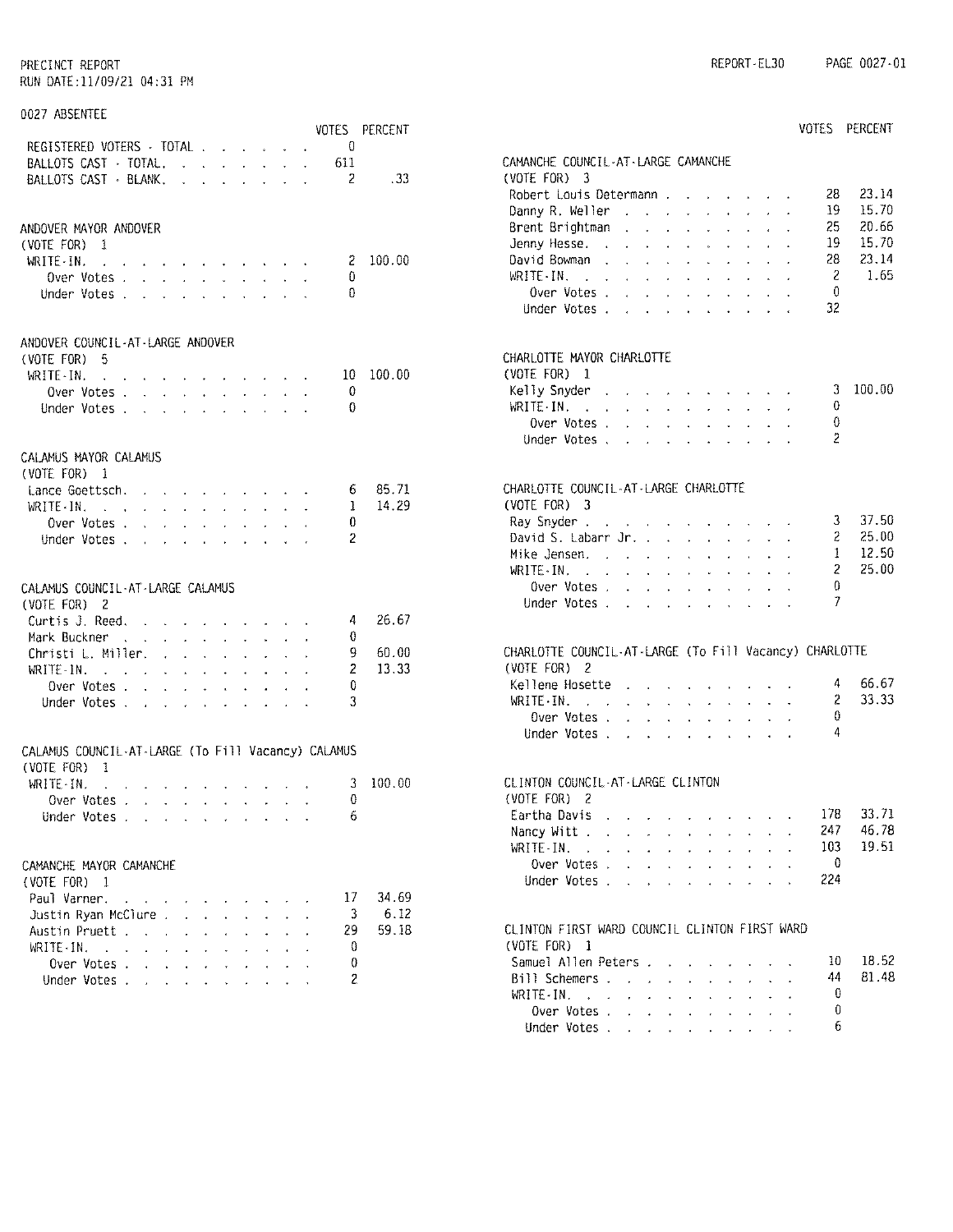| 0027 ABSENTEE                                                                                                                                                                                                                                              |               |                                                                                                                                                                                                                                               |               |        |
|------------------------------------------------------------------------------------------------------------------------------------------------------------------------------------------------------------------------------------------------------------|---------------|-----------------------------------------------------------------------------------------------------------------------------------------------------------------------------------------------------------------------------------------------|---------------|--------|
|                                                                                                                                                                                                                                                            | VOTES PERCENT |                                                                                                                                                                                                                                               | VOTES PERCENT |        |
| CLINTON THIRD WARD COUNCIL CLINTON THIRD WARD                                                                                                                                                                                                              |               | GOOSE LAKE MAYOR GOOSE LAKE<br>(VOTE FOR) 1                                                                                                                                                                                                   |               |        |
| (VOTE FOR) 1                                                                                                                                                                                                                                               |               |                                                                                                                                                                                                                                               | 0             |        |
| Ronald L. Mussmann<br>104                                                                                                                                                                                                                                  |               | Ken Schoon,<br>100.00<br>WRITE IN $\cdots$ $\cdots$                                                                                                                                                                                           | 1             | 100.00 |
| WRITE $\cdot$ IN                                                                                                                                                                                                                                           | 0             |                                                                                                                                                                                                                                               | 0             |        |
| Over Votes $\cdots$ $\cdots$ $\cdots$                                                                                                                                                                                                                      | 0             | Over Votes $\cdots$ $\cdots$ $\cdots$<br>Under Votes                                                                                                                                                                                          | 0             |        |
| Under Votes                                                                                                                                                                                                                                                | 18            |                                                                                                                                                                                                                                               |               |        |
| CLINTON SECOND WARD COUNCIL (To Fill Vacancy)<br>CLINTON SECOND WARD                                                                                                                                                                                       |               | GOOSE LAKE COUNCIL-AT-LARGE GOOSE LAKE<br>$(VOTE FOR)$ 3<br>Michael D. Mattis.                                                                                                                                                                | 0             |        |
| (VOTE FOR) 1                                                                                                                                                                                                                                               | 84            | $WRITE+IN$ , , , , , , , , , , , ,<br>95.45                                                                                                                                                                                                   | 3.            | 100.00 |
| Cody Seeley.<br>والمعارف والمناوب والمتعارف والمتناور                                                                                                                                                                                                      | 4             | Over Votes $\cdots$ $\cdots$ $\cdots$<br>4.55                                                                                                                                                                                                 | Ü             |        |
| WRITE IN $\cdots$                                                                                                                                                                                                                                          | 0             | Under Votes                                                                                                                                                                                                                                   | ₿             |        |
| Over Votes                                                                                                                                                                                                                                                 |               |                                                                                                                                                                                                                                               |               |        |
| Under Votes                                                                                                                                                                                                                                                | 17            |                                                                                                                                                                                                                                               |               |        |
|                                                                                                                                                                                                                                                            |               | GOOSE LAKE COUNCIL-AT-LARGE (To Fill Vacancy) GOOSE LAKE                                                                                                                                                                                      |               |        |
| DELMAR MAYOR DELMAR                                                                                                                                                                                                                                        |               | (VOTE FOR) 1                                                                                                                                                                                                                                  |               |        |
| (VOTE FOR) 1                                                                                                                                                                                                                                               |               | Darrin Farrell. $\ldots$                                                                                                                                                                                                                      | 0             |        |
| Patty Hardin                                                                                                                                                                                                                                               | 0             | WRITE-IN. $\ldots$ $\ldots$ $\ldots$ $\ldots$ $\ldots$                                                                                                                                                                                        | -1            | 100.00 |
| WRITE-IN.<br>$\mathbf{a}$ and $\mathbf{a}$ are a set of the set of the set of the set of the set of the set of the set of the set of the set of the set of the set of the set of the set of the set of the set of the set of the set of the set of         | 0             | Over Votes $\cdots$ $\cdots$ $\cdots$                                                                                                                                                                                                         | 0             |        |
| Over Votes                                                                                                                                                                                                                                                 | $\Omega$      | Under Votes                                                                                                                                                                                                                                   | 0             |        |
| Under Votes                                                                                                                                                                                                                                                | 0             |                                                                                                                                                                                                                                               |               |        |
|                                                                                                                                                                                                                                                            |               | GRAND MOUND MAYOR GRAND MOUND                                                                                                                                                                                                                 |               |        |
| DELMAR COUNCIL AT LARGE DELMAR                                                                                                                                                                                                                             |               | $(VOTE$ FOR $)$ 1                                                                                                                                                                                                                             |               |        |
| (VOTE FOR) 2                                                                                                                                                                                                                                               |               | Kurt Crosthwaite                                                                                                                                                                                                                              | 4             | 100.00 |
| Dan Simmons.<br>the property of the contract of the contract of the contract of the contract of the contract of the contract of                                                                                                                            | 0             | WRITE $\mathbb{N}$ , , , , , , , , , , , ,                                                                                                                                                                                                    | 0             |        |
| David L. Frett.                                                                                                                                                                                                                                            | 0             | Over Votes.                                                                                                                                                                                                                                   | 0             |        |
| Curtis Mangler.<br>and the company of the company of the company of the company of the company of the company of the company of the company of the company of the company of the company of the company of the company of the company of the comp          | 0             | Under Votes                                                                                                                                                                                                                                   | Ð             |        |
| WRITE-IN.                                                                                                                                                                                                                                                  | 0             |                                                                                                                                                                                                                                               |               |        |
| Over Votes                                                                                                                                                                                                                                                 | 0             |                                                                                                                                                                                                                                               |               |        |
| Under Votes                                                                                                                                                                                                                                                | Ð             | GRAND MOUND COUNCIL-AT-LARGE GRAND MOUND                                                                                                                                                                                                      |               |        |
|                                                                                                                                                                                                                                                            |               | $(VOTE FOR)$ 3                                                                                                                                                                                                                                |               |        |
|                                                                                                                                                                                                                                                            |               | Dick Banowetz                                                                                                                                                                                                                                 | 4             | 40.00  |
| DEWITT COUNCIL-AT-LARGE DEWITT                                                                                                                                                                                                                             |               | Joseph H. Beitelspacher.                                                                                                                                                                                                                      | 4             | 40.00  |
| (VOTE FOR) 1                                                                                                                                                                                                                                               |               | WRITE-IN. $\cdot$                                                                                                                                                                                                                             | 2             | 20.00  |
|                                                                                                                                                                                                                                                            |               | 98.55<br>Over Votes                                                                                                                                                                                                                           | $\bf{0}$      |        |
| <b><i>Contract Contract Contract Contract Contract Contract Contract Contract Contract Contract Contract Contract Contract Contract Contract Contract Contract Contract Contract Contract Contract Contract Contract Contract Cont</i></b><br>Dawn Marcus. | 68            |                                                                                                                                                                                                                                               | 2             |        |
| WRITE-IN.<br>and the company of the company of the company of                                                                                                                                                                                              | -1            | -1.45                                                                                                                                                                                                                                         |               |        |
| Over Votes                                                                                                                                                                                                                                                 | 0             |                                                                                                                                                                                                                                               |               |        |
| Under Votes, , , , , , , , , ,                                                                                                                                                                                                                             | -12           | LOST NATION MAYOR LOST NATION                                                                                                                                                                                                                 |               |        |
|                                                                                                                                                                                                                                                            |               | $(VOTE FOR)$ 1                                                                                                                                                                                                                                |               |        |
| DEWITT SECOND WARD COUNCIL DEWITT SECOND WARD                                                                                                                                                                                                              |               | Ramon Gilrov<br>and the second contract of the second contract of the second contract of the second contract of the second contract of the second contract of the second contract of the second contract of the second contract of the second | 0             |        |
| (VOTE FOR) 1                                                                                                                                                                                                                                               |               | WRITE $\cdot$ IN.                                                                                                                                                                                                                             | $\Omega$      |        |
|                                                                                                                                                                                                                                                            | 43 100.00     | Over Votes $\cdots$ $\cdots$ $\cdots$                                                                                                                                                                                                         | 0             |        |
| $WRITE+IN.$ $\ldots$ $\ldots$ $\ldots$ $\ldots$ $\ldots$                                                                                                                                                                                                   | 0             | Under Votes,                                                                                                                                                                                                                                  | 0             |        |
| Over Votes,                                                                                                                                                                                                                                                | 0             |                                                                                                                                                                                                                                               |               |        |
| Under Votes                                                                                                                                                                                                                                                | 9             |                                                                                                                                                                                                                                               |               |        |
|                                                                                                                                                                                                                                                            |               | LOST NATION COUNCIL-AT-LARGE LOST NATION                                                                                                                                                                                                      |               |        |
|                                                                                                                                                                                                                                                            |               | $(VOTE FOR)$ 3                                                                                                                                                                                                                                |               |        |
| DEWITT MAYOR (To Fill Vacancy) DEWITT                                                                                                                                                                                                                      |               | Alan Schroeder,                                                                                                                                                                                                                               | 0             |        |
| $(V0TE FOR)$ 1                                                                                                                                                                                                                                             |               | Stephanie Dosland.                                                                                                                                                                                                                            | 0             |        |
| Steve Hasenmiller.                                                                                                                                                                                                                                         | 70.           | 97.22<br>DJ Fuller                                                                                                                                                                                                                            | 0             |        |
| WRITE-IN. $\cdots$ $\cdots$ $\cdots$                                                                                                                                                                                                                       | 2             | 2.78<br>WRITE IN $\cdots$ $\cdots$                                                                                                                                                                                                            | 0             |        |
| Over Votes.                                                                                                                                                                                                                                                | 0.            | Over Votes, $\cdot$ , $\cdot$ , $\cdot$ , $\cdot$ , $\cdot$ , $\cdot$                                                                                                                                                                         | 0             |        |
| Under Votes                                                                                                                                                                                                                                                | q.            | Under Votes                                                                                                                                                                                                                                   | 0             |        |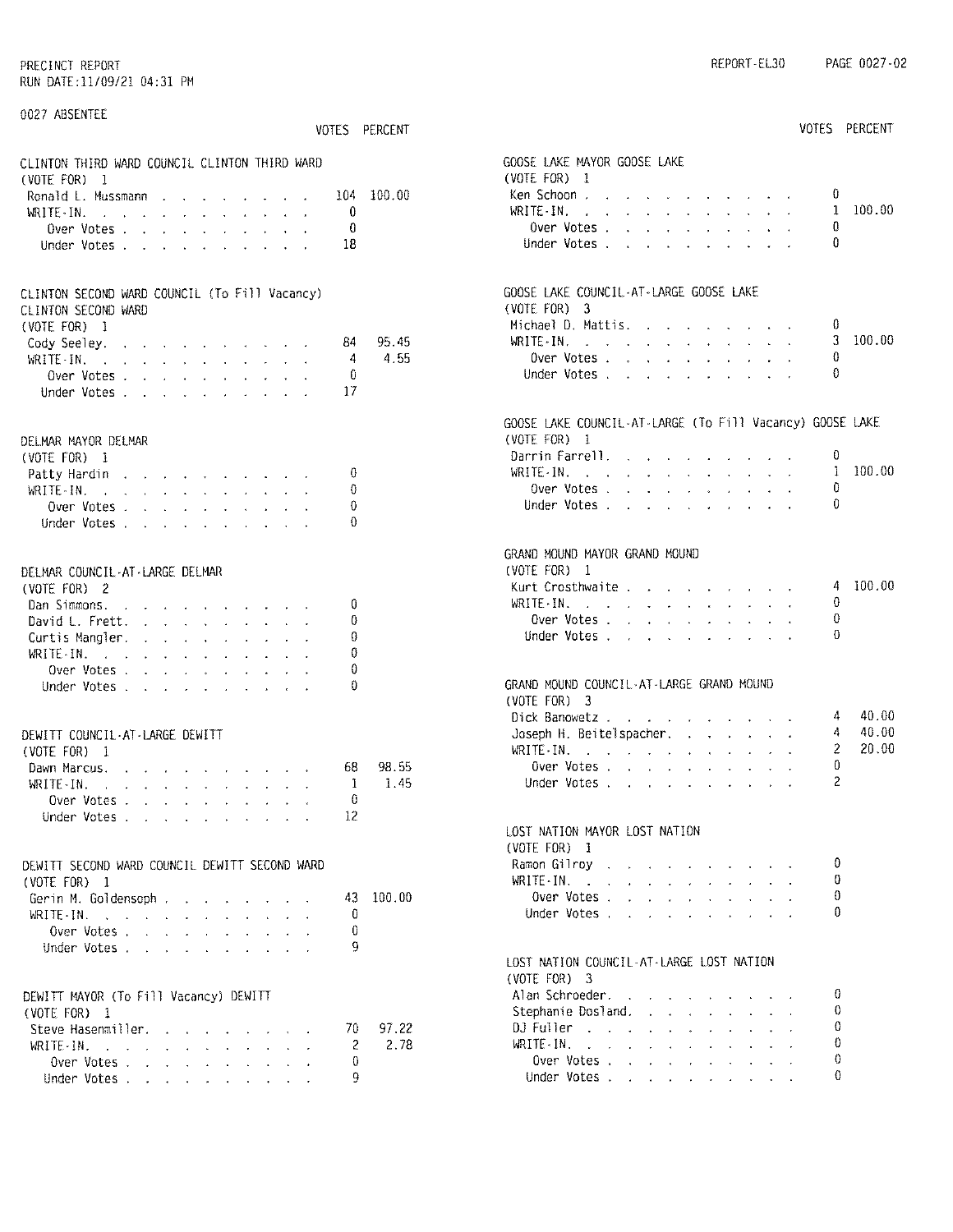| 0027 ABSENTEE                                                                                                                                                                                                                               |               |                                                                                                                                                                                                                                                          |
|---------------------------------------------------------------------------------------------------------------------------------------------------------------------------------------------------------------------------------------------|---------------|----------------------------------------------------------------------------------------------------------------------------------------------------------------------------------------------------------------------------------------------------------|
|                                                                                                                                                                                                                                             | VOTES PERCENT | VOTES PERCENT                                                                                                                                                                                                                                            |
| LOW MOOR MAYOR LOW MOOR                                                                                                                                                                                                                     |               | WHEATLAND COUNCIL-AT-LARGE WHEATLAND<br>(VOTE FOR) $2$                                                                                                                                                                                                   |
| (VOTE FOR) 1                                                                                                                                                                                                                                | 0             | 15.38<br>Austin Houzenga<br>4                                                                                                                                                                                                                            |
| Thomas Goldensoph.<br>WRITE-IN.                                                                                                                                                                                                             | 0             | 30.77<br>Bruce Gray<br>8                                                                                                                                                                                                                                 |
| Over Votes                                                                                                                                                                                                                                  | 0             | 23.08<br>Christy Stankee<br>6                                                                                                                                                                                                                            |
| Under Votes                                                                                                                                                                                                                                 | 0             | 30.77<br>Jessica Heileman                                                                                                                                                                                                                                |
|                                                                                                                                                                                                                                             |               | Ω<br>WRITE-IN, $\cdots$ $\cdots$ $\cdots$                                                                                                                                                                                                                |
|                                                                                                                                                                                                                                             |               | 0<br>Over Votes                                                                                                                                                                                                                                          |
| LOW MOOR COUNCIL-AT-LARGE LOW MOOR                                                                                                                                                                                                          |               | 0<br>Under Votes                                                                                                                                                                                                                                         |
| $(VOTE FOR)$ 5                                                                                                                                                                                                                              |               |                                                                                                                                                                                                                                                          |
| Brandi Pray.                                                                                                                                                                                                                                | 0             |                                                                                                                                                                                                                                                          |
| Brenda Larkey, , , , , , , , , , ,                                                                                                                                                                                                          | 0             | CAL-WHEAT DIRECTOR-AT-LARGE CAL-WHEAT                                                                                                                                                                                                                    |
| Karna Rehr                                                                                                                                                                                                                                  | 0             | (VOTE FOR) 2                                                                                                                                                                                                                                             |
| Lynn Petersen                                                                                                                                                                                                                               | 0             | 53.06<br>26                                                                                                                                                                                                                                              |
| WRITE IN.<br>and the company of the company of the company of the company of the company of the company of the company of the company of the company of the company of the company of the company of the company of the company of the comp | 0             | 46.94<br>23<br>Blaine D. Henning. $\ldots$ $\ldots$ $\ldots$ $\ldots$                                                                                                                                                                                    |
| Over Votes, , , , , , , , , ,                                                                                                                                                                                                               | 0             | 0<br>WRITE IN.<br>the contract of the contract of the contract of the                                                                                                                                                                                    |
| Under Votes                                                                                                                                                                                                                                 | Ű             | 0<br>Over Votes                                                                                                                                                                                                                                          |
|                                                                                                                                                                                                                                             |               | 7<br>Under Votes                                                                                                                                                                                                                                         |
|                                                                                                                                                                                                                                             |               |                                                                                                                                                                                                                                                          |
| TORONTO MAYOR TORONTO                                                                                                                                                                                                                       |               |                                                                                                                                                                                                                                                          |
| $(VOTE FOR)$ 1                                                                                                                                                                                                                              |               | CAL-WHEAT DIRECTOR DISTRICT 1 CAL-WHEAT DISTRICT 1                                                                                                                                                                                                       |
| WRITE-IN.<br>$\mathbf{r}$ , $\mathbf{r}$ , $\mathbf{r}$ , $\mathbf{r}$ , $\mathbf{r}$ , $\mathbf{r}$ , $\mathbf{r}$ , $\mathbf{r}$                                                                                                          | 100.00<br>2   | (VOTE FOR) 1                                                                                                                                                                                                                                             |
| Over Votes,                                                                                                                                                                                                                                 | 0             | 100.00<br>Carena Weih.<br>3<br>$\mathbf{r}$ , $\mathbf{r}$ , $\mathbf{r}$ , $\mathbf{r}$ , $\mathbf{r}$ , $\mathbf{r}$<br>0                                                                                                                              |
| Under Votes.                                                                                                                                                                                                                                | 2             | $WRITE \cdot IN.$<br>and the company of the company of the company of the company of the company of the company of the company of the company of the company of the company of the company of the company of the company of the company of the comp<br>0 |
|                                                                                                                                                                                                                                             |               | Over Votes<br>0                                                                                                                                                                                                                                          |
|                                                                                                                                                                                                                                             |               | Under Votes                                                                                                                                                                                                                                              |
| TORONTO COUNCIL-AT-LARGE TORONTO<br>$(VOTE FOR)$ 5                                                                                                                                                                                          |               |                                                                                                                                                                                                                                                          |
| $WRITE-IN.$                                                                                                                                                                                                                                 | 7 100.00      | CAL-WHEAT DIRECTOR DISTRICT 2 CAL-WHEAT DISTRICT 2                                                                                                                                                                                                       |
| the contract of the contract of the contract of<br>Over Votes                                                                                                                                                                               | 0             | (VOTE FOR) 1                                                                                                                                                                                                                                             |
| Under Votes.                                                                                                                                                                                                                                | 13            | 100.00<br>Tyler Davisson.<br>1                                                                                                                                                                                                                           |
|                                                                                                                                                                                                                                             |               | 0<br>WRITE IN.<br>the contract of the contract of the contract of                                                                                                                                                                                        |
|                                                                                                                                                                                                                                             |               | 0<br>Over Votes                                                                                                                                                                                                                                          |
| WELTON MAYOR WELTON                                                                                                                                                                                                                         |               | 0<br>Under Votes                                                                                                                                                                                                                                         |
| (VOTE FOR) 1                                                                                                                                                                                                                                |               |                                                                                                                                                                                                                                                          |
| WRITE-IN.<br>the contract of the contract of the contract of                                                                                                                                                                                | Ü             |                                                                                                                                                                                                                                                          |
| Over Votes                                                                                                                                                                                                                                  | 0             | CAMANCHE SCHOOL DIRECTOR-AT-LARGE CAMANCHE                                                                                                                                                                                                               |
| Under Votes                                                                                                                                                                                                                                 | 0             | (VOTE FOR) 3                                                                                                                                                                                                                                             |
|                                                                                                                                                                                                                                             |               | 19.43<br>Janna Linville. $\ldots$ $\ldots$ $\ldots$<br>34                                                                                                                                                                                                |
|                                                                                                                                                                                                                                             |               | 25.71<br>45<br>Stacy Kinkaid , , , , , , , , , , , ,                                                                                                                                                                                                     |
| WELTON COUNCIL-AT-LARGE WELTON                                                                                                                                                                                                              |               | 25.14<br>Kelli Sullivan.<br>44                                                                                                                                                                                                                           |
| $(VOTE FOR)$ 3                                                                                                                                                                                                                              |               | 29.14<br>51.<br>Rich Klahn                                                                                                                                                                                                                               |
| Ashley Paulsen.                                                                                                                                                                                                                             | 0             | -57<br>WRITE - IN $\ldots$ $\ldots$ $\ldots$ $\ldots$ $\ldots$<br>$\mathbf{1}$                                                                                                                                                                           |
| WRITE-IN.                                                                                                                                                                                                                                   | 0             | 0<br>Over Votes                                                                                                                                                                                                                                          |
| Over Votes                                                                                                                                                                                                                                  | 0             | 47<br>Under Votes                                                                                                                                                                                                                                        |
| Under Votes                                                                                                                                                                                                                                 | 0             |                                                                                                                                                                                                                                                          |
|                                                                                                                                                                                                                                             |               |                                                                                                                                                                                                                                                          |
|                                                                                                                                                                                                                                             |               | CENTRAL DEWITT SCHOOL DIRECTOR-AT-LARGE CENTRAL DEWITT                                                                                                                                                                                                   |
| WHEATLAND MAYOR WHEATLAND                                                                                                                                                                                                                   |               | (VOTE FOR) 2<br>12.10<br>Brandon S. Pangman<br>30                                                                                                                                                                                                        |
| (VOTE FOR) 1                                                                                                                                                                                                                                |               | 37.50<br>93<br>Geoff Blandin,                                                                                                                                                                                                                            |
| Jeremiah Wiese.                                                                                                                                                                                                                             | 92.31<br>12   | 39.92<br>99                                                                                                                                                                                                                                              |
| $WRITE-IN$ , , , , , , , , , , , ,                                                                                                                                                                                                          | 7.69<br>-1    | Angela Rheingans.<br>10.08<br>25<br>James Calvin Coomer                                                                                                                                                                                                  |
| Over Votes                                                                                                                                                                                                                                  | 0             | .40<br>Ŧ<br>WRITE IN $\ldots$ $\ldots$ $\ldots$ $\ldots$                                                                                                                                                                                                 |
| Under Votes                                                                                                                                                                                                                                 | 0             | 0<br>Over Votes                                                                                                                                                                                                                                          |
|                                                                                                                                                                                                                                             |               | 2<br>Under Votes                                                                                                                                                                                                                                         |
|                                                                                                                                                                                                                                             |               |                                                                                                                                                                                                                                                          |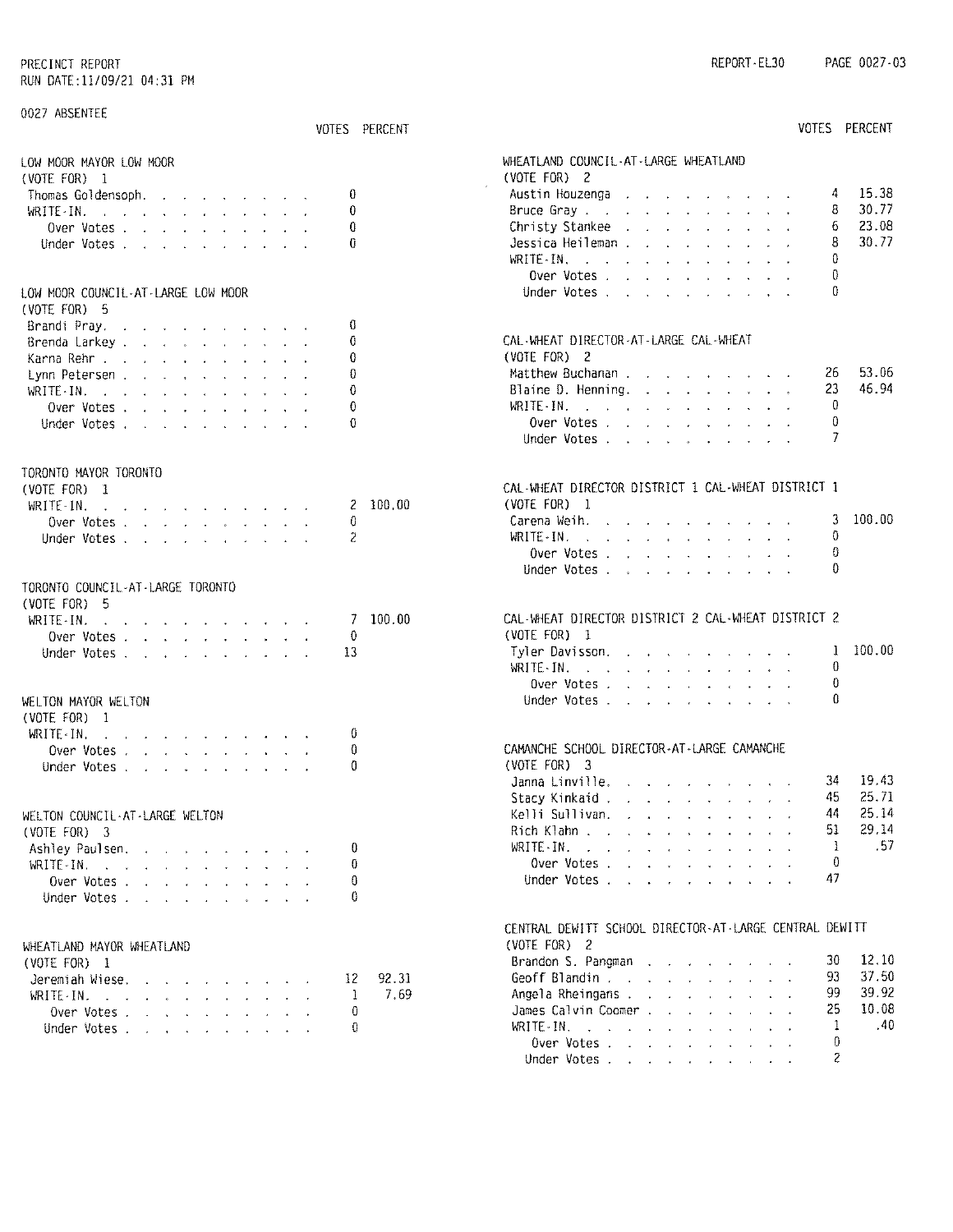$\overline{c}$ 

Under Votes . . . . . . . . . . .

| 0027 ABSENTEE                                                                                                                                                                                                                      |                                                                                                                 |
|------------------------------------------------------------------------------------------------------------------------------------------------------------------------------------------------------------------------------------|-----------------------------------------------------------------------------------------------------------------|
| VOTES PERCENT                                                                                                                                                                                                                      | VOTES PERCENT                                                                                                   |
| CLINTON SCHOOL DIRECTOR AT LARGE CLINTON<br>(VOTE FOR) 4                                                                                                                                                                           | MAQUOKETA SCHOOL DIRECTOR-AT-LARGE MAQUOKETA<br>(VOTE FOR) 2                                                    |
| Ann Reed.<br>255<br>23.63<br>والقارب والقارب والمتعارف القارب والقاربون                                                                                                                                                            | Gregory Charles Bopes (All Allence All Allence All Allence All Allence All<br>0                                 |
| 10.29<br>Kenyon Clarke<br>111                                                                                                                                                                                                      | 0<br>Mary Herring                                                                                               |
| 8.71<br>Marlee Nimmick.<br>-94                                                                                                                                                                                                     | 0<br>Ronald Horan Jr.                                                                                           |
| 22.34<br>Jennifer Austin<br>241                                                                                                                                                                                                    | 0<br>WRITE-IN.                                                                                                  |
| 215<br>19,93<br>Andy Fergurson.                                                                                                                                                                                                    | 0<br>Over Votes $\cdot$ $\cdot$ $\cdot$ $\cdot$ $\cdot$ $\cdot$                                                 |
| 13.62<br>Tarron Borgeson<br>147                                                                                                                                                                                                    | 0<br>Under Votes                                                                                                |
| 16<br>1.48<br>WRITE-IN, when the same is a set of the set of $\mathbb{R}^n$                                                                                                                                                        |                                                                                                                 |
| Over Votes<br>4                                                                                                                                                                                                                    |                                                                                                                 |
| 361<br>Under Votes                                                                                                                                                                                                                 | MIDLAND SCHOOL DIRECTOR-AT-LARGE MIDLAND                                                                        |
|                                                                                                                                                                                                                                    | (VOTE FOR) $4$                                                                                                  |
|                                                                                                                                                                                                                                    | 25.00<br>2<br>Sarah Fishwild.                                                                                   |
| DELWOOD SCHOOL DIRECTOR DISTRICT 3 DELWOOD                                                                                                                                                                                         | 25.00<br>2<br>Teri Sterk                                                                                        |
| (VOTE FOR) 1                                                                                                                                                                                                                       | Jeramie L. Ellefson,<br>0                                                                                       |
| Bree Suthers Kilburg.<br>0                                                                                                                                                                                                         | 25.00<br>Derek Denniston                                                                                        |
| 0<br>WRITE-IN.                                                                                                                                                                                                                     | 25.00<br>2<br>Stephanie Dosland.                                                                                |
| 0<br>Over Votes                                                                                                                                                                                                                    | 0<br>WRITE-IN.                                                                                                  |
| 0<br>Under Votes                                                                                                                                                                                                                   | 0<br>Over Votes, $\cdot$ , $\cdot$ , $\cdot$ , $\cdot$ , $\cdot$                                                |
|                                                                                                                                                                                                                                    | Ű<br>Under Votes,                                                                                               |
|                                                                                                                                                                                                                                    |                                                                                                                 |
| DELWOOD SCHOOL DISTRICT DIRECTOR 4 DELWOOD                                                                                                                                                                                         |                                                                                                                 |
| (VOTE FOR) 1                                                                                                                                                                                                                       | NORTHEAST SCHOOL DIRECTOR-AT-LARGE NORTHEAST                                                                    |
| 0<br>Lyndsey Eberhart                                                                                                                                                                                                              | (VOTE FOR) 2                                                                                                    |
| 0<br>WRITE-IN. $\cdots$ $\cdots$ $\cdots$                                                                                                                                                                                          | 21.62<br>Darlene Lamp<br>8<br>and a strategic and a strategic and                                               |
| 0<br>Over Votes                                                                                                                                                                                                                    | 16.22<br>Anthony Cozzolino.<br>6<br>and the company of the company of                                           |
| 0<br>Under Votes                                                                                                                                                                                                                   | 40.54<br>15<br>Mike Mulholland                                                                                  |
|                                                                                                                                                                                                                                    | 8<br>21.62<br>Heather Jensen, , , , , , ,                                                                       |
|                                                                                                                                                                                                                                    | 0<br>WRITE-IN. $\cdots$ $\cdots$ $\cdots$                                                                       |
| EASTON VALLEY SCHOOL DIRECTOR DISTRICT 3 EASTON VALLEY                                                                                                                                                                             | 0<br>Over Votes                                                                                                 |
| (VOTE FOR) 1                                                                                                                                                                                                                       | 3<br>Under Votes, , , , , , ,                                                                                   |
| Jodi G. Meyer<br>0                                                                                                                                                                                                                 |                                                                                                                 |
| 100.00<br>Joseph Kilburg.<br>1                                                                                                                                                                                                     | EASTERN IOWA COMMUNITY COLLEGE DIRECTOR DISTRICT VI                                                             |
| WRITE - IN $\mathcal{L} = \mathcal{L} \times \mathcal{L} = \mathcal{L} \times \mathcal{L} \times \mathcal{L} \times \mathcal{L} \times \mathcal{L} \times \mathcal{L} \times \mathcal{L}$<br>0                                     |                                                                                                                 |
| 0<br>Over Votes<br>0                                                                                                                                                                                                               | EASTERN IOWA<br>(VOTE FOR) 1                                                                                    |
| Under Votes                                                                                                                                                                                                                        | 97.12<br>202                                                                                                    |
|                                                                                                                                                                                                                                    | Jennifer Boysen<br>2.88<br>6<br>WRITE IN.                                                                       |
|                                                                                                                                                                                                                                    | the contract of the contract of the con-<br>Over Votes<br>0                                                     |
| EASTON VALLEY SCHOOL DIRECTOR DISTRICT 4 EASTON VALLEY                                                                                                                                                                             | 69<br>Under Votes                                                                                               |
| (VOTE FOR) $1$                                                                                                                                                                                                                     | the contract of the contract of the contract of the contract of the contract of the contract of the contract of |
| Richard Keeney.<br>0<br>0                                                                                                                                                                                                          |                                                                                                                 |
| WRITE-IN.                                                                                                                                                                                                                          | KIRKWOOD COMMUNITY COLLEGE DIRECTOR DISTRICT I KIRKWOOD                                                         |
| Over Votes<br>0<br>1                                                                                                                                                                                                               |                                                                                                                 |
| Under Votes                                                                                                                                                                                                                        | (VOTE FOR) 1<br>0                                                                                               |
|                                                                                                                                                                                                                                    | Keith Stamp.<br>0                                                                                               |
| EASTON VALLEY SCHOOL DIRECTOR-AT-LARGE EASTON VALLEY                                                                                                                                                                               | WRITE IN. $\ldots$ $\ldots$ $\ldots$ $\ldots$<br>0<br>Over Votes                                                |
|                                                                                                                                                                                                                                    | 0<br>Under Votes                                                                                                |
| (VOTE FOR) 2                                                                                                                                                                                                                       |                                                                                                                 |
| Gary Cassaday<br>0                                                                                                                                                                                                                 |                                                                                                                 |
| Dana Olson<br>0                                                                                                                                                                                                                    | PUBLIC MEASURE FC PROPOSITION FC                                                                                |
| Craig Robert Thines<br>0                                                                                                                                                                                                           |                                                                                                                 |
| 100.00<br>Paul Figie de la contra la contra la contra la contra la contra la contra la contra la contra la contra la con<br>J.                                                                                                     | (VOTE FOR) 1<br>95.45                                                                                           |
| Ron Kunde<br>0                                                                                                                                                                                                                     | 21<br>YES<br>4.55                                                                                               |
| WRITE-IN, when the contract of the contract of the contract of the contract of the contract of the contract of the contract of the contract of the contract of the contract of the contract of the contract of the contract o<br>0 | -1<br>NO.                                                                                                       |
| 0<br>Over Votes                                                                                                                                                                                                                    | Over Votes<br>0                                                                                                 |

 $\mathbf{1}$ 

Under Votes . . . . . . . . . . .